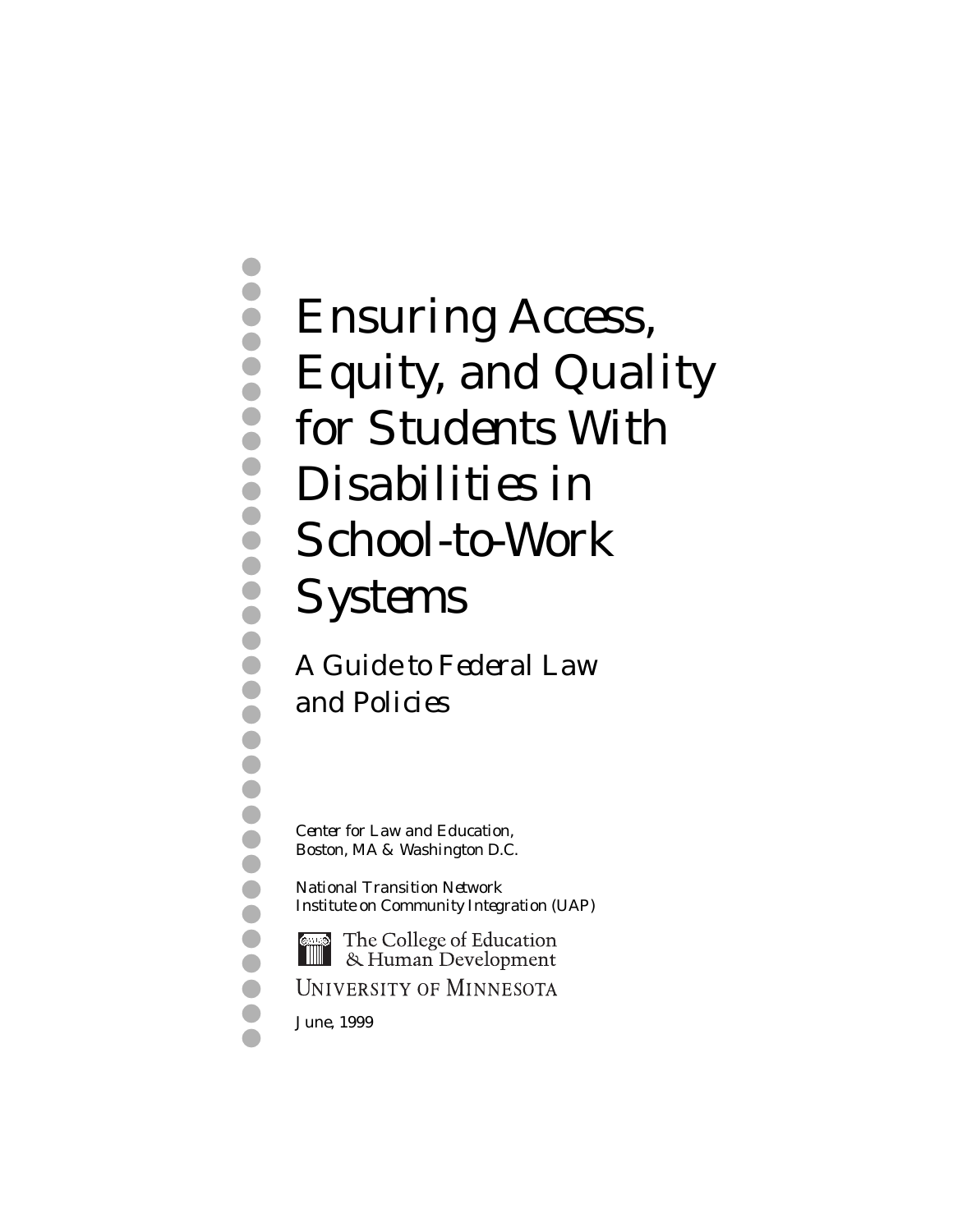This publication was developed by —

Eileen L. Ordover, Staff Attorney Leslie T. Annexstein, Staff Attorney *Center for Law and Education, Washington, DC*

David Johnson, Director Mary Mack, Research Fellow Gwen Willems, Editor *National Transition Network Institute on Community Integration (UAP), University of Minnesota, Minneapolis*

Rosemarie Park, Consultant *University of Minnesota, St. Paul*

It was authored by Eileen L. Ordover and Leslie T. Annextein who acknowledge and appreciate the contribution of Lauren Jacobs, whose earlier work at the Center for Law and Education provided an important foundation for many of the issues explored in this publication.

*This publication is designed to help policymakers, administrators, educators, parents, attorneys, and advocates understand the complex area of the legal rights of youth with disabilities in schoolto-work systems. It focuses on broad legal provisions germane to this topic; it is not intended to provide legal assistance for individual systems, partnerships, agencies, programs, schools, or students, and cannot substitute for the independent judgment of a competent attorney. Readers interested in getting help with a particular question or problem should contact an attorney.*

Copyright © 1999 by the Center for Law and Education and the University of Minnesota. All rights reserved. Except as permitted under the United States Copyright Act of 1976, no part of this publication may be reproduced or distributed in any form or by any means, or stored in a database or retrieval system, without the prior written permission of the publisher.

This publication was developed through funds awarded to the Institute on Community Integration at the University of Minnesota by the United States Department of Education, Office of Special Education and Rehabilitative Services, subgrant number, UIL/Subgrant 98-178, 1-5-3307. The contents of this document do not necessarily reflect the views or policies of the U.S. Department of Education, Institute on Community Integration, or University of Minnesota and no official endorsement should be inferred.

The University of Minnesota is committed to the policy that all persons shall have equal access to its programs, facilities, and employment without regard to race, color, creed, religion, national origin, sex, age, marital status, disability, public assistance status, veteran status, or sexual orientation.

Special thanks to —

The Joyce Foundation and the DeWitt Wallace-Readers Digest Fund, for their support of the Center for Law and Education's Vocational Opportunity for Community and Educational Development (VOCED) project, which has enabled CLE staff to carry out the school-to-work analysis and implementation activities reflected in the writing of this publication.

This publication is available in alternative formats upon request. For additional copies or alternative formats, contact —

Publications Office Institute on Community Integration University of Minnesota 109 Pattee Hall, 150 Pillsbury Drive SE Minneapolis, MN 55455 612-624-4512 (voice) 612-624-9344 (fax)

Publications Office Center for Law and Education Washington, DC 1875 Connecticut Avenue NW Suite 510 Washington, DC 20009 202-462-7687 (voice) 202-462-7688 (fax)

http://www.ici.coled.umn.edu/ici/ (web) http://www.ici.coled.umn.edu/ntn/ (web)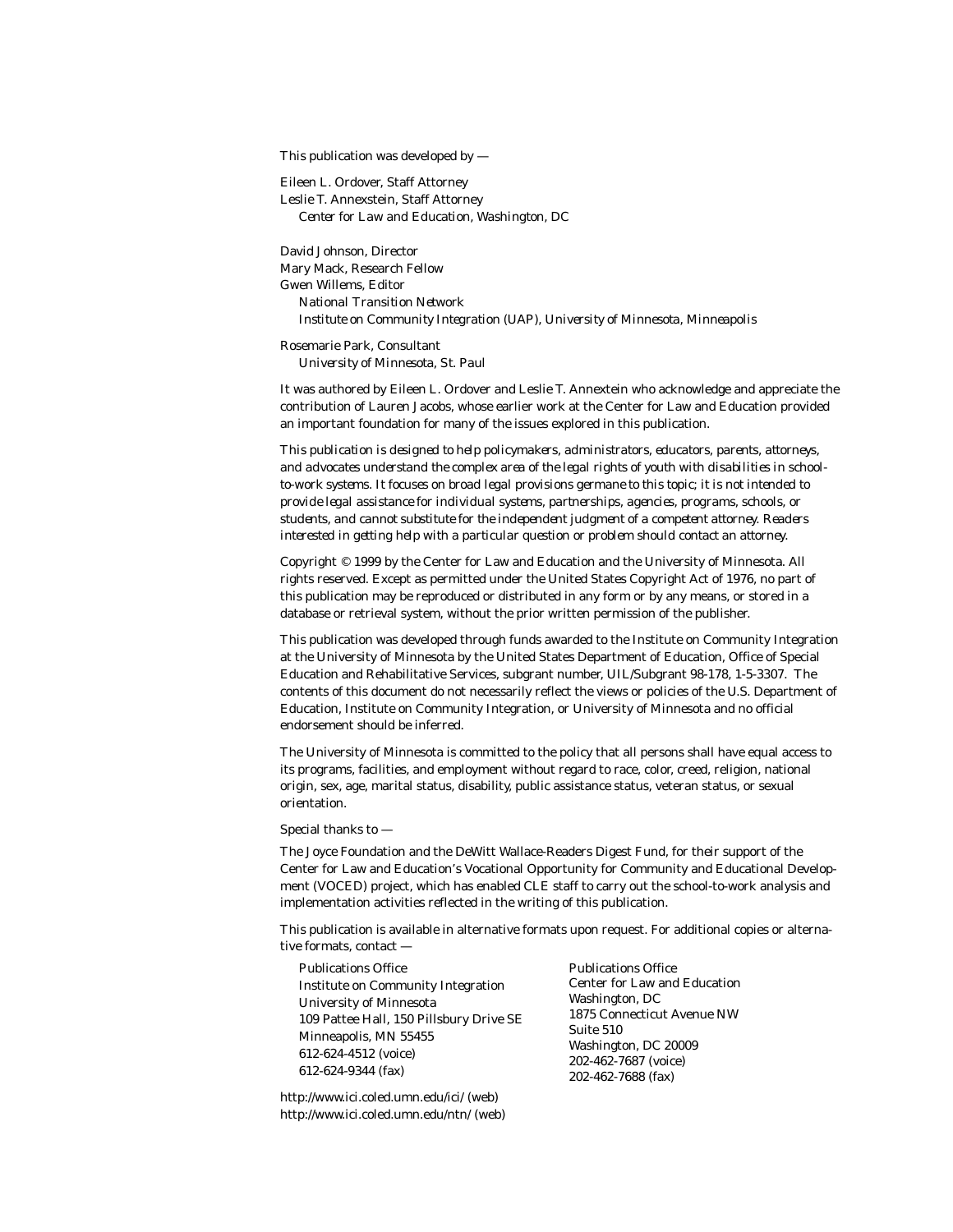# *Table of Contents*

*Introduction* /*1* 

 $\bullet$  $\bullet$  $\bullet$  $\bullet$  $\bullet$  $\bullet$  $\bullet$ 

aaaaaaaaaaaaa  $\bullet$ *Chapter 1 Quality and Equity*  $\bullet$ *Overview of Relevant Laws / 1*  $\begin{array}{c} \bullet \\ \bullet \end{array}$ 

 $\bullet$  $\bullet$ *Chapter 2*  $\bullet$ *The "Quality" in Quality Programs*  $\bullet$ *Access to What? / 21*  $\bullet$ 

aaaaaaaaaaaaaaaaaaaaaaaaaaaaaaaaaaaaaaaaaaaa $\bullet$ *Chapter 3*  $\bullet$ *Equity in Quality Systems*  $\bullet$ *Three Guiding Principles / 33*  $\begin{array}{c} \bullet \\ \bullet \end{array}$ 

 $\bullet$ *Chapter 4 Equity in Program Development / 51*  $\bullet$  $\bullet$ 

 $\bullet$ *Chapter 5*  $\bullet$  $\bullet$ 

*Equity in Entrance Criteria:*  $\bullet$ 

*School-Based Learning / 61*

#### $\bullet$ *Chapter 6*

 $\bullet$  $\bullet$ 

 $\bullet$  $\bullet$  $\bullet$  $\bullet$ 

 $\bullet$ *Equity in Entrance Criteria:*  $\bullet$ *Work-Based Learning / 71*  $\bullet$  $\bullet$ 

 $\bullet$ *Chapter 7*  $\bullet$ 

> *Linkage With IDEA for Quality and Equity / 79*

#### $\bullet$ *Chapter 8*

 $\bullet$ *Quality Evaluation Data Collection, Monitoring, and Evaluation / 91*  $\bullet$ 

 $\bullet$ *Appendix / 101*  $\bullet$ 

 $\bullet$  $\bullet$  $\bullet$ 

 $\bullet$  $\bullet$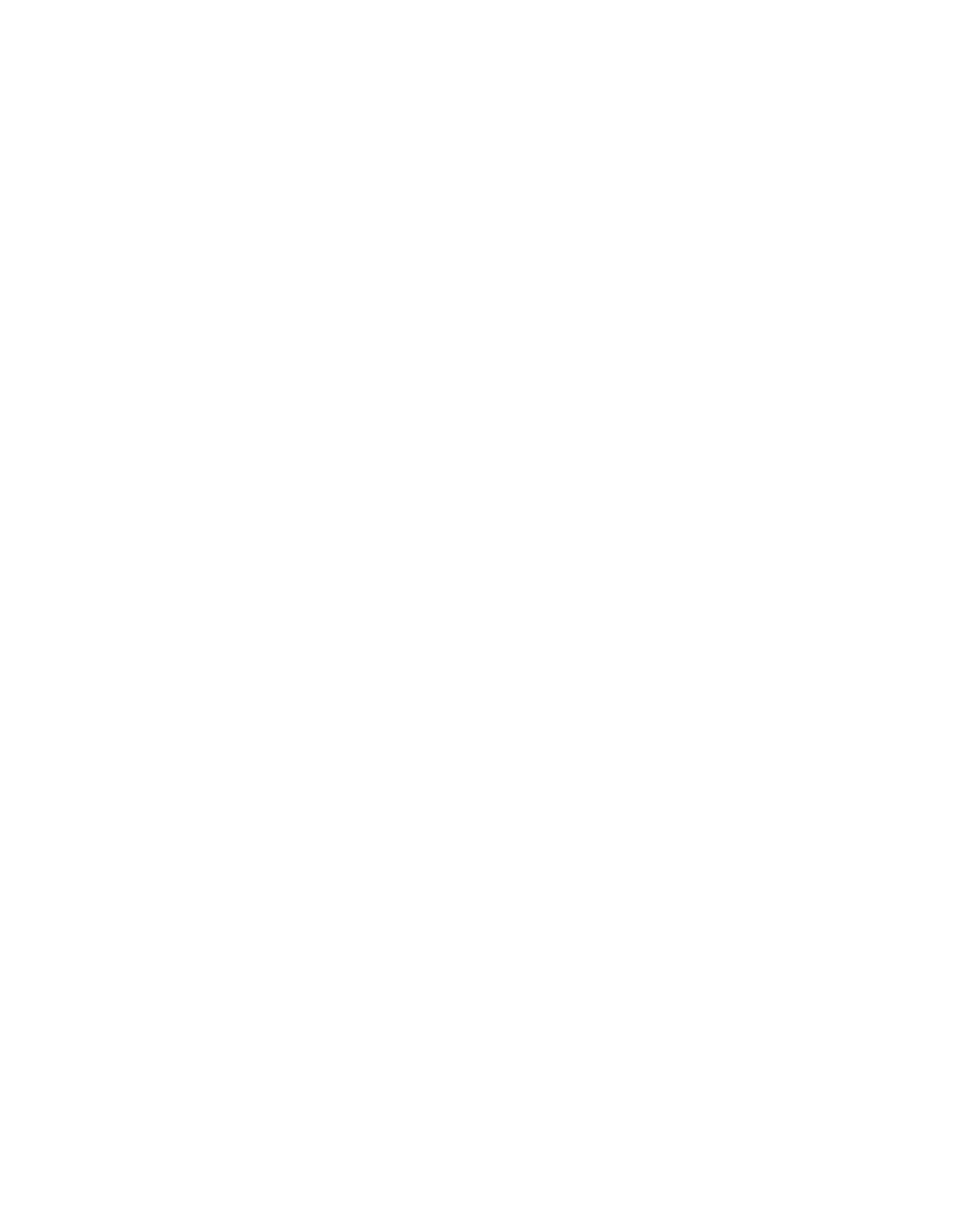# *Introduction*

aaaaaaaaaaaaaaaaaaaaaaaaaa aaaaaaaa  $\bullet$  $\bullet$  $\bullet$  $\bullet$  $\bullet$  $\bullet$  $\bullet$  $\bullet$  $\bullet$  $\bullet$  $\bullet$  $\bullet$  $\bullet$  $\bullet$  $\bullet$  $\bullet$  $\bullet$  $\bullet$  $\bullet$  $\bullet$  $\bullet$  $\qquad \qquad \blacksquare$ 

The School-to-Work Opportunities Act of 1994 calls for the development of comprehensive school-to-work systems nationwide. The School-to-Work Act encompasses major restructuring and significant systemic change that facilitates the creation of a universal, high quality, school-to-work transition system that enables *all* students in the United States to successfully enter the workplace. The Schoolto-Work Act seeks to improve the knowledge and skills of all U.S. youth by emphasizing the critical importance of integrating academic and occupational learning, integrating school-based and work-based learning, and building effective linkages and partnerships between secondary and postsecondary education. In some states, quality workforce education is emerging as a constitutional right for all students. Courts are concluding that the right to education in their states' constitutions includes the right to academic and vocational skills preparation that enables all students to compete in postsecondary education programs and gainful employment. This publication addresses these and other policy issues.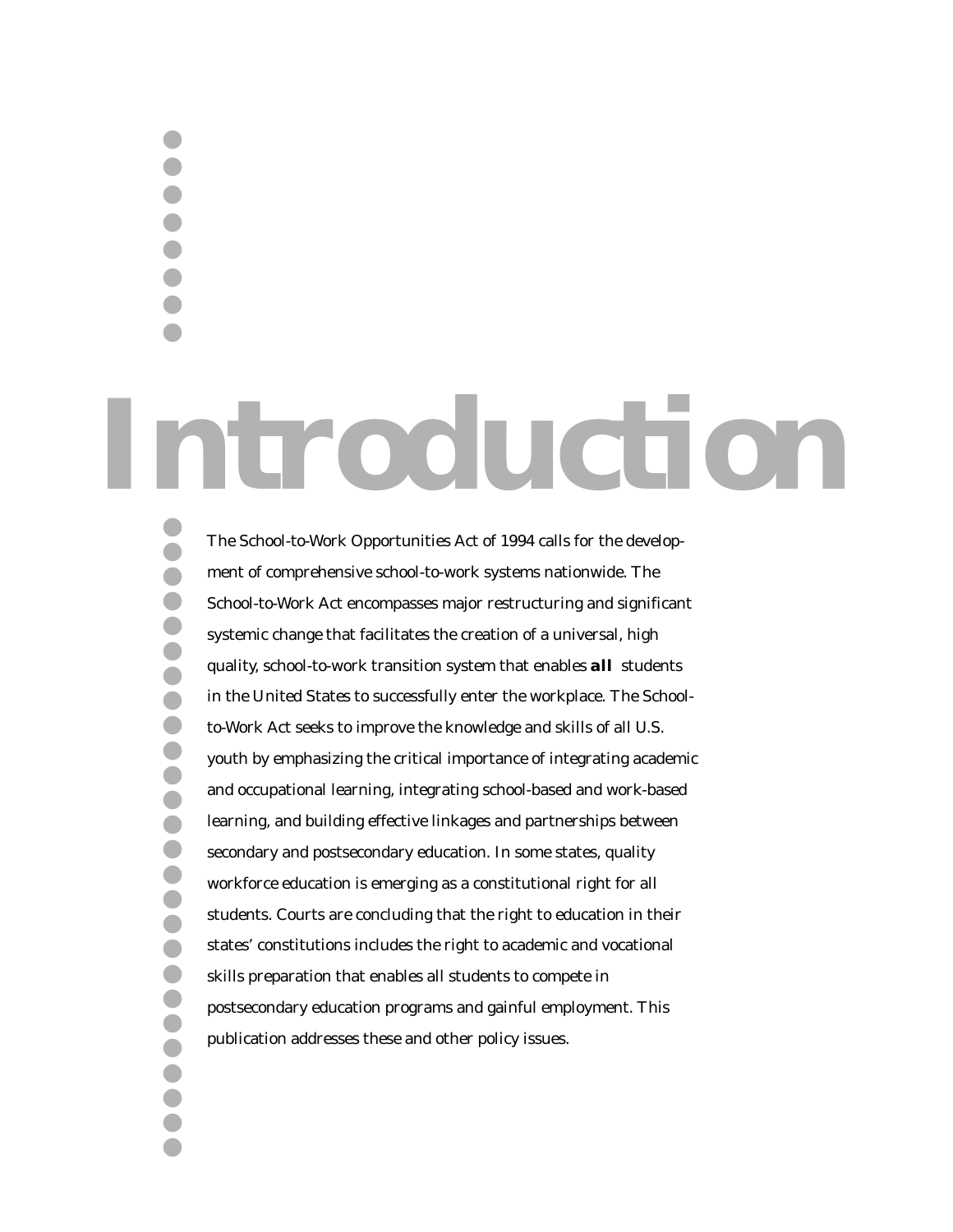#### aaaaaa  $\bullet$ *The concepts of equity*  $\bullet$ *and quality are the*  $\bullet$ *central themes of this*  $\bullet$

 $\bullet$  $\bullet$  $\qquad \qquad \bullet$  $\bullet$  $\bullet$  $\bullet$  $\bullet$  $\bullet$  $\bullet$  $\blacksquare$  $\blacksquare$  $\bullet$  $\bullet$  $\bullet$  $\bullet$  $\triangle$  $\bullet$  $\blacksquare$  $\blacksquare$  $\bullet$  $\bullet$  $\bullet$  $\bullet$  $\bullet$  $\bullet$  $\bullet$  $\bullet$  $\bullet$ 

*publication.*

# *The Key Principles of Equity and Quality*

This publication is about merging equity and quality in school-to-work systems nationwide. Since these concepts and principles are used throughout this publication, each is briefly defined here for the reader —

#### *Equity*

The parallel terms of *equity*, *equal access*, or *equitable participation* are used throughout this publication. These terms are used interchangeably and fundamentally have the same meaning. That is, by "equity" we mean the full and meaningful participation of students with disabilities in the high quality programs established for all students by emerging school-towork systems.

#### *Quality*

The terms *quality programs*, *good quality programs*, and *high quality* are used in this publication to convey the same meaning. By "quality" we mean programs that prepare students for careers and are designed to meet the same high academic standards set by the state for all students. Quality programs integrate academic and occupational learning, provide strong understanding and experience in all aspects of an industry, develop higher order skills, and prepare students for postsecondary education. Quality programs also empower students to make career and life choices by giving them the flexibility and skills they will need to cope with labor market changes and technological change, and to develop new education and career goals over time.

# *Publication Purpose and Content*

aaaaaaaaaaaaaaaaaaaaaaaaaaaaaaaaaaaaaaaaaaaaaaaaaaaaa  $\bullet$ The purpose of this publication is to provide guidance to state and local admin- $\blacksquare$ istrators and others responsible for planning and implementing comprehensive  $\bullet$ school-to-work systems for all students, including youth with disabilities. The  $\bullet$ primary audience for this publication includes: (a) directors of state and local  $\bullet$ school-to-work systems, special education programs, and vocational rehabilita- $\bullet$ tion agencies; (b) school personnel, community service agency representatives,  $\bullet$ employers, family members, and others participating in school-to-work part- $\bullet$ nerships; and (c) members of professional associations, consumer and advocacy  $\bullet$  $\bullet$ groups, and parent organizations. The information provided in this publication  $\blacksquare$ is intended to help develop a broader awareness of key federal legislation and  $\bullet$ policies that specifically address the participation of youth with disabilities in  $\bullet$ the full range of school-to-work opportunities being made available. The  $\bullet$ publication further supports administrative decisions and actions concerning  $\bullet$ the participation of youth with disabilities in school-to-work systems.  $\bullet$  $\bullet$ 

*This guide helps state and local administrators*

#### *to be more aware of their legal responsibilities.*

*Introduction* **ii**

 $\bullet$  $\blacksquare$  $\bullet$  $\bullet$  $\bullet$  $\bullet$  $\bullet$  $\bullet$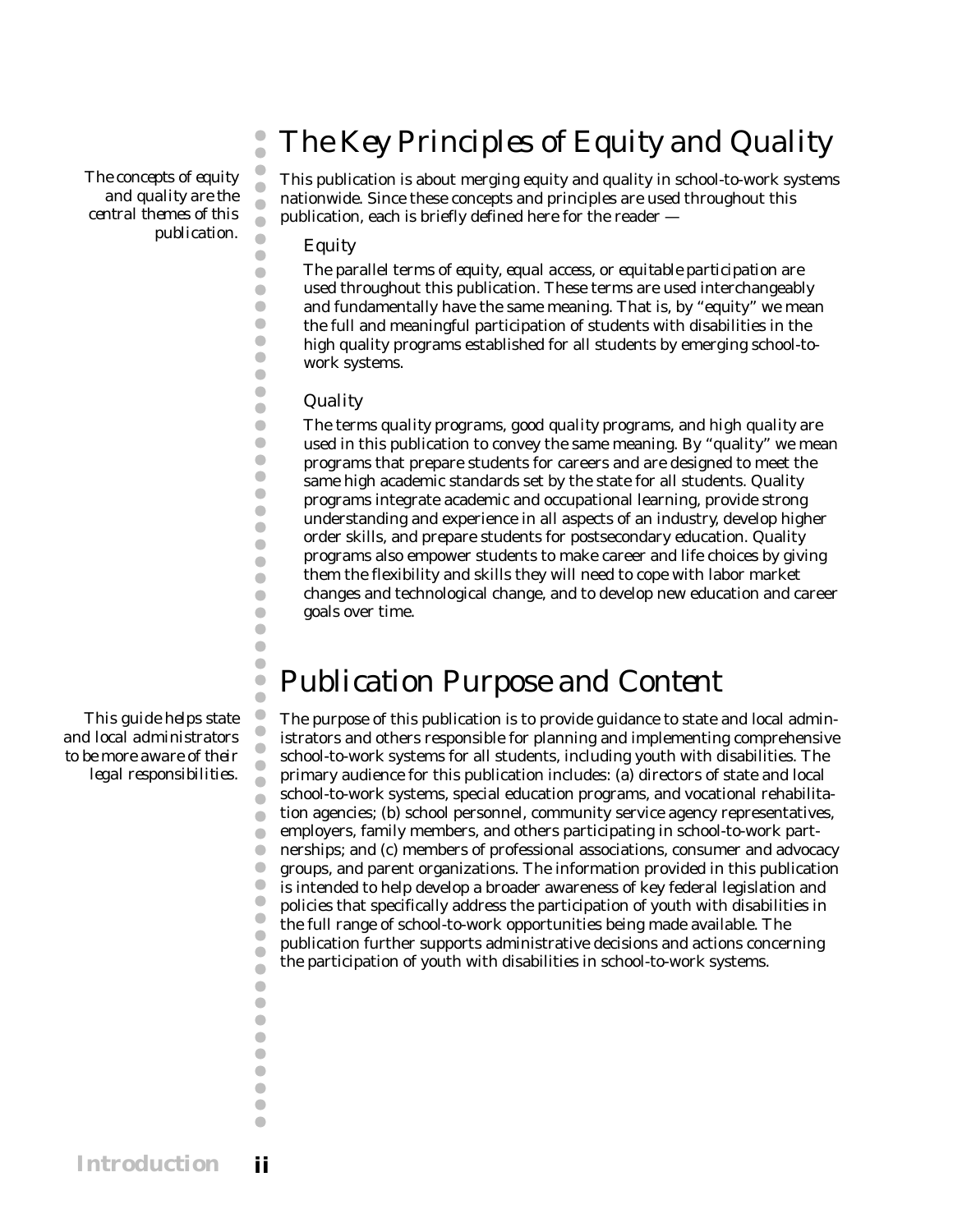# *Examination of Federal Laws*

Throughout this publication, five key federal laws are examined from the perspective of promoting equity and quality in the full participation of youth with disabilities within school-to-work opportunities systems across the country. These laws are —

- School-to-Work Opportunities Act of 1994
- Individuals with Disabilities Education Act (IDEA), as most recently amended in 1997 1
- Carl D. Perkins Vocational and Technical Education Act of 1998
- Section 504 of the Rehabilitation Act of 1973
- Americans with Disabilities Act of 1990

# *Chapter Organization*

This publication is organized into eight chapters, each intended to provide specific information and examples of how these federal laws support the participation of youth with disabilities in school-to-work opportunities systems. More specifically —

#### *Chapter 1*

This chapter provides an overview of the five key federal laws. It illustrates how these laws collectively form the policy foundation for creating accessible, high quality school-to-work systems for all students, including students with disabilities.

#### *Chapter 2*

The meaning of "quality" in the provision of comprehensive school-to-work systems for all students is addressed in chapter 2. Here, key components of the School-to-Work Opportunities Act are discussed in relation to their historical context and to other current federal education reform initiatives.

#### *Chapter 3*

This chapter introduces three critical guiding principles — equity in program development, equity in entrance criteria, and linkage with IDEA for quality and equity. These key themes or guiding principles are discussed in relation to each of the five federal laws addressed throughout this publication.

#### *Chapter 4*

The principle of equity in program development is specifically examined in relation to an actual case study. Legal, policy, and practice implications of the issues raised by the case study are discussed.

#### *Chapter 5*

State and local school systems must carefully scrutinize entrance criteria for the school-based components of school-to-work systems. A case study approach is used to examine the legal, policy, and practical implications of establishing entrance criteria in providing access to school-based learning opportunities for all students.

 $\bullet$ aaaaaaaaaaaaaaaaaaaaaaaaaaa  $\bullet$  $\bullet$ *Five key federal laws*  $\bullet$ *are relevant.*  $\bullet$  $\bullet$  $\bullet$  $\bullet$  $\bullet$  $\blacksquare$  $\overline{\phantom{a}}$  $\triangle$  $\overline{\phantom{0}}$  $\bullet$  $\overline{\phantom{a}}$  $\bullet$  $\bullet$  $\bullet$  $\blacksquare$  $\overline{\phantom{a}}$  $\bullet$  $\bullet$  $\bullet$  $\bullet$  $\overline{\phantom{a}}$ *Quality and Equity:*  $\bullet$ *Overview of Relevant*  $\bullet$ *Laws.*  $\triangle$ aaaaaaaaaaaaaaaaaaaaaaaaaaaaaaa  $\bullet$  $\bullet$  $\bullet$  $\bullet$ *The "Quality" in*  $\bullet$ *Quality Programs.*  $\bullet$  $\bullet$  $\bullet$  $\bullet$  $\bullet$ *Equity in Quality*  $\bullet$  $\bullet$ *Systems: Three*  $\bullet$ *Guiding Principles.*  $\bullet$  $\bullet$  $\bullet$  $\bullet$ *Equity in Program*  $\bullet$ *Development.*  $\bullet$  $\bullet$  $\bullet$  $\bullet$  $\bullet$ *Equity in Entrance*  $\bullet$ *Criteria: School-* $\bullet$ *Based Learning.* $\bullet$  $\bullet$  $\bullet$  $\bullet$  $\bullet$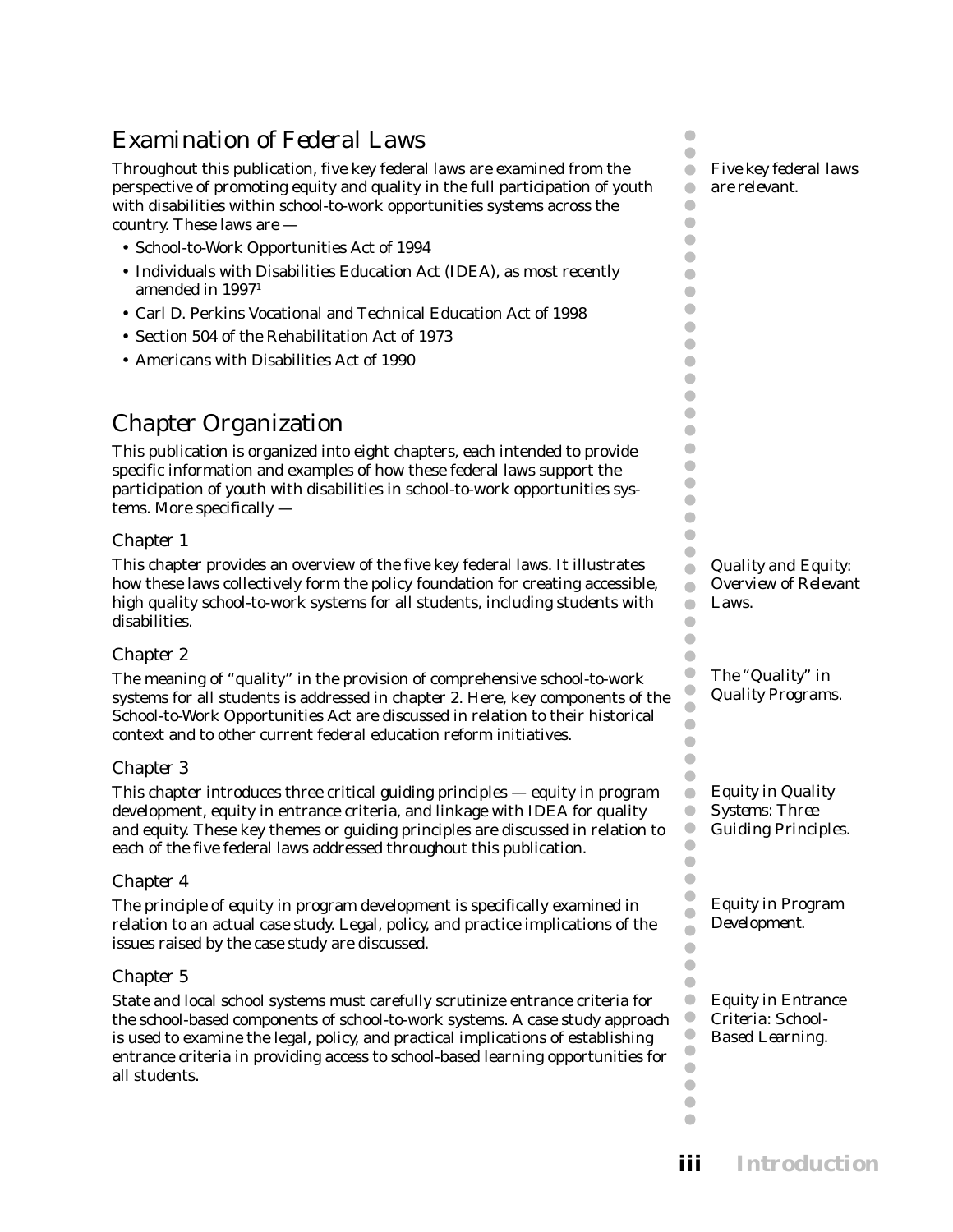#### *Equity in Entrance Criteria: Work-Based Learning*

*Linkage With IDEA for Quality and Equity*

*Quality Evaluation: Data Collection, Monitoring, and Evaluation*

*Not every relevant law is covered here.*

> *Other key federal and state laws apply.*

## $\bullet$ aaaaaa *Chapter 6*  $\overline{\phantom{a}}$

 $\bullet$  $\bullet$  $\bullet$  $\bullet$  $\bullet$  $\bullet$  $\qquad \qquad \bullet$ 

 $\bullet$  $\bullet$  $\bullet$  $\bullet$  $\bullet$  $\bullet$  $\triangle$  $\bullet$  $\bullet$  $\begin{array}{c} \begin{array}{c} \begin{array}{c} \begin{array}{c} \end{array} \end{array} \end{array} \end{array} \end{array}$  $\bullet$ 

 $\bullet$ 

 $\bullet$  $\bigcirc$ 

This chapter examines the principle of equity in relation to creating opportunities to ensure the participation of youth with disabilities in work-based learning opportunities. As in the preceding two chapters, a case study approach is used to examine entrance criteria for work-based learning in relation to the legal, policy, and practical implications of this issue for school-to-work systems.

#### *Chapter 7*

 $\bullet$ This chapter examines in detail how programmatic requirements, processes,  $\bullet$ and procedures under the IDEA can be used as tools for making real the right  $\bullet$ to equitable participation in the school-to-work opportunities created for all  $\bullet$ students. Methods for linking specific IDEA activities to particular school-to- $\begin{array}{c} \bullet \\ \bullet \end{array}$ work components are discussed.  $\bullet$ 

#### *Chapter 8*

This chapter addresses the ongoing systemic activities necessary to ensure that students with disabilities are successfully participating in high quality schoolto-work systems. Legal requirements regarding the establishment and operation of evaluation and data collection systems to monitor program performance; to identify and overcome barriers to access, participation, and success; and to identify the results achieved by youth with disabilities are discussed.

# *Limitations of the Publication*

aaaaaaaaaaaaaaaaaaaaaaaaaaaaaaaaaaaaaaaaaaaaaaaaaaaaa  $\overline{\phantom{0}}$ The five federal laws identified on page iii are certainly not the only laws  $\bullet$ relevant to the design and implementation of school-to-work systems or to how  $\bullet$ all students can gain access to and participate in these learning opportunities.  $\bullet$ For example, several other federal laws address issues concerning equity and  $\bullet$  $\bullet$ equal access. Title VI of the Civil Rights Act of 1964 prohibits discrimination  $\bullet$ based on race or national origin. Title IX of the Education Amendments of  $\bullet$ 1972 prohibits gender discrimination. The Equal Educational Opportunities  $\bullet$ Act affords protections to students with limited-English proficiency.  $\blacksquare$ 

Further, any number of other state and federal laws may also come into play. These range from occupational health and safety laws to other federal  $\bullet$ funding statutes. For example, where a state or locality uses funds made  $\begin{array}{c} \bullet \\ \bullet \end{array}$ available under other laws to operate components of the school-to-work system  $\bullet$ — such as the Workforce Investment Act (WIA) — the system must comply  $\bullet$ with the requirements of those laws, as well as with civil rights protections  $\bullet$ and the specific laws discussed in this publication. Issues may also arise under  $\bullet$ state worker compensation laws when students engage in paid work-based  $\bullet$  $\bullet$ learning activities, or under the federal Fair Labor Standards Act (FLSA).  $\bullet$ Implications under the FLSA when students with disabilities participate in work-based learning are addressed in chapter 3 as an equity concern. The array of other laws of potential concern is beyond the scope of this publication.  $\bullet$ The reader should note that this publication does not describe or address  $\bullet$ the Workforce Investment Act of 1998. At the time of enactment of the WIA,  $\bullet$ this publication was in its final stages of development and beyond consider- $\bullet$ ation of integrating WIA into the text. Readers should consult with their  $\blacksquare$ 

appropriate state agency for further information regarding WIA.

 $\bullet$  $\bullet$ 

 $\bullet$ 

- $\bullet$ 
	- $\bullet$  $\bullet$

*Introduction* **iv**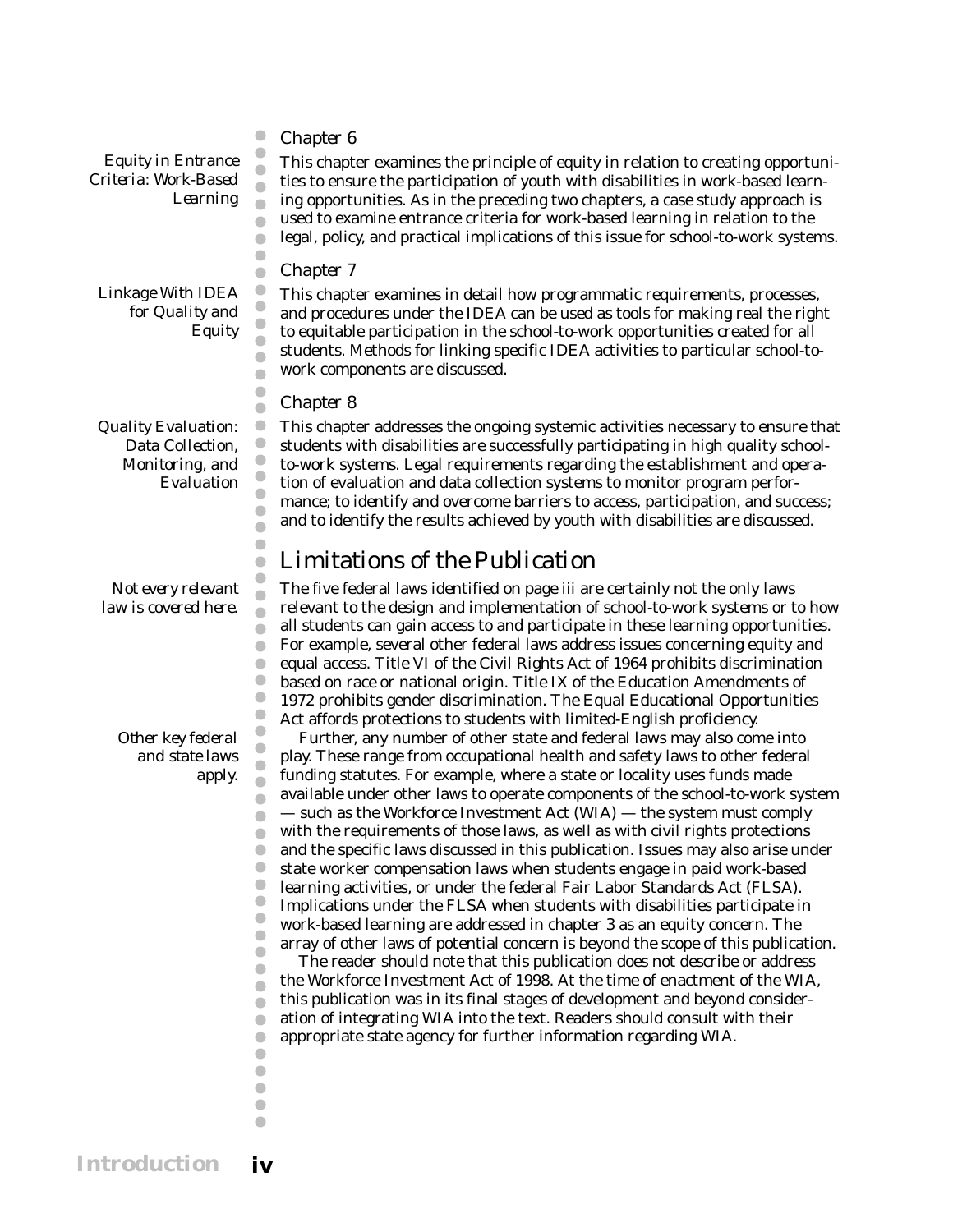| <i>Notes to Introduction</i>                                                                                                                                                                                                                                                                                                                                                                                                                                                                                                                                                    |                                                                            |
|---------------------------------------------------------------------------------------------------------------------------------------------------------------------------------------------------------------------------------------------------------------------------------------------------------------------------------------------------------------------------------------------------------------------------------------------------------------------------------------------------------------------------------------------------------------------------------|----------------------------------------------------------------------------|
| 1. This document was finalized prior to the U.S. Department of Education's<br>March 12, 1999, release of revised regulations implementing the Individu-<br>als with Disabilities Education Act Amendments of 1997. All of the IDEA<br>regulations cited herein are included in the March 1999 regulations as<br>well, albeit with slightly different numbering in some cases. Readers<br>should check the Federal Register of March 12, 1999, or contact the<br>appropriate state agency, the U.S. Department of Education, or their public<br>library for further information. | $\bullet$<br>$\bullet$<br>$\bullet$<br>$\bullet$<br>$\bullet$<br>$\bullet$ |
|                                                                                                                                                                                                                                                                                                                                                                                                                                                                                                                                                                                 |                                                                            |
|                                                                                                                                                                                                                                                                                                                                                                                                                                                                                                                                                                                 |                                                                            |
|                                                                                                                                                                                                                                                                                                                                                                                                                                                                                                                                                                                 |                                                                            |
|                                                                                                                                                                                                                                                                                                                                                                                                                                                                                                                                                                                 |                                                                            |
|                                                                                                                                                                                                                                                                                                                                                                                                                                                                                                                                                                                 |                                                                            |
|                                                                                                                                                                                                                                                                                                                                                                                                                                                                                                                                                                                 |                                                                            |
|                                                                                                                                                                                                                                                                                                                                                                                                                                                                                                                                                                                 |                                                                            |
|                                                                                                                                                                                                                                                                                                                                                                                                                                                                                                                                                                                 |                                                                            |
|                                                                                                                                                                                                                                                                                                                                                                                                                                                                                                                                                                                 |                                                                            |
|                                                                                                                                                                                                                                                                                                                                                                                                                                                                                                                                                                                 |                                                                            |
|                                                                                                                                                                                                                                                                                                                                                                                                                                                                                                                                                                                 |                                                                            |
|                                                                                                                                                                                                                                                                                                                                                                                                                                                                                                                                                                                 |                                                                            |
|                                                                                                                                                                                                                                                                                                                                                                                                                                                                                                                                                                                 |                                                                            |
|                                                                                                                                                                                                                                                                                                                                                                                                                                                                                                                                                                                 |                                                                            |
|                                                                                                                                                                                                                                                                                                                                                                                                                                                                                                                                                                                 |                                                                            |
|                                                                                                                                                                                                                                                                                                                                                                                                                                                                                                                                                                                 |                                                                            |
|                                                                                                                                                                                                                                                                                                                                                                                                                                                                                                                                                                                 |                                                                            |
|                                                                                                                                                                                                                                                                                                                                                                                                                                                                                                                                                                                 |                                                                            |
|                                                                                                                                                                                                                                                                                                                                                                                                                                                                                                                                                                                 |                                                                            |
|                                                                                                                                                                                                                                                                                                                                                                                                                                                                                                                                                                                 |                                                                            |
|                                                                                                                                                                                                                                                                                                                                                                                                                                                                                                                                                                                 |                                                                            |
|                                                                                                                                                                                                                                                                                                                                                                                                                                                                                                                                                                                 |                                                                            |
|                                                                                                                                                                                                                                                                                                                                                                                                                                                                                                                                                                                 | ۸                                                                          |
|                                                                                                                                                                                                                                                                                                                                                                                                                                                                                                                                                                                 | 0                                                                          |
|                                                                                                                                                                                                                                                                                                                                                                                                                                                                                                                                                                                 | $\bullet$                                                                  |
|                                                                                                                                                                                                                                                                                                                                                                                                                                                                                                                                                                                 | $\bullet$<br>$\bullet$                                                     |
|                                                                                                                                                                                                                                                                                                                                                                                                                                                                                                                                                                                 | $\bullet$                                                                  |
|                                                                                                                                                                                                                                                                                                                                                                                                                                                                                                                                                                                 | $\bullet$                                                                  |
|                                                                                                                                                                                                                                                                                                                                                                                                                                                                                                                                                                                 | $\bullet$<br>$\bullet$                                                     |
|                                                                                                                                                                                                                                                                                                                                                                                                                                                                                                                                                                                 | $\bullet$                                                                  |
|                                                                                                                                                                                                                                                                                                                                                                                                                                                                                                                                                                                 | 0                                                                          |
|                                                                                                                                                                                                                                                                                                                                                                                                                                                                                                                                                                                 | $\bullet$                                                                  |
|                                                                                                                                                                                                                                                                                                                                                                                                                                                                                                                                                                                 | $\bullet$<br>$\bullet$                                                     |
|                                                                                                                                                                                                                                                                                                                                                                                                                                                                                                                                                                                 | $\bullet$                                                                  |
|                                                                                                                                                                                                                                                                                                                                                                                                                                                                                                                                                                                 | $\bullet$                                                                  |
|                                                                                                                                                                                                                                                                                                                                                                                                                                                                                                                                                                                 | $\bullet$                                                                  |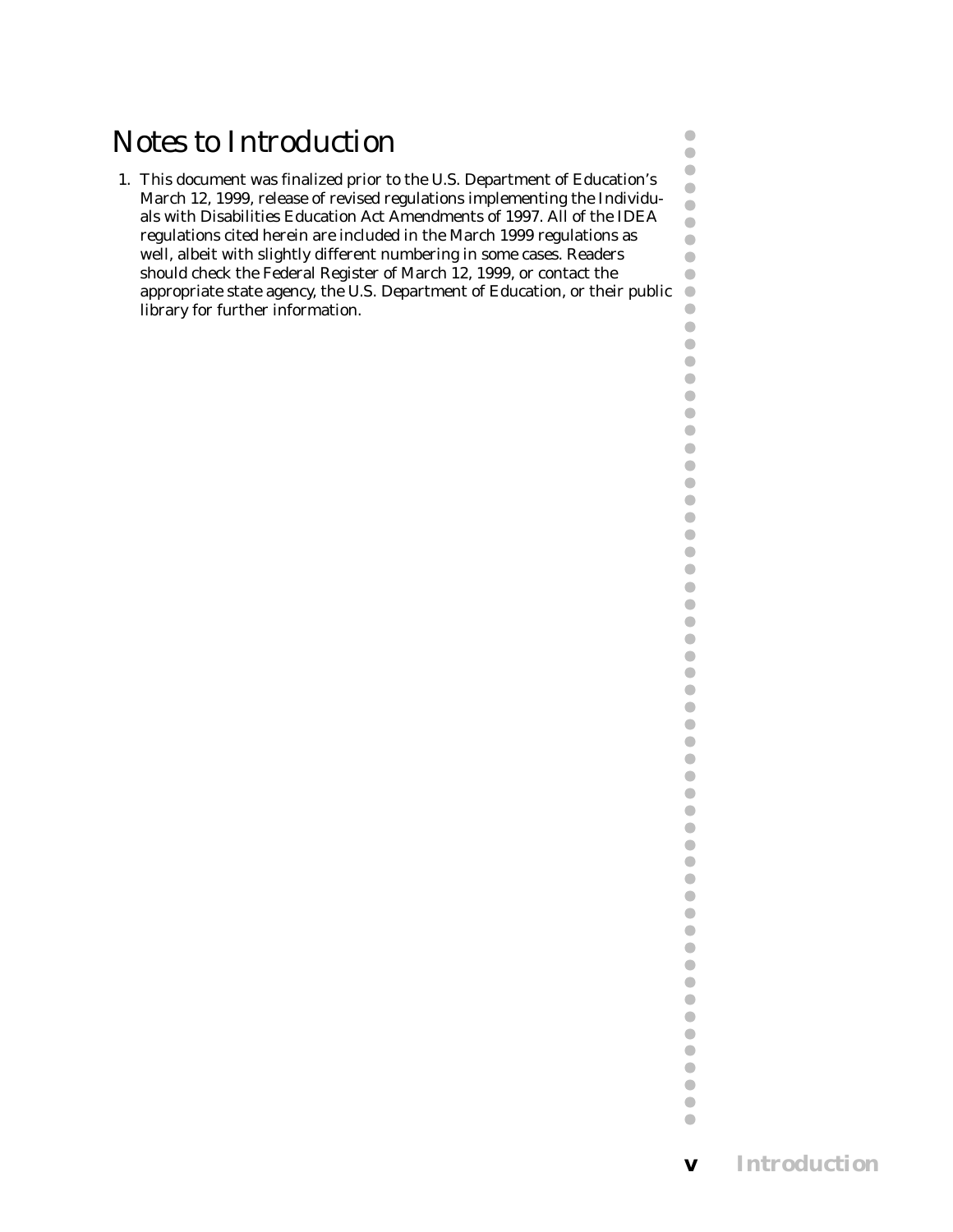aaaaaa  $\bullet$  $\begin{array}{c} \bullet \\ \bullet \end{array}$  $\bullet$  $\begin{array}{c} \bullet \\ \bullet \end{array}$  $\bullet$  $\bullet$ aaaaaaaaaaaaaaaaaaaaaaaaaaaaaaaaaaaaaaaaaaaaaaaaaaaaa  $\begin{array}{c} \bullet \\ \bullet \end{array}$  $\bullet$  $\begin{array}{c} \bullet \\ \bullet \end{array}$  $\bullet$  $\bullet$  $\bullet$  $\bullet$  $\bullet$  $\begin{array}{ccc} \bullet & \bullet & \bullet \\ \bullet & \bullet & \bullet \end{array}$  $\begin{array}{c} \bullet \\ \bullet \end{array}$  $\bullet$  $\bullet$  $\bullet$  $\bullet$  $\bullet$  $\bullet$  $\begin{array}{c} \bullet \\ \bullet \end{array}$  $\bullet$  $\bullet$  $\bullet$  $\bullet$  $\bullet$  $\bullet$  $\begin{array}{c} \bullet \\ \bullet \end{array}$  $\begin{array}{ccc} \bullet & \bullet & \bullet \\ \bullet & \bullet & \bullet \end{array}$  $\bullet$  $\bullet$  $\bullet$  $\bullet$  $\bullet$  $\bullet$  $\bullet$  $\bullet$  $\bullet$  $\bullet$  $\bullet$  $\bullet$  $\bullet$  $\bullet$  $\bullet$  $\bullet$  $\bullet$  $\bullet$  $\bullet$  $\bullet$  $\bullet$  $\bullet$  $\bullet$  $\bullet$  $\bullet$  $\bullet$  $\bullet$ 

 $\bullet$ 

*Introduction* **vi**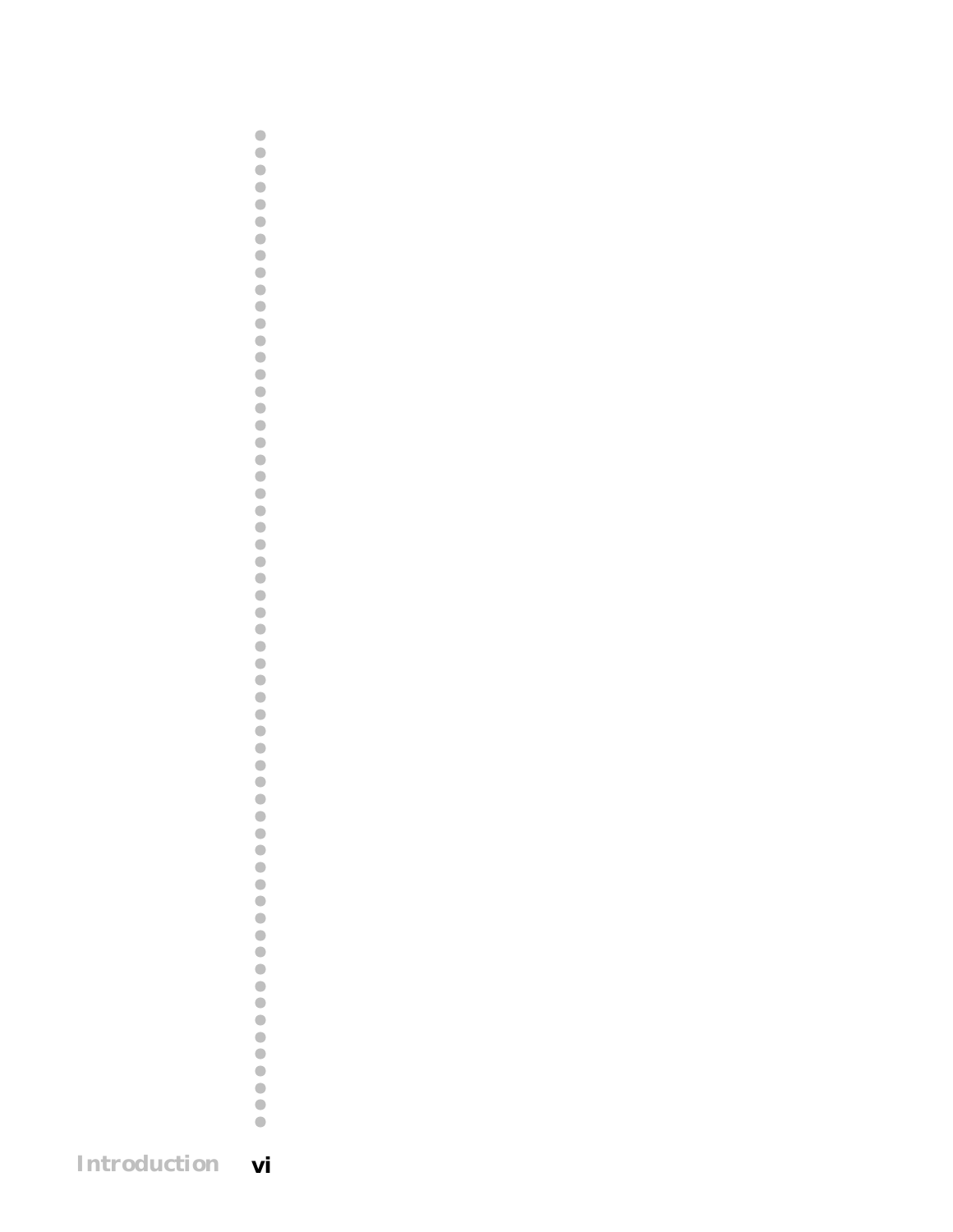- *Purpose of Chapter —*
- *To provide an understanding*
- *of the key federal laws*
- *governing quality and equity*  $\blacksquare$
- $\blacksquare$ *for youth with disabilities in*
	- *school-to-work systems* .

# *Chapter 1* aaaaaaaaaaaaaaaaaaaaaaaaa aaaaaaa

 $\bullet$  $\bullet$  $\blacksquare$  $\bullet$  $\bullet$  $\bullet$  $\blacksquare$  $\blacksquare$ 

 $\blacksquare$  $\qquad \qquad \blacksquare$  $\bullet$ O

# *Quality and Equity Overview of*  $\blacksquare$ *Relevant Laws*  $\bullet$  $\bullet$

aaaaaaaaaaaaaaaaaaaaaaaaaaa aaaaaaaaaaaaaaaaaaaaaaaaaaaaaaa Policymakers, administrators, and educators involved with school-to-work systems must understand their responsibilities towards students under a variety of state and federal laws. Five federal laws are particularly important for understanding, and making real, the rights of youth with disabilities to equitable participation in high quality school-to-work systems. These laws spelling out what policymakers, administrators, and educators need to know may be grouped into two categories. The first category, career preparation laws, includes the School-to-Work Opportunities Act of 1994 and the Carl D. Perkins Vocational and Technical Education Act of 1998. The second category includes civil rights laws, Section 504 of the Rehabilitation Act of 1973, the Americans with Disabilities Act of 1990, and the Individuals with Disabilities Education Act, as amended in 1997.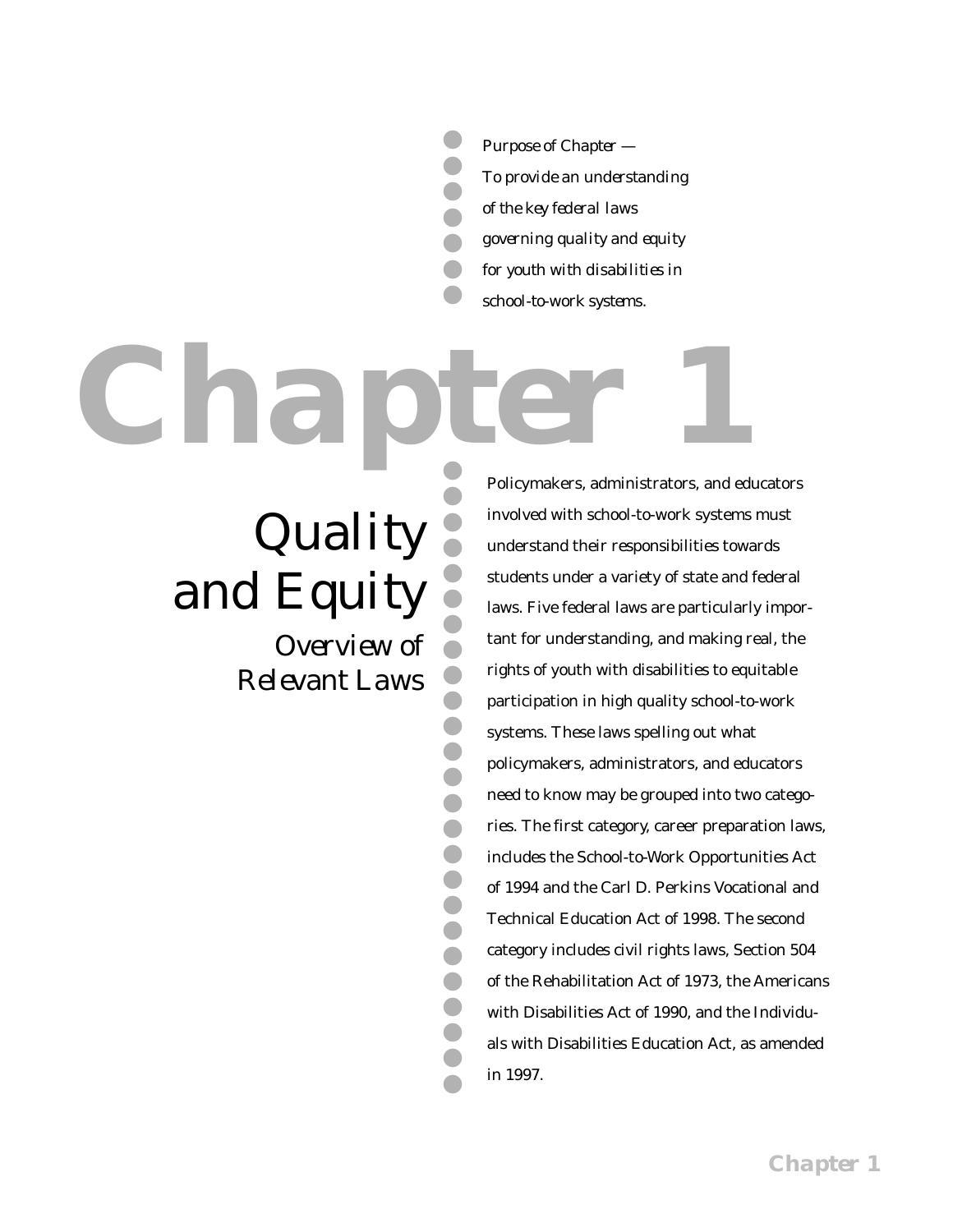| <b>Career Preparation Laws</b>                                                                                                                                                                                                                                                                                                                                                                                                                                                                                                                                                                                                                                                                                                                                                                                                                                                                                                                                                                                                                                                                                                                                                                           |
|----------------------------------------------------------------------------------------------------------------------------------------------------------------------------------------------------------------------------------------------------------------------------------------------------------------------------------------------------------------------------------------------------------------------------------------------------------------------------------------------------------------------------------------------------------------------------------------------------------------------------------------------------------------------------------------------------------------------------------------------------------------------------------------------------------------------------------------------------------------------------------------------------------------------------------------------------------------------------------------------------------------------------------------------------------------------------------------------------------------------------------------------------------------------------------------------------------|
| The School-to-Work Act of 1994 and the Carl D. Perkins Vocational and Tech-<br>nical Education Act of 1998 emphasize the design of high quality learning<br>opportunities for all students, including youth with disabilities. The School-to-<br>Work Opportunities Act establishes the key components necessary for high<br>quality systems, and requires that their design reflect the needs of all students.<br>The Carl D. Perkins Act also reflects this dual emphasis on quality and full<br>participation by youth with diverse backgrounds, educational needs, and<br>learning styles. A related law discussed briefly below, the National Skills<br>Standards Act, has important additional implications for equity and quality.<br>The National Skills Standards Act, designed to stimulate the development of<br>voluntary standards for work in certain industries, will be of interest to those<br>involved in planning for the skills certificates to be earned by youth in school-<br>to-work systems. A second related law the Fair Labor Standards Act, is dis-<br>cussed in chapter 3 in the context of equity for students with disabilities in<br>work-based learning opportunities. |
| School-to-Work Opportunities Act of 1994                                                                                                                                                                                                                                                                                                                                                                                                                                                                                                                                                                                                                                                                                                                                                                                                                                                                                                                                                                                                                                                                                                                                                                 |
| A. Purpose of the Act<br>The School-to-Work Opportunities Act of 1994 (the "School-to-Work Act") <sup>1</sup><br>is designed to facilitate the creation of a universal, high quality school-to-<br>work transition system. The act uses federal funds as venture capital to<br>underwrite the initial costs of planning and establishing statewide systems<br>that will be maintained with other resources. These systems are to provide<br>all students with opportunities to participate in programs that integrate<br>school- and work-based learning, vocational and academic education, and<br>secondary and postsecondary education.                                                                                                                                                                                                                                                                                                                                                                                                                                                                                                                                                               |
| <b>B.</b> How it Operates<br>The School-to-Work Act is distinct from other education reform initiatives<br>because it does not create another separate program with federal mandates.<br>Rather than reinventing the wheel, the law helps states and localities to<br>build on and advance existing programs and reforms. In building on exist-<br>ing programs and reform efforts, school-to-work links existing program<br>reform efforts with workforce development and economic development by<br>engaging diverse stakeholders in designing and implementing an integrated<br>system. School-to-work is also linked with the Goals 2000: Educate America<br>Act, which provides a framework for state efforts to improve student<br>academic achievement. Goals 2000 also establishes the National Skill<br>Standards Board that is developing a system of voluntary occupational skill<br>standards.                                                                                                                                                                                                                                                                                               |
|                                                                                                                                                                                                                                                                                                                                                                                                                                                                                                                                                                                                                                                                                                                                                                                                                                                                                                                                                                                                                                                                                                                                                                                                          |

*Chapter 1* **2**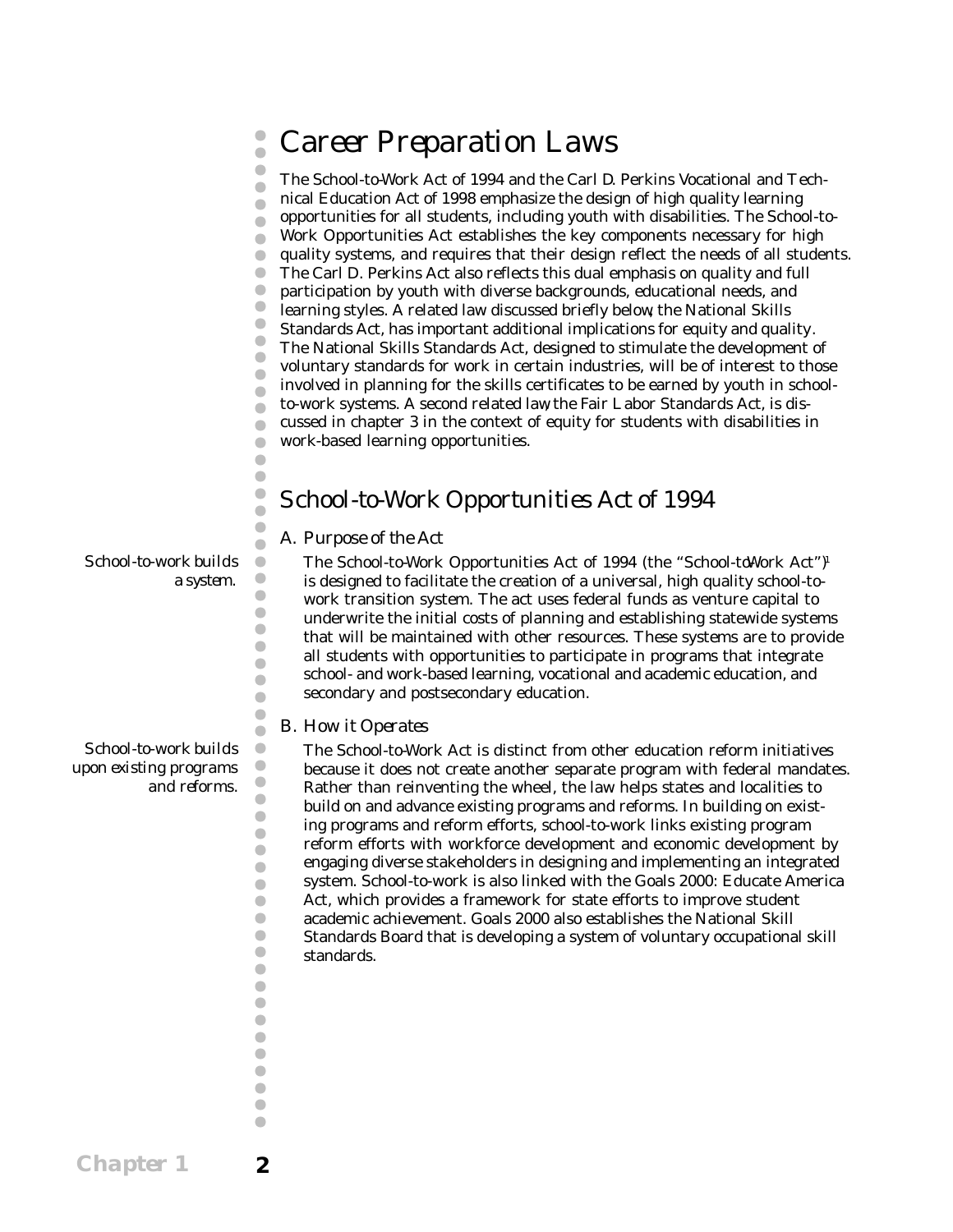| C. Funding<br>The School-to-Work Act channels funding to states and local partnerships<br>to create school-to-work systems. All 50 states, the District of Columbia,<br>and the territories have received noncompetitive school-to-work develop-<br>ment grants, which were used to design statewide systems and to write<br>state plans. One-time, five-year implementation grants are awarded<br>through a competitive process when the states present a comprehensive<br>school-to-work plan and demonstrate the capability to implement the plan.<br>Currently, all states and the District of Columbia and Puerto Rico have<br>received implementation grants. | $\bullet$<br>$\bullet$<br>$\bullet$<br>O<br>O | Noncompetitive funds<br>go to states to design<br>systems. |
|---------------------------------------------------------------------------------------------------------------------------------------------------------------------------------------------------------------------------------------------------------------------------------------------------------------------------------------------------------------------------------------------------------------------------------------------------------------------------------------------------------------------------------------------------------------------------------------------------------------------------------------------------------------------|-----------------------------------------------|------------------------------------------------------------|
| D. What the Act Provides                                                                                                                                                                                                                                                                                                                                                                                                                                                                                                                                                                                                                                            |                                               |                                                            |
| Under the act, school-to-work systems must be designed to provide all<br>students with the opportunity to participate in programs that -                                                                                                                                                                                                                                                                                                                                                                                                                                                                                                                            |                                               |                                                            |
| • Integrate school-based learning and work-based learning                                                                                                                                                                                                                                                                                                                                                                                                                                                                                                                                                                                                           | O                                             | School-to-work systems                                     |
| • Integrate academic and occupational education                                                                                                                                                                                                                                                                                                                                                                                                                                                                                                                                                                                                                     |                                               | must include programs                                      |
| • Include and effectively link secondary and postsecondary education                                                                                                                                                                                                                                                                                                                                                                                                                                                                                                                                                                                                | O                                             | that meet seven broad<br>criteria.                         |
| • Meet the same academic standards set by the state for all students,<br>prepare students for postsecondary education, and award skills certifi-<br>cates                                                                                                                                                                                                                                                                                                                                                                                                                                                                                                           | $\bullet$<br>0                                |                                                            |
| • Provide students with strong experience in and understanding of all<br>aspects of the industry students are preparing to enterincluding —                                                                                                                                                                                                                                                                                                                                                                                                                                                                                                                         |                                               |                                                            |
| - planning                                                                                                                                                                                                                                                                                                                                                                                                                                                                                                                                                                                                                                                          |                                               |                                                            |
| - management                                                                                                                                                                                                                                                                                                                                                                                                                                                                                                                                                                                                                                                        |                                               |                                                            |
| - finances                                                                                                                                                                                                                                                                                                                                                                                                                                                                                                                                                                                                                                                          |                                               |                                                            |
| - technical and production skills                                                                                                                                                                                                                                                                                                                                                                                                                                                                                                                                                                                                                                   |                                               |                                                            |
| - underlying principles of technology                                                                                                                                                                                                                                                                                                                                                                                                                                                                                                                                                                                                                               |                                               |                                                            |
| - labor and community issues                                                                                                                                                                                                                                                                                                                                                                                                                                                                                                                                                                                                                                        |                                               |                                                            |
| - health and safety issues, and                                                                                                                                                                                                                                                                                                                                                                                                                                                                                                                                                                                                                                     |                                               |                                                            |
| - environmental issues                                                                                                                                                                                                                                                                                                                                                                                                                                                                                                                                                                                                                                              |                                               |                                                            |
| • Provide all students with equal access to the full range of program<br>components and related activities                                                                                                                                                                                                                                                                                                                                                                                                                                                                                                                                                          |                                               |                                                            |
| · Give students flexibility to develop new career goals over time, to change<br>career majors, and to transfer between education and training programs                                                                                                                                                                                                                                                                                                                                                                                                                                                                                                              |                                               |                                                            |
| E. Who Is Covered                                                                                                                                                                                                                                                                                                                                                                                                                                                                                                                                                                                                                                                   |                                               |                                                            |
| "All students" is defined as meaning "both male and female students from<br>a broad range of backgrounds and circumstances, including disadvantaged<br>students, students with diverse racial, ethnic, or cultural backgrounds,<br>American Indians, Alaska Natives, Native Hawaiians, students with<br>disabilities, students with limited-English proficiency, migrant children,<br>school dropouts, and academically talented students." <sup>2</sup>                                                                                                                                                                                                            |                                               | All students are<br>covered.                               |
|                                                                                                                                                                                                                                                                                                                                                                                                                                                                                                                                                                                                                                                                     |                                               |                                                            |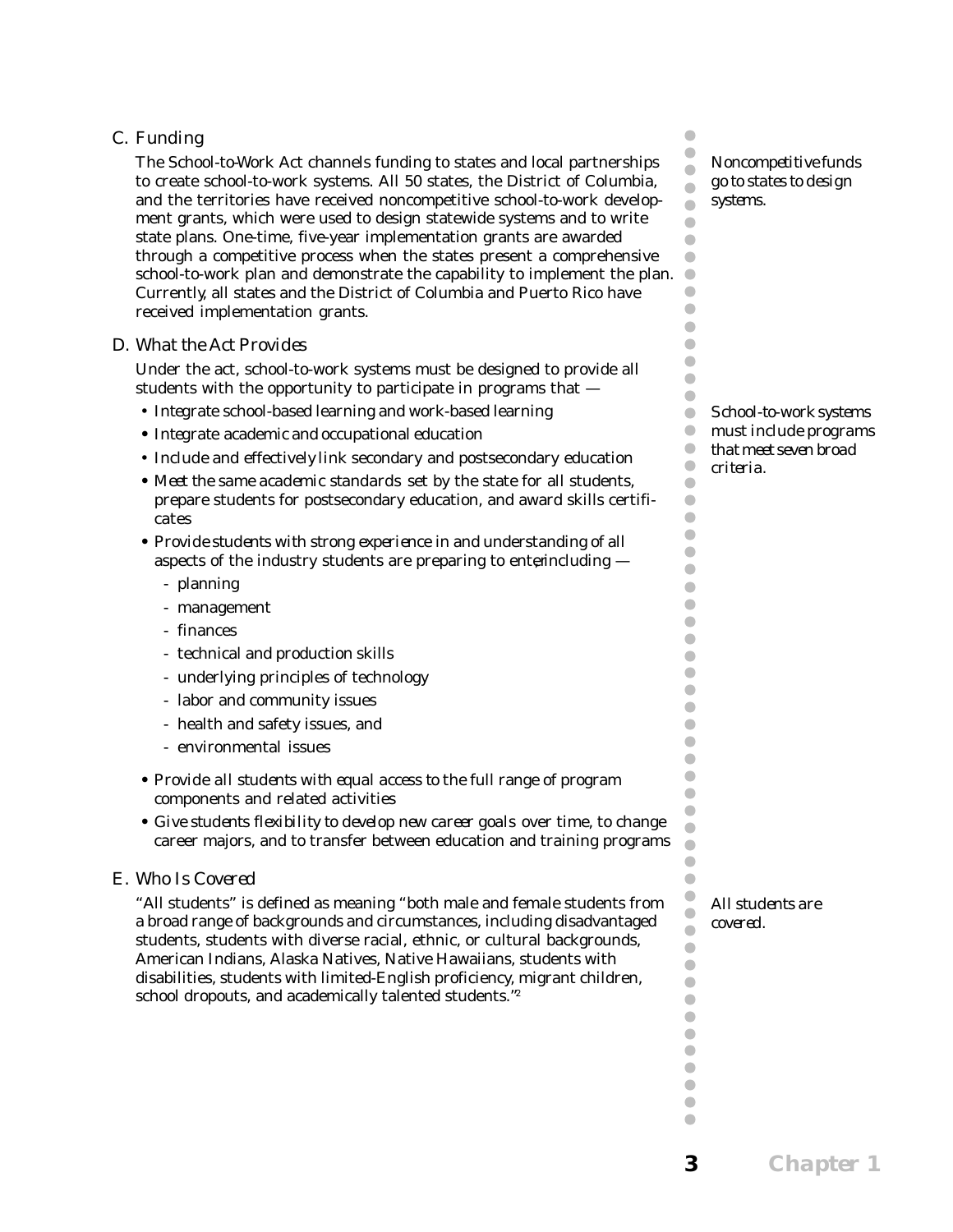*Funds flow through to the local level.*

## $\bullet$ aaaaaa *F. Flow Through*  $\bullet$

 $\qquad \qquad \bullet$  $\begin{array}{c} \bullet \\ \bullet \end{array}$  $\bullet$  $\bullet$  $\bullet$  $\bullet$  $\blacksquare$  $\bullet$  $\bullet$  $\bullet$  $\bullet$  $\bullet$  $\bullet$  $\blacksquare$  $\blacksquare$  $\bullet$  $\bullet$  $\bullet$  $\bullet$  $\triangle$ 

 $\bullet$  $\bullet$  $\bullet$  $\bullet$  $\bigcirc$  $\bullet$  $\bullet$  $\bullet$  $\bullet$  $\bullet$  $\bullet$  $\bullet$  $\bullet$  $\bullet$  $\bullet$  $\bullet$  $\blacksquare$  $\bullet$  $\bullet$  $\bullet$  $\bullet$  $\bullet$  $\bullet$  $\bullet$  $\bullet$  $\blacksquare$  $\bullet$  $\bullet$  $\bullet$  $\bullet$  $\bullet$  $\bullet$ 

Most of the state implementation grant monies flow through to the local level. All of the funds going to the local level go to local partnerships entities responsible for operating the programs that comprise the school-towork system, and that consist of employers, public secondary and postsecondary educational institutions or agencies, educators, labor and students. Two additional types of local grants have been available directly from the federal government: federal partnership grants for those in states not yet receiving implementation funds, and grants to local partnerships in high-poverty areas.

#### *G. Federal Responsibilities*

Federal responsibilities are carried out by the Secretaries of Education and of Labor, who jointly oversee the National School-toWork Office. In addition to the approval of implementation grants, federal responsibilities include research and development; a program of experimental and demonstration projects; technical assistance; a system of performance measures for assessing state and local programs; and a national evaluation of funded programs.3

# aaaaaaaaaaaaaaaaaaaaaaaaaaaaaaaaaaaaaaaaaaaaaaaaaaaaa  $\blacksquare$ *Carl D. Perkins Vocational and Technical*  $\bullet$  $\bullet$ *Education Act*  $\overline{\phantom{a}}$

The Carl D. Perkins Vocational and Technical Education Act (the Perkins Act)  $\bullet$ governs about a billion dollars in federal vocational education appropriations annually. Formerly known as the Carl D. Perkins Vocational and Applied Technology Education Act, the Perkins Act was reauthorized and amended in 1998.4 Because much of the Perkins Act is written in terms of recipients' obligations throughout their vocational education programs, the act's mandates reach far beyond its funds, to leverage about nine times as much in state and local appropriations. Just about every school district and community college receives Perkins funds and is subject to Perkins requirements.

#### *A. Funding, Targeting, and Flow Through*

At the secondary education level, Perkins funds flow through states to local education agencies (LEAs), and through them to vocational programs. The funding formula targets funds to LEAs with high poverty rates and high proportions of students with disabilities. There are three types of secondary vocational settings: (1) comprehensive high schools that have some students participating in vocational education, while others are not; (2) vocational high schools where all students participate in a vocational program; and (3) regional/area vocational schools serving a group of suburban or rural districts, each of which contributes some or all of its Perkins and other vocational funding to the school. Postsecondary vocational education consists largely of public community colleges and private, forprofit ("proprietary") schools. Perkins funds — and obligations — go to community colleges and vocational-technical institutes.

*The Perkins Act is structured to leverage state and local funds.*

*Funds are targeted at students who live in poverty and students with disabilities in secondary and postsecondary schools.*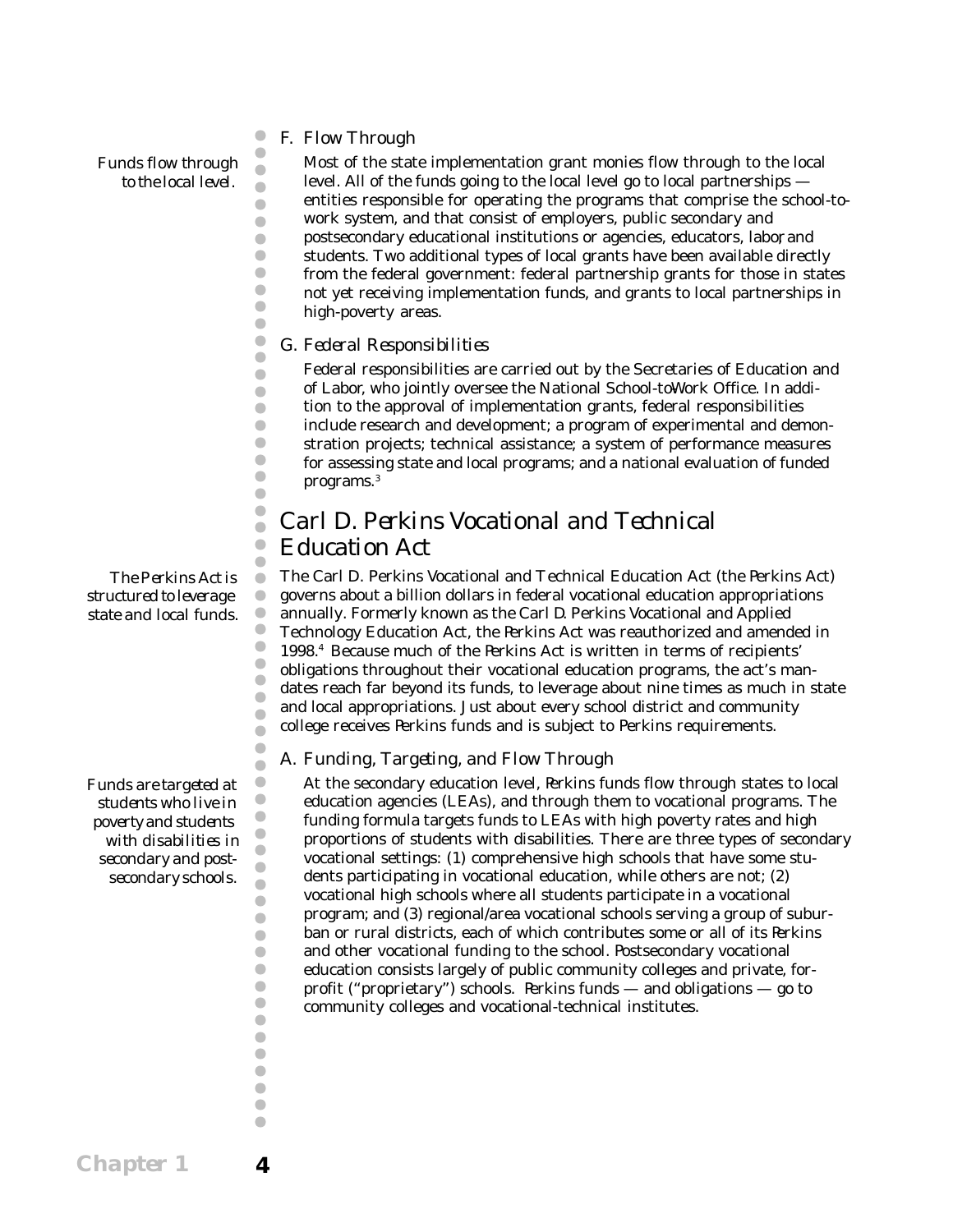#### *B. Purpose of the Act*

The Perkins Act was rewritten in 1990 to move away from an outmoded industrial model of vocational education, which sought to tailor training to the specific requirements projected for one narrowly defined job slot.  $\mathbf \bar{x}$ address Congressional concerns about narrow skill training and diluted academics, while retaining the potential of vocational education to make learning active, practical, and exploratory, the 1990 Perkins Act emphasized two related approaches —

- 1. Integrating vocational and academic education so that students gain strong basic and advanced academic skills in a vocational setting, and
- 2. Providing students with strong experience in and understanding of all aspects of the industry they are preparing to enterincluding planning, management, finance, technical and production skills, underlying principles of technology, labor, community, and health, safety, and environmental issues

The 1998 Perkins Act retains these emphases. It also makes explicit the requirement that students in vocational education programs be taught the same challenging academic proficiencies that all other students are taught.<sup>5</sup> These quality criteria, together with a strong equity focus, shape state and local requirements.

#### *C. Equity and Special Populations*

The equity provisions of the Perkins Act address rights and protections for students who are members of "special populations." "Special populations" include individuals with disabilities; individuals from economically disadvantaged families, including foster children; individuals preparing for nontraditional training and employment; single parents, including single pregnant women; displaced homemakers; and individuals with other barriers to educational achievement, including individuals with limited-English proficiency.6

Community colleges and LEAs receiving Perkins funds must provide special-population students with equal access to Perkins-assisted activities.7 Prior civil rights rulings make it clear that "access" must include the services necessary for real participation.<sup>8</sup> Moreover programs may not discriminate on the basis of special-population status.<sup>9</sup> Beyond provision of equal access and nondiscrimination, Perkins recipients have explicit obligations to develop program strategies for special populations; to provide programs that prepare special-population students for further learning and high-skill, high-wage careers, and are designed to enable them to meet the same levels of performance set for all students; and to identify barriers that result in lowering rates of access to or lowering success in vocational programs for special populations, and adopt strategies for overcoming them.10 Equity concerns also pervade the act's program evaluation and improvement schemes, which are discussed below in chapter 8.

 $\overline{\phantom{a}}$ aaaaaaaaaaaaaaaaaaaaaaaaaaa  $\bullet$ *Perkins requires*  $\bullet$ *vocational and*  $\bullet$ *academic education to*  $\bullet$ *be integrated.*  $\bullet$  $\bullet$  $\bullet$  $\bullet$  $\bullet$ *Students must have*  $\overline{\phantom{a}}$ *strong experience in*  $\bullet$ *and understanding of*  $\bullet$ *all aspects of an*  $\bullet$ *industry.*  $\bullet$  $\bullet$  $\bullet$  $\bullet$ *Academic education*  $\bullet$ *cannot be watered down.*  $\bullet$  $\bullet$  $\bullet$  $\bullet$  $\bullet$  $\bullet$ *Those students facing*  $\bullet$ *special challenges*  $\bullet$ aaaaaaaaaaaaaaaaaaaaaaaaaaaaaaa *benefit.*  $\blacksquare$  $\overline{\phantom{a}}$  $\bullet$  $\bullet$  $\bullet$  $\bullet$ *Community colleges*  $\bullet$ *and LEAs must take*  $\bullet$ *special care to ensure*  $\bullet$  $\bullet$ *these populations*  $\bullet$ *have equal access to*  $\mathbf{C}$ *their programs.* $\blacksquare$ 

ă  $\blacksquare$  $\bullet$  $\blacksquare$ ă  $\overline{\phantom{a}}$  $\bullet$  $\overline{\phantom{a}}$  $\bullet$  $\overline{\phantom{a}}$  $\bullet$  $\blacksquare$  $\bullet$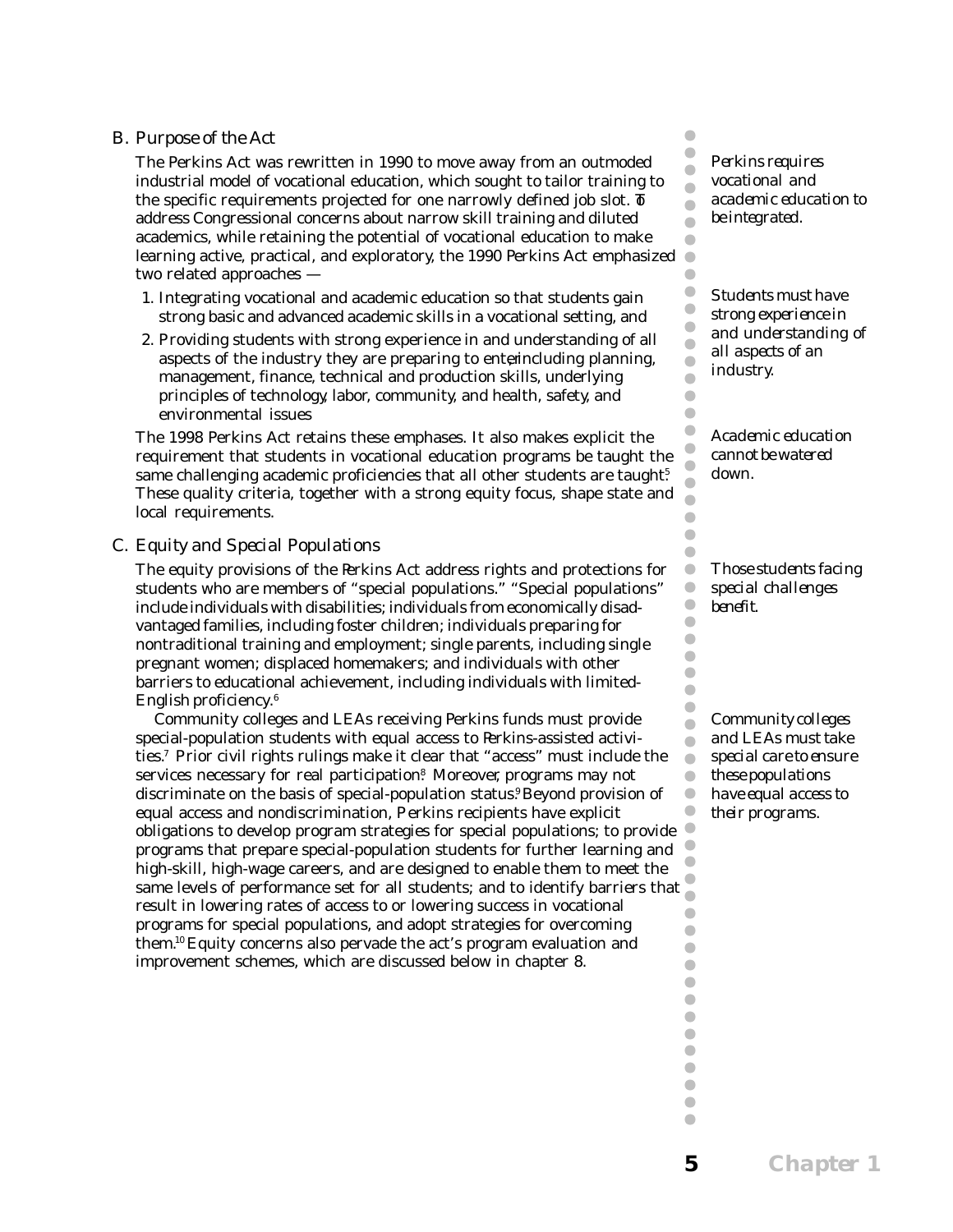## $\bullet$ aaaaaa *D. Quality and Equity Criteria*  $\bullet$

 $\bullet$  $\bullet$  $\bullet$  $\bullet$  $\qquad \qquad \blacksquare$  $\bullet$  $\qquad \qquad \bullet$  $\blacksquare$  $\bullet$  $\bullet$  $\bullet$  $\blacksquare$  $\bullet$  $\bullet$  $\bullet$  $\bullet$  $\bullet$  $\bullet$  $\blacksquare$  $\bullet$  $\bullet$  $\begin{array}{c} \hline \end{array}$  $\qquad \qquad \bullet$  $\bullet$  $\bullet$  $\bullet$  $\overline{\phantom{a}}$  $\bullet$  In sum, state and local vocational education planning, program design,

- and evaluation must focus on four quality and equity criteria
	- 1. Integrating vocational and academic education through a coherent sequence of courses, so that while in a vocational setting, students gain strong basic and advanced academic skills, including skills in mathematics, reading, writing, science, and social studies;<sup>11</sup>
	- 2. Providing students with strong understanding of and experience in all aspects of the industry they are preparing to entel<sup>2</sup> which should include planning, management, finance, technical and production skills, underlying principles of technology, labor, community, and health, safety, and environmental issues;
	- 3. Ensuring that students are taught to high standards, including teaching the same challenging academic proficiencies all other students are taught;<sup>13</sup> and
	- 4. Providing for equitable and successful participation of special population students, through equal access, nondiscrimination, and the individual services they need to succeed and meet the same standards applicable to all students.

# *A Related Law: National Skills Standards Act of 1994*

The National Skills Standards Act of 1994 is incorporated as Title V of Goals 2000.14 This act establishes a National Skills Standards Board which is to oversee: (a) the development of voluntary national skills standards, and (b) a system for certification of attainment of skill standards.<sup>15</sup> The board is responsible for identifying broad clusters of major occupations and facilitating the establishment of voluntary partnerships to develop skill standards for each cluster.

The board has identified 16 industry clusters for the purpose of establishing voluntary partnerships.16 Recently, the board awarded \$460,000 to three separate industry clusters for the development of comprehensive skill standards for the industries.<sup>17</sup>

 $\bullet$ Importantly, the National Skills Standards Act includes explicit criteria to  $\bullet$ guard against development and use of discriminatory standards or assess- $\bullet$ ments. Skill standards may not be discriminatory with respect to race, color,  $\blacksquare$ gender, age, religion, ethnicity, disability, or national origin, consistent with  $\blacksquare$  $\bullet$ federal civil rights laws.

aaaaaaaaaaaaaaaaaaaaaaaaaaaaaaaaaaaaaaaaaaaaaaaaaaaaa  $\bullet$ As noted in chapter 2, career majors in school-to-work systems lead to the  $\bullet$ award of skills certificates. These certificates may be based upon skill stan- $\bullet$ dards developed at either the national or the state level. These standards  $\overline{\phantom{a}}$ represent one area of vocational learning in school-to-work systems*.*  $\bullet$ 

*The National Skills Standards Board is to develop voluntary standards.*

 $\overline{\phantom{a}}$  $\bullet$  $\bullet$  $\bullet$  $\bullet$  $\bullet$  $\bullet$  $\bigcirc$  $\bullet$  $\bullet$ 

 $\bullet$  $\bullet$  $\bullet$  $\bullet$  $\bullet$  $\bullet$  $\bullet$ 

*Standards cannot be discriminatory.*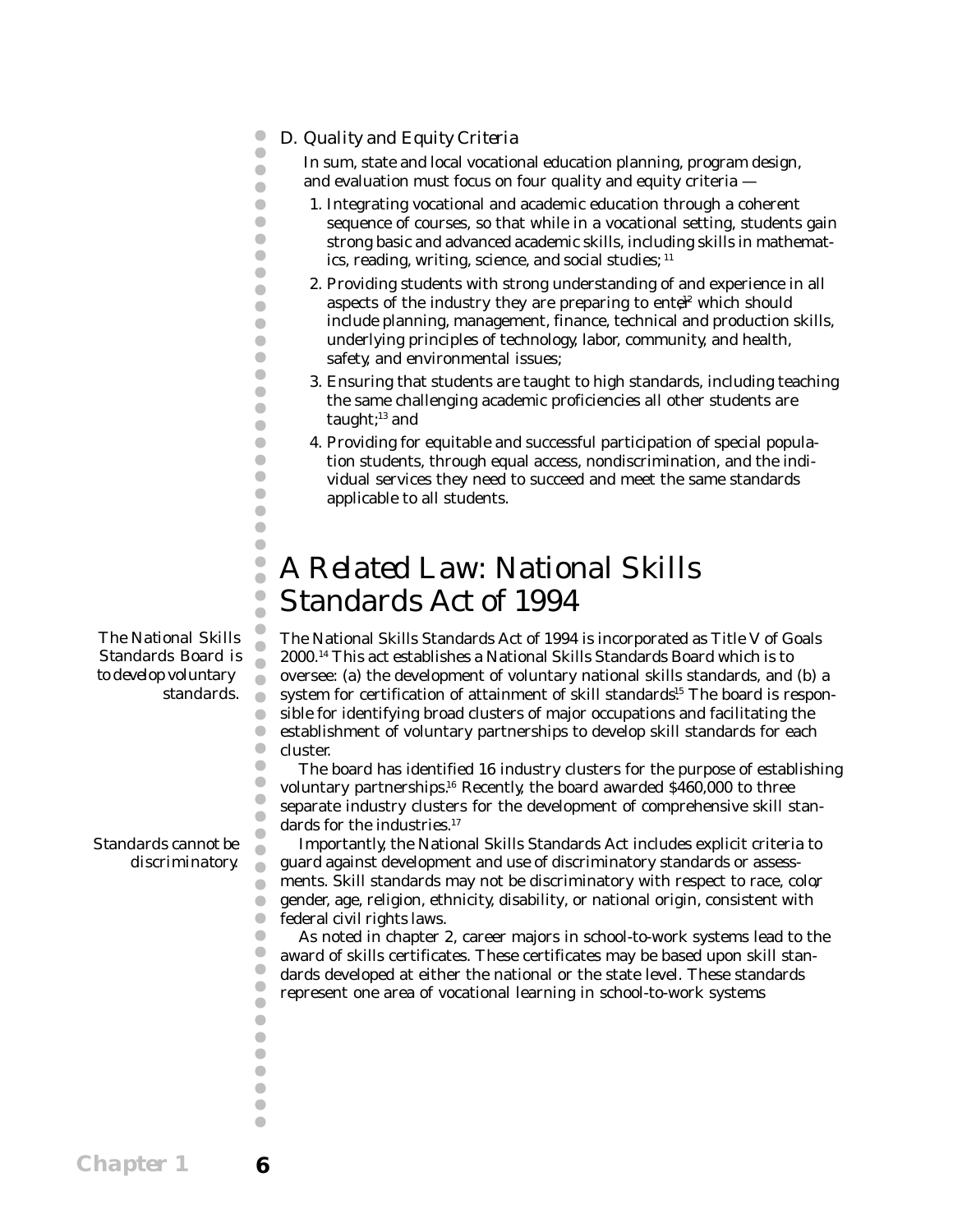# *Civil Rights Laws*

The School-to-Work, Perkins, and related laws are intended to create high quality systems, addressing in part the rights of youth with disabilities to fully participate in them. Two federal civil rights laws — Section 504 of the Rehabilitation Act<sup>18</sup> and the Americans with Disabilities Act<sup>19</sup> — further define the rights of youth with disabilities to full participation in these high quality systems and the programs that comprise them. Both prohibit disability-based discrimination in all aspects of public education programs. School-to-work systems must comply with these laws as well with the School-toWork and Perkins Acts.

aaaaaaaaaaaaaaaaaaaaaaaaaaa  $\bullet$ A third civil rights law, the Individuals with Disabilities Education Act  $\bigcap$ (IDEA),20 provides powerful tools for implementing the full-participation rights arising from the School-to-Work and Perkins Acts, Section 504, and the Ameri- $\overline{\phantom{a}}$ cans with Disabilities Act. The individualized services and planning IDEA Ô requires are ideal mechanisms for addressing the needs of youth who choose to participate in school-to-work systems. In a complementary fashion, programs  $\bullet$ which operate under the auspices of school-to-work systems may be used to  $\overline{\phantom{0}}$ implement students' rights under IDEA to high quality academics and "transi- $\bullet$ tion services," including career development education.  $\bullet$ 

# *Section 504 and Antidiscrimination Principles*

Section 504 of the Rehabilitation Act of 1973 prohibits discrimination on the basis of disability in federally funded programs. This section was modeled on Title VI of the Civil Rights Act of 1964 and Title IX of the Education Amendments of 1972. Title VI prohibits programs receiving federal funds from discriminating against students on the basis of race or national origin; Title IX does so on the basis of gender Section 504, Title VI, and Title IX all apply to school-to-work systems and programs. Students who are limited-English proficient are also protected by the Equal Educational Opportunities Act of 1974, which requires educational agencies to take action to overcome language barriers that impede equal participation by students in instructional programs*.*

*A. Understanding §504 Requirements*

In order to understand §504 requirements, school-to-work policymakers, administrators, and educators need to attend to four sources of §504 obligations —

- The §504 statute itself
- The U.S. Department of Education/Office for Civil Rights regulations implementing §50421
- The U.S. Department of Labor/Office for Civil Rights regulations implementing  $$504^{22}$
- The U.S. Department of Education/Office for Civil Rights "Guidelines for Eliminating Discrimination and Denial of Services on the Basis of Race, Color, National Origin, Sex and Handicap in V ocational Education Programs" ("OCR Guidelines")<sup>23</sup>

*Civil rights laws prohibit discrimination in all public education programs.*

 $\bullet$  $\bullet$  $\bullet$  $\triangle$ 

 $\mathbf{C}$  $\bullet$  $\bullet$  $\bullet$  $\blacksquare$  $\bullet$  $\bullet$ 

 $\bullet$  $\bullet$  $\bullet$  $\bullet$  $\bullet$  $\triangle$  $\bullet$  $\bullet$  $\bullet$  $\bullet$  $\bullet$  $\overline{\phantom{a}}$  $\triangle$  $\bullet$  $\bullet$  $\bullet$  $\bullet$  $\bullet$  $\bullet$  $\bullet$  $\bullet$  $\overline{\phantom{a}}$  $\bullet$  $\bullet$  $\bullet$  $\bullet$  $\blacksquare$ ă  $\overline{\phantom{a}}$  $\bullet$  $\bullet$  $\bullet$  $\overline{\phantom{a}}$  $\bullet$  $\bullet$  $\bullet$  *IDEA gives students with disabilities legal rights to highquality educational services.*

*Section 504 prohibits discrimination on the basis of disability. Related laws ban discrimination on other bases.*

*Four applicable legal sources of §504 requirements are listed.*

aaaaaaaaaaaaaaaaaaaaaaaaaaaaaaa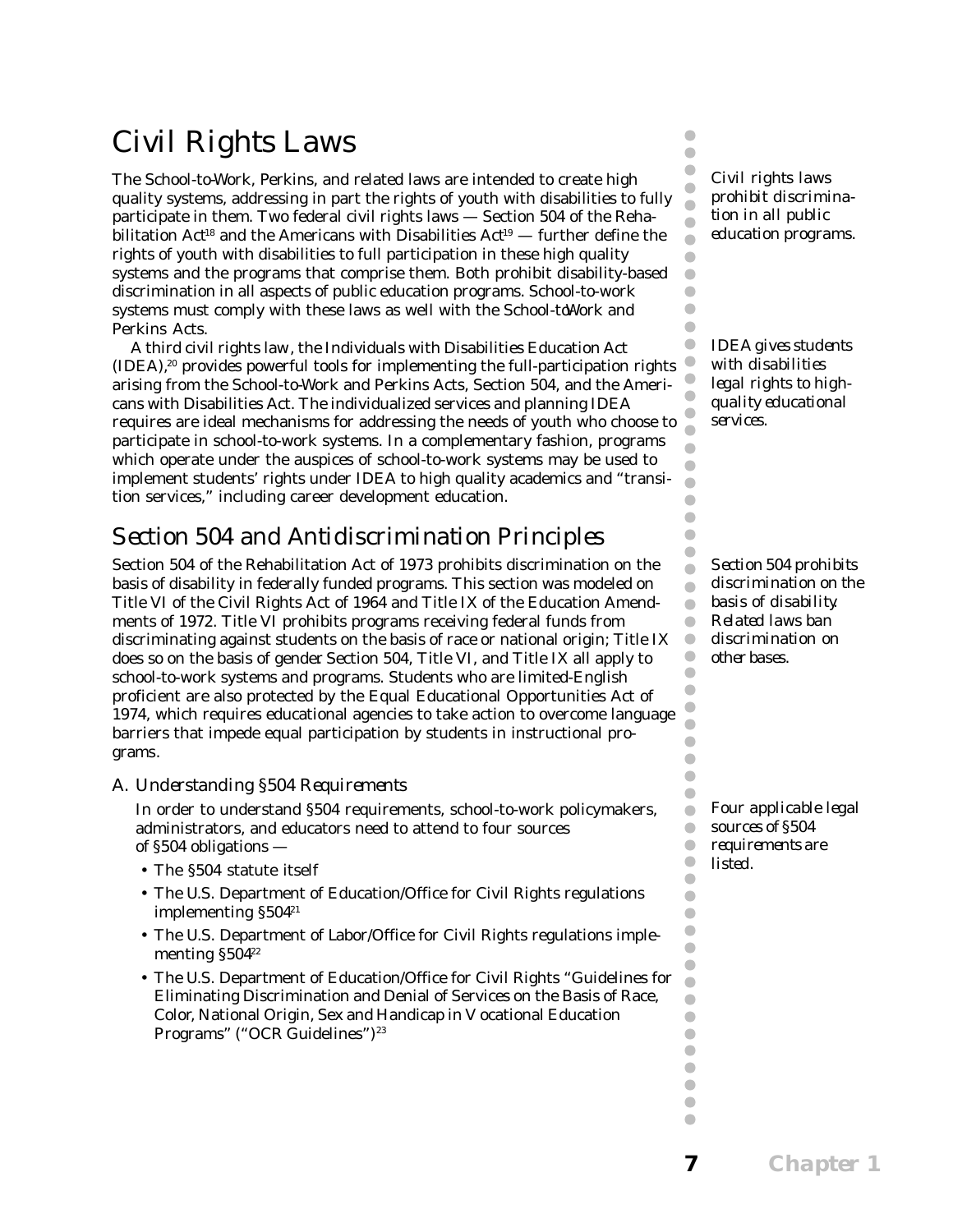## $\bullet$ aaaaaa *B. Scope of §504 Statute*  $\bullet$

The §504 statute itself states —

"[n]o otherwise qualified individual with a disability in the United States . . . shall, solely by reason of her or his disability, be excluded from participation in, be denied the benefit of or be subject to discrimination under any program or activity receiving federal financial assistance. . . ."24

As virtually all state educational agencies, local school districts, public schools, and vocational schools receive federal funds, virtually all are required to comply with §504. So, too, are most postsecondary schools, such as technical institutes, junior colleges, community colleges, and four-year colleges. Local partnerships receiving implementation grants under the School-to-Work Act (or other federal funds) are also subject to §504.

#### *C. Who is Protected from Discrimination Under §504*

Under §504, an "individual with a disability" is anyone who has a physical or mental impairment that substantially limits a major life activity $^{25}$  Major life activities include caring for one's self, performing manual tasks, walking, seeing, hearing, speaking, breathing, learning, and working. 26 For purposes of school-to-work systems and high school-level vocational education programs, a youth with a disability is "otherwise qualified" under §504 — and so protected against discrimination — if nondisabled youth of his or her age may take part, or if state law or the federal Individuals with Disabilities Education Act entitles youth of that age to public education?

#### *D. Section 504 Regulations Help Define Discrimination*

Because the School-to-Work Act is jointly administered by the US. Departments of Education and Labor, school-to-work systems must comply with the §504 regulations of both agencies. In addition, receipt of Perkins Act funds, or any other funds from the Department of Education, independently triggers the obligation to comply with the Department of Education's §504 regulations.

The §504 regulations provide further detail about what constitutes unlawful disability-based discrimination. They also set out affirmative steps that education agencies and programs must take to ensure that youth with disabilities receive full educational opportunity.

#### *E. Section §504 Regulations and Prohibited Practices*

The Department of Education and Department of Labor §504 regulations include identical, extensive lists of prohibited discriminatory practices. These prohibitions are designed to ensure that youth with disabilities have an equal opportunity to gain the same benefits, obtain the same results, and reach the same level of achievement as their nondisabled peers. For example, school-to-work systems, partnerships, and programs (and any other programs that receive or benefit from federal funds) may not —

• Deny a youth with a disability the opportunity to participate in and benefit from programs

- Provide youth with disabilities the opportunities to participate and benefit that are unequal to those offered their peers
- Provide youth with disabilities with programs, benefits, or services that are not as effective as those provided to their peers

*Definition of disability: Impairments are physical or mental and substantially limit major life activity.*

*Federal funding requires a policy of nondiscrimination.*

 $\blacksquare$  $\bullet$  $\bullet$  $\bullet$  $\bullet$  $\bullet$  $\qquad \qquad \bullet$  $\blacksquare$  $\bullet$  $\bullet$  $\bullet$  $\blacksquare$  $\bullet$  $\qquad \qquad \bullet$  $\bullet$  $\bullet$  $\bullet$  $\overline{\phantom{0}}$  $\overline{\phantom{a}}$  $\overline{\phantom{a}}$  $\bullet$  $\begin{array}{c} \hline \end{array}$  $\begin{array}{c} \begin{array}{c} \begin{array}{c} \begin{array}{c} \end{array} \end{array} \end{array} \end{array}$  $\bullet$  $\bullet$  $\bullet$  $\bullet$  $\bullet$  $\bullet$  $\bullet$  $\bullet$  $\bullet$  $\bullet$  $\bullet$  $\bullet$  $\bullet$  $\qquad \qquad \blacksquare$  $\begin{array}{c} \hline \end{array}$  $\bullet$  $\bullet$  $\bullet$  $\bullet$  $\bullet$  $\blacksquare$  $\bullet$  $\bullet$  $\bullet$  $\bullet$  $\bullet$  $\bullet$  $\blacksquare$  $\bullet$  $\bullet$  $\bullet$  $\bullet$  $\bullet$  $\bullet$ 

aaaaaaaaaaaaaaaaaaaaaaaaaaaaaaaaaaaaaaaaaaaaaaaaaaaaa

*Some practices that discriminate.*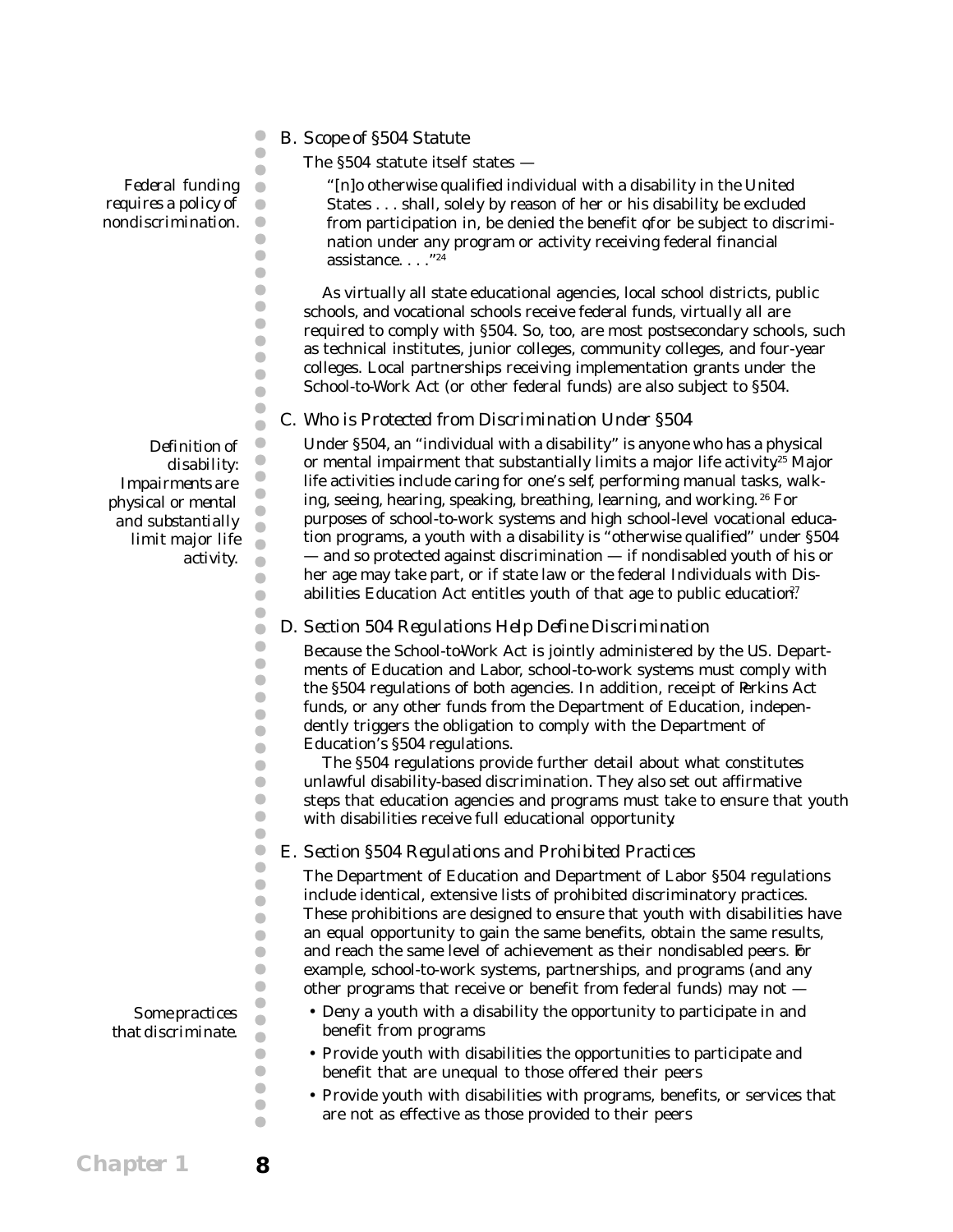| • Provide youth with disabilities with lower-quality programs than those<br>provided their peers                                                                                                                                                                                                                                                                                                                                                                                                                                                                                                                                                                                                                                                |                     |                                                                                                               |
|-------------------------------------------------------------------------------------------------------------------------------------------------------------------------------------------------------------------------------------------------------------------------------------------------------------------------------------------------------------------------------------------------------------------------------------------------------------------------------------------------------------------------------------------------------------------------------------------------------------------------------------------------------------------------------------------------------------------------------------------------|---------------------|---------------------------------------------------------------------------------------------------------------|
| • Provide different or separate programs to youth with disabilities, unless<br>this is necessary in order to deliver services that are as effective as what<br>other youth receive <sup>8</sup>                                                                                                                                                                                                                                                                                                                                                                                                                                                                                                                                                 |                     |                                                                                                               |
| F. Section 504 Regulations and Affirmative Obligations                                                                                                                                                                                                                                                                                                                                                                                                                                                                                                                                                                                                                                                                                          |                     |                                                                                                               |
| The Department of Education §504 regulations also require schools to<br>evaluate the educational needs of youth with disabilities and to provide<br>special education supports, related services, and reasonable accommoda-<br>tions to students who need them <sup>29</sup> Schools must take these steps for all<br>students who have disabilities within the meaning of §504, even if they are<br>not protected by the Individuals with Disabilities Education Act <sup>30</sup>                                                                                                                                                                                                                                                             |                     | Required affirmative<br>steps are individual<br>needs assessments<br>and responsive<br>services and supports. |
| G. OCR Guidelines for Eliminating Discrimination and Denial of<br>Services on the Basis of Race, Color, National Origin, Sex, and<br>Handicap in Vocational Education Programs                                                                                                                                                                                                                                                                                                                                                                                                                                                                                                                                                                  |                     |                                                                                                               |
| The U.S. Department of Education, Office for Civil Rights Guidelines,<br>provides further details for compliance with §504 (as well as Title VI and<br>Title IX). The guidelines apply to all recipients of federal funds that offer or<br>administer programs of vocational education or training, including state<br>educational agencies (and other public agencies), local education agencies<br>or school districts, high schools, secondary-level vocational schools, postsec-<br>ondary schools and programs, and local partnerships implementing pro-<br>grams under the School-to-Work Act.                                                                                                                                            |                     | For further details<br>check the OCR<br>guidelines.                                                           |
| OCR issued the guidelines in 1979 after discovering a pattern of civil<br>rights violations during compliance reviews of vocational education pro-<br>grams conducted from 1973 to 1978. In regard to students with disabilities,<br>OCR found that eligibility requirements, such as admissions tests, often<br>denied students vocational education opportunities on the basis of disabil-<br>ity; students often were impermissibly assigned to separate programs;<br>students were denied equal opportunities as a result of inaccessible facili-<br>ties and poor evaluation procedures; and vocational education administra-<br>tors often failed to protect students against discrimination by participating<br>employers. <sup>31</sup> | $\bullet$<br>0<br>U | OCR guidelines<br>address a history of<br>discrimination in<br>vocational programs.                           |
| The guidelines were explicitly intended to end these abuses <sup>2</sup> . They<br>address a wide range of issues, including -                                                                                                                                                                                                                                                                                                                                                                                                                                                                                                                                                                                                                  | O                   |                                                                                                               |
| • The responsibility of state agencies to prevent, identifyand remedy<br>discrimination by the local programs to which they give federal funds                                                                                                                                                                                                                                                                                                                                                                                                                                                                                                                                                                                                  |                     | These are examples<br>of major issues<br>addressed by the OCR                                                 |
| • Equitable distribution of federal, state, and local funds                                                                                                                                                                                                                                                                                                                                                                                                                                                                                                                                                                                                                                                                                     |                     | guidelines.                                                                                                   |
| • Recruitment efforts and admission criteria                                                                                                                                                                                                                                                                                                                                                                                                                                                                                                                                                                                                                                                                                                    |                     |                                                                                                               |
| • Accessibility of buildings and equipment                                                                                                                                                                                                                                                                                                                                                                                                                                                                                                                                                                                                                                                                                                      |                     |                                                                                                               |
| • Provision of related aids and services                                                                                                                                                                                                                                                                                                                                                                                                                                                                                                                                                                                                                                                                                                        |                     |                                                                                                               |
| • Discrimination by cooperating employers                                                                                                                                                                                                                                                                                                                                                                                                                                                                                                                                                                                                                                                                                                       |                     |                                                                                                               |
| • Practices that disproportionately impact students on the basis of<br>disability, race, or gender                                                                                                                                                                                                                                                                                                                                                                                                                                                                                                                                                                                                                                              |                     |                                                                                                               |
| Specific provisions of the guidelines are discussed below in subsequent<br>chapters.                                                                                                                                                                                                                                                                                                                                                                                                                                                                                                                                                                                                                                                            |                     |                                                                                                               |
|                                                                                                                                                                                                                                                                                                                                                                                                                                                                                                                                                                                                                                                                                                                                                 |                     |                                                                                                               |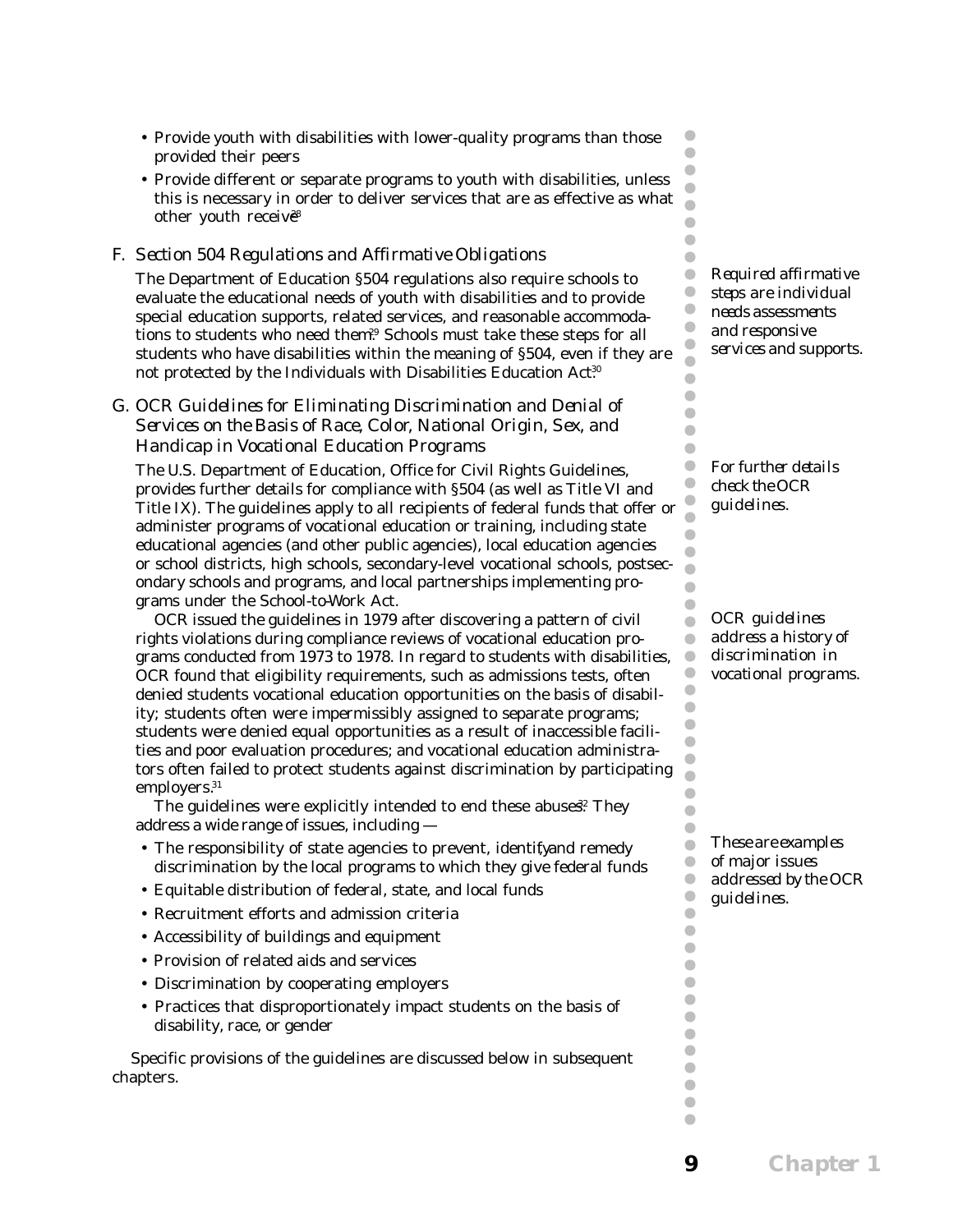#### *The Americans With Disabilities Act*  $\bullet$

 $\bullet$ *A. History and Application*

> The Americans with Disabilities Act (ADA) was passed by Congress in 1990. The ADA is divided into five parts or titles. Most relevant to the planning and implementation of school-to-work systems is Title II, which prohibits discrimination by public entities regardless of whether they receive federal funds.33

Under the ADA, a "public entity" includes any state or local government, as well as any department, agency, or any other unit of state or local government.<sup>34</sup> The statute thus covers state education agencies; school districts; public elementary and secondary schools; public technical schools, community colleges, four-year colleges and universities;<sup>35</sup> and any other government agency or unit involved in school-to-work systems, school-towork programs, School-to-Work Act partnerships, or other vocational education programs.

Title II of the ADA protects only "qualified" individuals from discrimination, stating that —

"no qualified individual with a disability shall, by reason of such disability, be excluded from participation in or be denied the benefits of the services, programs, or activities of a public entity or be subjected to discrimination by any such entity"36

The ADA definition of an "individual with a disability" parallels the §504 definition. It includes anyone who has "a physical or mental impairment that substantially limits one or more of the major life activities of such individual," has "a record of such an impairment," or is "being regarded as having such an impairment."<sup>37</sup>

 A "qualified" individual with a disability under Title II of the AD A is someone who —

"*with or without* reasonable modifications to rules, policies, or practices, the removal of architectural, communication, or transportation barriers, or the provision of auxiliary aids and services, meets the essential eligibility requirements for the receipt of services or the participation in programs or activities provided by a public entity"38

Public entities thus must make "reasonable modifications," remove "barriers," and provide "auxiliary aids and services" as needed to enable an individual to meet "essential eligibility requirements," and so become a "qualified" individual with a disability . For further discussion of "essential" eligibility requirements, see chapter 5.

#### *B. Title II ADA Regulations Parallel and Supplement §504 Regulations*

As is the case with §504, the ADA statute is implemented by regulations that provide further detail about what constitutes unlawful discrimination. The Title II ADA regulations were modeled on the §504 regulations, and prohibit all of the discriminatory practices made illegal under §504.39

|                                                                                                         | 0                                                                         |
|---------------------------------------------------------------------------------------------------------|---------------------------------------------------------------------------|
| <b>ADA</b> prohibits<br>public agency<br>discrimination<br>regardless of<br>receiving federal<br>funds. | 0<br>0<br>$\bullet$<br>$\bullet$<br>0<br>$\bullet$<br>0<br>0<br>$\bullet$ |
| Public entity is<br>defined.                                                                            | 0<br>0<br>0<br>o<br>$\bullet$<br>0<br>0<br>0                              |
| Qualified individuals<br>cannot be excluded                                                             | 0<br>0                                                                    |
| from participation or                                                                                   | 0                                                                         |
| discriminated against<br>in other ways.                                                                 | 0<br>0                                                                    |
| ADA and §504 use                                                                                        | 0<br>0                                                                    |
| parallel definitions of                                                                                 | $\bullet$                                                                 |
| disability.                                                                                             | $\bullet$<br>0<br>$\bullet$                                               |
| Qualified individuals<br>are defined.                                                                   | $\bullet$<br>0<br>$\bullet$<br>0<br>0<br>0<br>D                           |
|                                                                                                         | 0<br>$\bullet$<br>0                                                       |
| Reasonable<br>modifications are<br>required.                                                            | $\bullet$                                                                 |
|                                                                                                         |                                                                           |
| <i>Regulations provide</i><br>details of prohibited<br>discriminatory<br>practices.                     |                                                                           |
|                                                                                                         |                                                                           |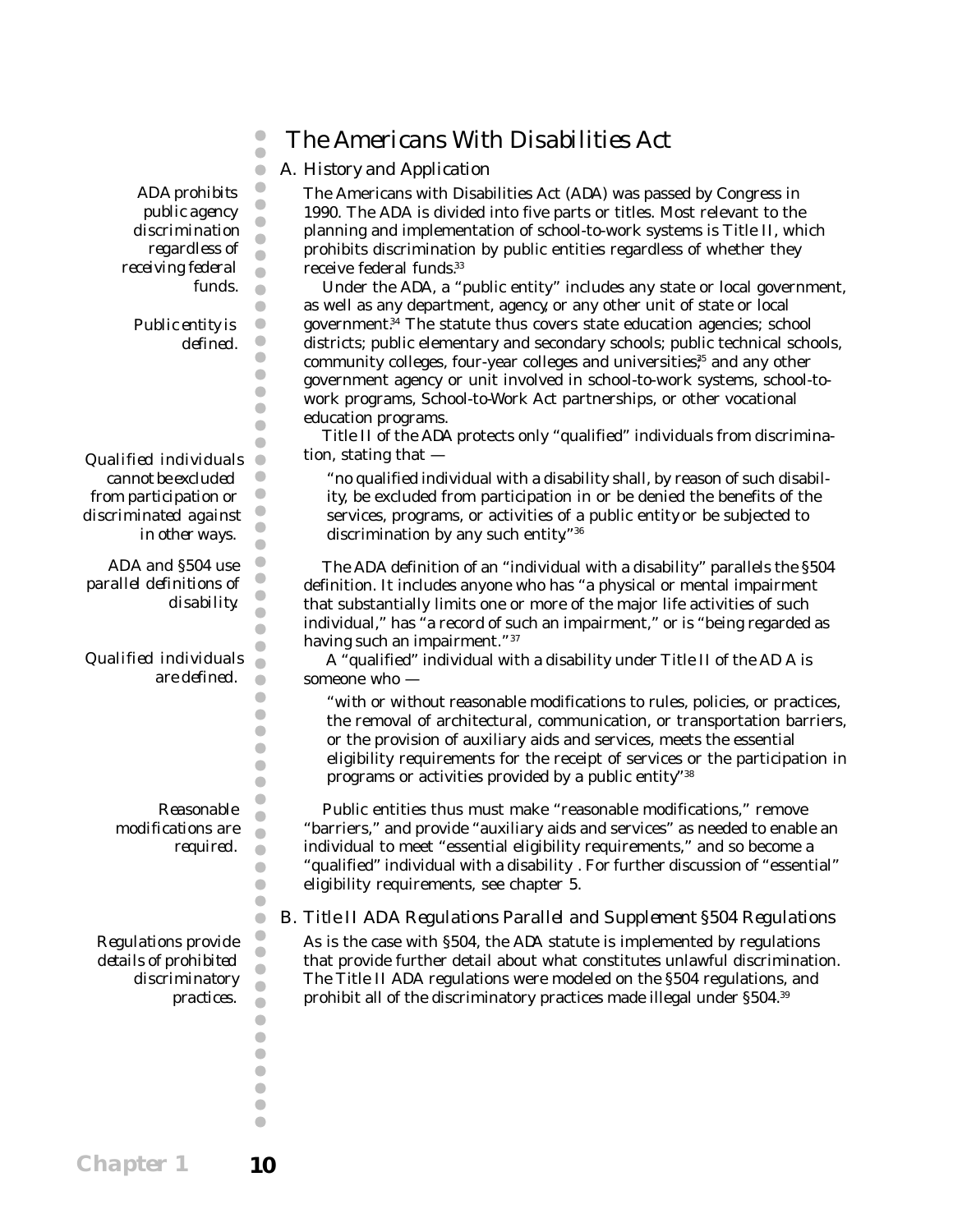The ADA regulations also make explicit some obligations that are implicit in the older §504 regulations. For example, the ADA regulations state that public entities must make reasonable changes in their policies, practices, and procedures when necessary to avoid disability discrimination (unless the changes would "fundamentally alter" the nature of the program in question), and may not use eligibility criteria that screen out or tend to screen out an individual with a disability, or individuals with a particular kind of disability, from full and equal participation in programs, unless the criteria are necessary to the program<sup>40</sup>

#### *C. The ADA and Employment Discrimination*

A separate title of the ADA, Title I, addresses employment discrimination. Title I applies to private employers, as well as state and local government  $\bigcirc$ entities, in their capacity as employers. It also covers employment agencies, labor organizations, and joint labor management committees. Excluded are certain small employers, private membership clubs, the United States, and corporations owned by the US. government or an Indian tribe.<sup>41</sup>

Title I makes it illegal to "discriminate against a qualified individual with a disability because of the disability . . . in regard to job application procedures, the hiring, advancement, or discharge of employees, employee compensation, job training, and other terms, conditions, and privileges of employment."<sup>42</sup> A "qualified" individual with a disability for purposes of Title I is someone who, "with or without reasonable accommodation, can perform the essential functions of the employment position that such individual holds or desires." <sup>43</sup>

The particular provisions of Title I, along with regulations of the Equal Employment Opportunity Commission, provide details as to what does and does not constitute illegal employment discrimination under the ADA.

# *The Individuals With Disabilities Education Act*

### *Key Provisions*

The School-to-Work Act, Perkins, §504, and the ADA provide only sketchy guidance as to how to design the support services, modifications, and accommodations that individual students need for meaningful participation. The Individuals with Disabilities Education Act (IDEA), however, provides for individualized planning and service design. IDEA provisions regarding evaluations, Individualized Educational Programs, and transition planning and services provide powerful tools for accomplishing what these other laws require.

#### *A. How it Operates*

IDEA provides federal aid to assist state and local education agencies in meeting the needs of children and youth with disabilities. In return, states and local school systems must comply with the detailed substantive and procedural requirements set forth in the statute and the regulations implementing it.

*Policies, practices, and procedures must be changed to avoid discrimination.*

*Employers, employment agencies, and others are covered by Title I ADA.*

aaaaaaaaaaaaaaaaaaaaaaaaaaa

 $\bullet$  $\bullet$  $\bullet$  $\bullet$  $\bullet$  $\bullet$  $\bullet$  $\bullet$  $\bullet$  $\bullet$  $\bullet$  $\bullet$  $\bullet$  $\blacksquare$  $\mathbf \Omega$  $\bullet$  $\bullet$  $\bullet$  $\bullet$  $\bullet$  $\bullet$  $\overline{\phantom{a}}$  $\bullet$  $\bullet$  $\mathbf{C}$  $\bullet$  $\bullet$  $\bullet$  $\overline{\phantom{a}}$  $\bullet$  $\bullet$  $\bullet$  $\overline{\phantom{a}}$  $\bullet$  $\blacksquare$  $\overline{\phantom{a}}$  $\overline{\phantom{a}}$  $\bullet$  $\bullet$  $\overline{\phantom{a}}$  $\bullet$  $\bullet$  $\bullet$ 

 $\bullet$  $\blacksquare$  $\bullet$  $\bullet$ 

 $\bullet$  $\bullet$  $\bullet$  $\bullet$  $\bullet$  $\bullet$  $\bullet$  $\bullet$ 

> *Who is protected against employment discrimination?*

*IDEA provides for individualized planning and service design.*

aaaaaaaaaaaaaaaaaaaaaaaaaaaaaaa

*IDEA provides federal funds for children and youth with disabilities.*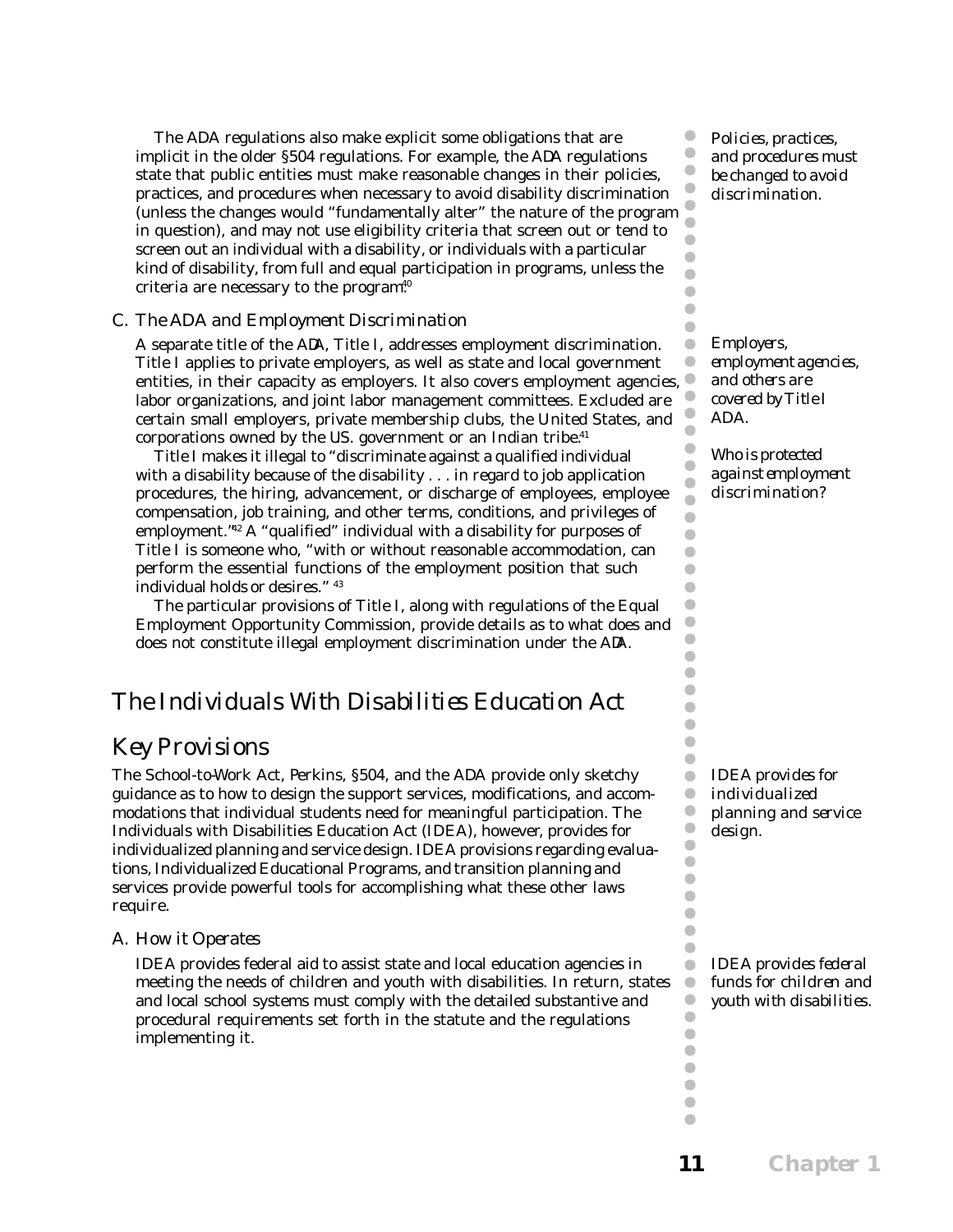|                                                                                                     | <b>B.</b> Who is Covered<br>Unlike §504 and the ADA, which protect any student withany "physical or<br>mental impairment" that "substantially limits a major life activity" IDEA<br>applies only to students who $-$<br>• Have one of the disabilities listed in the statute, and<br>• Need special education as a result                                                                                                                                                                         |
|-----------------------------------------------------------------------------------------------------|---------------------------------------------------------------------------------------------------------------------------------------------------------------------------------------------------------------------------------------------------------------------------------------------------------------------------------------------------------------------------------------------------------------------------------------------------------------------------------------------------|
| These disabilities<br>are covered by IDEA.                                                          | IDEA disabilities include: mental retardation, hearing impairments<br>(including deafness), speech or language impairments, visual impairments<br>(including blindness), serious emotional disturbance, orthopedic impair-<br>ments, autism, traumatic brain injury, other health impairments, and<br>specific learning disabilities. <sup>44</sup>                                                                                                                                               |
|                                                                                                     | C. Right to a Free Appropriate Public Education, Including Transition<br><b>Planning and Services</b>                                                                                                                                                                                                                                                                                                                                                                                             |
| <b>IDEA-eligible</b><br>students have the<br>right to a free<br>appropriate                         | All IDEA-eligible students are entitled to a free appropriate public educa-<br>tion (FAPE) consisting of an appropriate elementary or secondary educa-<br>tion that meets state standards, along with necessary "special education,"<br>"related services," and "transition services."45                                                                                                                                                                                                          |
| education.<br>Special education<br>is defined.                                                      | 1. Special education<br>IDEA defines "special education" as "specially designed instruction<br>to meet the unique needs of a child with a disability" including instruc-<br>tion conducted in the classroom and in other settings. <sup>46</sup> "Specially<br>designed instruction" means adapting the content, methodology or<br>delivery of instruction to $-$                                                                                                                                 |
|                                                                                                     | • Address the child's unique disability-related needs<br>• Enable the child to meet the standards embedded in the regular<br>education curriculum adopted for all students                                                                                                                                                                                                                                                                                                                        |
| Examples of related<br>services are listed.                                                         | 2. Related services<br>"Related services" are any developmental, corrective, and other support<br>services that a child may need to benefit from his or her education?<br>Examples include transportation, rehabilitation counseling, physical<br>and occupational therapy, speech-language pathology and audiology<br>services, recreation, counseling, social work services, psychological<br>services, orientation and mobility services, health-related services, and<br>assistive technology |
| <b>Transition services</b><br>are required to help<br>move from school to<br>postschool activities. | 3. Transition services<br>As students approach high school age, IDEA calls for transition plan-<br>ning and services. Transition services are a coordinated set of activities<br>that promote movement from school to postschool activities, such as<br>(among other things) employment, postsecondary education, or voca-<br>tional training. Requirements regarding transition services are dis-<br>cussed in further detail later in this chapter                                              |
|                                                                                                     |                                                                                                                                                                                                                                                                                                                                                                                                                                                                                                   |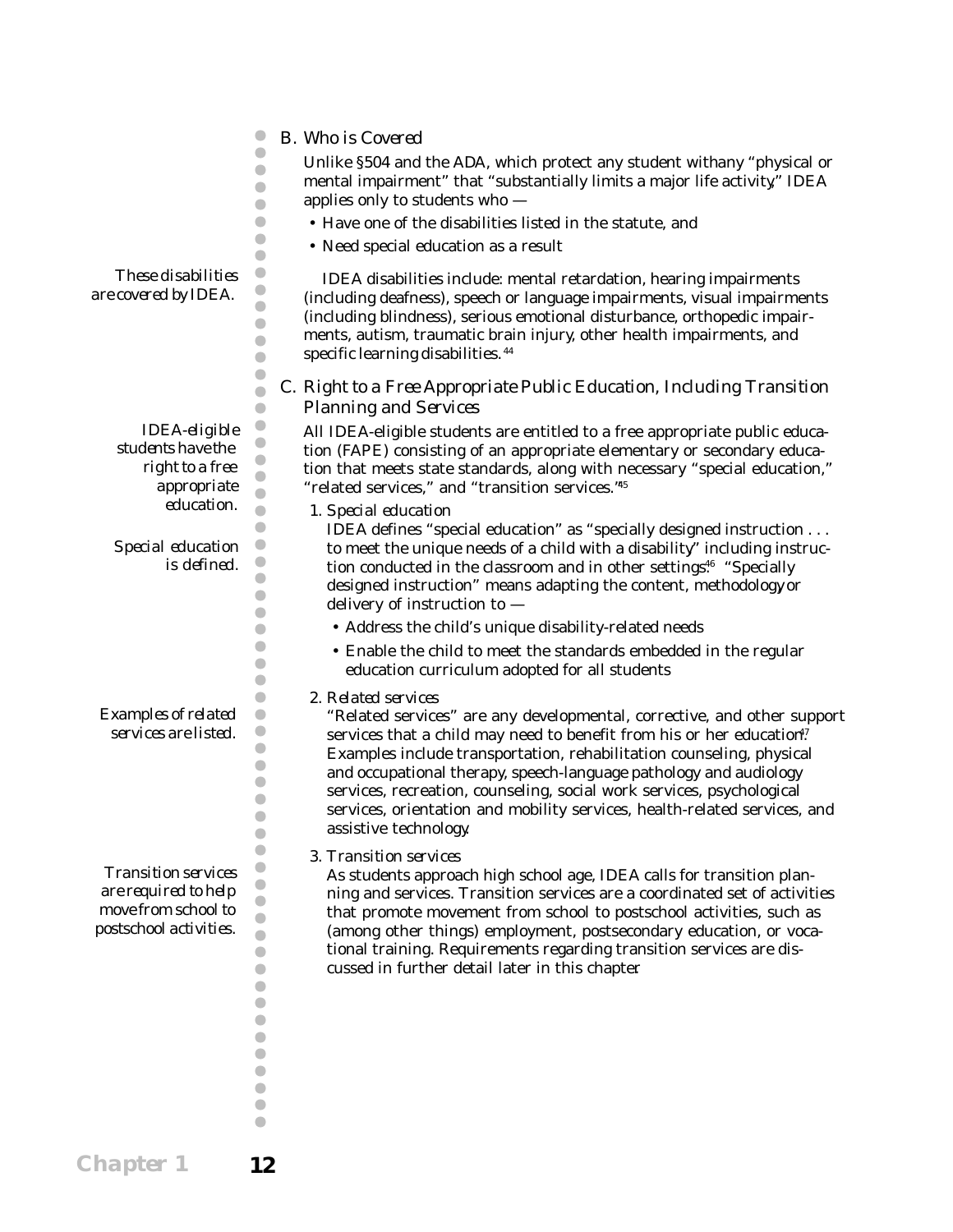#### *D. Special Education is Not a Place*

Under these definitions, "special education" is a package of instructional techniques and services. It is not a place. Once instruction for an individual child has been tailored as required to address his or her needs it may (depending upon the child's needs) be provided in a variety of settings including a "regular" classroom. IDEA contains a presumption that students will fully participate in the "general," meaning regular, curriculum<sup>48</sup> and be educated in regular classes, supported by appropriate services<sup>49</sup>

This includes the opportunity to attend classes with their nondisabled peers to the maximum extent feasible in light of their individual needs.<sup>60</sup> The U.S. Department of Education §504 regulations include an identical requirement.51 Schools must provide the supplementary aids and services students need for successful learning in integrated classes. Examples of such aids and services include —

- Assistance of an itinerant teacher with special education training
- A classroom aide
- Use of computers or other assistive technology devices
- Modification of the regular education curriculum
- Consultation between the regular education teacher and special education personnel
- Special education training for the regular education teacher
- Provision of some special education and related services within the regular education classroom
- Any other available aids or services appropriate to the child's particular disabilities

Exclusion is allowed only if a child cannot learn in a regular class even with these services $52$ 

#### *E. Individualized Educational Programs*

IDEA contains detailed requirements for planning the education of individual students. Each student must be provided a comprehensive evaluation of his or her educational needs at least once every three year<sup>§</sup>. IDEA evaluations and evaluation requirements, and the role they may play in ensuring high quality, equitable learning for school-to-work participants with disabilities, are discussed in detail in chapter 7.

Drawing upon evaluation results and other relevant information, school personnel working in conjunction with parents must each year develop an Individualized Educational Program (IEP) for the student.<sup>54</sup>

 $\overline{\phantom{a}}$ aaaaaaaaaaaaaaaaaaaaaaaaaaa  $\blacksquare$ *Special education*  $\bullet$ *is instruction and*  $\blacksquare$ *services, not a place.*  $\bullet$ *Students will*  $\blacksquare$ *participate in regular*  $\bullet$ *classes.*  $\triangle$  $\bullet$  $\bullet$  $\overline{\phantom{a}}$  $\bullet$  $\bullet$  $\bullet$  $\overline{\phantom{a}}$  $\overline{\phantom{a}}$ *These are examples*  $\bullet$ *of aids and services*  $\bullet$ *to promote learning*  $\blacksquare$  $\overline{\phantom{0}}$ *in regular classes.*  $\overline{\phantom{0}}$  $\bullet$  $\bullet$  $\bullet$  $\overline{\phantom{a}}$  $\bullet$  $\blacksquare$  $\overline{\phantom{a}}$ aaaaaaaaaaaaaaaaaaaaaaaaaaaaaaa  $\blacksquare$  $\overline{\phantom{a}}$  $\bullet$  $\bullet$  $\overline{\phantom{a}}$  $\bullet$  $\bullet$  $\bullet$  $\bullet$ *Educational evalua-* $\bullet$ *tions must be done at*  $\overline{\phantom{a}}$ *least every three years.* $\mathbf{C}$  $\bullet$  $\bullet$  $\overline{\phantom{0}}$  $\overline{\phantom{a}}$ ă ă  $\blacksquare$ 

 $\overline{\phantom{a}}$  $\blacksquare$ ă  $\overline{\phantom{a}}$  $\overline{\phantom{a}}$  $\overline{\phantom{a}}$  $\bullet$  $\overline{\phantom{a}}$  $\bullet$  $\bullet$  $\bullet$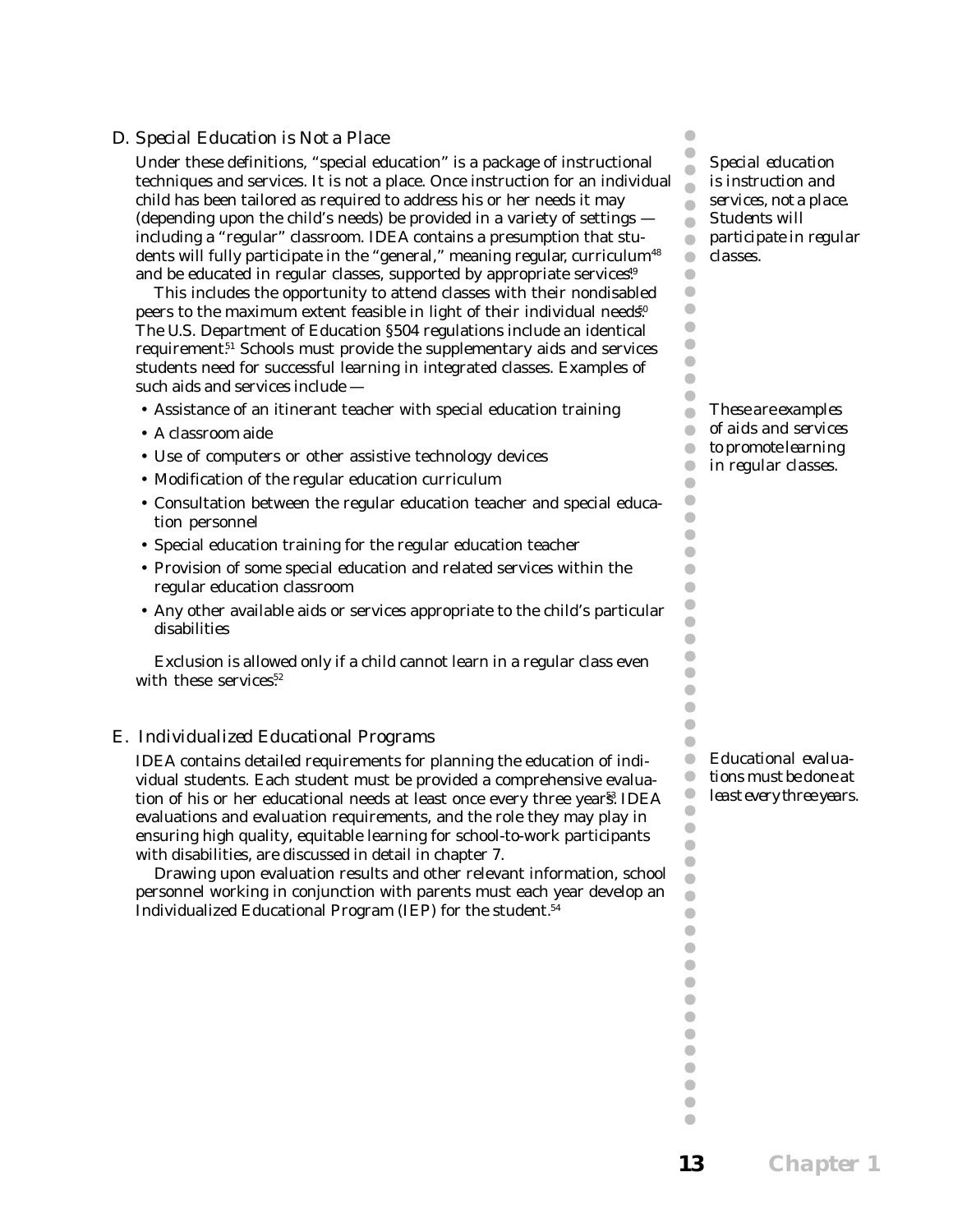$\bullet$ *The IEP components* aaaaaa  $\bullet$ *most relevant to*  $\bullet$ *school-to-work*  $\bullet$ *planning.*  $\bullet$ 

Most relevant to planning for equitable participation and high quality outcomes in school-to-work programs, the IEP —

- Describes the student's present levels of educational performance, including how his or her disability affects learning to standards in the regular curriculum
- Sets annual goals and short-term objectives related to the student's achievement in the regular curriculum, and to other disability-related educational needs
- Describes the special education, related services, and supplementary aids and services to be provided to the student (or on his or her behalf) to allow the student to meet the annual goals (including achievement in the regular curriculum) and to enable the student to learn effectively in regular education classes
- Includes a statement of the student's need for transition services, and provides for meeting those needs
- Explains how the student will be assessed
- Addresses the student's communication needs, including the needs of students with hearing impairments
- Addresses the language needs of students with limited-English proficiency
- Includes positive behavioral strategies and supports for students whose disabilities involve behavior that impedes learning
- Describes the program modifications and/or supports for school personnel to be provided
- Explains the extent, if any to which the student will not fully participate in the regular curriculum
- Justifies the extent, if any to which the student will not attend classes with nondisabled peers<sup>55</sup>

#### *F. Transition Planning*

aaaaaaaaaaaaaaaaaaaaaaaaaaaaaaaaaaaaaaaaaaaaaaaaaaaaa

 $\bullet$  $\qquad \qquad \blacksquare$  $\bullet$  $\qquad \qquad \bullet$  $\blacksquare$  $\blacksquare$  $\qquad \qquad \bullet$  $\bullet$  $\qquad \qquad \blacksquare$  $\bullet$  $\bullet$  $\bullet$  $\qquad \qquad \blacksquare$  $\bullet$  $\bullet$  $\blacksquare$  $\bullet$  $\bullet$  $\begin{array}{c} \hline \end{array}$  $\qquad \qquad \bullet$  $\qquad \qquad \blacksquare$  $\bullet$  $\bullet$  $\bullet$  $\bullet$  $\bullet$  $\bullet$  $\bullet$  $\bullet$  $\bullet$  $\bullet$  $\bullet$  $\bullet$  $\begin{array}{c} \bullet \\ \bullet \end{array}$  $\begin{array}{c} \bullet \\ \bullet \end{array}$  $\bullet$  $\bullet$  $\bullet$  $\bullet$  $\qquad \qquad \blacksquare$  $\qquad \qquad \bullet$  $\bullet$  $\bullet$  $\bullet$  $\bullet$  $\bullet$  $\bullet$  $\bullet$  $\bullet$  $\bullet$  $\bullet$  $\bullet$  $\bullet$  $\bullet$ 

Planning to prepare youth for the transition to adult life begins by age 14. From this age on, the IEP must include a statement of the student's "transition service needs," focused on his or her course of study<sup>6</sup> When the student turns 16, and earlier if appropriate in light of the student's needs, IEPs must include the full range of needed "transition services."<sup>57</sup> At any age, transition planning and services must ensure that students continue in the regular curriculum aligned with state content standards and are not tracked into courses of study that limit their options for postsecondary education.

Under IDEA, "transition services" means a coordinated set of activities for a student that promotes movement from school to postschool activities, including any of the following —

- Employment
- Postsecondary education
- Vocational training
- Continuing and adult education
- Adult services
- Independent living
- Community participation $58$

*Planning begins by age 14. IEPs must include transition service needs. When the student turns 16, or earlier, all needed transition services must be included.*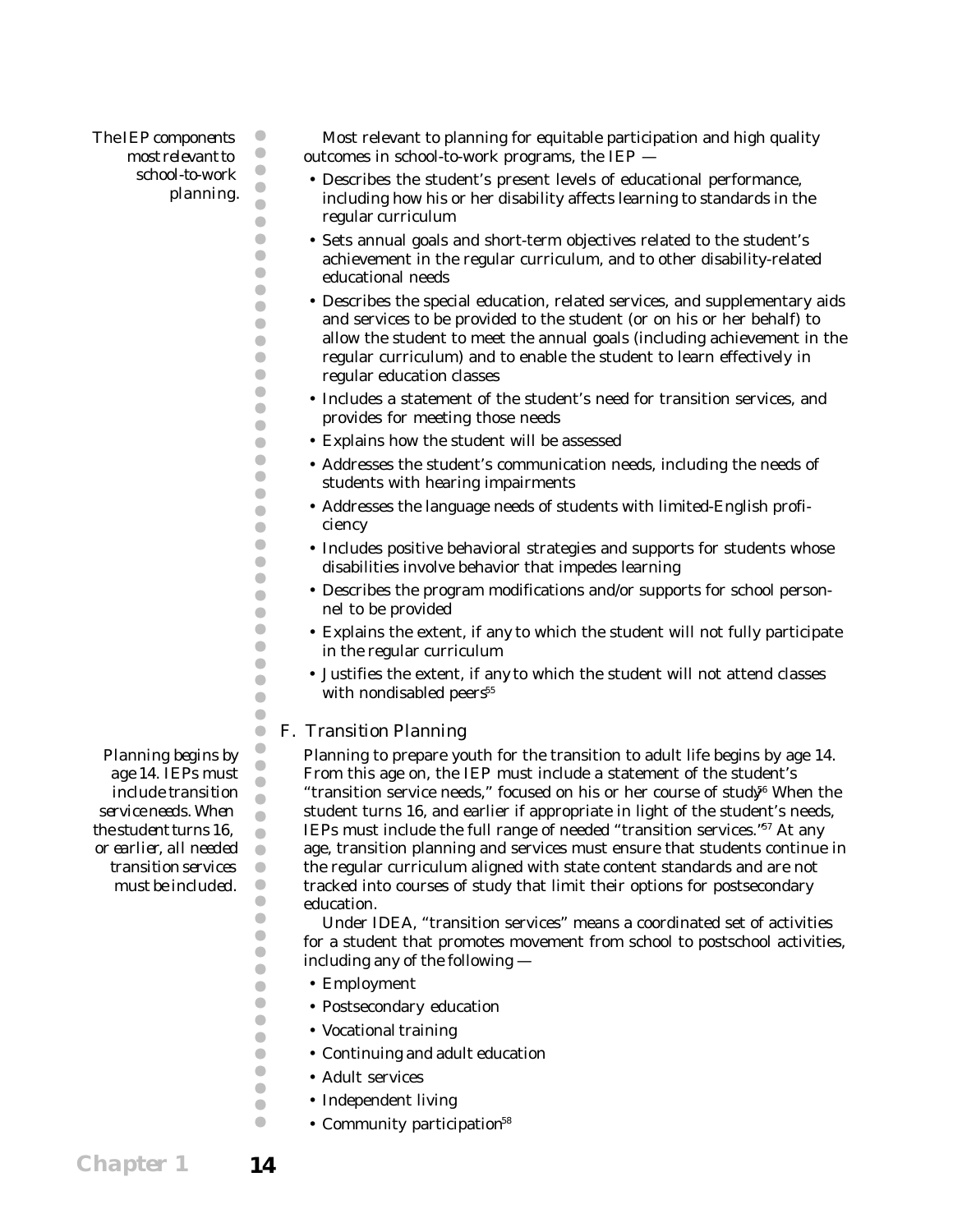Transition services must be based upon the individual student's preferaaaaaaaaaaaaaaaaaaaaaaaaaaa  $\blacksquare$ ences, interests, and needs, and include —  $\bullet$ • Instruction  $\overline{\phantom{0}}$ • Related services  $\overline{\phantom{0}}$  $\mathbf{C}$ • Community experiences • Development of employment and other postschool adult living objectives • Acquisition of daily living skills and functional vocational evaluation  $\bullet$ when appropriate<sup>59</sup>  $\blacksquare$  $\bullet$ The school system is responsible for ensuring that each youth receives *The school is respon*ă all needed transition services. However as discussed below, particular  $\bullet$ *sible for ensuring* services might be provided by other agencies, such as vocational rehabilita- $\bullet$ *transition services,* tion agencies. The IEP must specify the role such outside entities will play.  $\bullet$ *including those from*  $\bullet$ If an outside agency fails to provide the transition services for which it is *outside agencies.*  $\bullet$ responsible in the IEP the school system must reconvene the youth's IEP  $\bullet$ team and devise alternative ways to meet his or her transition objectives.  $\bullet$ *G. Parent, Student, and Agency Participation in Transition Planning*  $\overline{\phantom{0}}$  $\overline{\phantom{0}}$ IDEA always requires schools to notify parents in advance of IEP meetings *Who participates in*  $\bullet$ and to make every effort to ensure their participation. Students also have *transition planning?*  $\bullet$ the right to attend their IEP meetings whenever appropriate. Parents and  $\bullet$ schools may, under the law, always invite outside service providers and  $\bullet$ others with knowledge or expertise about the student to participate in  $\bullet$ meetings. $63$  $\bullet$ Recognizing the unique issues and concerns at stake in transition  $\bullet$ aaaaaaaaaaaaaaaaaaaaaaaaaaaaaaa  $\blacksquare$ planning, IDEA requires additional measures when transition services are  $\overline{\phantom{a}}$ to be discussed —  $\bullet$ *1. Parent notification*  $\bullet$ *Parents need to be told* Whenever transition services are to be discussed, the written notice  $\bullet$ *who will attend.* ordinarily provided parents prior to an IEP meeting must also explain  $\triangle$ that transition services will be considered $i<sup>44</sup>$  The notice must also inform  $\begin{array}{c} \begin{array}{c} \begin{array}{c} \begin{array}{c} \end{array} \end{array} \end{array} \end{array}$ the parent that the school will invite the student to attend and identify  $\bullet$ any other agency that will be invited to send a representative to the  $\bullet$  $\bullet$ meeting.65 Receipt of such notice gives parents an opportunity to think  $\bullet$ about future goals, plans, and services for their child, as well as to ask  $\mathbf{C}$ that additional or alternate agencies be included in the meeting.  $\bullet$ *2. Student participation*  $\bullet$ Schools *must* invite the student to attend any meeting at which transi-*Students are part of*  $\bullet$ tion services are to be discussed and to participate in the discussion of *the process.* $\bullet$ his or her future goals and plans.<sup>66</sup> This mandate, reflecting the impor- $\bullet$ tance of self-determination and empowerment, is a strong one: if the  $\blacksquare$ student does not attend, the school must take other steps to ensure that  $\overline{\phantom{a}}$ the student's preferences and interests are considered.  $\bullet$ ă  $\overline{\phantom{a}}$  $\overline{\phantom{a}}$  $\overline{\phantom{a}}$  $\bullet$  $\overline{\phantom{a}}$ 

- $\bullet$
- $\bullet$  $\bullet$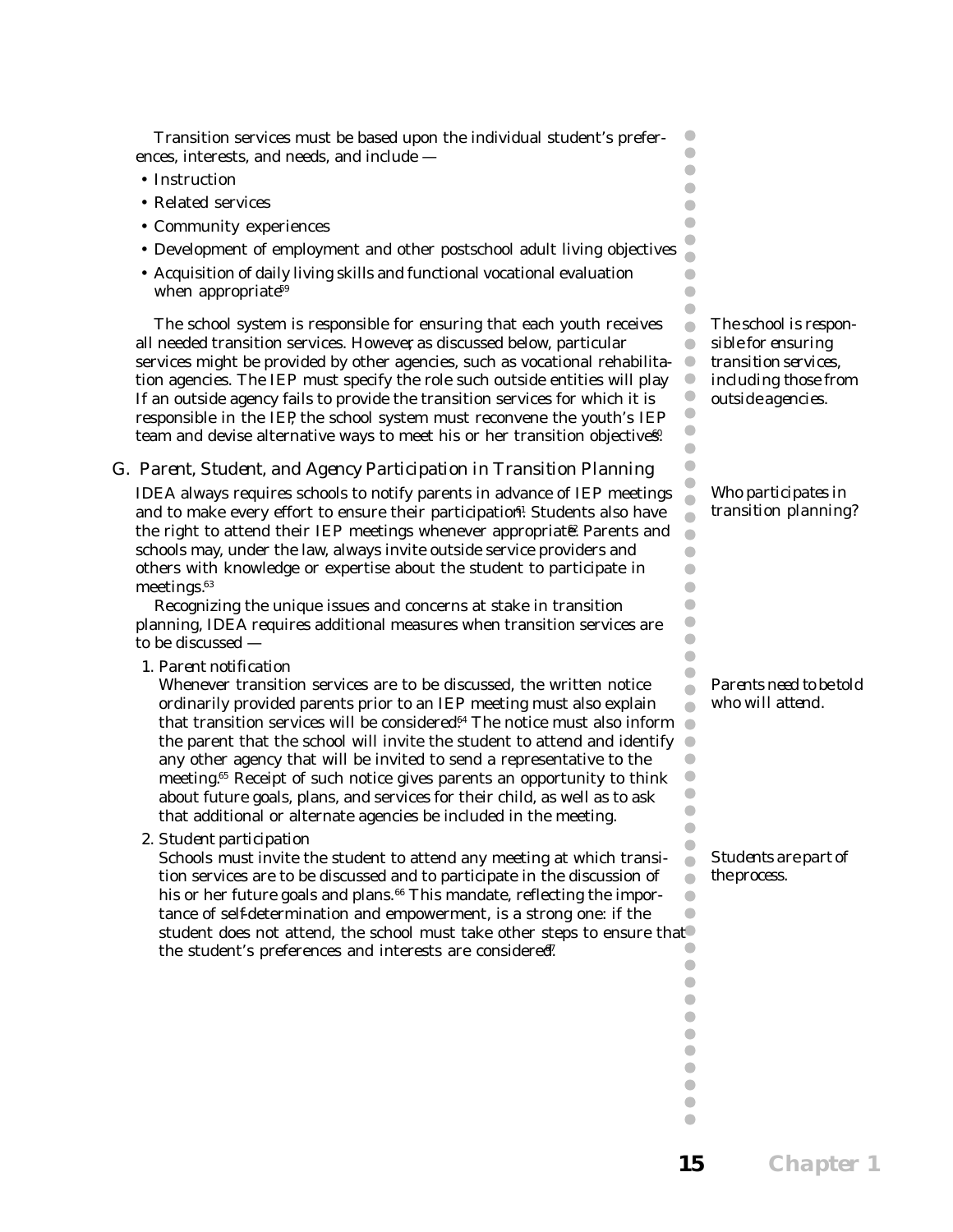| Outside agencies are<br>sometimes necessary.<br>The school remains<br>ultimately responsible. |                        | 3. Agency participation<br>In light of the broad scope of required transition services under IDEA,<br>the act anticipates that outside agencies sometimes will participate with<br>schools in providing them. <sup>68</sup> Towards this end, the law requires that<br>meetings to discuss transition include a representative of any other<br>agency that is likely to be responsible for providing or paying for a<br>transition service. <sup>69</sup> Such agencies might include those dealing with<br>vocational rehabilitation; employment and training; housing; specialized<br>services for youth and adults with developmental disabilities, mental<br>health needs, or other disabilities; and other providers relevant to the<br>individual needs and preferences of the student.<br>If an agency invited to send a representative does not do so, the<br>school system must take other steps to obtain the participation of that<br>agency in planning transition services. <sup>70</sup> Once such participation is<br>secured, as noted above, the student's IEP must reflect the responsibil-<br>ity of each participating agency for providing particular transition<br>services, including the school's. <sup>71</sup> In the event that an outside participat-<br>ing agency fails to provide agreed-upon services, the school must act as<br>soon as possible to hold a new meeting and develop alternative strate-<br>gies for meeting the student's transition needs?<br>H. Dispute Resolution |
|-----------------------------------------------------------------------------------------------|------------------------|----------------------------------------------------------------------------------------------------------------------------------------------------------------------------------------------------------------------------------------------------------------------------------------------------------------------------------------------------------------------------------------------------------------------------------------------------------------------------------------------------------------------------------------------------------------------------------------------------------------------------------------------------------------------------------------------------------------------------------------------------------------------------------------------------------------------------------------------------------------------------------------------------------------------------------------------------------------------------------------------------------------------------------------------------------------------------------------------------------------------------------------------------------------------------------------------------------------------------------------------------------------------------------------------------------------------------------------------------------------------------------------------------------------------------------------------------------------------------------------------------------------------|
| Disputes must be                                                                              | 0                      | IDEA includes detailed procedures for resolving disputes between parents                                                                                                                                                                                                                                                                                                                                                                                                                                                                                                                                                                                                                                                                                                                                                                                                                                                                                                                                                                                                                                                                                                                                                                                                                                                                                                                                                                                                                                             |
| resolved.                                                                                     |                        | and schools regarding the education and services, including transition<br>services, to be provided a student with disabilities. These include voluntary<br>mediation, due process hearings, and court appeals. <sup>73</sup>                                                                                                                                                                                                                                                                                                                                                                                                                                                                                                                                                                                                                                                                                                                                                                                                                                                                                                                                                                                                                                                                                                                                                                                                                                                                                         |
|                                                                                               |                        |                                                                                                                                                                                                                                                                                                                                                                                                                                                                                                                                                                                                                                                                                                                                                                                                                                                                                                                                                                                                                                                                                                                                                                                                                                                                                                                                                                                                                                                                                                                      |
|                                                                                               |                        |                                                                                                                                                                                                                                                                                                                                                                                                                                                                                                                                                                                                                                                                                                                                                                                                                                                                                                                                                                                                                                                                                                                                                                                                                                                                                                                                                                                                                                                                                                                      |
|                                                                                               |                        |                                                                                                                                                                                                                                                                                                                                                                                                                                                                                                                                                                                                                                                                                                                                                                                                                                                                                                                                                                                                                                                                                                                                                                                                                                                                                                                                                                                                                                                                                                                      |
|                                                                                               |                        |                                                                                                                                                                                                                                                                                                                                                                                                                                                                                                                                                                                                                                                                                                                                                                                                                                                                                                                                                                                                                                                                                                                                                                                                                                                                                                                                                                                                                                                                                                                      |
|                                                                                               |                        |                                                                                                                                                                                                                                                                                                                                                                                                                                                                                                                                                                                                                                                                                                                                                                                                                                                                                                                                                                                                                                                                                                                                                                                                                                                                                                                                                                                                                                                                                                                      |
|                                                                                               |                        |                                                                                                                                                                                                                                                                                                                                                                                                                                                                                                                                                                                                                                                                                                                                                                                                                                                                                                                                                                                                                                                                                                                                                                                                                                                                                                                                                                                                                                                                                                                      |
|                                                                                               |                        |                                                                                                                                                                                                                                                                                                                                                                                                                                                                                                                                                                                                                                                                                                                                                                                                                                                                                                                                                                                                                                                                                                                                                                                                                                                                                                                                                                                                                                                                                                                      |
|                                                                                               |                        |                                                                                                                                                                                                                                                                                                                                                                                                                                                                                                                                                                                                                                                                                                                                                                                                                                                                                                                                                                                                                                                                                                                                                                                                                                                                                                                                                                                                                                                                                                                      |
|                                                                                               | $\bullet$<br>$\bullet$ |                                                                                                                                                                                                                                                                                                                                                                                                                                                                                                                                                                                                                                                                                                                                                                                                                                                                                                                                                                                                                                                                                                                                                                                                                                                                                                                                                                                                                                                                                                                      |
|                                                                                               | $\bullet$<br>O         |                                                                                                                                                                                                                                                                                                                                                                                                                                                                                                                                                                                                                                                                                                                                                                                                                                                                                                                                                                                                                                                                                                                                                                                                                                                                                                                                                                                                                                                                                                                      |
|                                                                                               | O                      |                                                                                                                                                                                                                                                                                                                                                                                                                                                                                                                                                                                                                                                                                                                                                                                                                                                                                                                                                                                                                                                                                                                                                                                                                                                                                                                                                                                                                                                                                                                      |
|                                                                                               | $\bullet$<br>$\bullet$ |                                                                                                                                                                                                                                                                                                                                                                                                                                                                                                                                                                                                                                                                                                                                                                                                                                                                                                                                                                                                                                                                                                                                                                                                                                                                                                                                                                                                                                                                                                                      |
|                                                                                               | $\bullet$              |                                                                                                                                                                                                                                                                                                                                                                                                                                                                                                                                                                                                                                                                                                                                                                                                                                                                                                                                                                                                                                                                                                                                                                                                                                                                                                                                                                                                                                                                                                                      |
|                                                                                               | $\bullet$<br>$\bullet$ |                                                                                                                                                                                                                                                                                                                                                                                                                                                                                                                                                                                                                                                                                                                                                                                                                                                                                                                                                                                                                                                                                                                                                                                                                                                                                                                                                                                                                                                                                                                      |
|                                                                                               | $\bullet$              |                                                                                                                                                                                                                                                                                                                                                                                                                                                                                                                                                                                                                                                                                                                                                                                                                                                                                                                                                                                                                                                                                                                                                                                                                                                                                                                                                                                                                                                                                                                      |
|                                                                                               |                        |                                                                                                                                                                                                                                                                                                                                                                                                                                                                                                                                                                                                                                                                                                                                                                                                                                                                                                                                                                                                                                                                                                                                                                                                                                                                                                                                                                                                                                                                                                                      |
|                                                                                               |                        |                                                                                                                                                                                                                                                                                                                                                                                                                                                                                                                                                                                                                                                                                                                                                                                                                                                                                                                                                                                                                                                                                                                                                                                                                                                                                                                                                                                                                                                                                                                      |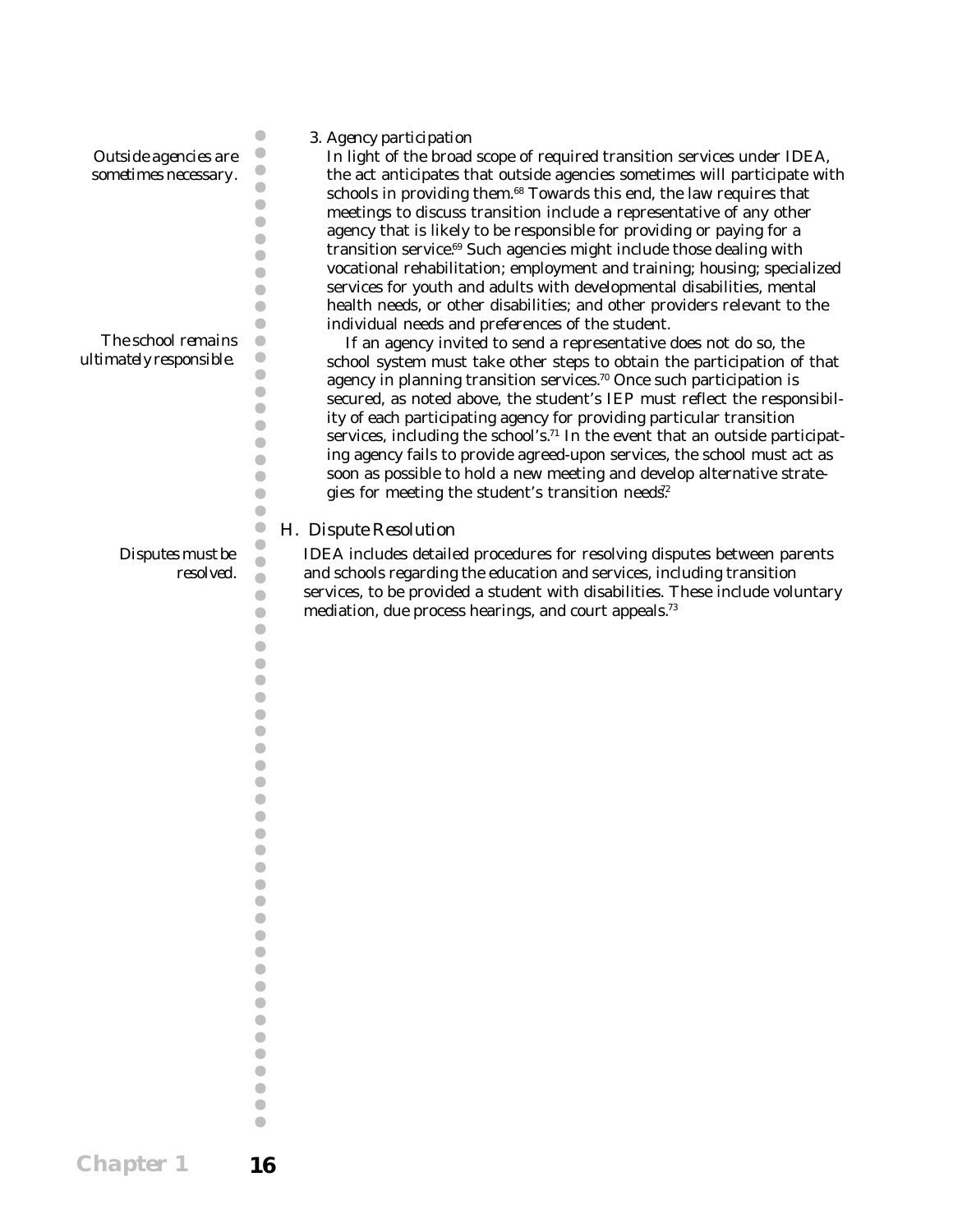| <i>Notes to Chapter 1</i>                                                                                                                                                                                                                                                                                                                                                                                                                                                                                                                                                                                                                                                                        |                                                  |
|--------------------------------------------------------------------------------------------------------------------------------------------------------------------------------------------------------------------------------------------------------------------------------------------------------------------------------------------------------------------------------------------------------------------------------------------------------------------------------------------------------------------------------------------------------------------------------------------------------------------------------------------------------------------------------------------------|--------------------------------------------------|
| 1. 20 U.S.C. §6101, et seq.                                                                                                                                                                                                                                                                                                                                                                                                                                                                                                                                                                                                                                                                      |                                                  |
| 2. 20 U.S.C. §6103(2).                                                                                                                                                                                                                                                                                                                                                                                                                                                                                                                                                                                                                                                                           |                                                  |
| 3. See Title IV, 20 U.S.C. §§6191-6196.                                                                                                                                                                                                                                                                                                                                                                                                                                                                                                                                                                                                                                                          |                                                  |
| 4. Carl D. Perkins Vocational and Applied Technology Education Amend-<br>ments of 1998, Pub. L. No. 105-332, 112 Stat. 3076 (October 31, 1998)<br>(hereinafter Pub. L. 105-332).                                                                                                                                                                                                                                                                                                                                                                                                                                                                                                                 |                                                  |
| 5. Pub. L. 105-332, sec. 1, §122(c)(5)(B), 20 US.C. §2342(c)(5)(B), 112 Stat.<br>3076, 3104 (to be codified at 20 US.C. §2354(b)(3)(C)).                                                                                                                                                                                                                                                                                                                                                                                                                                                                                                                                                         |                                                  |
| 6. Pub. L. 105-332, sec. 1, §3(23), 112 Stat. at 3080-81 (to be codified at 20<br>U.S.C. §2302(23)). "Nontraditional training and employment" means<br>occupations in which individuals from one gender comprise less than 25%<br>of those working in that field. Pub. L. 105-332, sec. 1, §3(17), 112 Stat. at<br>3080 (to be codified at 20 US.C. §2302(17)).                                                                                                                                                                                                                                                                                                                                  | $\bullet$<br>$\bullet$<br>$\bullet$              |
| 7. Pub. L. 105-332, sec. 1, $$122(c)(8)(A)$ , 112 Stat. at 3104 (to be codified at<br>20 U.S.C. $$2342(c)(8)(A)$ .                                                                                                                                                                                                                                                                                                                                                                                                                                                                                                                                                                               | $\bullet$                                        |
| 8. See, for example, <i>Lau v. Nichols</i> , 414 U.S. 563 (1974).                                                                                                                                                                                                                                                                                                                                                                                                                                                                                                                                                                                                                                |                                                  |
| 9. Pub. L. 105-332, sec. 1, \$§122(c)(8)(B), 134(b)(8), 112 Stat. at 3104, 3116<br>(to be codified at 20 US.C. $\S$ \$2342(c)(8)(B), 2354(b)(8)).                                                                                                                                                                                                                                                                                                                                                                                                                                                                                                                                                |                                                  |
| 10. Pub. L. 105-332, sec. 1, §§122(c)(7), (8) and 134(b)(7), 112 Stat. at 3104,<br>3115 (to be codified at 20 US.C. §§2342(c)(7), (8) and §2354(b)(7)).                                                                                                                                                                                                                                                                                                                                                                                                                                                                                                                                          |                                                  |
| 11. Id. at $\S(122)(c)(5)(A)$ , 124(b)(4), 134(b)(3)(A), 135(b)(1), 112 Stat. at 3104,<br>3107, 3114, 3115 (to be codified at 20 US.C. §§2342(c)(5)(A), 2344(b)(4),<br>$2354(b)(3)(A)$ , and $2355(b)(1)$ ).                                                                                                                                                                                                                                                                                                                                                                                                                                                                                     |                                                  |
| 12. Id. at §§3(2), 122(c)(5), 134(b)(3)(B), 135(b)(2), 112 Stat. at 3077, 3104,<br>3114, 3115 (to be codified at 20 US.C. §§2302(2), 2342(c)(5), 2354(b)(3)(B),<br>and $2355(b)(2)$ ).                                                                                                                                                                                                                                                                                                                                                                                                                                                                                                           |                                                  |
| 13. Id. at $\S122(c)(5)(B)$ , 134(b)(3)(C), 112 Stat. at 3104, 3114 (to be codified at<br>20 U.S.C. $\S$ \$2342(c)(5)(B), 2354(b)(3)(C)).                                                                                                                                                                                                                                                                                                                                                                                                                                                                                                                                                        |                                                  |
| 14. 20 U.S.C. §5931 et seq.                                                                                                                                                                                                                                                                                                                                                                                                                                                                                                                                                                                                                                                                      |                                                  |
| 15. 20 U.S.C. §5932.                                                                                                                                                                                                                                                                                                                                                                                                                                                                                                                                                                                                                                                                             |                                                  |
| 16. The 16 industry clusters are as follows: (1) manufacturing, installation,<br>and repair; (2) retail trade, wholesale trade, real estate, and personal<br>services; (3) business and administrative services; (4) communications,<br>arts, and entertainment; (5) restaurants, hospitality and tourism;<br>(6) education and training; (7) finance and insurance; (8) construction;<br>(9) agriculture, forestry and fishing; (10) mining; (11) utilities and envi-<br>ronmental and waste management; (12) transportation; (13) health and<br>human services; (14) public administration, legal, and protective services;<br>(15) scientific and technical services; and (16) international. | $\bullet$<br>$\bullet$<br>$\bullet$<br>$\bullet$ |
| 17. The grants were awarded to the following three industry clusters:<br>(1) communications, arts, and entertainment; (2) restaurants, hospitality<br>and tourism; and (3) education and training.                                                                                                                                                                                                                                                                                                                                                                                                                                                                                               | $\bullet$<br>$\bullet$                           |
| 18. 29 U.S.C. §794.                                                                                                                                                                                                                                                                                                                                                                                                                                                                                                                                                                                                                                                                              |                                                  |
| 19. 42 U.S.C. §12101 et seq.                                                                                                                                                                                                                                                                                                                                                                                                                                                                                                                                                                                                                                                                     |                                                  |
| 20. 20 U.S.C. §1400 et seq.                                                                                                                                                                                                                                                                                                                                                                                                                                                                                                                                                                                                                                                                      |                                                  |
| 21. 34 C.F.R. part 104.                                                                                                                                                                                                                                                                                                                                                                                                                                                                                                                                                                                                                                                                          |                                                  |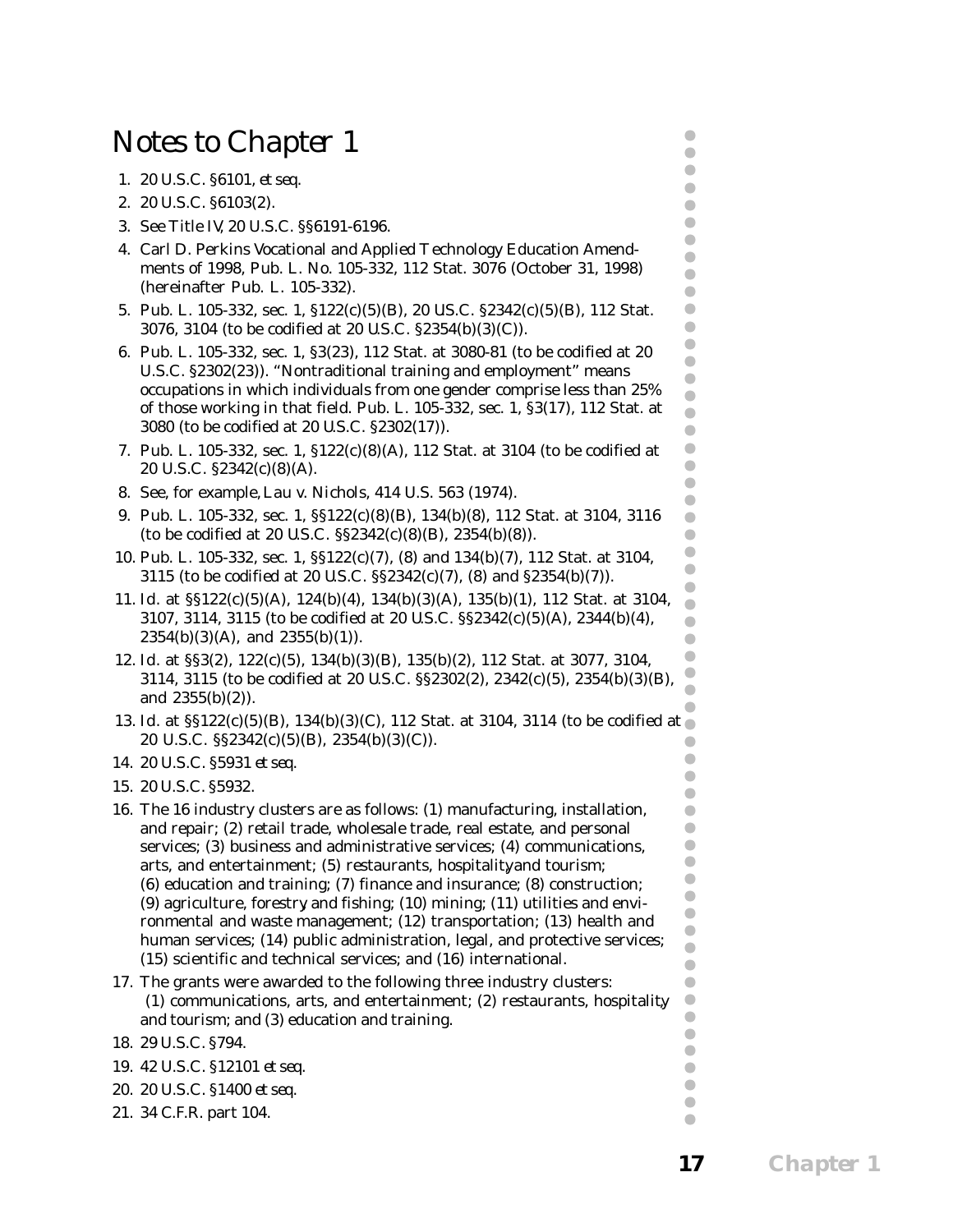- $\bullet$ 22. 29 C.F.R. part 32.
- $\bullet$ 23. 34 C.F.R. part 100, Appendix B.  $\qquad \qquad \blacksquare$
- 24. 29 U.S.C. §794(a).  $\bullet$
- aaaaaa  $\bullet$ 25. 29 U.S.C. §705(20)(B), as amended by Pub. L. 105-220 §403, 112 Stat. 936,  $\bullet$
- 1104 (August 7, 1998 (formerly 29 US.C. §706(8)(b)); 34 C.F.R.  $\bullet$
- §104.3(j)(1). Someone who has a record of such an impairment or who is  $\bullet$
- regarded as having such an impairment is also considered to be a protected  $\qquad \qquad \bullet$ individual with a disability under §504. 29 U .S.C. §705(20)(B), as amended.
- $\bullet$ The term "physical or mental impairment" means any physiological  $\bullet$
- disorder or condition, cosmetic disfigurement, or anatomical loss affecting  $\bullet$
- one or more of the neurological, musculoskeletal, sense organs, respiratory  $\bullet$
- (including speech organs), cardiovascular, reproductive, digestive, geni- $\blacksquare$
- $\bullet$ tourinary, hemic and lymphatic, skin or endocrine systems, as well as any  $\blacksquare$
- mental or psychological disorder, such as mental retardation, organic brain  $\bullet$
- syndrome, emotional or mental illness, and specific learning disabilities.  $\bullet$
- 34 C.F.R. §104.3(j)(2)(i).  $\bullet$
- 26. 34 C.F.R. §104.3(j)(2)(ii).  $\bullet$
- $\qquad \qquad \bullet$ 27. 34 C.F.R. §104.3(k)(2).  $\bullet$
- 28. 34 C.F.R. §104.4(b)(1); 29 C.F.R. §32.4(b)(1).  $\blacksquare$
- 29. See 34 C.F.R. §§104.33-104.35.  $\qquad \qquad \blacksquare$
- aaaaaaaaaaaaaaaaaaaaaaaaaaaaaaaaaaaaaaaaaaaaaaaaaaaaa  $\bullet$ 30. As discussed below, the IDEA definition of a protected student with a  $\bullet$ disability is narrower than the §504 definition. Thus some students who  $\bullet$ are not eligible for services under IDEA will nonetheless be protected  $\bullet$ under §504.  $\bullet$
- 31. 44 Fed. Reg. 17163 (March 21, 1979).  $\bullet$
- $\bullet$ 32. *Id.*  $\bullet$
- 33. The other titles of the ADA address employment (Title I), public accommo- $\bullet$ dations and services operated by private entities (Title III), telecommuni- $\bullet$ cations (Title IV), and miscellaneous other issues (Title V).  $\bullet$
- $\bullet$ 34. 42 U.S.C. §12131(1).  $\bullet$
- 35. Private postsecondary institutions are covered by Title III of the AD, 42  $\bullet$ U.S.C. §12181 *et seq.,* which prohibits discrimination in privately owned  $\begin{array}{c} \bullet \\ \bullet \end{array}$ places of "public accommodation," including private schools. The specifics  $\bullet$ of Title III differ from Title II, and are beyond the scope of this guide.  $\bullet$ However, as noted above, virtually all private postsecondary institutions  $\bullet$  $\bullet$ are covered by §504, if only because their students receive federally funded  $\bullet$ student financial assistance. Section 504 requirements for public and  $\bullet$ private postsecondary schools are identical.
- $\bullet$ 36. 42 U.S.C. §12132.  $\bullet$
- $\bullet$ 37. 42 U.S.C. §12102(2).
- $\bullet$ 38. 42 U.S.C. §12131(2) (emphasis added).  $\bigcirc$
- 39. See 28 C.F.R. §35.130(b).  $\qquad \qquad \bullet$
- $\bullet$ 40. 28 C.F.R. §35.130(b)(7), (8).
- $\blacksquare$ 41. 42 U.S.C. §12111(5).  $\blacksquare$
- 42. 42 U.S.C. §12112(a).  $\bullet$
- $\bullet$ 43. 42 U.S.C. §12111(8).
- $\bullet$  $\bullet$  $\bullet$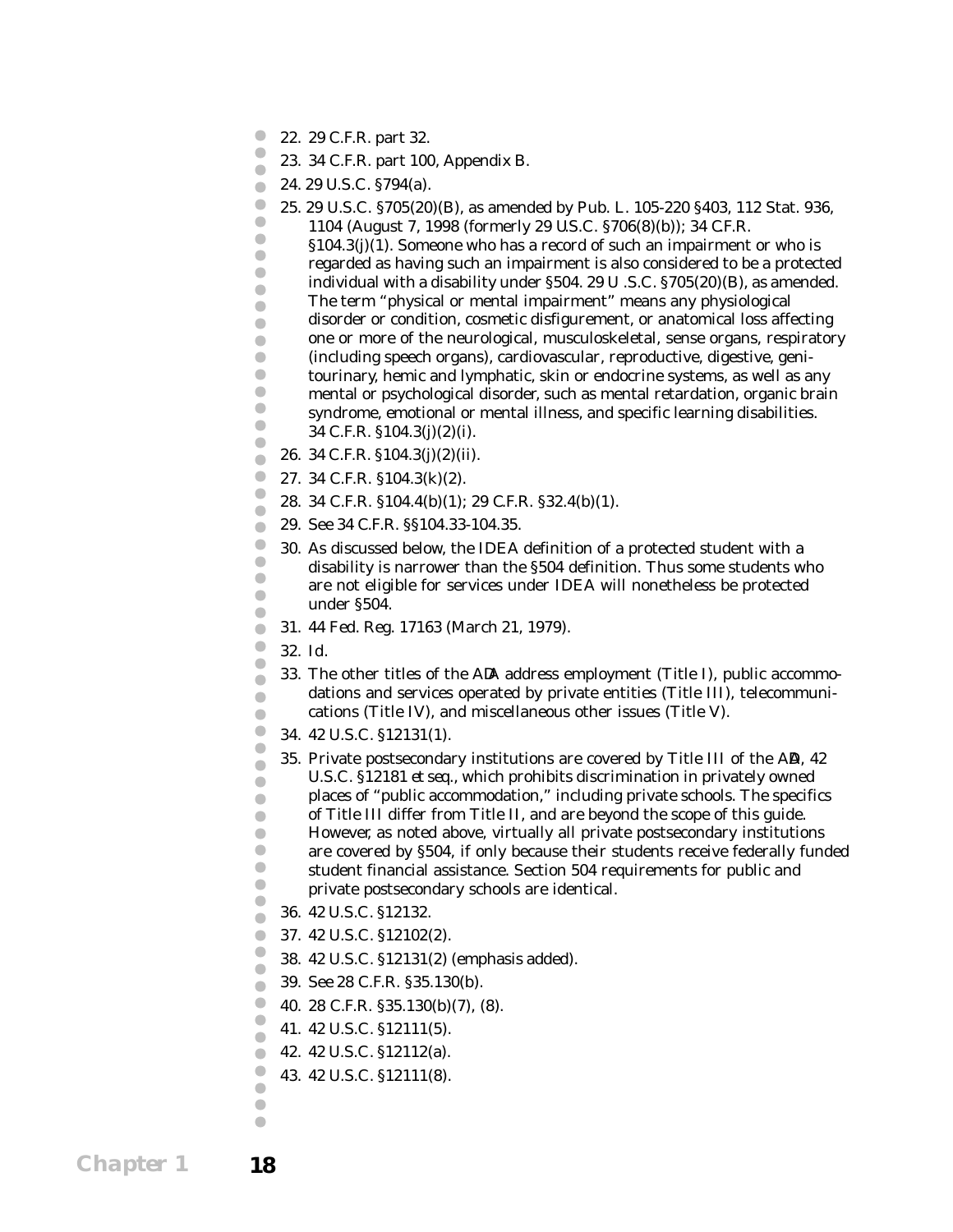| 44. 20 U.S.C. §1401(3)(A)(i). Depending upon state law children aged three<br>through nine who are experiencing developmental delays may also be<br>entitled to services under IDEA. See20 U.S.C. §1401(3)(A)(ii).                                                                                                                                                                                                                                                                                                                                                                                                                                         |                                                                                                                                |
|------------------------------------------------------------------------------------------------------------------------------------------------------------------------------------------------------------------------------------------------------------------------------------------------------------------------------------------------------------------------------------------------------------------------------------------------------------------------------------------------------------------------------------------------------------------------------------------------------------------------------------------------------------|--------------------------------------------------------------------------------------------------------------------------------|
| 45. 20 U.S.C. §§1401(a)(8), 1412(a)(1), 1414(d)(1)(A)(vii).                                                                                                                                                                                                                                                                                                                                                                                                                                                                                                                                                                                                |                                                                                                                                |
| 46. 20 U.S.C. §1401(25).                                                                                                                                                                                                                                                                                                                                                                                                                                                                                                                                                                                                                                   |                                                                                                                                |
| 47. 20 U.S.C. §1401(22).                                                                                                                                                                                                                                                                                                                                                                                                                                                                                                                                                                                                                                   |                                                                                                                                |
| 48. IDEA uses the term "general curriculum" to refer to the curriculum<br>embodying the academic competencies and skills that their nondisabled<br>peers are taught as regular, as opposed to special, education students. The<br>term as used in IDEA is synonymous with "regular curriculum" and does<br>not refer to the general curriculum (or general track) in its historical sense<br>as a low track within regular education. To avoid confusion in discussing<br>IDEA requirements, this book will use the term "regular curriculum."                                                                                                             | $\bullet$<br>$\bullet$<br>$\bullet$<br>$\bullet$<br>$\bullet$<br>$\bullet$                                                     |
| 49. 20 U.S.C. §§1412(a)(5), (17, 1414(b)(2), (c)(1)(B)(iv), (d)(1)(A)(i)-(iv),<br>$(d)(1)(B)(ii)$ , (iv), (d)(4).                                                                                                                                                                                                                                                                                                                                                                                                                                                                                                                                          | $\bullet$<br>$\bullet$                                                                                                         |
| 50. 20 U.S.C. §1412(a)(5).                                                                                                                                                                                                                                                                                                                                                                                                                                                                                                                                                                                                                                 | O                                                                                                                              |
| 51. 34 C.F.R. §104.34(a).                                                                                                                                                                                                                                                                                                                                                                                                                                                                                                                                                                                                                                  |                                                                                                                                |
| 52. 20 U.S.C. §1412(a)(5); 34 C.F.R. §104.34(a).                                                                                                                                                                                                                                                                                                                                                                                                                                                                                                                                                                                                           |                                                                                                                                |
| 53. See 20 U.S.C. §1414(a)-(c).                                                                                                                                                                                                                                                                                                                                                                                                                                                                                                                                                                                                                            |                                                                                                                                |
| 54. See 20 U.S.C. §§1401(8)(D), 1414(d)(2), (1)(B)(i), (4), §1414(f).                                                                                                                                                                                                                                                                                                                                                                                                                                                                                                                                                                                      |                                                                                                                                |
| 55. 20 U.S.C. §1414(d)(1)(A).                                                                                                                                                                                                                                                                                                                                                                                                                                                                                                                                                                                                                              | $\bullet$<br>$\bullet$                                                                                                         |
| 56. 20 U.S.C. §1414(d)(1)(A)(vii)(I). The mandate to begin transition planning<br>for all youth with disabilities by no later than age 14 was added to IDEA in<br>1997. Previously, the law allowed schools to delay transition planning for<br>many students until age 16. In making this change, Congress explained<br>that the purpose of the new provision was to supplement the existing<br>requirements for 16-year-olds, by focusing attention at an earlier age on<br>how the student's educational program can be planned to make for a<br>successful transition to his or her goals for life after high school. H. Rep.<br>105-95 at 101 (1997). | $\bullet$<br>$\bullet$<br>$\bullet$<br>$\bullet$<br>$\bullet$<br>$\bullet$<br>$\bullet$<br>$\bullet$<br>$\bullet$<br>$\bullet$ |
| 57. 20 U.S.C. §1414(d)(1)(A)(vii).                                                                                                                                                                                                                                                                                                                                                                                                                                                                                                                                                                                                                         |                                                                                                                                |
| 58. 20 U.S.C. §1401(30).                                                                                                                                                                                                                                                                                                                                                                                                                                                                                                                                                                                                                                   |                                                                                                                                |
| 59. Id.                                                                                                                                                                                                                                                                                                                                                                                                                                                                                                                                                                                                                                                    |                                                                                                                                |
| 60. 20 U.S.C. §1414(d)(1)(A)(vii)(II); 34 C.F.R. §300.347 (1997).                                                                                                                                                                                                                                                                                                                                                                                                                                                                                                                                                                                          |                                                                                                                                |
| 61. 34 C.F.R. §300.345 (1997).                                                                                                                                                                                                                                                                                                                                                                                                                                                                                                                                                                                                                             |                                                                                                                                |
| 62. 20 U.S.C. $$1414(d)(1)(B)(vii)$ .                                                                                                                                                                                                                                                                                                                                                                                                                                                                                                                                                                                                                      |                                                                                                                                |
| 63. 20 U.S.C. $$1414(d)(1)(B)(vi)$ .                                                                                                                                                                                                                                                                                                                                                                                                                                                                                                                                                                                                                       |                                                                                                                                |
| 64. 34 C.F.R. §300.345(b)(2) (1997).<br>65. Id.                                                                                                                                                                                                                                                                                                                                                                                                                                                                                                                                                                                                            |                                                                                                                                |
| 66. 34 C.F.R. §300.344(c)(1)(i) (1997).                                                                                                                                                                                                                                                                                                                                                                                                                                                                                                                                                                                                                    |                                                                                                                                |
| 67. 34 C.F.R. §300.344(c)(2) (1997).                                                                                                                                                                                                                                                                                                                                                                                                                                                                                                                                                                                                                       |                                                                                                                                |
| 68. See 20 U.S.C. §1414(d)(1)(A)(vii)(II) (regarding interagency linkages).                                                                                                                                                                                                                                                                                                                                                                                                                                                                                                                                                                                |                                                                                                                                |
| 69. 34 C.F.R. §300.344(c)(1)(ii) (1997).                                                                                                                                                                                                                                                                                                                                                                                                                                                                                                                                                                                                                   |                                                                                                                                |
| 70. 34 C.F.R. §300.344(c)(3) (1997).                                                                                                                                                                                                                                                                                                                                                                                                                                                                                                                                                                                                                       | o                                                                                                                              |
| 71. 20 U.S.C. $$1414(d)(1)(A)(vii)(II)$ .                                                                                                                                                                                                                                                                                                                                                                                                                                                                                                                                                                                                                  |                                                                                                                                |
| 72. 34 C.F.R. §300.347(a) (1997).                                                                                                                                                                                                                                                                                                                                                                                                                                                                                                                                                                                                                          |                                                                                                                                |
| 73. See 20 U.S.C. §1415.                                                                                                                                                                                                                                                                                                                                                                                                                                                                                                                                                                                                                                   |                                                                                                                                |
|                                                                                                                                                                                                                                                                                                                                                                                                                                                                                                                                                                                                                                                            |                                                                                                                                |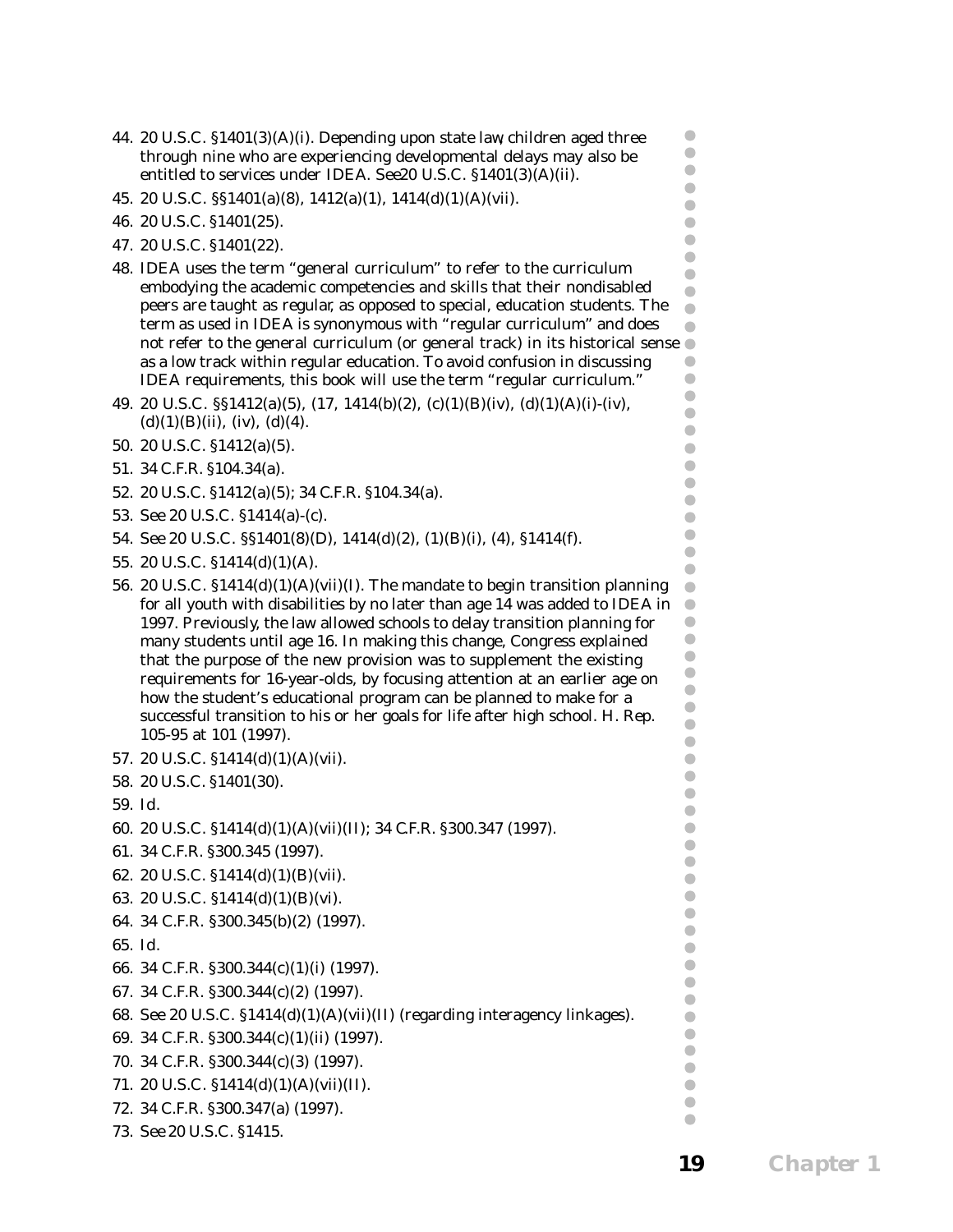aaaaaa  $\begin{array}{c} \bullet \\ \bullet \end{array}$  $\begin{array}{c} \bullet \\ \bullet \end{array}$  $\begin{array}{c} \bullet \\ \bullet \end{array}$  $\bullet$  $\begin{array}{c} \bullet \\ \bullet \end{array}$ aaaaaaaaaaaaaaaaaaaaaaaaaaaaaaaaaaaaaaaaaaaaaaaaaaaaa  $\begin{array}{c} \bullet \\ \bullet \end{array}$  $\begin{array}{ccc} \bullet & \bullet & \bullet \\ \bullet & \bullet & \bullet \end{array}$  $\begin{array}{c} \bullet \\ \bullet \end{array}$  $\begin{array}{c} \bullet \\ \bullet \end{array}$  $\bullet$  $\begin{array}{c} \bullet \\ \bullet \end{array}$  $\begin{array}{ccc} \bullet & \bullet & \bullet \\ \bullet & \bullet & \bullet \end{array}$  $\begin{array}{c} \bullet \\ \bullet \end{array}$  $\begin{array}{c} \bullet \\ \bullet \end{array}$  $\begin{array}{c} \bullet \\ \bullet \end{array}$  $\begin{array}{c} \bullet \\ \bullet \end{array}$  $\bullet$  $\bullet$  $\bullet$  $\bullet$  $\begin{array}{ccc} \bullet & \bullet & \bullet \\ \bullet & \bullet & \bullet \end{array}$  $\begin{array}{c} \bullet \\ \bullet \end{array}$  $\bullet$  $\begin{array}{c} \bullet \\ \bullet \end{array}$  $\bullet$  $\bullet$  $\bullet$  $\bullet$  $\begin{array}{ccc} \bullet & \bullet & \bullet \\ \bullet & \bullet & \bullet \end{array}$  $\bullet$  $\bullet$  $\bullet$  $\bullet$  $\bullet$  $\bullet$  $\begin{array}{c} \bullet \\ \bullet \end{array}$  $\bullet$  $\begin{array}{c} \bullet \\ \bullet \end{array}$  $\begin{array}{c} \bullet \\ \bullet \end{array}$  $\bullet$  $\begin{array}{c} \bullet \\ \bullet \end{array}$  $\bullet$  $\begin{array}{ccc} \bullet & \bullet & \bullet \\ \bullet & \bullet & \bullet \end{array}$  $\bullet$  $\begin{array}{c} \bullet \\ \bullet \end{array}$  $\bullet$  $\bullet$  $\bullet$  $\bullet$  $\begin{array}{c} \bullet \\ \bullet \end{array}$  $\bullet$  $\begin{array}{c} \bullet \\ \bullet \end{array}$  $\bullet$  $\ddot{\bullet}$  $\bullet$  $\begin{array}{ccc} \bullet & \bullet & \bullet \\ \bullet & \bullet & \bullet \end{array}$  $\bullet$ 

*Chapter 1* **20**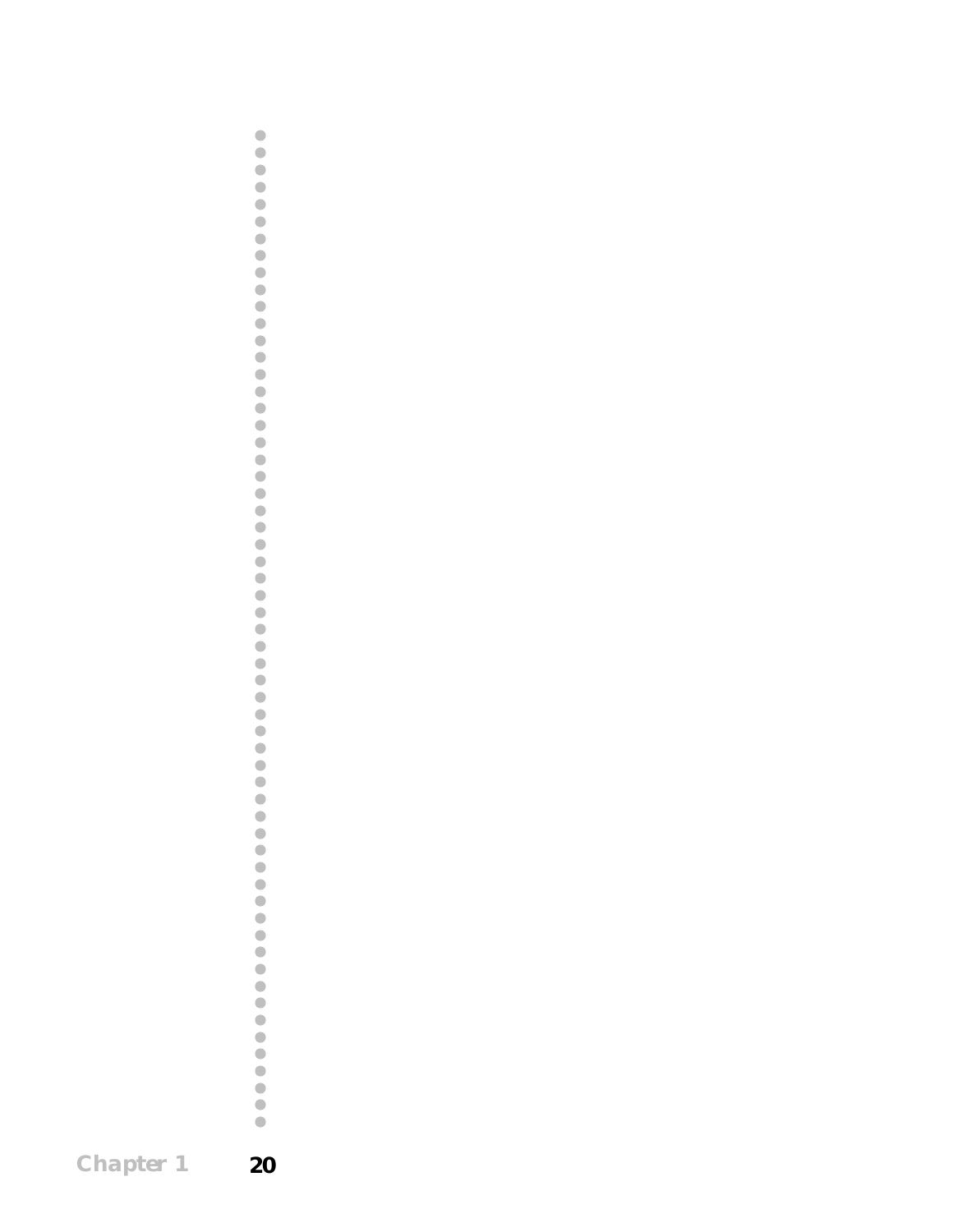# aaaaaaaaaaaaaaaaaaaaaaaaa aaaaaaaa *Chapter 2*

 $\blacksquare$ 

 $\blacksquare$ 

*The "Quality" in Quality Programs Access to What?*

*Purpose of Chapter — To examine the key elements of programmatic quality in school-to-work systems, their historical context, and their relationship to other federal education reform initiatives. Issues of access and meeting special needs in serving students with disabilities cannot be divorced from the question of the quality of the programs. Thus the quality criteria in this chapter are critical for the rest of the guide. They enable us to determine whether students with disabilities are getting access to, and are successful in, educational settings with high quality components and to ensure that they are not tracked into inferior programs.*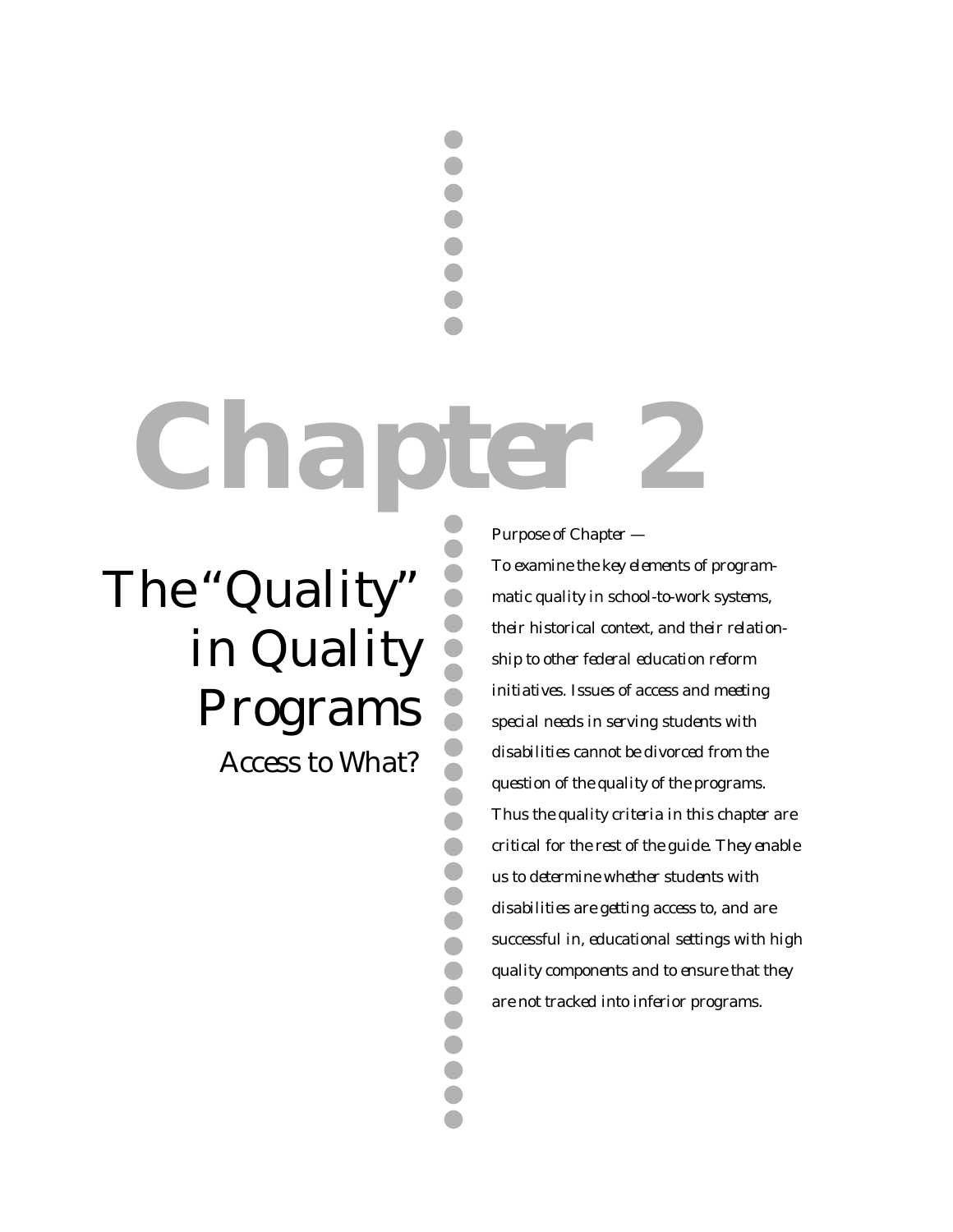*High quality programs prepare and empower students.*

> $\bullet$  $\bullet$  $\overline{\phantom{a}}$  $\bullet$  $\bullet$  $\bullet$  $\blacksquare$

> $\bullet$  $\bullet$  $\bullet$  $\bullet$

> $\bullet$  $\bullet$  $\bullet$  $\bullet$  $\blacksquare$  $\blacksquare$

 $\bullet$  $\bullet$  $\bullet$  $\bullet$  $\bullet$  $\bullet$  $\bullet$  $\bullet$  $\bullet$  $\blacksquare$  $\blacksquare$  $\bullet$  $\bullet$  $\blacksquare$  $\bullet$  $\bullet$  $\bullet$  $\bullet$  $\bullet$  $\bullet$ 

*School-to-work is designed to remedy perceived deficiencies of vocational education.*

> *The School-to-Work Act challenges the concept that vocational education is academically inferior.*

*Students were not prepared for a job market that was rapidly changing.*

*Discrimination limited educational and career choice.*

aaaaaa As noted in the introduction, *by "quality" we mean programs that prepare*  $\bullet$ *students for careers and are designed to meet the same high academic stan-* $\bullet$ *dards set by the state for all students. Quality programs integrate academic and*  $\bullet$ *occupational learning, provide strong understanding and experience in all*  $\bullet$ *aspects of an industry, develop higher order skills, and prepare students for*  $\bullet$ *postsecondary education. Quality programs also empower students to make*  $\begin{array}{c} \bullet \\ \bullet \end{array}$ aaaaaaaaaaaaaaaaaaaaaaaaaaaaaaaaaaaaaaaaaaaaaaaaaaaaa *career and life choices by giving them the flexibility and transferable skills they*  $\bullet$ *will need to cope with labor market changes and technological change, and to*  $\bullet$ *develop new education and career goals over time.*  $\blacksquare$ 

# *The Issue of Quality — Historical Context of the School-to-Work Opportunities Act*

The School-to-Work Act incorporates standards designed to ensure that all  $\mathbf{r}$ students receive high quality programs. The quality standards were purpose- $\bullet$  $\bullet$ fully created to address historic problems associated with the traditional  $\bullet$ industrial model of vocational education, which often focused on providing  $\bullet$ narrow technical and production skills responsive to immediate employer  $\blacksquare$ demand for filling particular jobs. Frequently, it was assumed that students  $\triangle$ who enrolled or were channeled into this limited training model were academi- $\blacksquare$ cally inferior students without any need to develop problem solving or other  $\overline{\phantom{a}}$ higher order thinking skills.  $\bullet$ 

# *Transforming Career Preparation, Transcending "Vocational Education"*

 $\bullet$ The enactment of the School-to-Work Act, like the Perkins amendments before it, deliberately challenged the long-held concept of vocational education as academically inferior education for certain students. Many had recognized that these particular students were being prepared for low-skill, low-wage jobs and planned obsolescence. Rapid economic and technological changes made more people question the prevailing notion of vocational education. This conception of vocational education was based on the idea that certain students needed to  $\begin{array}{c} \bullet \\ \bullet \end{array}$ be trained for specific jobs that called for specific skills. As long as those students learned the technical skills for these available jobs, there was little need to worry about academic skills.

As the pace of technological change quickened, projections about job availability, necessary skills, and individual preferences became less and less accurate. The number of jobs that paid good wages to workers without postsecondary education shrank dramatically. As a result, trading away highlevel academic preparation for specific job preparation made even less sense. Understandably, parents began to voice concerns about the way that traditional vocational education programs channeled students away from academics and into limited careers. Equally troubling, too many students had been placed into vocational education, or into particular occupational programs within vocational education, based on their income, race, gender, or disability rather than individual preferences and goals.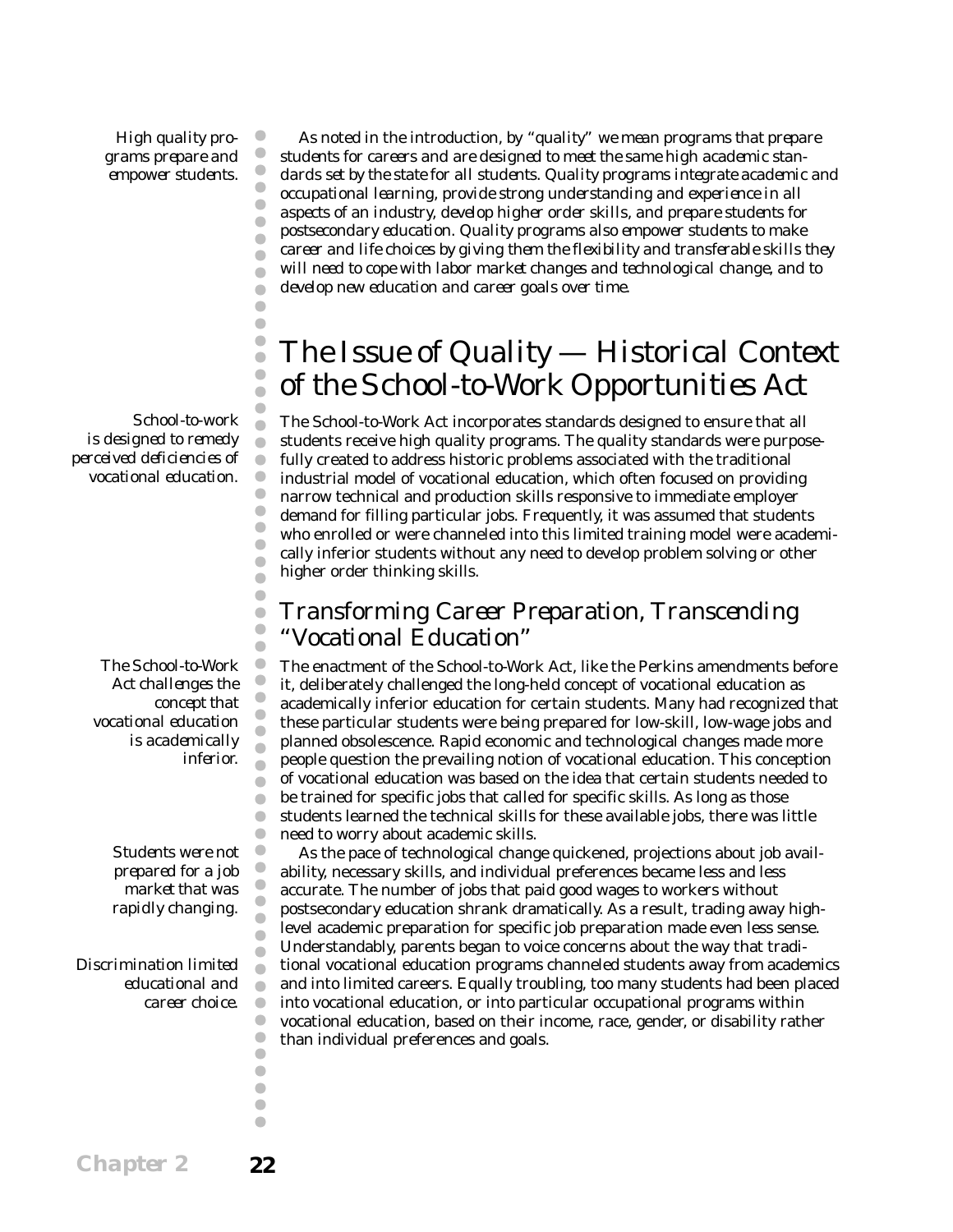Consequently both the School-to-Work Opportunities Act of 1994 and the Perkins Act Amendments of 1990 mandated major reform. Congress built into each key elements that recognize (1) that demanding academic skills must be provided as an integral part of any preparation for careers, and (2) that all students must be provided full opportunity to attain the skills necessary to engage fully in postsecondary opportunities — while still drawing on the value in vocational education of practical activity as an educational context for exploring, thinking, and doing.

In Perkins, these elements were aimed at reforming vocational education and providing students in the vocational wing of the school with far more than narrow training for specific occupational tasks. Thus, the 1990 amendments focused on ensuring that vocational education programs integrate academic and vocational education so that students achieve both academic competencies — including strong development and use of problem-solving and basic and advanced academic skills, in the full range of academic subjects, in a technological setting — and broad vocational competencies — including strong experience in and understanding of all aspects of an industry. The 1998 amendments retain this emphasis. 1

The School-to-Work Opportunities Act also responds to continuing concerns about changes in the workplace and the under-education of American youth. It includes a focus on high academic achievement, integrating academic and experiential learning, and exploring all aspects of an industry. These goals were taken to a more ambitious level, beyond the vocational wing of the school, to create a reform framework, coordinating other programs and enabling all youth to meet high standards, qualify for higher education, and navigate their own paths to productive careers. To help students integrate theory with realworld experience, one of the purposes of the act is "to utilize workplaces as active learning environments in the educational process." 2 This is a very different conception from using workplaces as narrow skill training for particular jobs.

Parents remain concerned that programs labeled "school-to-work" will in reality be old-style vocational education and will deprive their children of highlevel academics and channel them into narrow occupational slots defined by others. The point of setting out the elements in the School-to-Work Opportunities Act and other laws designed to ensure high quality and open up broad educational and career options is not to tell parents that their concerns are unfounded. Local practices can often be far from what the law calls for, and these parental concerns, along with the laws as tools for parents to understand what is required, should be viewed as allies in the effort to make the reforms a reality.

*Perkins and School-to-Work Acts mandate demanding academic skills.*

*Both laws require academic/vocational integration and other reforms.*

aaaaaaaaaaaaaaaaaaaaaaaaaaa

 $\bullet$  $\bullet$  $\bullet$  $\blacksquare$  $\bullet$  $\bullet$  $\bullet$  $\bullet$  $\bullet$  $\bullet$ ă  $\bullet$  $\bullet$  $\bullet$  $\bullet$  $\bullet$  $\bullet$  $\bullet$  $\blacksquare$  $\overline{\phantom{a}}$  $\overline{\phantom{0}}$  $\mathbf{C}$  $\bullet$  $\overline{\phantom{a}}$  $\bullet$  $\bullet$  $\bullet$  $\bullet$  $\blacksquare$  $\overline{\phantom{a}}$  $\bullet$  $\bullet$  $\bullet$  $\bullet$  $\bullet$  $\bullet$  $\overline{\phantom{a}}$  $\overline{\phantom{a}}$  $\bullet$  $\mathbf{C}$  $\bullet$  $\blacksquare$  $\bullet$  $\overline{\phantom{a}}$  $\bullet$  $\bullet$  $\blacksquare$  $\overline{\phantom{a}}$  $\blacksquare$ ă  $\overline{\phantom{a}}$  $\overline{\phantom{a}}$  $\overline{\phantom{a}}$  $\bullet$  $\overline{\phantom{a}}$  $\bullet$  $\bullet$  $\bullet$ 

*School-to-work also focuses on coordinating high quality programs to help students gain productive careers.*

*Parents as allies in making reforms a reality.*

aaaaaaaaaaaaaaaaaaaaaaaaaaaaaaa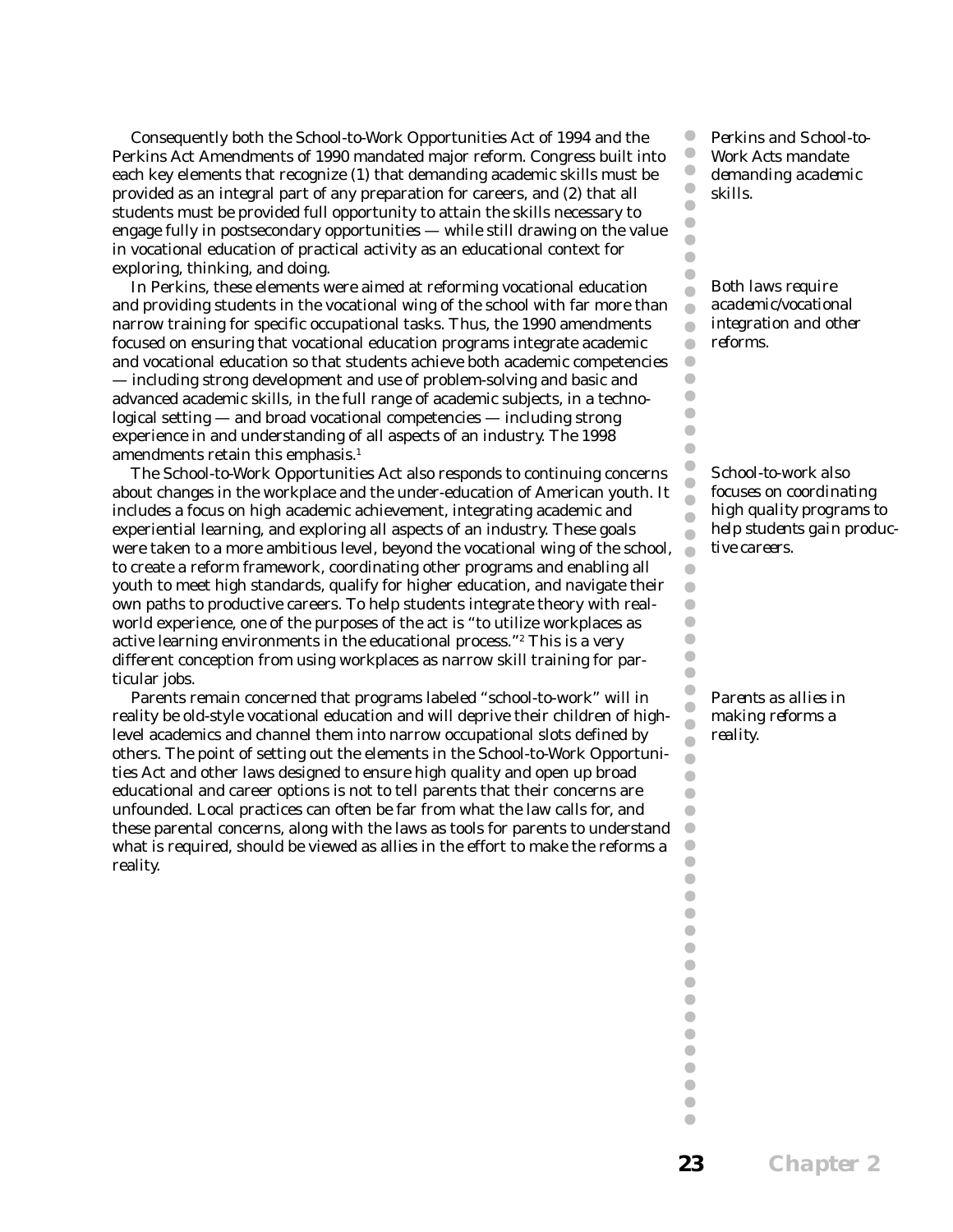#### aaaaaa *Ending Low Expectations, Limited Opportunities,*  $\bullet$ *and Discrimination Against Students With*  $\bullet$  $\bullet$ *Disabilities*  $\blacksquare$

 $\bullet$ The infusion of high expectations and strong academics into vocational educa- $\bullet$ aaaaaaaaaaaaaaaaaaaaaaaaaaaaaaaaaaaaaaaaaaaaaaaaaaaaa tion, and its transformation into career development education, come at an  $\bullet$ especially critical time for students with disabilities. These students were often  $\blacksquare$ excluded from even the low-quality vocational education programs of the past.  $\bullet$ And just as vocational education was often seen as a low track for students  $\overline{\phantom{0}}$ deemed academically inferior, "special education" has often meant placement  $\blacksquare$ in low-track programs, diluted curricula and little opportunity to develop  $\bullet$ higher order skills or prepare for higher education. Students frequently are  $\blacksquare$ channeled into poor quality programs because of discriminatory assumptions  $\bullet$ about disability; contrary to the civil rights laws, their education is guided by  $\bullet$ expectations set low simply because they have a disability .  $\bullet$  $\bullet$ This history prompted many of the provisions added to the Individuals with  $\bullet$ Disabilities Education Act by the IDEA Amendments of 1997.<sup>3</sup> As further  $\blacksquare$ discussed below and in chapter 7, the law as amended makes it clearer than  $\bullet$ ever that students with disabilities must be given meaningful opportunities to  $\blacksquare$ learn the bodies of knowledge and skills that all students are expected to  $\blacksquare$ 

master, and to attain the high academic standards set for all.

 $\triangle$ The school-to-work opportunities afforded youth with disabilities must be of  $\blacksquare$ high enough quality to allow them to do so. The convergence of the reforms  $\bullet$ mandated by the School-to-Work Act and the emphasis in the amended IDEA  $\bullet$ on full participation in the high quality curricula provided other students  $\bullet$  $\bullet$ create a unique and potent opportunity to ensure high expectations, high  $\bullet$ quality, and good outcomes for students with disabilities.

# *The Framework for Quality in School-to-Work Systems*

The School-to-Work Act emphasizes high goals for student learning and postsecondary education, work, and training. These high goals are incorporated into the act through three key components that must be integrated with each other: school-based learning, work-based learning, and connecting activities.4 These three components, and the elements that comprise each, provide a framework for the development of a school-to-work system that is designed to ensure that students receive high quality programs.

# *School-Based Learning*

School-based learning incorporates the following core quality elements —

- Career awareness, exploration, and counseling that
	- Help students identify their interests and goals
- Help students to select a career major
- Help students develop career options, including encouraging careers in nontraditional employment

*The three key components are school-based learning, work-based learning, and connecting activities.*

 $\bullet$  $\bullet$ 

 $\bullet$  $\bullet$  $\bullet$  $\bullet$  $\bullet$  $\bullet$  $\bullet$  $\bullet$  $\bullet$  $\bullet$  $\bullet$  $\bullet$  $\bullet$  $\bullet$  $\bigcirc$  $\bullet$  $\bullet$  $\bullet$  $\bullet$  $\bullet$  $\bullet$  $\bullet$  $\bullet$  $\bullet$ 

*The core elements of school-based learning.*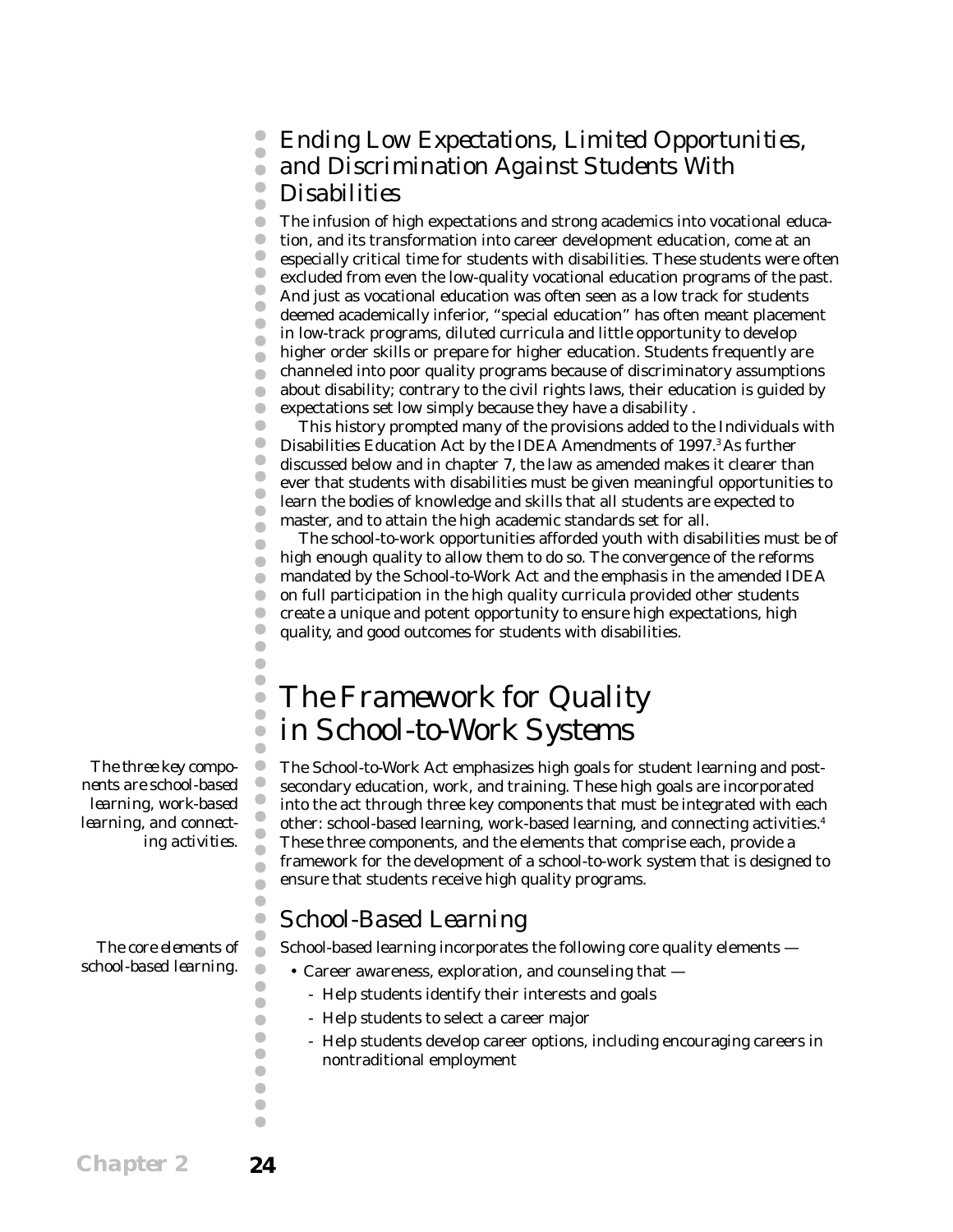| • The opportunity to complete a career major that -                                                                                                                         |                                              |
|-----------------------------------------------------------------------------------------------------------------------------------------------------------------------------|----------------------------------------------|
| - Includes a coherent sequence of courses or field of study that integrates                                                                                                 |                                              |
| academic and occupational learning and prepares a student for a first job                                                                                                   |                                              |
| and for employment in a broad occupational cluster or industry sector                                                                                                       |                                              |
| - Provides students, to the extent practicable, with strong experience in<br>and understanding of all aspects of an industry                                                |                                              |
| Typically includes at least two years of secondary education and at least<br>one or two years of postsecondary education                                                    |                                              |
| - Results in the award of a high school diploma or its equivalent, a certifi-                                                                                               |                                              |
| cate or diploma recognizing successful completion of the postsecondary<br>component (if appropriate), and a skills certificate                                              |                                              |
| • Programs designed to meet the same high academic standards established<br>for all students by the state, including linkage to general education reform                    |                                              |
| • The integration of academic and vocational curricula and instruction,<br>including instruction in all aspects of an industry                                              |                                              |
| • Regularly scheduled evaluations and ongoing problem solving with<br>students to $-$                                                                                       |                                              |
| - Identify their academic strengths and weaknesses, academic progress,<br>workplace knowledge, and goals                                                                    |                                              |
| - Identify the need for additional learning opportunities to master core<br>academic and vocational skills                                                                  |                                              |
| • Transition planning to facilitate entry into additional training or<br>postsecondary education programs <sup>5</sup>                                                      |                                              |
|                                                                                                                                                                             |                                              |
|                                                                                                                                                                             |                                              |
| <i>Work-Based Learning</i>                                                                                                                                                  |                                              |
| Work-based learning incorporates the following core quality elements —                                                                                                      |                                              |
| • Work experience (which can include school-sponsored student-run enter-<br>prises) coordinated with the school-based learning component and relevant                       | The core elements of<br>work-based learning. |
| to the student's career major                                                                                                                                               |                                              |
| • Workplace mentoring by an individual who -                                                                                                                                |                                              |
| - possesses the skills and knowledge to be mastered by the student<br>- instructs the student, critiques student performance, and challenges the<br>student to perform well |                                              |
|                                                                                                                                                                             |                                              |
| - works in consultation with classroom teachers and the employer                                                                                                            |                                              |
| • Instruction in general workplace competencies<br>• Experience in and understanding of all aspects of the industry <sup>6</sup>                                            |                                              |
|                                                                                                                                                                             |                                              |
| <b>Connecting Activities</b>                                                                                                                                                |                                              |
| Connecting activities <sup>7</sup> require the following elements to ensure high<br>quality programs -                                                                      |                                              |
| • Matching of students with work-based learning opportunities of employers                                                                                                  | Elements of core                             |
| • School site mentors for each student who serve as liaisons between the<br>student and employers, schools, educators, parents, and other community<br>partners             | connecting activities.                       |
|                                                                                                                                                                             |                                              |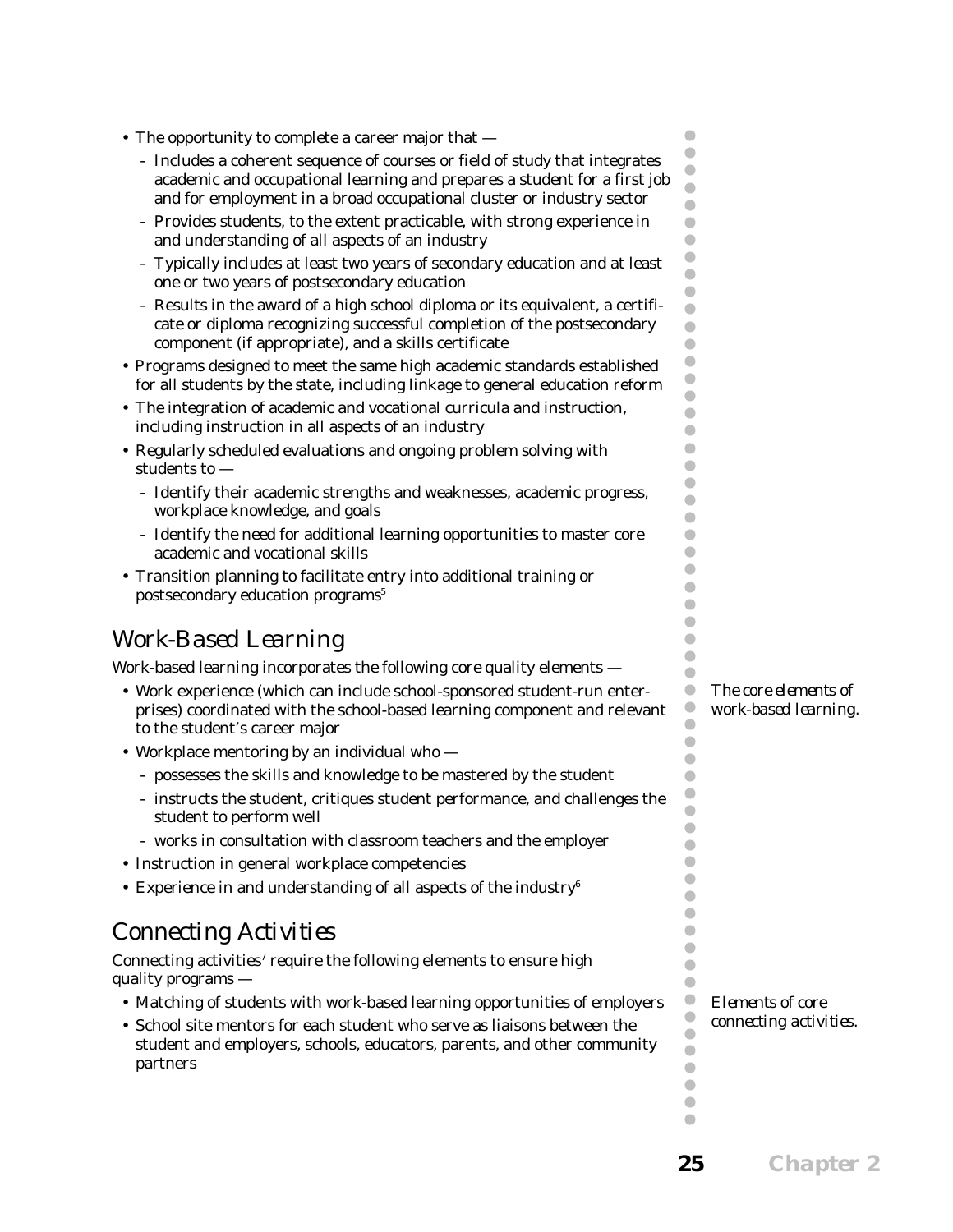- $\bullet$ aaaaaa • Technical assistance to employers and others in designing school-based  $\bullet$ learning components, work-based learning components, and counseling and  $\qquad \qquad \bullet$ case management services  $\bullet$ 
	- Technical assistance to employers and other parties in training teachers, workplace mentors, school site mentors, and counselors
	- Provision of technical assistance to schools and employers to integrate school-based and work-based learning and to integrate academic and occupational learning into the program
	- Encouragement of active participation by employers, in cooperation with local education officials, in implementing school-based and work-based learning components and connecting activities
	- Post-program service coordination
	- Evaluations of post-program outcomes

 $\overline{\phantom{a}}$ *A Closer Look at Key Quality Elements: Academic and Vocational Integration, All Aspects of*  $\bullet$  $\overline{\phantom{a}}$ *the Industry, Experiential Learning, and High*  $\triangle$ *Academic Standards*  $\bullet$  $\overline{\phantom{a}}$ 

*Four key elements are —*

*Academic and vocational integration*

*All aspects of the industry*

*Experiential learning*

*High academic standards*  $\bullet$  $\bullet$  $\bullet$  $\bullet$  $\qquad \qquad \bullet$  $\bullet$  $\bullet$  $\bullet$  $\bullet$  $\bullet$  $\bullet$  $\bullet$  $\bullet$  $\bullet$ 

 $\bullet$  $\bullet$  $\bullet$  $\bullet$  $\bullet$  $\bullet$  $\blacksquare$  $\bullet$ 

 $\qquad \qquad \blacksquare$  $\bullet$ 

 $\bullet$  $\blacksquare$  $\overline{\phantom{0}}$  $\triangle$  All of the above elements are important for school-to-work systems to transform traditional vocational educational programs into high quality career development education. In light of the history of vocational education and the particular concerns prompting its reform, however, four of these elements warrant particular examination here. Academic and vocational integration, all aspects of the industry, experiential learning, and high academic standards form the core of the School-to-Work Act's strategy for combating the problems of the past. They are also the act's primary safeguards against tracking students, including those with disabilities, into course(s) within the vocational curriculum that are diluted or less effective in providing them the instruction and skills they need to attain the standards set for others.

 $\blacksquare$ Because the School-to-Work Act is meant to pull together existing programs to create a coherent system, it is important to understand both the quality  $\bullet$ elements laid out within the school-to-work framework and the relationship of those quality elements to other federal education reform initiatives. The following discussion considers the act's mandates for academic and vocational integration, all aspects of the industry, experiential learning, and high academic standards in this light.

#### $\blacksquare$ *Integration of Academic and Vocational Education*  $\bullet$

aaaaaaaaaaaaaaaaaaaaaaaaaaaaaaaaaaaaaaaaaaaaaaaaaaaaa The integration of academic and vocational education assists students in  $\bullet$ gaining advanced academic competencies by engaging them in applying aca- $\bullet$ demic ideas to the real world. This is crucial to ensuring that school-to-work  $\bullet$ programs do not serve as a lower track within schools. In order for integration  $\blacksquare$  $\blacksquare$ to occur, academic and vocational teachers need to work together to develop  $\bullet$ and teach the curriculum.  $\bullet$ 

 $\bullet$  $\bullet$  $\bullet$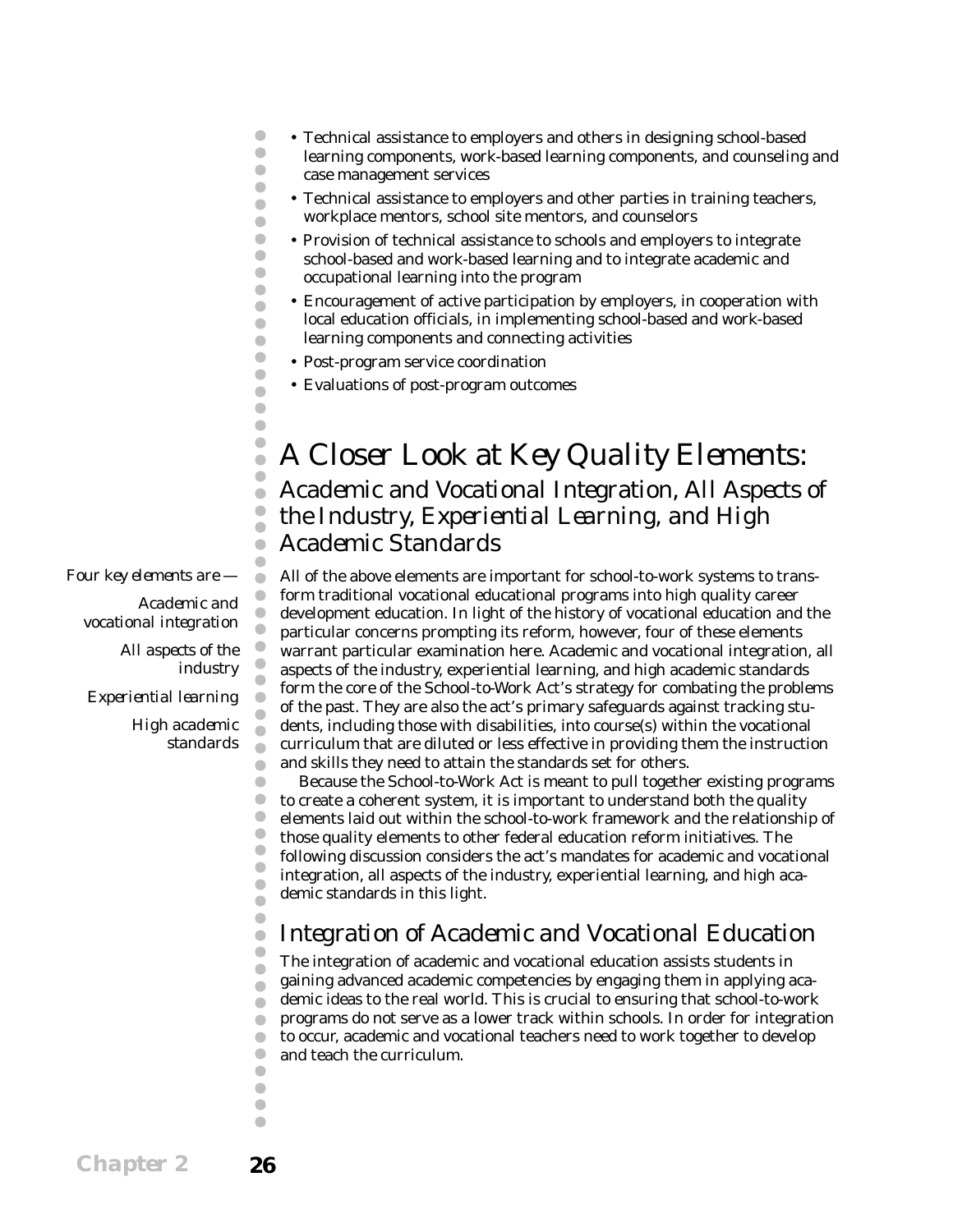Key elements of integration include —

- Encompassing all of the academic areas
- Including both basic and advanced skills in each of those academic areas so that all students are qualified to enter four-year colleges and do not lose that option
- Teaching academic knowledge and skills in an active vocational context
- Broadening the notion of "vocational," rather than trying to integrate academics into a narrowly conceived notion of vocational training (see discussion of "all aspects of the industry" below)

In the School-to-Work Opportunities Act, academic-vocational integration is also related to the linking of school-based and work-based learning. The underlying concept is that all students should be integrating theory and experiential learning. Academic and vocational integration also requires that the integrated curriculum enables students to meet the high academic standards adopted for all students by the state.

# *All Aspects of the Industry*

# *A. Meaning of the Requirement*

High quality school-to-work systems provide all students with experience in and deep understanding of all aspects of an industry, rather than only narrow training for a single job. The School-to-Work Act defines this quality element as —

" experience in and understanding of all aspects of the industry the student is preparing to enter, including planning, management, finances, technical and production skills, underlying principles of technology, labor and community issues, and health, safety and environmental issues."8

Student experience in and understanding of all aspects of the industry is a required element of planning, programs, and personnel development under Perkins. 9 This idea of all aspects of the industry is also explicit in the general program requirements (in *both* the school-based learning and the work-based learning components), performance measures, and other requirements of the School-to-Work Act.

All aspects of the industry includes eight specific areas —

- 1. *Planning* (for example, explores the various forms of ownership and the relationship of the industry to the economic, political, and social context)
- 2. *Management* (for example, addresses methods used to manage enterprises over time within the industry, as well as methods for expanding and diversifying workers' tasks and broadening worker involvement in decisions)
- 3. *Finance* (for example, examines ongoing accounting and financial decisions and methods for raising capital to start or expand enterprises)
- 4. *Technical and production skills* (for example, covers the specific production techniques and alternative methods for organizing the production work)
- 5. *Underlying principles of technology* (for example, provides an integrated study across curricula of the mathematical, scientific, social, and economic principles that underlie the technology)

aaaaaaaaaaaaaaaaaaaaaaaaaaa  $\bullet$ *Elements of integration* ă *of academic and*  $\bullet$ *vocational education*  $\bullet$ *are listed.*  $\mathbf{C}$  $\bullet$  $\bullet$  $\bullet$  $\bullet$  $\bullet$  $\overline{\phantom{0}}$ *Integrate school- and*  $\bullet$ *work-based learning.*  $\bullet$  $\bullet$  $\blacksquare$  $\bullet$  $\bullet$  $\blacksquare$  $\bullet$  $\bullet$  $\bullet$  $\bullet$ *Experience in and*  $\bullet$ *understanding of all*  $\bullet$ *aspects of an indus-* $\bullet$ *try are required.*  $\bullet$  $\bullet$ aaaaaaaaaaaaaaaaaaaaaaaaaaaaaaa  $\bullet$  $\bullet$  $\bullet$  $\bullet$  $\overline{\phantom{a}}$  $\overline{\phantom{a}}$  $\blacksquare$  $\mathbf{r}$  $\bullet$  $\bullet$  $\bullet$ *"All aspects" of an*  $\bullet$ *industry include eight*  $\bullet$  $\blacksquare$ *specific areas.* $\bullet$  $\bullet$  $\bullet$  $\blacksquare$  $\bullet$  $\bullet$  $\blacksquare$  $\overline{\phantom{0}}$ 

 $\overline{\phantom{a}}$ 

 $\overline{\phantom{a}}$  $\bullet$  $\bullet$  $\bullet$  $\overline{\phantom{a}}$ ó  $\bullet$  $\bullet$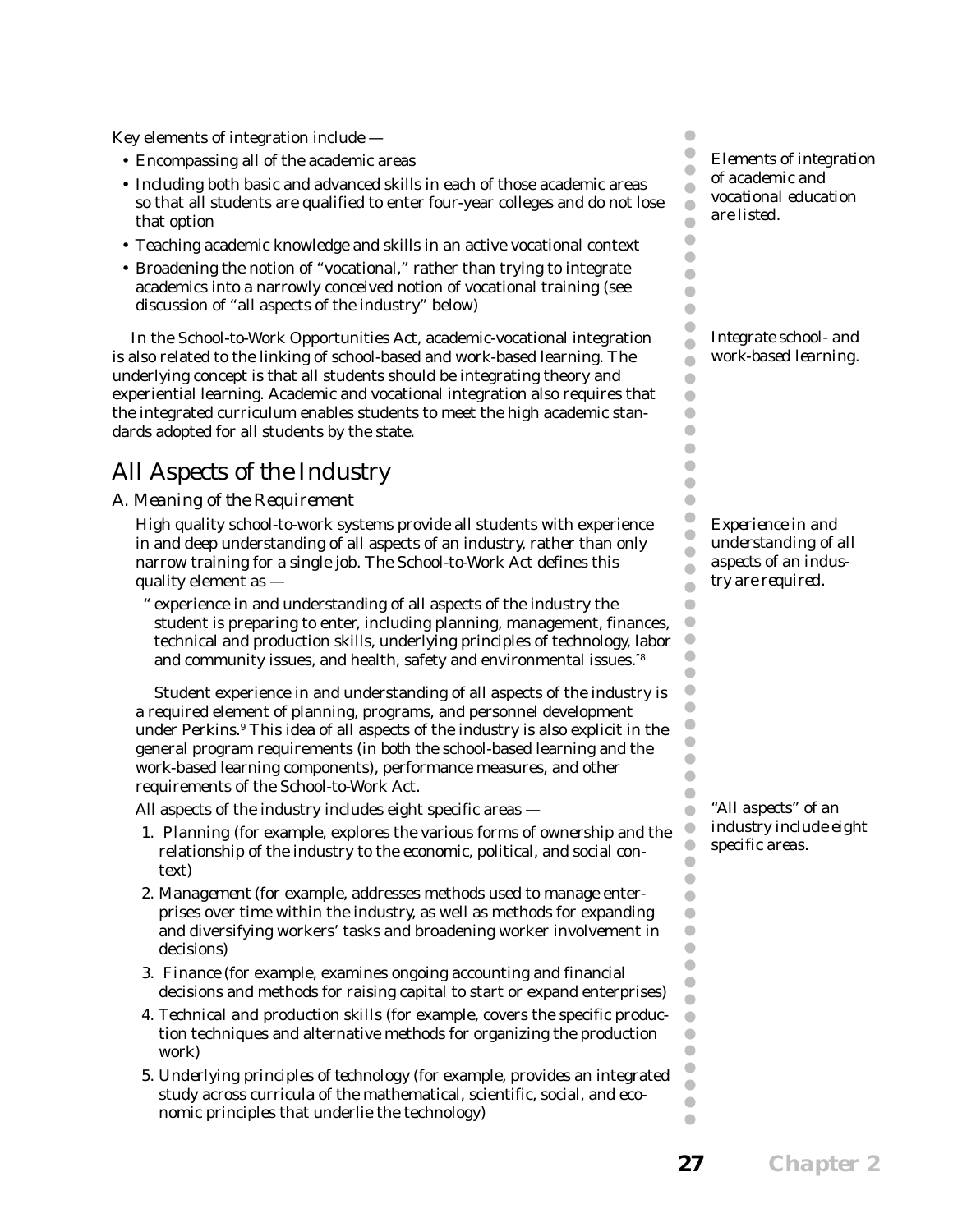*Teaching "all aspects" means opportunities cannot be low level and limited.*

*Learning all aspects opens up choices in careers for students.*

aaaaaaaaaaaaaaaaaaaaaaaaaaaaaaaaaaaaaaaaaaaaaaaaaaaaa

*For example, students can learn repair shop management, not just car repair.*

*Academies involve teachers, mentors, internships, and cooperative workplace placements.*

- 6. *Labor issues* (for example, examines worker rights and responsibilities, labor unions and labor history, and methods for expanding workers' roles)
	- 7. *Community issues* (for example, explores the impact of the enterprise and the industry on the community and the community's impact on and involvement with the enterprise)
	- 8. *Health, safety, and environmental issues* (for example, examines the issues in relation to workers and the larger community)

In implementing all aspects of the industry, good school-to-work systems will define an "industry" broadly and provide students the opportunity to encounter all aspects of the industry in work-based learning that is connected to school-based learning

#### *B. Rationale and Role*

aaaaaa

 $\bullet$  $\bullet$  $\qquad \qquad \bullet$  $\qquad \qquad \bullet$  $\begin{array}{c} \begin{array}{c} \begin{array}{c} \begin{array}{c} \end{array} \end{array} \end{array} \end{array} \end{array}$  $\bullet$  $\bullet$  $\bullet$  $\qquad \qquad \bullet$  $\bullet$  $\bullet$  $\bullet$  $\bullet$  $\blacksquare$  $\bullet$  $\blacksquare$  $\bullet$  $\bullet$  $\triangle$  $\begin{array}{c} \begin{array}{c} \begin{array}{c} \begin{array}{c} \end{array} \end{array} \end{array} \end{array} \end{array}$  $\bullet$  $\bullet$  $\bullet$  $\blacksquare$  $\bullet$  $\bullet$  $\bullet$  $\bullet$  $\bullet$  $\bullet$  $\begin{array}{c} \hline \end{array}$  $\bullet$  $\qquad \qquad \bullet$  $\bullet$  $\bullet$  $\bullet$  $\bullet$  $\bullet$  $\begin{array}{c} \bullet \\ \bullet \end{array}$  $\bullet$  $\bullet$  $\bullet$  $\bullet$  $\bullet$  $\bullet$  $\bullet$  $\bullet$  $\bullet$  $\bullet$  $\bullet$  $\bullet$  $\bullet$  $\bullet$  $\bullet$  $\bullet$  $\bullet$  $\bullet$  $\bullet$  $\bullet$ 

The "all aspects" mandate arose from the same concerns as the requirement that programs integrate vocational and academic education and similarly reflects Congress's judgement that students need a broad range of transferable skills to succeed in employment. In fact, teaching "all aspects" is essential to integrating academic and vocational education. If vocational skills are limited to a narrowly defined job task, it is almost impossible to integrate advanced academic skills. Successful integration depends on having a rich context for applying academic skills and knowledge. Exploring all aspects of an industry provides that context. Analyzing and solving the problems facing an industry and the enterprises within it involves utilizing skills in reading, writing, mathematics, science, and social studies.

Providing students with understanding and experience in all aspects of their chosen industry is essential to empowering students to make career and life choices. If programs provide only the skills for one job, they force students in their early teens to choose what occupation they will have for the rest of their lives. They leave students unprepared to change their career goals or to cope with labor market changes. Teaching all aspects of an industry gives students transferable skills, such as planning and management, which expand their later opportunities, including enabling them to adapt to technological change.

#### *C. Approaches to Incorporating All Aspects*

There are a number of approaches to incorporating all aspects of the industry into particular programs. For example, students in a transportation program, instead of only learning car repair skills, can establish and run a repair shop or develop a project to improve local transportation options. In doing so, these students may study the history of transportation and its various sectors (including automotive, locomotive, aviation, etc.); the relationship of the shop to other parts of the industry; the physics behind alternative engine designs, pollution, and proper waste disposal; the role of auto workers and their organizations; and so forth.

"Academies," which are often school-within-a-school programs focusing on a particular industry, can be designed to involve students in all aspects of the industry. They involve teachers from a variety of disciplines in joint planning and team-teaching. Some academies have strong links with firms in their industry, which provide mentors, guest speakers, and even student internships. Cooperative workplace placements can be restructured so that the student's work experience fosters a critical understanding of all aspects of the industry and contributes to deeper academic skills.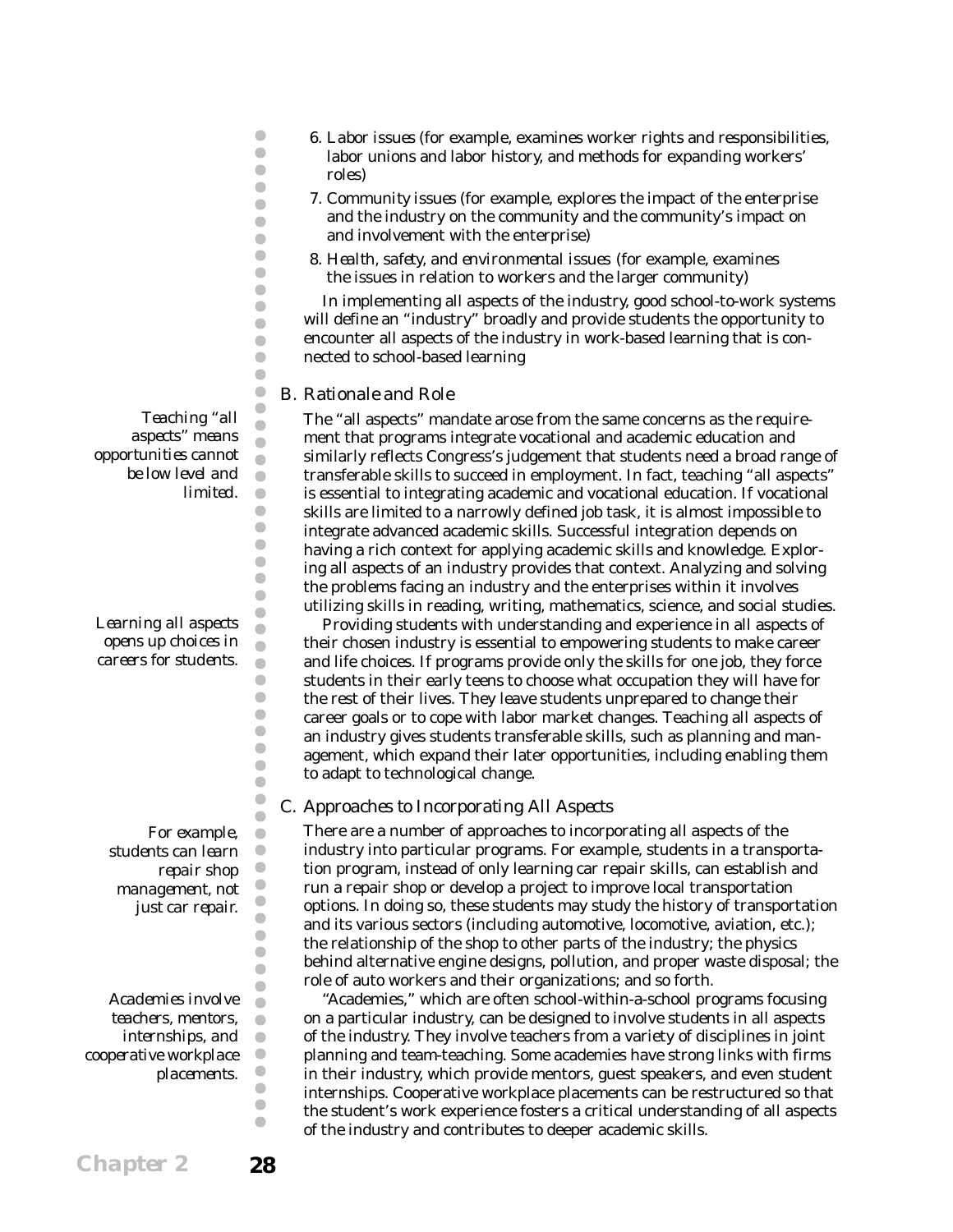A community development approach can also be very effective for teaching all aspects of the industry. School curricula can focus on creation of student-run enterprises. After researching and assessing their community's resources and needs, students select, develop, and run an enterprise which serves an unmet community need, is economically viable, and is democratically managed. This provides each student with experience in all aspects of the enterprise and industry. Examples of enterprises include child-care centers and housing rehabilitation.<sup>10</sup>

# *Experiential Learning for All Students*

Programs should integrate theoretical learning with applied, experiential learning. This may include a mix of work-based learning experiences (with outside learning hosts as well as within schools) and other types of service or community development projects. Work-based learning may include schoolsponsored student-run enterprises.

The characteristics of experiential learning programs include hands-on learning, students' demonstrations of skills through a project, and mentoring and coaching relationships. High quality programs will work with employers who (a) believe in school-to-work and in helping students reflect on work-based experiences, (b) provide learning opportunities that advance students' understanding of and experience in all aspects of their industry, (c) offer a variety of work placements, (d) provide students with adult contact, and (e) provide students with the support they need to succeed in workplaces. All of this provides a context for high quality academic instruction for all students.

# *High Academic Standards and Link to Standards-Based Education Reform Initiatives*

#### *A. School-to-Work Systems and the Standards Set for All Students*

One of the requirements of the School-to-Work Act is that school-to-work programs prepare students to meet the same academic standards set by the state for all students.11 Linking school-to-work curricula with standardsbased reform is critical to ensuring that participating students meet the same high academic standards as other students and receive instruction that qualifies them for admission to four-year colleges.

Most states have established, or are in the process of establishing, academic standards for student achievement and programs. States have acted to set standards for all students under state education reform laws, under the Goals 2000: Educate America Act,<sup>12</sup> or both. Goals 2000 focuses on developing academic standards for student achievement and programs. States receive funds under Goals 2000 to develop and implement school improvement plans. The state's improvement plan must include academic content and performance standards for all students, assessments that are aligned with those standards, and strategies designed to provide all students with an opportunity to learn the material identified in the content standards. The Goals 2000 plan must also describe how the state's Schoolto-Work Act programs will be incorporated into the state's school reform efforts.13 This includes detailing how high schools will be modified in order to provide career guidance and integrate academic and vocational education and work-based learning.14

*Community development approaches can be very effective.*

 $\bullet$  $\blacksquare$  $\overline{\phantom{a}}$  $\bullet$  $\bullet$  $\bullet$  $\overline{\phantom{a}}$  $\overline{\phantom{a}}$  $\bullet$  $\blacksquare$  $\bullet$  $\overline{\phantom{0}}$  $\overline{\phantom{0}}$  $\bullet$  $\bullet$  $\bullet$ 

aaaaaaaaaaaaaaaaaaaaaaaaaaa  $\bullet$ *Experiential learning*  $\bullet$  $\bullet$ *has several*  $\overline{\phantom{a}}$ *characteristics.*  $\bullet$  $\bullet$  $\bullet$  $\bullet$  $\overline{\phantom{a}}$  $\blacksquare$  $\bullet$  $\triangle$ aaaaaaaaaaaaaaaaaaaaaaaaaaaaaaa  $\blacksquare$  $\overline{\phantom{a}}$  $\bullet$  $\bullet$  $\bullet$  $\bullet$ *School-to-Work cur-* $\bullet$ *ricula must be linked*  $\bullet$ *to state academic*  $\bullet$ *standards.*  $\bullet$  $\bullet$  $\mathbf{C}$ *Most states have set*  $\blacksquare$ *academic standards.*  $\bullet$  $\bullet$  $\bullet$  $\bullet$  $\blacksquare$  $\bullet$  $\bullet$  $\bullet$  $\bullet$  $\overline{\phantom{a}}$ *Link School-to-Work* ò *to Goals 2000.* $\bullet$  $\bullet$  $\bullet$  $\bullet$ 

 $\bullet$  $\bullet$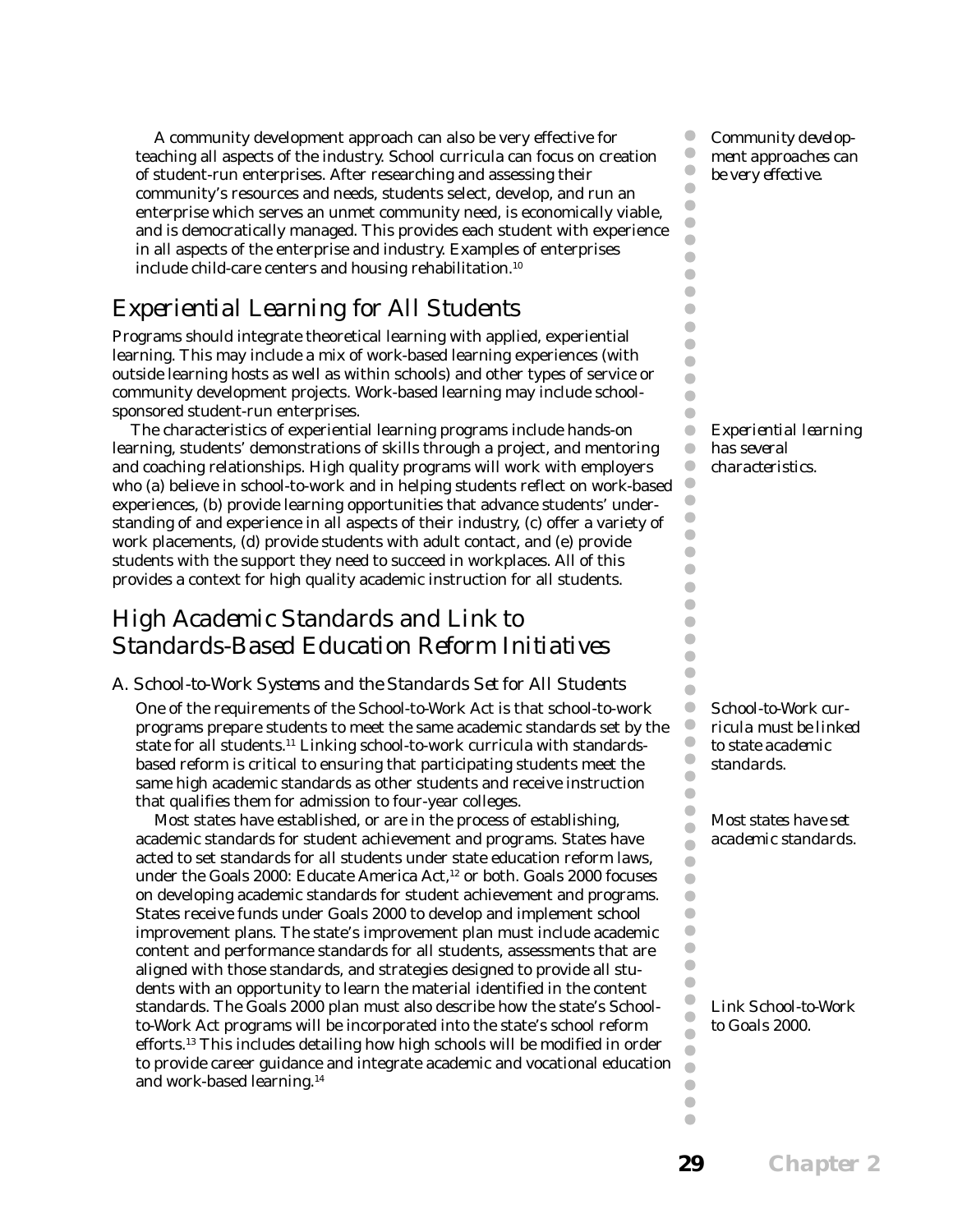$\bullet$ *School-to-work must* aaaaaa  $\bullet$ *enable students to*  $\bullet$ *meet these standards.*  $\begin{array}{c} \bullet \\ \bullet \end{array}$ 

*Title I targets lowincome, low-achieving students and helps them meet the state*

*standards.*

Whether the state has established standards under Goals 2000, under state education reform laws, or through some other process, the curricula in school-to-work programs must prepare students to meet them.15 Towards this end, state educational agencies must involve school-to-work administrators in the development and implementation of state academic standards. State and local educational agencies must also ensure that school-towork administrators (on the state and local levels) have access to information and expertise on the standards, so that they may design systems and programs capable of preparing school-to-work participants to meet them.

### *B. Title I of the Elementary and Secondary Education Act and High Academic Standards*

Title I programs are also linked to high academic standards. Title I of the Elementary and Secondary Education Act sends funds to schools with high concentrations of low-income students for the purpose of assisting schools in better serving low-achieving students.<sup>16</sup> States must set high quality standards for what all students should know and how they should be able to demonstrate their knowledge. If the state already has standards for all students, such as under Goals 2000 or a state education reform law, these must be the standards for Title I.17 The School-to-Work Opportunities Act requires the same.<sup>18</sup>

*i. Standards and quality in schools*

Schools receiving Title I funds must assist participating students<sup>19</sup> to meet the challenging academic performance standards expected for all students, by providing them all with a program of instruction that —

- Uses accelerated, enriched curriculum
- Uses effective instructional strategies (which may include the integration of vocational and academic learning)
- Is taught by highly qualified professional staff who participate in the ongoing professional development needed to enable all students to meet the standards
- Includes timely and effective individual assistance for any participating student having difficulty mastering any of the standards

All of this must be accomplished through a plan jointly developed with the parents, consistent with the parent involvement policy. This policy must also be jointly developed with, and approved by, the parents.<sup>20</sup>

These provisions hold tremendous promise for improvement of the core academic program, and more high schools now receive Title I funds than previously. However, attention to whether and how these reform provisions are being implemented is critical, in part because they call for dramatically different practices from the remedial add-ons that were previously the mainstay of Title I programming.

*ii. Participation by students with disabilities*

Students with disabilities must be included in Title I programs on the same basis as other students and must be included in assessments used for Title I purposes (which are assessments of the same academic skills and knowledge that must be the focus of school-to-work programs), with

*These are key components of Title I instructional programs.*

aaaaaaaaaaaaaaaaaaaaaaaaaaaaaaaaaaaaaaaaaaaaaaaaaaaaa

 $\bullet$  $\bullet$  $\bullet$  $\bullet$  $\qquad \qquad \bullet$  $\bullet$  $\bullet$  $\bullet$  $\bullet$  $\bullet$  $\bullet$  $\bullet$  $\bullet$  $\bullet$  $\bullet$  $\bullet$  $\blacksquare$  $\bullet$  $\bullet$  $\begin{array}{c} \hline \end{array}$  $\qquad \qquad \bullet$  $\bullet$  $\bullet$  $\bullet$  $\bullet$  $\bullet$  $\bullet$  $\bullet$  $\bullet$  $\bullet$  $\bullet$  $\bullet$  $\bullet$  $\bullet$  $\blacksquare$  $\bullet$  $\bullet$  $\bullet$  $\bullet$  $\bullet$  $\bullet$  $\bullet$  $\bullet$  $\bullet$  $\bullet$  $\bullet$  $\bullet$  $\bullet$  $\bullet$  $\bullet$  $\bullet$  $\bullet$  $\bullet$  $\bullet$  $\bullet$ 

*These reforms must be implemented.*

*Parents must be involved.*



*disabilities must be included in Title I.*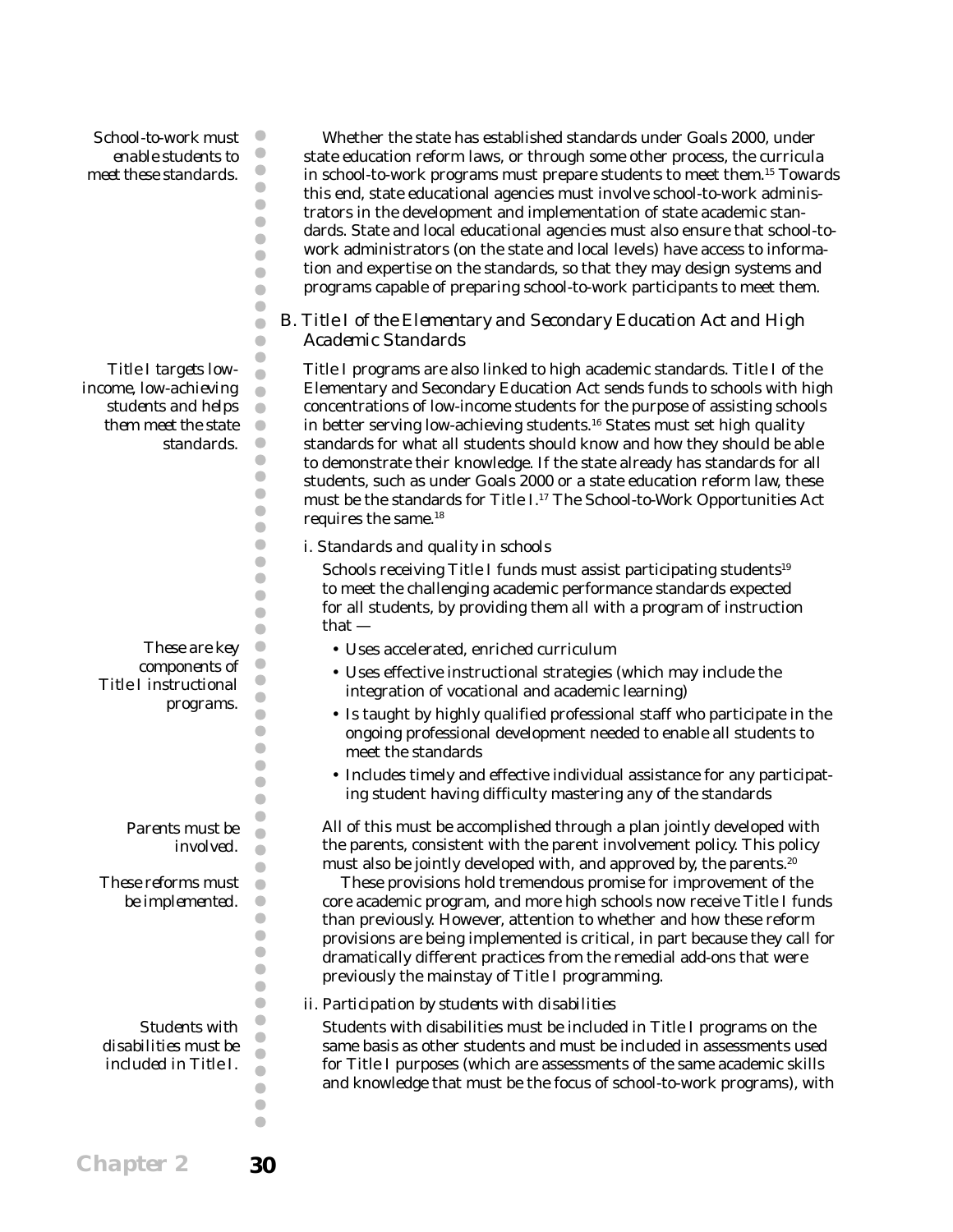reasonable adaptations and accommodations necessary to measure their achievement of those standards.<sup>21</sup> There are only a very small number of students with disabilities for whom the severity of their physical or cognitive disability prevents them from participating meaningfully in the same assessments as other students, even with appropriate accommodations. For these few students appropriate alternatives should be used to assess their educational progress.<sup>22</sup> Assessment results of student performance must be disaggregated in various ways, including by children with disabilities as compared to other students.<sup>23</sup>

## *C. IDEA and High Academic Standards*

IDEA, too, requires linkage to standards-based reform, and to the same high academic standards to which school-to-work curricula must be linked. As further discussed in chapter 7, students with disabilities must be given meaningful opportunities to learn the bodies of knowledge and skills that all students are expected to master; must be included in state- and districtwide assessments; and must receive services designed to address unique disability-related needs *and* enable them to attain the high academic standards that are set for all students and embodied in the regular curriculum.24 This includes aligning educational evaluations and IEPs with those standards.<sup>25</sup> In addition, states must adopt performance goals and indicators for students with disabilities that are aligned with the state standards adopted for all students, and report regularly to the public on how students are faring.26 States must also collect and disseminate data on how students with disabilities perform on state- and district-wide assessments.<sup>27</sup>

#### *D. The Framework for Quality and New Forms of Collaboration*

The framework for quality established by the School-to-Work Act has numerous policy and practice implications. Chief among them are a need for new forms of collaboration.

As noted above, school-to-work administrators and those responsible for implementing standards-based education reform must collaborate in order to ensure that school-to-work curricula prepare participants to meet the same high academic standards set for all students. In addition, if schoolbased learning, work-based learning, and connecting activities are to work as envisioned by the law, it is important that teachers, employers, mentors, and support service personnel work together to design and implement all of the programmatic elements discussed above.

For example, the process of developing high quality programs requires that academic and vocational teachers work together to develop the curriculum. Academic and vocational teachers must also work together with special educators and others who design instruction and provide support services to students with disabilities. To do this, it is imperative that teachers have common planning time and ongoing staff development activities.

Equally critical, educators — including teachers, mentors, and providers of support services to students with disabilities — and employers must work together to ensure that school- and work-based learning are coordinated, and that work-based learning opportunities enable students to develop and use both academic and vocational skills.

aaaaaaaaaaaaaaaaaaaaaaaaaaa  $\blacksquare$ *must be analyzed to*  $\bullet$ *show results for*  $\bullet$ *children and youth*  $\bullet$ *with disabilities.*  $\bullet$  $\bullet$  $\bullet$  $\bullet$  $\bullet$  $\bullet$  $\bullet$  $\bullet$ *IDEA requires*  $\bullet$ *linkage to reform and*  $\overline{\phantom{a}}$ *standards.*  $\bullet$  $\bullet$  $\bullet$  $\bullet$  $\bullet$ *IEPs must*  $\bullet$ *include plans to*  $\bullet$ *meet standards.*  $\bullet$  $\bullet$  $\bullet$ *Data must be pro-* $\blacksquare$ *vided to show how*  $\bullet$ *successful schools*  $\bullet$ aaaaaaaaaaaaaaaaaaaaaaaaaaaaaaa *have been.*  $\bullet$  $\bullet$  $\bullet$  $\bullet$  $\overline{\phantom{a}}$ *New forms of*  $\bullet$  $\bullet$ *collaboration at all*  $\bullet$ *levels are required.*  $\bullet$  $\bullet$  $\bullet$  $\bullet$  $\bullet$  $\bullet$ *Academic and*  $\bullet$ *vocational teachers*  $\bullet$ *and special educators*  $\bullet$ *must work together.*  $\bullet$  $\bullet$  $\bullet$  $\bullet$  $\bullet$ *Educators and*  $\bullet$ *employers must work*  $\bullet$ *together.* $\bullet$  $\bullet$  $\overline{\phantom{a}}$  $\bullet$ 

*Assessment results*

O

 $\bullet$  $\bullet$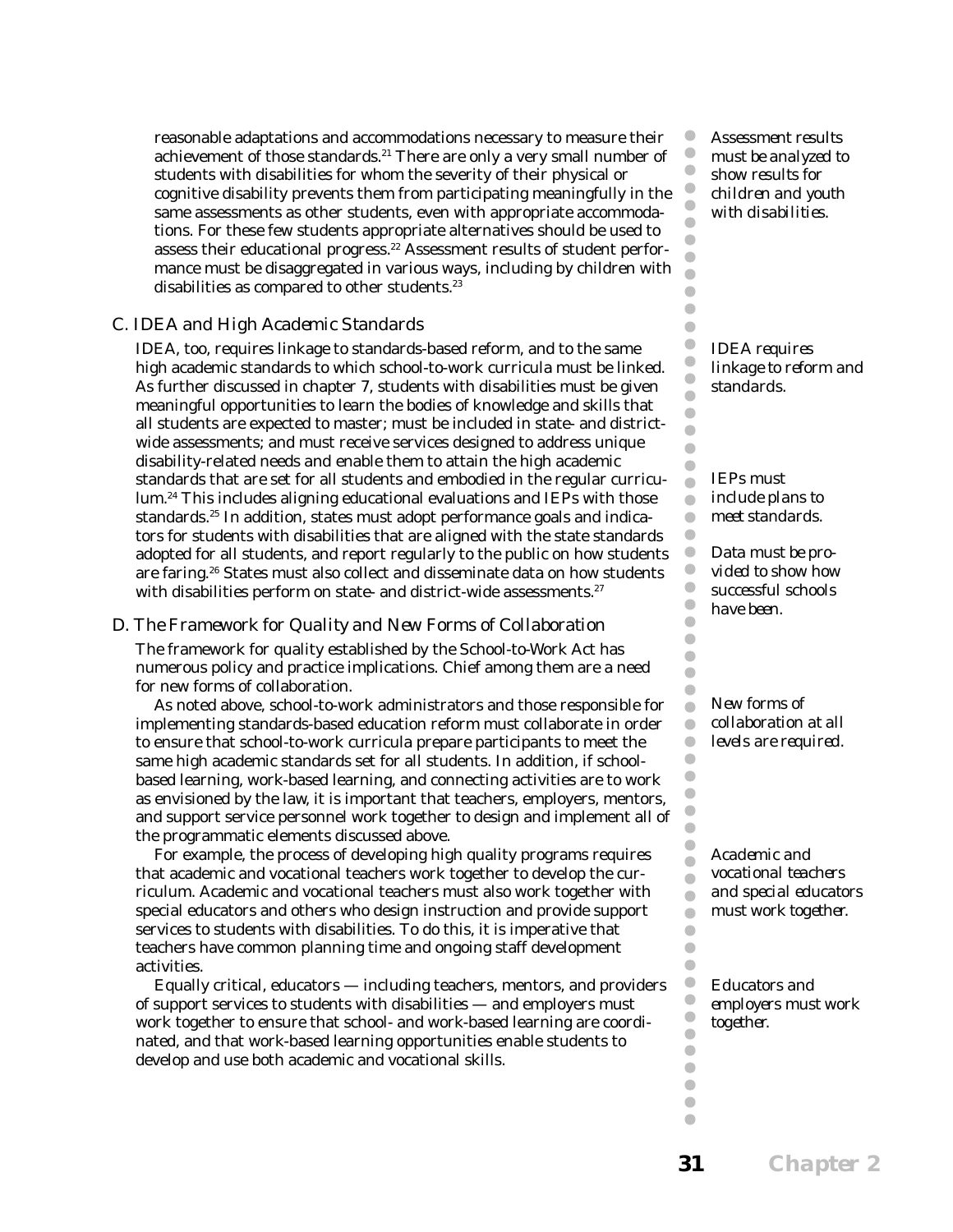# aaaaaa *Notes to Chapter 2*  $\bullet$

- $\bullet$ 1. See discussion in chapter 1, *supra*.  $\bullet$
- 2. 20 U.S.C. §6102(a)(3).  $\bullet$
- $\bullet$ 3. See, e.g., 20 U.S.C. §1400(b)(4), (5).  $\bullet$
- 4. School-based learning, work-based learning, and connecting activities are  $\bullet$ also addressed in chapter 3.  $\begin{array}{c} \bullet \\ \bullet \end{array}$
- $\qquad \qquad \bullet$ 5. 20 U.S.C. §6103(4), (5) and §6112.
- $\bullet$ 6. 20 U.S.C. §6113.  $\bullet$
- 7. 20 U.S.C. §6114.  $\bullet$
- $\bullet$ 8. 20 U.S.C. §6103(1).  $\qquad \qquad \blacksquare$
- aaaaaaaaaaaaaaaaaaaaaaaaaaaaaaaaaaaaaaaaaaaaaaaaaaaaa 9. Carl D. Perkins Vocational and Applied Technology Education Amend- $\qquad \qquad \bullet$ ments of 1998, Pub. L. No. 105-332, 112 Stat. 3076 (October 31, 1998), sec.  $\bullet$ 1, §§122(c)(5)(A), 134(b)(3)(B), 135(b)(2), 135(b)(4)(B), 112 Stat. at 3104,  $\bullet$ 3114, 3115, 3116 (to be codified at 20 U.S.C. §§2342(c)(5)(A), 2354(b)(3)(B),  $\bullet$  $\bullet$ 2355(b)(2), 2355(b)(4)(B).
- $\blacksquare$ 10. For further discussion, see Paul Weckstein, Teaching Workplace Competen- $\bullet$ cies and All Aspects of an Industry, in Naomi Thiers, ed., *Successful*  $\qquad \qquad \bullet$ *Strategies: Building a School-to-Career System*, pp. 293-302 (American  $\blacksquare$
- Vocational Association, 1995).  $\qquad \qquad \bullet$
- $\bullet$ 11. 20 U.S.C. §6112(3).
- $\bullet$ 12. 20 U.S.C. §5801 *et seq.*  $\bullet$
- 13. 20 U.S.C. §5886(j).  $\bullet$
- $\bullet$ 14. *Id.*  $\qquad \qquad \blacksquare$
- 15. 20 U.S.C. §6112(3).  $\bullet$
- 16. 20 U.S.C. §6301 *et seq.*  $\bullet$
- $\bullet$ 17. 20 U.S.C. §6311(b)(1)(B).  $\bullet$
- 18. For a fuller discussion of Title I, see Margot Rogers, *Planning for Title I*  $\bullet$ *Programs: Guidelines for Parents, Advocates, and Educators* (Center for  $\bullet$ Law and Education, 1995).  $\bullet$
- $\qquad \qquad \bullet$ 19. There are two kinds of Title I schools. In "schoolwide programs," all  $\bullet$ students are participating students. In "targeted assistance schools,"  $\bullet$ participating students are those children failing, or at risk of failing, to  $\bullet$ meet the state's challenging performance standards who have the greatest  $\bullet$ need for special assistance.  $\qquad \qquad \blacksquare$
- 20. 20 U.S.C. §§6314(b), 6315(c), and 6319.  $\qquad \qquad \blacksquare$ 
	- 21. 20 U.S.C. §§§6311(a)(3)(A) and (F), 6315(b)(2)(A).
- 22. "Guidance on Standards, Assessments, and Accountability," United States  $\bullet$ Department of Education, p. 43.  $\bullet$
- $\bullet$ 23. 20 U.S.C. §6311(b)(3)(I), 6314(b)(2)(A)(iv).  $\bullet$
- 24. See, e.g., 20 U.S.C. §§1412(a)(17), 1414(a)(2)(A), 1414(c)(1)(iv),  $\bullet$  $1414(d)(1)(A)(i)-(v), 1414(d)(4)(A)(ii)(I).$  $\qquad \qquad \blacksquare$
- $\bullet$ 25. 20 U.S.C. §§1414(b)(2)(A), 1414(c)(1)(iv), 1414(d)(1)(A), 1414(d)(4).
- $\bullet$ 26. 20 U.S.C. §1412(a)(16).  $\begin{array}{c} \hline \end{array}$
- 27. 20 U.S.C. §1412(a)(17). $\begin{array}{c} \bullet \\ \bullet \end{array}$
- 

 $\bullet$  $\bullet$ 

 $\bullet$  $\bullet$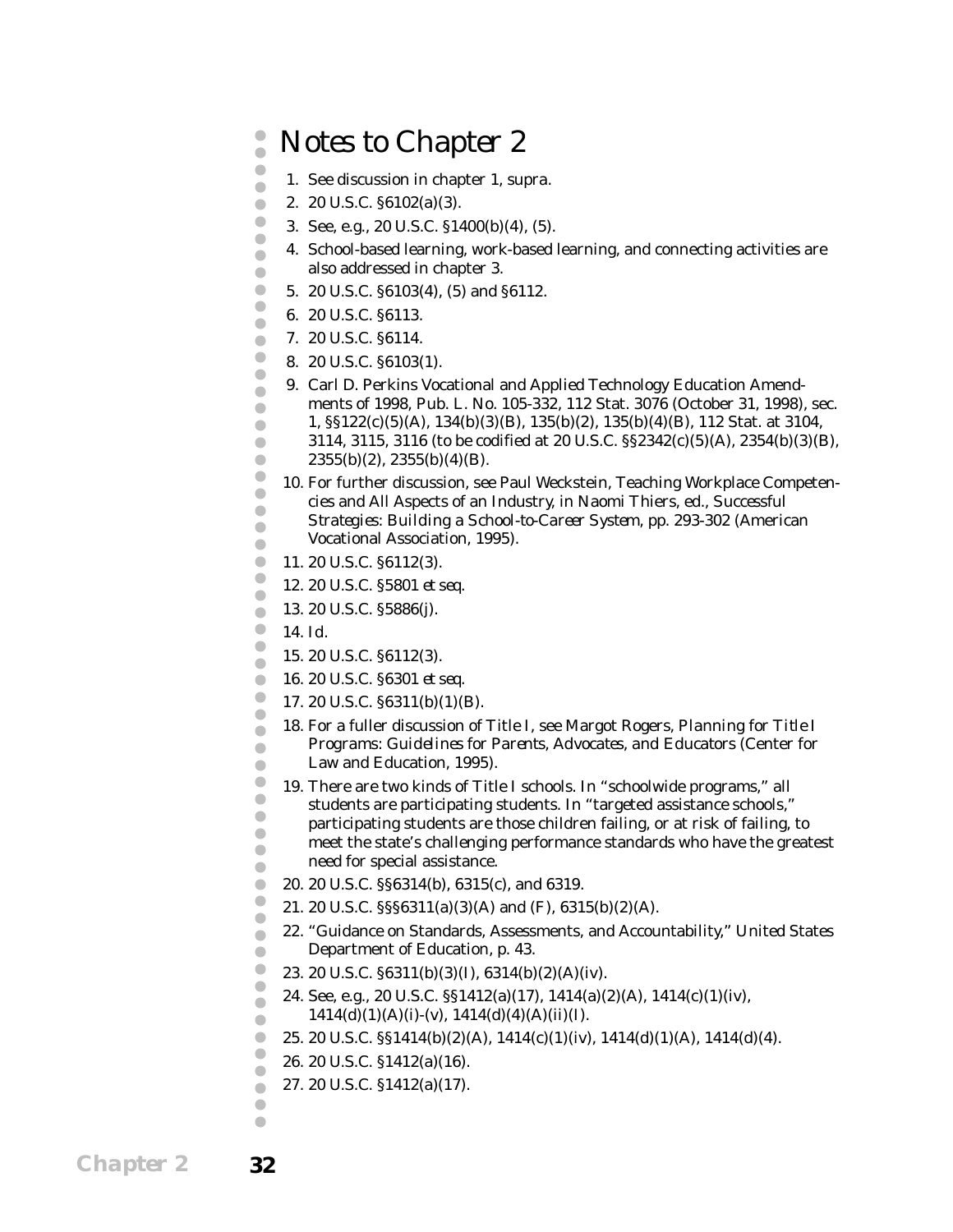aaaaaaaaaaaaaaaaaaaaaaaaaa aaaaaaa *Purpose of Chapter — To identify and explain three guiding principles for ensuring equity for youth with disabilities in school-to-work systems.*

# *Chapter 3*

 $\overline{\phantom{a}}$ 

 $\sqrt{2}$  $\blacksquare$ 

 $\overline{a}$ 

# *Equity in Quality Systems Three Guiding Principles*

Policymakers, administrators, and educators need to take into account legal responsibilities and rights under the School-to-Work Act, Perkins, §504, the ADA, and IDEA in all aspects of system development, curricula planning, admissions, educational placement, instruction, and job opportunities.

While the details of these rights and obligations will vary in different circumstances, the convergence of these five laws gives rise to three universal key themes, or guiding principles —

- •Equity in program development
- •Equity in admissions criteria
- •Linkage with IDEA for quality and equity

In this chapter, we briefly consider each of these principles, their legal bases, and their implications for policymakers, administrators, and educators. Subsequent chapters use case studies and examples to examine each one of these principles in greater depth.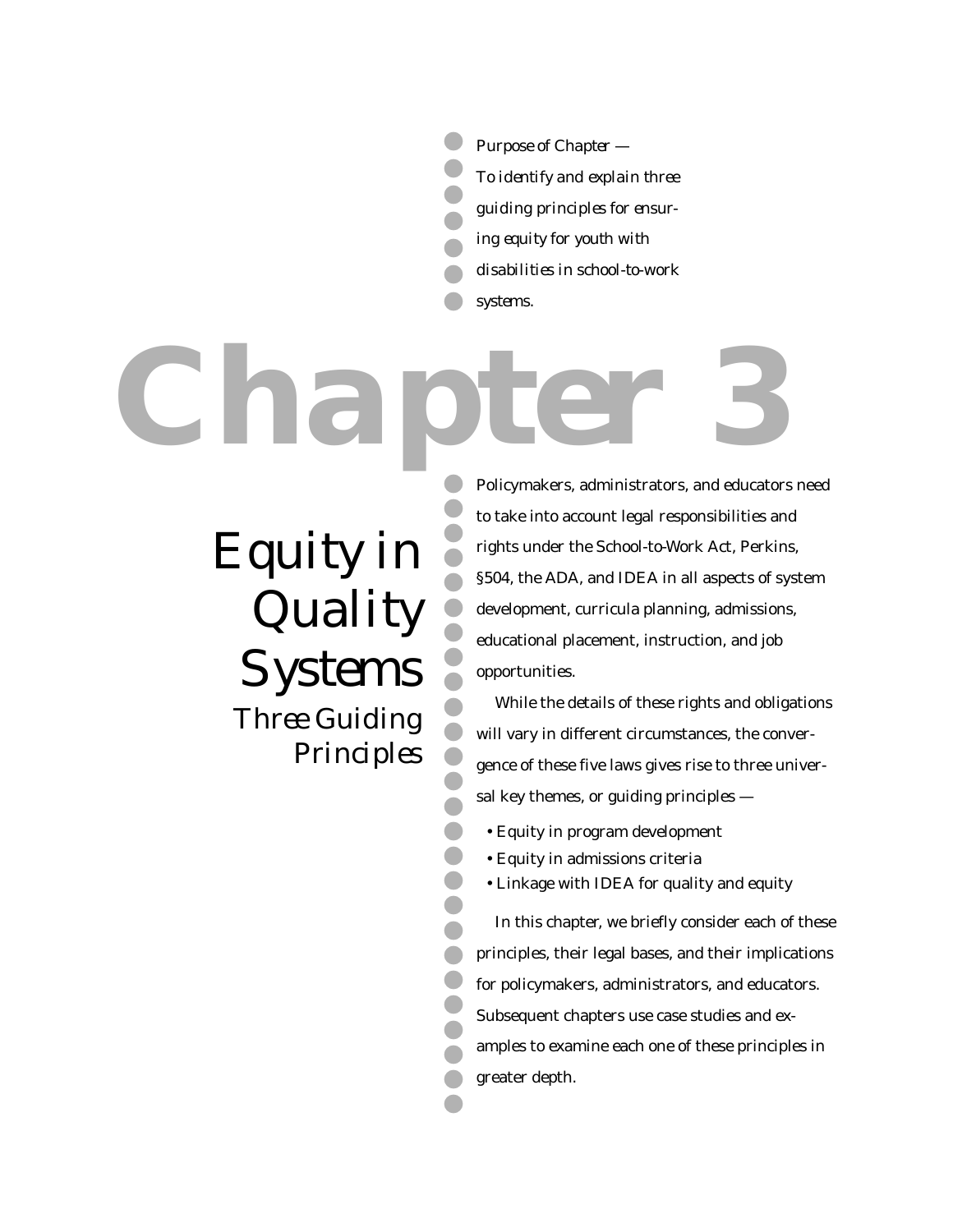# aaaaaa *Guiding Principle 1: Equity in System Development*  $\bullet$

From the outset, state and local agencies must plan school-to-work systems to address the needs of youth with disabilities. Youth with disabilities must be seen and treated as part of the core constituency of the school-to-work system designed for all students.

# *Legal Basis Under Career Preparation Laws*

# *A. School-to-Work Act Requires That Systems Serve All Students*

The School-to-Work Act is written in terms of servingall students. Therefore, all of the state- and local-level planning requirements are for serving all students, including students with disabilities. A School-to-Work system cannot meet its equity obligations by creating separate programs for students with disabilities.

1. *Components and requirements for program development*

In planning to serve all students, program developers must plan for each of the three basic components of school-to-work systems. As discussed in further detail in chapter 2, these include school-based instruction (including curricula that integrate academic and vocational learning, and enable all students to meet high academic standards); work-based learning (which uses workplaces as active learning environments by engaging employers in working with educators to provide opportunities for all students to participate in high quality work experiences); and connecting activities that link schools and workplaces. Towards this end, plans for school-to-work systems and programs must detail how they will —

- Incorporate three components: school-based learning, work-based learning, and connecting activities
- Provide participating students with opportunities to complete career majors<sup>1</sup>
- Integrate school- and work-based learning, integrate academic and occupational learning, and establish effective linkages between secondary and postsecondary education
- Provide students, to the extent practicable, with strong experience in and understanding of all aspects of the industry the students are preparing to enter
- Provide all students with equal access to the full range of program components (including both school-based and work-based learning components) and related activities, such as recruitment, enrollment, and placement activities<sup>2</sup>

2. *State and local planning*

In conjunction with the five general programmatic requirements, there are specific requirements for planning how to serve students with disabilities. State development grants required states to describe how they would provide opportunities for students with disabilities<sup>3</sup>. Among other things, state plans must describe —

• How the state will coordinate with or integrate existing school-towork activities with the Rehabilitation Act and IDEA4

*School-to-work systems must address the needs of youth with disabilities.*

*The School-to-Work Act requires that systems serve all students.*

*Program development must encompass five broad areas as they affect all students.*

aaaaaaaaaaaaaaaaaaaaaaaaaaaaaaaaaaaaaaaaaaaaaaaaaaaaa

 $\bullet$  $\bullet$  $\bullet$  $\qquad \qquad \bullet$  $\bullet$  $\bullet$  $\bullet$  $\bullet$  $\bullet$  $\bullet$  $\bullet$  $\bullet$  $\blacksquare$  $\bullet$  $\bullet$  $\bullet$  $\triangle$  $\bullet$  $\blacksquare$  $\blacksquare$  $\bullet$  $\bullet$  $\bullet$  $\bullet$  $\bullet$  $\bullet$  $\bullet$  $\bullet$  $\bullet$  $\bullet$  $\bullet$  $\bullet$  $\bullet$  $\blacksquare$  $\bullet$  $\bullet$  $\bullet$  $\bullet$  $\bullet$  $\bullet$  $\bigcirc$  $\bullet$  $\bullet$  $\bullet$  $\bullet$  $\bullet$  $\bullet$  $\bullet$  $\bullet$  $\bullet$  $\bullet$  $\bullet$  $\bullet$  $\bullet$ 

*Specific requirements for planning how to serve students with disabilities must also be met.*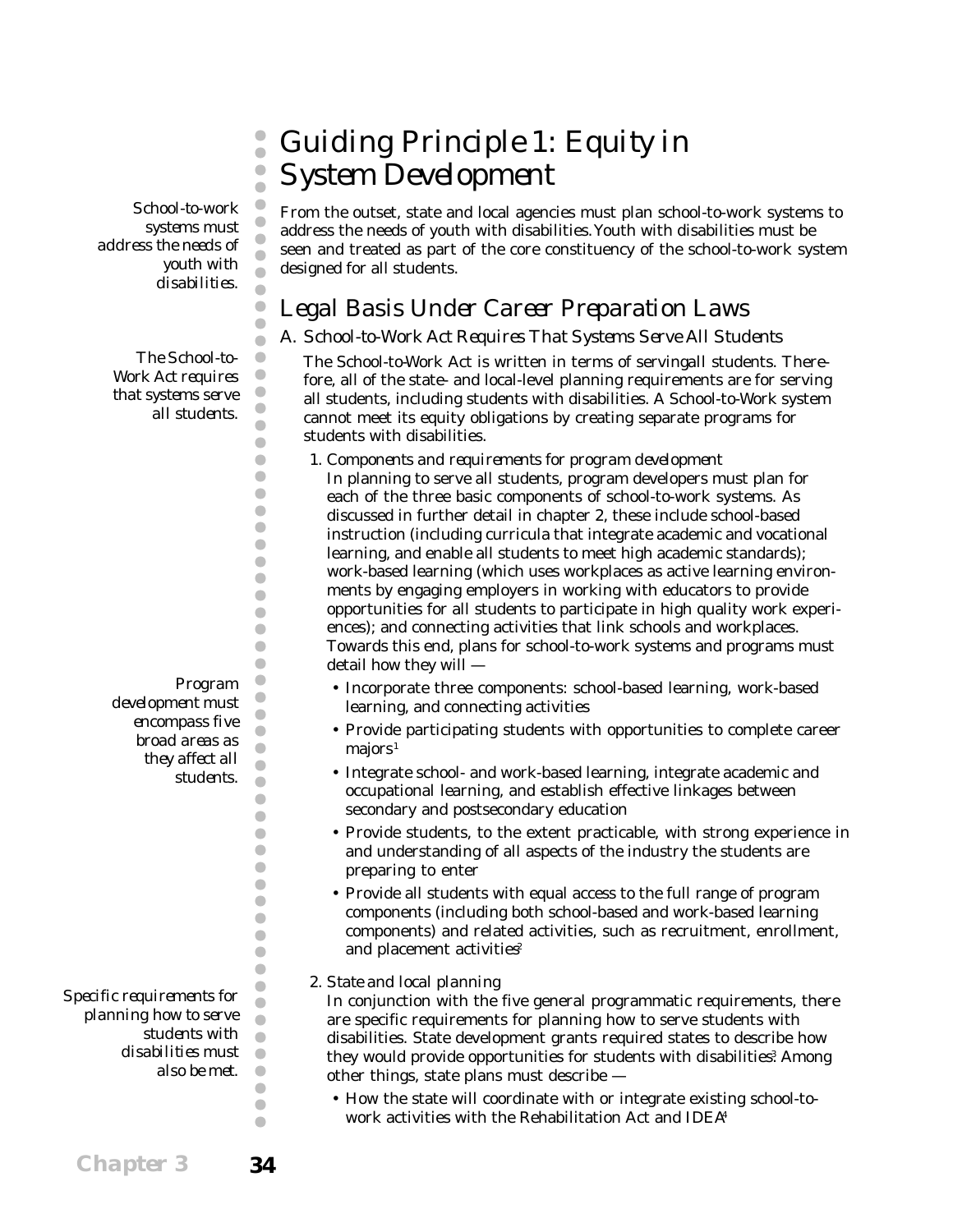| • How the state will provide training for teachers, employers, mentors,<br>counselors, related services personnel, and others that includes<br>specialized training and technical support for the counseling and<br>training of individuals with disabilities for high-skill, high-wage<br>careers in nontraditional employment <sup>®</sup>                                                                                                                                                |                                                                                                        |
|---------------------------------------------------------------------------------------------------------------------------------------------------------------------------------------------------------------------------------------------------------------------------------------------------------------------------------------------------------------------------------------------------------------------------------------------------------------------------------------------|--------------------------------------------------------------------------------------------------------|
| • How the state will ensure opportunities for students with disabilities<br>to participate in school-to-work systems and programs                                                                                                                                                                                                                                                                                                                                                           |                                                                                                        |
| • The performance standards that the state intends to meet in estab-<br>lishing and carrying out the statewide system, including how such<br>standards relate to those performance standards established under<br>other related programs                                                                                                                                                                                                                                                    |                                                                                                        |
| A local partnership seeking a subgrant to carry out a local school-to-<br>work program must describe how the program will meet all of the<br>requirements of the act, regardless of whether the grant comes from the<br>federal government or the state. Additionally, if a local partnership is<br>applying for a federal implementation grant, its plan must contain<br>information consistent with the information that the state plan must<br>include, as described above. <sup>9</sup> | Subgrants must meet<br>these requirements.                                                             |
| B. Carl D. Perkins Vocational and Technical Education Act                                                                                                                                                                                                                                                                                                                                                                                                                                   |                                                                                                        |
| As under prior law, the overall program development requirements built<br>into the 1998 Perkins Act include providing equitable participation for<br>special-population students, including students with disabilities, in quality<br>programs. There are both local and state requirements that address equity<br>in program development.                                                                                                                                                  | Program development<br>is to include equitable<br>participation for<br>special population<br>students. |
| 1. Local program planning and evaluation                                                                                                                                                                                                                                                                                                                                                                                                                                                    |                                                                                                        |
| Local applications for Perkins funds may be submitted by a local educa-<br>tional agency, an area vocational education and technical education<br>school, a postsecondary institution, or certain other entities. <sup>0</sup> These<br>local-level recipients must submit a plan to the state for approval and<br>funding. To ensure equity in program development, the 1998 legislation<br>requires local plans to describe, among other things -                                         |                                                                                                        |
| • How the recipient will review vocational education and technical<br>education programs and identify and adopt strategies to overcome<br>barriers that result in lowering rates of access or success in programs<br>for special populations <sup>11</sup>                                                                                                                                                                                                                                  | Local plans must<br>describe these items.                                                              |
| • How the recipient will provide programs that are designed to enable<br>special populations to meet state levels of performance set for all<br>students <sup>12</sup>                                                                                                                                                                                                                                                                                                                      |                                                                                                        |
| • How individuals who are members of special populations will not be<br>discriminated against <sup>13</sup>                                                                                                                                                                                                                                                                                                                                                                                 |                                                                                                        |
| • The process that will be used to independently evaluate and continu-<br>ously improve program performance, <sup>14</sup> and                                                                                                                                                                                                                                                                                                                                                              |                                                                                                        |
| • How parents, students, teachers, representatives of special popula-<br>tions, and others are involved in development, implementation, and<br>evaluation of programs, and how they are effectively informed about<br>and assisted in understanding Perkins requirements <sup>5</sup>                                                                                                                                                                                                       |                                                                                                        |
|                                                                                                                                                                                                                                                                                                                                                                                                                                                                                             |                                                                                                        |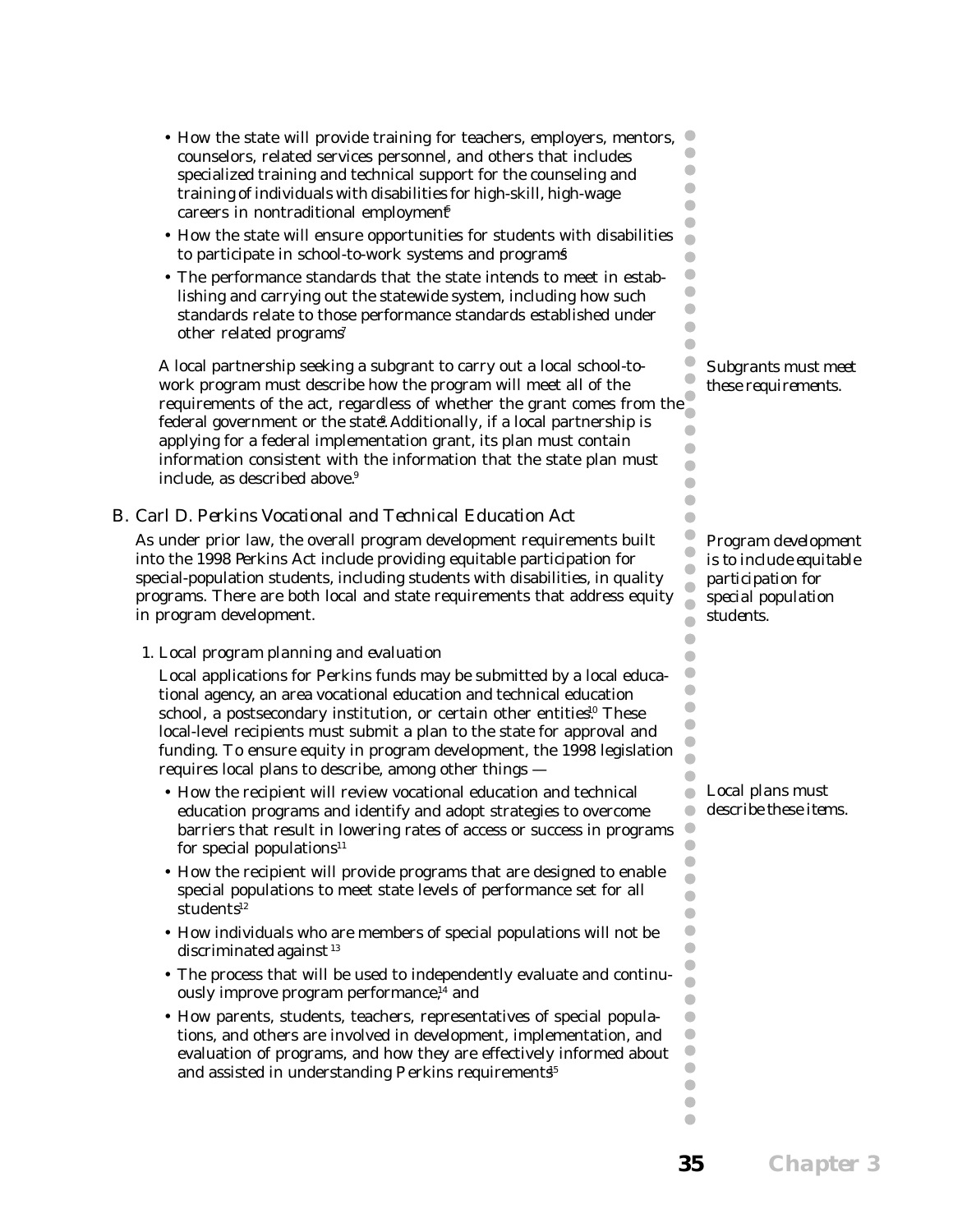To plan for equal access, nondiscrimination, and success, as Perkins requires, policymakers and program developers must plan for the provision of the services and supports individual students will need to succeed. This should be an integral part of program development on the local level (as well as on the state level, as discussed below).

Planning for equity is also an integral part of ongoing program evaluation, review, and improvement under Perkins. As noted above, local recipients must arrange for independent evaluation of their programs, and continuously improve them. They must also (again as noted above) review their programs to identify the barriers that are resulting in lower rates of access *or* success for special-population members and then adopt strategies to overcome those barriers. Another provision of the Perkins Act specifies that local recipients must develop and implement program evaluations that include an assessment of how the needs of special populations are being met<sup>16</sup>

These local requirements are designed to identify the extent to which programs are successful in providing a quality education for all students and ensuring that distinctive needs are addressed for students who are members of special populations. In undertaking to meet them, local recipients should determine whether or not any barriers which prevent student access to programs are being identified and removed, and whether or not support services are effectively enabling students who are members of special populations to demonstrate progress in attaining quality educational outcomes.\*

#### *2. State planning and evaluation*

The state has responsibility for oversight of local implementation. The state plan for Perkins programs identifies how resources will be allocated to local education agencies (LEAs) for vocational education programs, and how the state will comply with the quality and equity provisions of the act. The 1998 Perkins Act gives states the option of filing a separate Perkins plan, or of including its Perkins planning in a unified state plan under the Workforce Investment Act of 1998.<sup>7</sup>

Regardless of which option a state chooses, state plans must include the 21 components listed in the 1998 Perkins Act.<sup>18</sup> Equity is infused throughout these state plan requirements; specifically the state's Perkins plan must —

- Describe the state's program strategies for special populations<sup>9</sup>
- Describe how individuals who are members of special populations will be provided with equal access to activities funded under Perkins<sup>20</sup>
- Describe how individuals who are members of special populations will not be discriminated against on the basis of special-population status $21$
- Describe how data will be reported in order to adequately measure the progress of special-population student $\hat{s}^2$
- Describe how individuals who are members of special populations will be provided with programs designed to prepare them for further learning and for high-skill, high-wage careers<sup>23</sup>

aaaaaaaaaaaaaaaaaaaaaaaaaaaaaaaaaaaaaaaaaaaaaaaaaaaaa For a discussion of state and local program evaluation under the School-to-Work Act, including  $\bullet$ 

the outcome and performance measures to be used in such assessments, see chapter 8.

*State Perkins plan must describe these items.*

aaaaaa

 $\bullet$  $\bullet$  $\qquad \qquad \blacksquare$  $\blacksquare$  $\bullet$  $\bullet$  $\bullet$  $\bullet$  $\qquad \qquad \bullet$  $\blacksquare$  $\blacksquare$  $\bullet$  $\bullet$  $\blacksquare$  $\bullet$  $\blacksquare$  $\blacksquare$  $\bullet$  $\bullet$  $\bullet$  $\blacksquare$  $\triangle$  $\bullet$  $\blacksquare$  $\blacksquare$  $\bullet$  $\bullet$  $\bullet$  $\bullet$  $\bullet$  $\bullet$  $\bullet$  $\bullet$  $\bullet$  $\bullet$  $\bullet$  $\bullet$  $\bullet$  $\begin{array}{c} \bullet \\ \bullet \end{array}$  $\bullet$  $\bullet$  $\bullet$  $\bullet$  $\bullet$  $\bullet$  $\blacksquare$  $\bullet$  $\bullet$  $\bullet$  $\bullet$  $\bullet$  $\bullet$  $\blacksquare$  $\blacksquare$  $\bullet$  $\bullet$  $\bullet$ 

 $\bullet$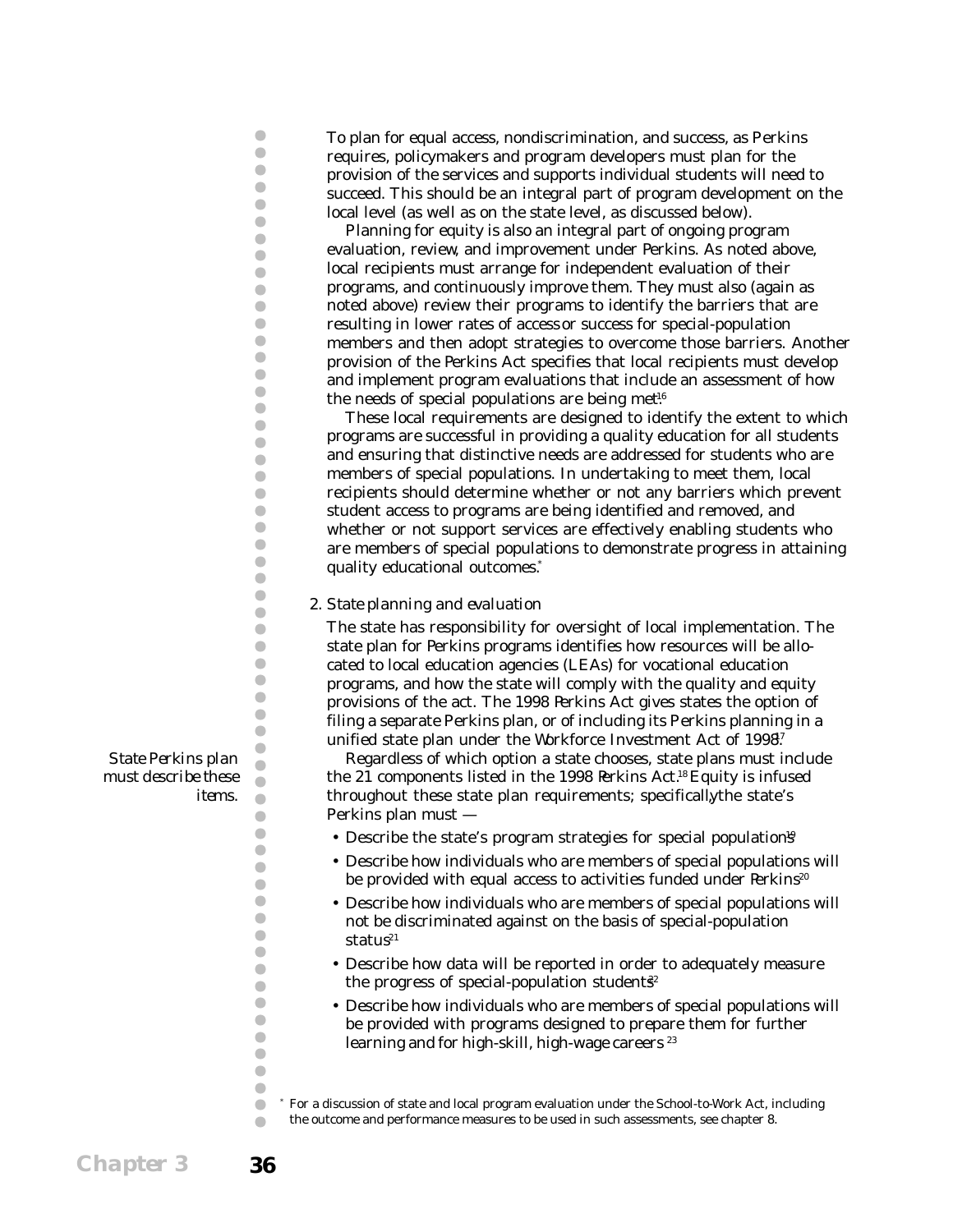- Describe how individuals who are members of special populations will  $\blacksquare$ aaaaaaaaaaaaaaaaaaaaaaaaaaa be provided with programs designed to enable special populations to  $\mathbf \Omega$  $\overline{\phantom{a}}$ meet or exceed the state levels of performance set for all students  $\overline{\phantom{0}}$
- Describe how the state will evaluate annually the effectiveness of vocational and technical education programs<sup>25</sup>
- Describe methods for joint planning and coordination of vocational and technical education programs with other federal education programs<sup>26</sup> (for example, the federal Individuals with Disabilities Education Act), and
- Describe how the state will actively involve parents, teachers, and others in program planning, development, implementation, and evaluation<sup>27</sup>

In addition, the 1998 amendments to Perkins require states to develop performance measures against which the effectiveness of vocational education in the state will be evaluated<sup>28</sup> "Levels of performance" must be established for four core indicators of performance specified in the statute, and are to be included in the state plan. Using these performance levels, the state each year must evaluate local programs, as well as the state's performance as a whole. As discussed below in chapter 8, inadequate performance at the state or local level requires development of an improvement plan.<sup>29</sup>

State plans under the 1998 Perkins Act are to cover a five-year period,<sup>30</sup> with new plans first due in April 1999. In order to ease states' transition to the requirements of the new lawthe U.S. Department of Education, Office of Vocational and Adult Education, which enforces Perkins, offered states the option of filing a one-year transitional plan for funding for fiscal year 1999, to be followed by a multi-year plan for the period July 1, 2000, and beyond. While transitional plans need not have contained the depth of discussion expected in full five-year plans, they *were* required to emphasize, among other things, barriers to equity, equal access, and nondiscrimination for special populations, and the provision of programs designed to enable special populations to meet or exceed state levels of performance set for all students, and to prepare them for further learning and high-skill, high-wage careers.<sup>31</sup>

# *Legal Basis Under Civil Rights Laws*

The civil rights laws require equity in system development for youth with disabilities even if the School-to-Work and Perkins Acts did not. The antidiscrimination requirements and protections of §504 and Title II of the ADA are detailed and far reaching. Effective compliance is impossible unless the needs and rights of youth with disabilities are built into the design of the high quality systems planned for all youth. Virtually all of the specific requirements of §504 and ADA regulations and the OCR Guidelines have implications for system design.

# *A. "Qualified" Youth*

aaaaaaaaaaaaaaaaaaaaaaaaaaaaaaa These implications begin with the definition of which youth with disabili- $\bullet$ ties are protected against discriminatory practices by these laws. Both §504  $\bullet$  $\bullet$ and ADA protect "qualified" youth with disabilities. Under §504, a youth is ó "qualified" if a nondisabled youth of his or her age may take part in school ă

*Perkins amendments require performance measures.*

 $\bullet$  $\mathbf{C}$  $\overline{\phantom{a}}$  $\overline{\phantom{a}}$  $\bullet$  $\blacksquare$  $\overline{\phantom{a}}$  $\overline{\phantom{a}}$  $\bullet$  $\bullet$  $\bullet$  $\overline{\phantom{a}}$  $\bullet$  $\blacksquare$  $\blacksquare$  $\overline{\phantom{0}}$  $\bullet$  $\bullet$  $\bullet$  $\bullet$  $\bullet$  $\blacksquare$  $\bullet$  $\bullet$  $\blacksquare$  $\bullet$  $\bullet$  $\bullet$  $\overline{\phantom{a}}$  $\triangle$  $\triangle$  $\bullet$  $\bullet$  $\overline{\phantom{a}}$  $\bullet$  $\bullet$  $\bullet$  $\bullet$  $\bullet$  $\bullet$  $\overline{\phantom{0}}$  $\bullet$  $\bullet$ ò  $\bullet$  $\bullet$  $\bullet$  $\bullet$ 

*The civil rights laws would require equity in system and program development even if the School-to-Work and Perkins Acts did not.*

*Both §504 and the ADA protect "qualified" youth with disabilities.*

 $\bullet$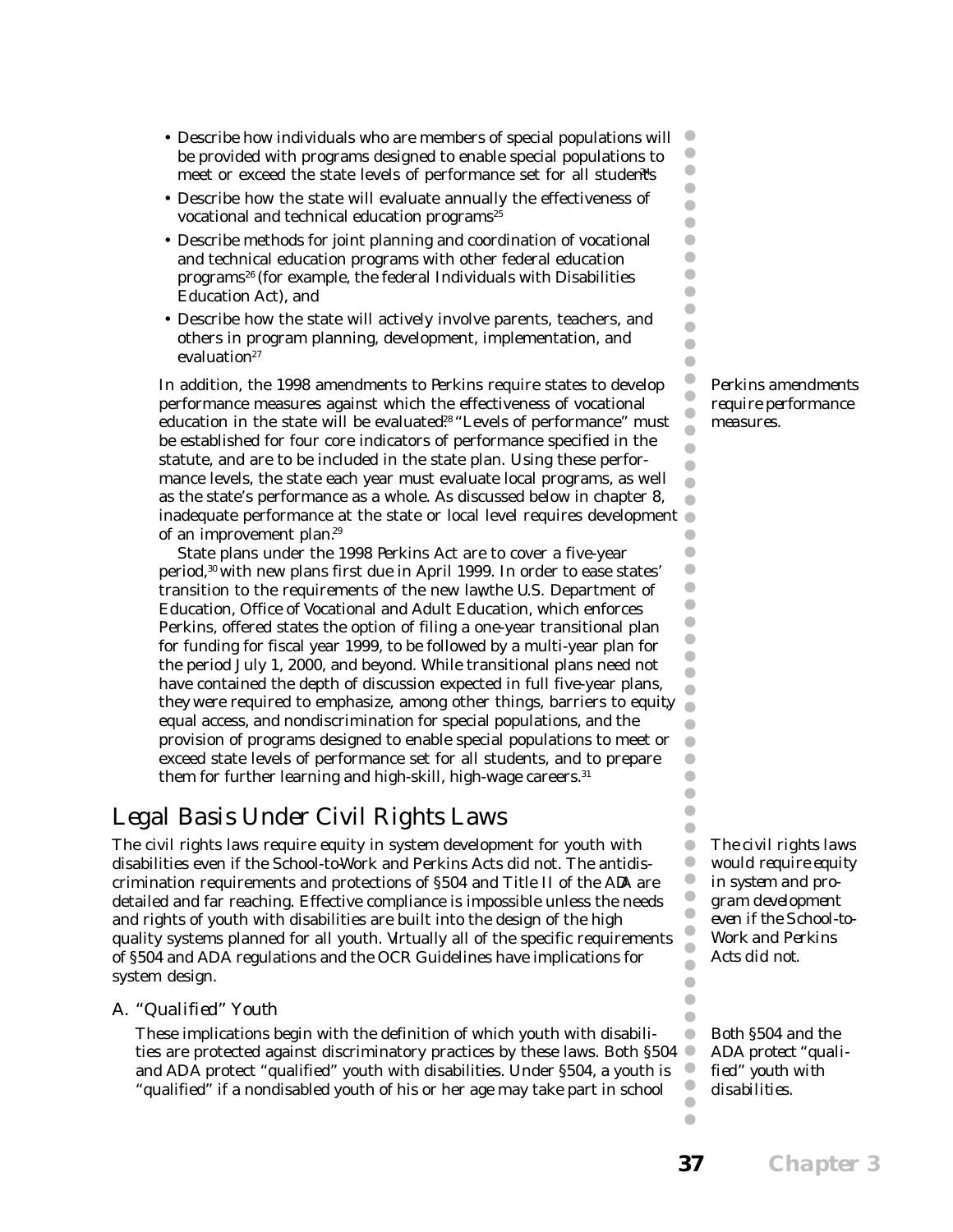$\bullet$ *The term "qualified"* aaaaaa  $\bullet$ *is defined.*  $\blacksquare$ 

*Almost all youth are "qualified."*

 $\bullet$  $\bullet$  $\bullet$  $\bullet$  $\bullet$  $\qquad \qquad \bullet$  $\blacksquare$  $\bullet$  $\bullet$  $\bullet$  $\blacksquare$  $\bullet$  $\blacksquare$  $\blacksquare$  $\blacksquare$  $\bullet$ 

*The OCR Guidelines underscore this obligation.*

*Recipients of federal money involved in school-to-work systems may not use a formula or other method of allocating funds that has the effect of discriminating.*

*Youth with disabilities must be provided an equal opportunity to gain the same benefits and results and reach the same level of achievement as other youth.*

*School-to-work systems cannot meet their equity obligation by creating separate programs for students with disabilities.*

programs, or if state law or the federal IDEA entitles youth with disabilities of that age to public education.<sup>32</sup> "Qualified" youth under §504 must be provided with needed special education and related services.<sup>33</sup>

Under Title II of the ADA, a "qualified" youth is anyone who meets the "essential eligibility requirements" of the program in question, *"with or without* reasonable modifications to rules, policies, or practices, the removal of architectural, communication, or transportation barriers, or the provision of auxiliary aids and services." <sup>34</sup>

Taking §504 and the ADA together then, any youth who could participate in school-to-work programs with or without specialized instruction (special education), related services, other instructional supports, and/or reasonable accommodations is "qualified" to participate free of discrimination. Therefore, the number of youth who arenot "qualified" to participate in the school-to-work system created for all students is very limited. Provisions for delivering specialized instruction, related services, other instructional supports, etc., to the vast majority who are "qualified" must necessarily be built into system and program design from the start.

#### $\bullet$ *B. OCR Guidelines*  $\bullet$

The OCR Guidelines underscore this obligation, stressing that students may not be excluded from programs or courses because buildings or equipment are physically inaccessible to them, or because they need related aids and services or auxiliary aids. If necessary, the guidelines explain, programs must modify instructional equipment, modify or adapt the manner in which instruction is provided, house the program in accessible facilities, and provide related aids and services that assure an appropriate education.<sup>35</sup>

Furthermore, state education agencies, school systems, schools, and other recipients of federal funds involved in school-to-work systems may not use a formula or other method of allocating funds that has the effect of discriminating on the basis of disability.36 Budgets thus must be designed to allow sufficient money for the specialized instruction, related services, and other supports and accommodations necessary for equitable participation by youth with disabilities.

#### *C. Comparable Benefits and Services for Youth With and Without Disabilities*

Perhaps the most profound implications for program design flowing from §504 and the ADA relate to the requirement that youth with disabilities be provided benefits and services comparable to those afforded nondisabled students. School-to-work systems may not provide youth with disabilities opportunities to participate and benefit that are unequal to those offered their peers, or provide them with programs, benefits, or services that are not as effective as those provided to others? To the contrary youth with disabilities must be provided with services that give them an equal opportunity to gain *the same benefits, obtain the same results, and reach the same level of achievement* that other youth participating in a particular school-towork program attain.38

#### *D. Separate Programs are Not the Answer*

School-to-work systems cannot meet their equity obligation by simply creating separate programs and services for students with disabilities. Both §504 and ADA regulations forbid different or separate programs, unless this is "necessary" in order to deliver services that are as effective as those

aaaaaaaaaaaaaaaaaaaaaaaaaaaaaaaaaaaaaaaaaaaaaaaaaaaaa

 $\blacksquare$  $\bullet$  $\bullet$  $\bullet$  $\bullet$  $\bullet$  $\bullet$  $\bullet$  $\blacksquare$  $\qquad \qquad \bullet$  $\begin{array}{c} \bullet \\ \bullet \end{array}$  $\bullet$  $\bullet$  $\bullet$  $\bullet$  $\bullet$  $\bullet$  $\bullet$  $\bullet$  $\bullet$  $\bullet$  $\bullet$  $\bullet$  $\bullet$  $\bullet$  $\triangle$  $\bullet$  $\bullet$  $\bullet$  $\bullet$  $\bullet$  $\bullet$  $\bullet$  $\bullet$  $\bullet$  $\bullet$  $\bullet$  $\blacksquare$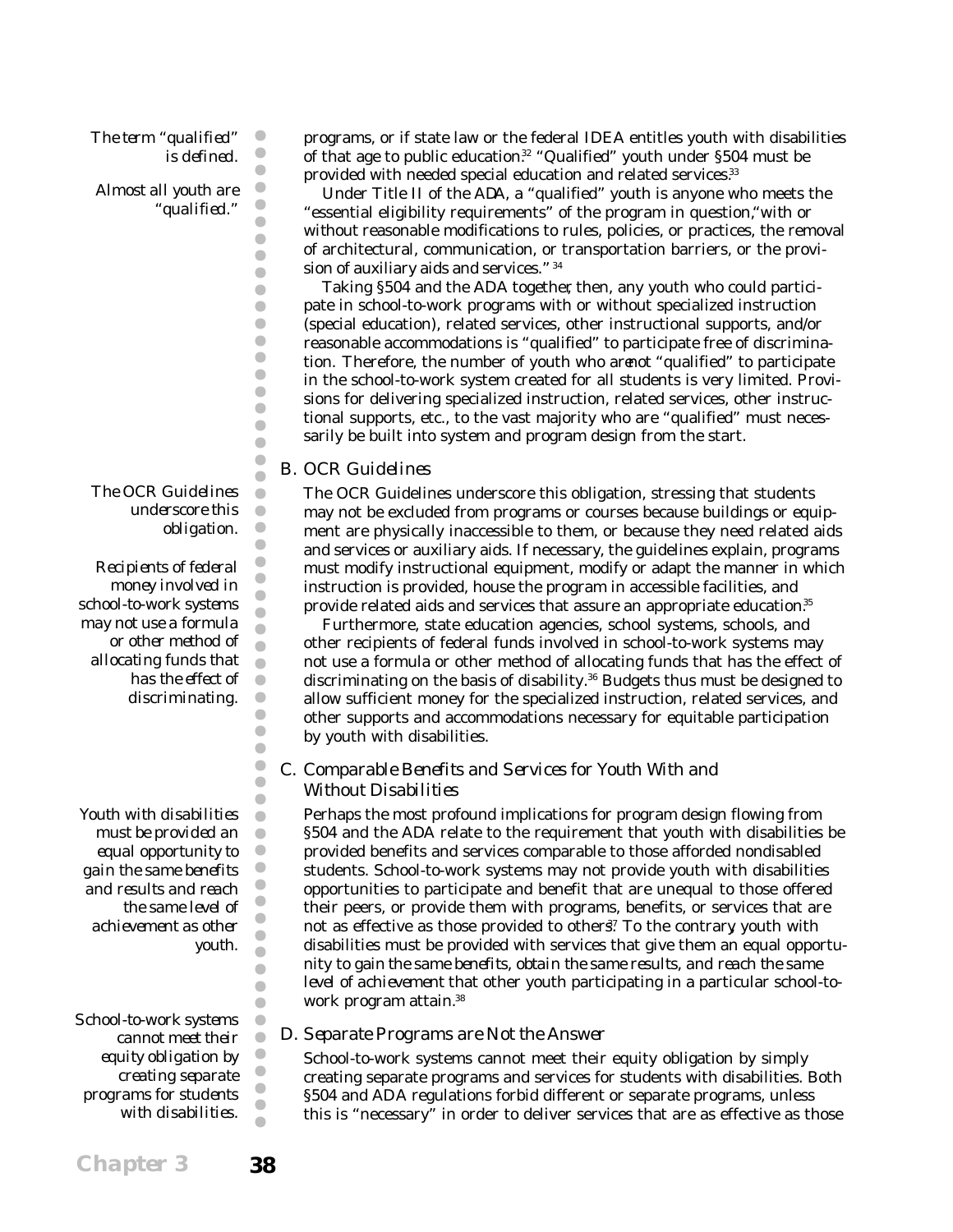other youth receive.<sup>39</sup> It is also illegal under both laws to force a youth with a disability into a different or separate program if he or she could participate in the "regular" program.40

As explained above, a wide array of supports must be provided as needed to enable youth with disabilities to participate equitably in quality pro- $\mathbf{C}$ grams designed for all youth. If legally required supports are available,  $\bullet$ different or separate programs will rarely be "necessary" In addition, the  $\bullet$ OCR Guidelines require that students with disabilities be placed in the  $\bullet$ regular vocational education program to the maximum extent appropriate  $\blacksquare$ to individual student needs; a student may not be excluded unless the  $\overline{\phantom{a}}$ program demonstrates that he or she cannot learn satisfactorily there, even with special education supports, including supplementary aids and ser- $\overline{\phantom{0}}$ vices.<sup>41</sup>  $\bullet$  $\bullet$ 

Finally, as a "catch all" safeguard, the §504 and ADA regulations both prohibit state education agencies, local partnerships, school districts, and schools from using administrative policies and techniques that, *intentionally or not*, result in discrimination. This ban includes methods that in effect defeat or undermine the education program's purpose for students with disabilities.<sup>42</sup> Avoiding these practices requires careful attention to the potential consequences of all planning and program design decisions.

# *Guiding Principle 2: Equity in Admission Criteria*

States and school systems must carefully scrutinize entrance criteria for both school-based and work-based components to ensure that they are truly essential to participation in the particular program, and that they do not have the effect of discriminating against students with disabilities. States and school systems must also ensure that employers and other work-based learning hosts (such as community organizations) do not discriminate. In addition, entrance criteria may have to be modified for individual students, based upon their needs, abilities, and the nature of the particular program. These issues should be addressed systematically in program design and as part of regular reviews of program participation and outcomes.

# *Legal Basis Under Career Preparation Laws*

*A. School-to-Work Act Requires Equal Access to All Program Components*

School-to-work systems must provide *all* students with equal access to the full range of program components and related activities. This includes work-based learning, school-based learning, and connecting activities.43 The equal-access requirement is particularly important in light of Supreme Court rulings on other education laws, that when a law requires equal access, that access must be meaningful.<sup>44</sup> Meaningful access includes the services and assistance that students need to fully participate and succeed in the program.

*A wide array of supports must be provided as needed to enable participation in the same programs designed for all youth.*

*§504 and ADA prohibit using administrative policies and techniques that result in discrimination. Avoiding these practices requires careful planning and program design.*

aaaaaaaaaaaaaaaaaaaaaaaaaaa

 $\bullet$  $\bullet$  $\bullet$  $\bullet$ 

 $\overline{\phantom{a}}$  $\bullet$  $\bullet$  $\bullet$  $\bullet$  $\blacksquare$ 

 $\triangle$  $\bullet$  $\overline{\phantom{a}}$  $\sqrt{2}$  $\bullet$  $\bullet$  $\bullet$  $\overline{\phantom{a}}$  $\bullet$  $\mathbf{C}$  $\bullet$  $\bullet$  $\bullet$  $\overline{\phantom{a}}$  $\bullet$ ă  $\bullet$  $\bullet$  $\bullet$  $\bullet$  $\overline{\phantom{a}}$  $\bullet$  $\bullet$  $\bullet$  $\overline{\phantom{a}}$  $\bullet$  $\bullet$  $\bullet$ 

 $\bullet$ 

*Admissions criteria must not result in discrimination.*

*School-to-work systems must provide all students equal access to the full range of program components.*

aaaaaaaaaaaaaaaaaaaaaaaaaaaaaaa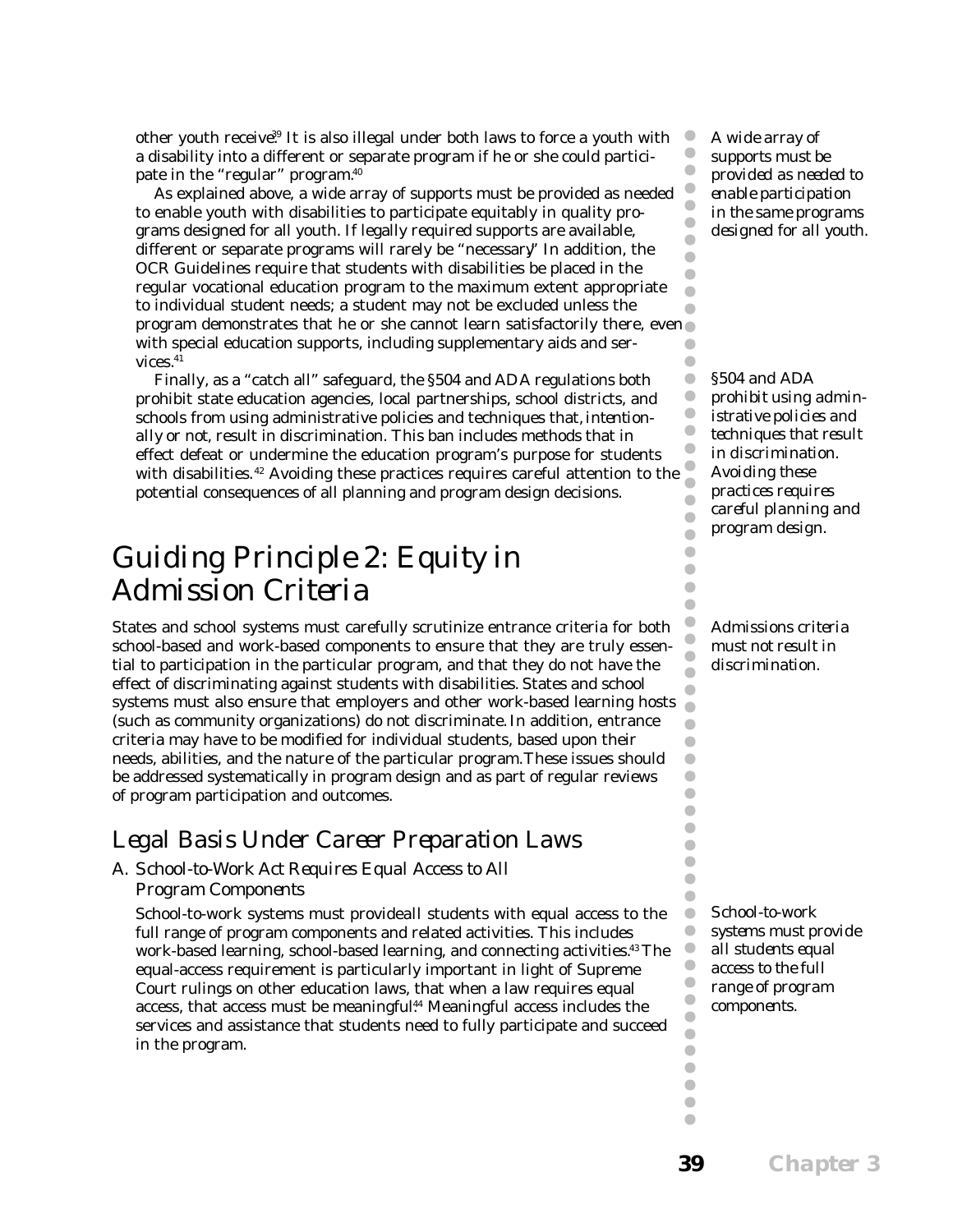| B. Carl D. Perkins Vocational and Technical Education Act        |
|------------------------------------------------------------------|
| The Perkins Act, too, requires that students with disabilities   |
| members of special populations) be provided equal access. Fu     |
| explicitly prohibits discrimination based upon disability or oth |
| population status. As discussed above, states and local school   |

The Perkins Act, too, requires that students with disabilities (and other members of special populations) be provided equal access. FurtherPerkins explicitly prohibits discrimination based upon disability or other specialpopulation status. As discussed above, states and local school districts (and other local recipients of Perkins funds) have an affirmative obligation to plan the details of *how* equal access and nondiscrimination will be ensured for students with disabilities, including how their success in the high quality programs envisioned by Perkins will be promoted.45

The equity provisions of Perkins, §504, and the ADA mean that districts must provide equal access to the full range of vocational education programs and activities made available to other students, such as, for example, recruitment, enrollment, and placement activities; occupationally specific courses of study; cooperative education; apprenticeship programs; and career guidance and counseling services. This includes allowing students with disabilities to enroll in each and every vocational program within the school.

# *Legal Basis Under Civil Rights Laws*

*A. Entrance Criteria in General*

1. *School-based learning*

Section 504 and the ADA address entrance criteria in a straightforward way. The OCR Guidelines, enforcing §504, ban the use of entrance criteria that discriminate on the basis of disability. The ban includes most criteria that disproportionately exclude students with a particular kind of disability, for example, emotional disturbance or a hearing impairment.

An entrance standard that has this kind of discriminatory effect may only be used if —

- It has been *validated* as *essential* to participation in the program,  $and^{46}$
- There is no alternative that does *not* disproportionately exclude

Validation is an arduous undertaking that can only be accomplished by very carefully constructed and presented evidence.

These nondiscrimination principles apply to *all* entrance criteria, including past academic performance, scores on standardized tests, and past conduct and discipline records.<sup>47</sup>

The ADA regulations take a similar approach. School-to-work programs may not "use eligibility criteria that screen out or tend to screen out an individual with a disability , or individuals with a particular kind of disability, from full and equal participation in programs, unless the criteria are *necessary* to the program."48

In addition, the ADA regulations as well as the §504 regulations prohibit the use of "criteria or methods of administration" that, intentionally or not, result in discrimination, or defeat or undermine the education program's purpose for students with disabilities.<sup>49</sup> An unnecessary entrance standard that excludes students with disabilities from the high quality educational opportunities that school-to-work systems offer is just such an unlawful "criteria or method of administration."

*An entrance standard that discriminates can only be used when two criteria are met.*

 $\blacksquare$ 

 $\qquad \qquad \bullet$  $\qquad \qquad \blacksquare$  $\qquad \qquad \blacksquare$  $\bullet$  $\bullet$  $\bullet$  $\qquad \qquad \bullet$  $\blacksquare$  $\blacksquare$  $\bullet$  $\bullet$  $\blacksquare$  $\bullet$  $\blacksquare$  $\blacksquare$  $\blacksquare$  $\bullet$  $\bullet$  $\overline{\phantom{a}}$  $\bullet$  $\bullet$  $\begin{array}{c} \hline \end{array}$  $\blacksquare$  $\bullet$  $\bullet$  $\bullet$  $\qquad \qquad \bullet$  $\blacksquare$  $\bullet$  $\bullet$  $\bullet$  $\bullet$  $\bullet$  $\bullet$ 

aaaaaaaaaaaaaaaaaaaaaaaaaaaaaaaaaaaaaaaaaaaaaaaaaaaaa  $\bullet$  $\bullet$  $\bullet$ *These principles*  $\bullet$ *apply to all entrance*  $\bullet$  $\bullet$ *criteria.*  $\bullet$  $\bullet$  $\bullet$ *An unnecessary*  $\bullet$ *entrance standard*  $\bullet$ *that excludes youth*  $\bullet$ *with disabilities is*  $\bullet$ *unlawful.*  $\bullet$  $\bullet$ *Requirements apply*  $\bullet$ *to work-based*  $\bullet$  $\bullet$ *learning.*  $\bullet$  $\bullet$  $\bullet$ 

 $\bullet$  $\bullet$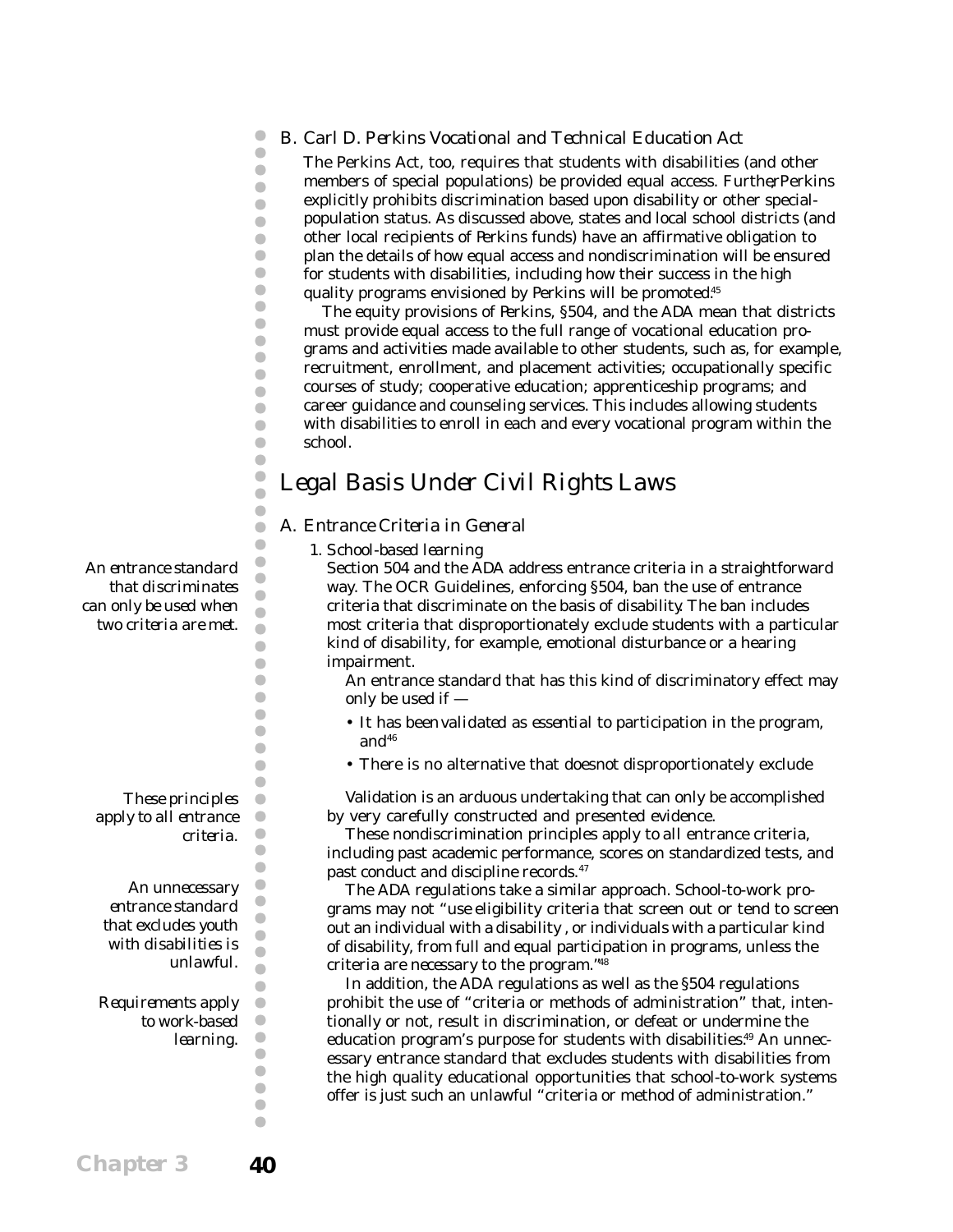#### *2. Work-based learning* The §504 and ADA requirements described above apply to work-based as well as school-based learning. When programs include off-campus work opportunities, they must ensure that the outside employer or other learning host abides by these rules when selecting students. The §504 and ADA regulations prohibit education programs from doing through contracts or other arrangements with third parties what the regulations prohibit education programs from doing themselves, directly<sup>50</sup> Thus if an outside learning host discriminates, the program must convince its partner to comply with the lawor end the relationship.

The OCR Guidelines are even more explicit. Each program must ensure that "(a) it does not discriminate against its students on the basis of handicap in making available opportunities in cooperative education, work study and job placement programs; and (b) students . . . are not discriminated against *by employers or prospective employers* on the basis of . . . handicap in recruitment, hiring, placement, assignment to work tasks, hours of employment, levels of responsibility and in pay."51

#### 3. *Equity, school-to-work, and the Fair Labor Standards Act*

If they offer paid work-based learning, school-to-work systems and programs must make sure that students with disabilities have equal and meaningful access to paid learning opportunities. The School-to-Work Act's mandate to serve "all" students, the Prkins provisions regarding equal access and nondiscrimination, §504, and the ADA all require this. In addition, the federal Fair Labor Standards Act (FLSA)<sup>52</sup> protects youth in school-to-work programs from being discriminated against in paid work opportunities because of their disabilities in yet another way.

The FLSA establishes a federal minimum wage, and describes the circumstances under which it must be paid.<sup>53</sup> These rules apply to individuals with and without disabilities. Students with disabilities participating in work-based learning are covered by the FLSA to the same extent (if any) as other students participating in similar activities in that placement, and are entitled to the same (if any) minimum wage.<sup>54</sup> Put another way, there is no exemption from the FLSA simply because a student has a disability.

A key question under the FLSA for *all* school-to-work students is whether they are "employees" of the work host and, therefore, covered by the minimum wage law. In regard to students with disabilities, confusion may arise on this issue due to misunderstanding of joint U.S. Department of Labor and U.S. Department of Education guidelines on the FLSA and students with disabilities engaged in what the guidelines call "community-based vocational education."

Community-based vocational education typically uses real work settings to teach work-related skills to youth with severe cognitive impairments who have difficulty applying skills they learn in the classroom to other settings. For example, a school might make arrangements with a local hospital for a student to learn on-site the competencies to be an orderly (e.g., delivering meal trays to patient rooms and matching the name on the tray to the name on the bed), along with general work-related skills (e.g., using public transportation safely to reach a job site, following time schedules at work and interacting

aaaaaaaaaaaaaaaaaaaaaaaaaaa  $\bullet$ *OCR guidelines prohibit school and employer discrimination.*  $\bullet$  $\bullet$  $\bullet$  $\bullet$ *Programs must make*  $\bullet$ *sure that students with disabilities have equal*  $\bullet$ *and meaningful access*  $\bullet$ aaaaaaaaaaaaaaaaaaaaaaaaaaaaaaa *to paid learning*  $\bullet$ *opportunities.*  $\bullet$  $\bullet$ 

 $\overline{\phantom{a}}$  $\bullet$ ă  $\blacksquare$  $\overline{\phantom{0}}$  $\mathbf{C}$  $\overline{\phantom{a}}$  $\overline{\phantom{a}}$  $\overline{\phantom{a}}$  $\blacksquare$  $\overline{\phantom{a}}$  $\overline{\phantom{a}}$ 

 $\bullet$  $\bullet$  $\overline{\phantom{a}}$ ă

 $\blacksquare$  $\overline{\phantom{0}}$ 

 $\bullet$ 

 $\blacksquare$ 

 $\bullet$  $\overline{\phantom{a}}$  $\bullet$  $\bullet$  $\bullet$  $\bullet$  $\bullet$  $\bullet$  $\mathbf{C}$  $\bullet$ 

 $\bullet$  $\bullet$  $\bullet$  $\bullet$  $\bullet$  $\blacksquare$ ă  $\overline{\phantom{a}}$  $\bullet$  $\bullet$  $\bullet$  $\overline{\phantom{a}}$  $\bullet$ ă  $\bullet$ 

*The FLSA establishes a federal minimum wage.*

*Are school-to-work students covered by minimum wage laws?*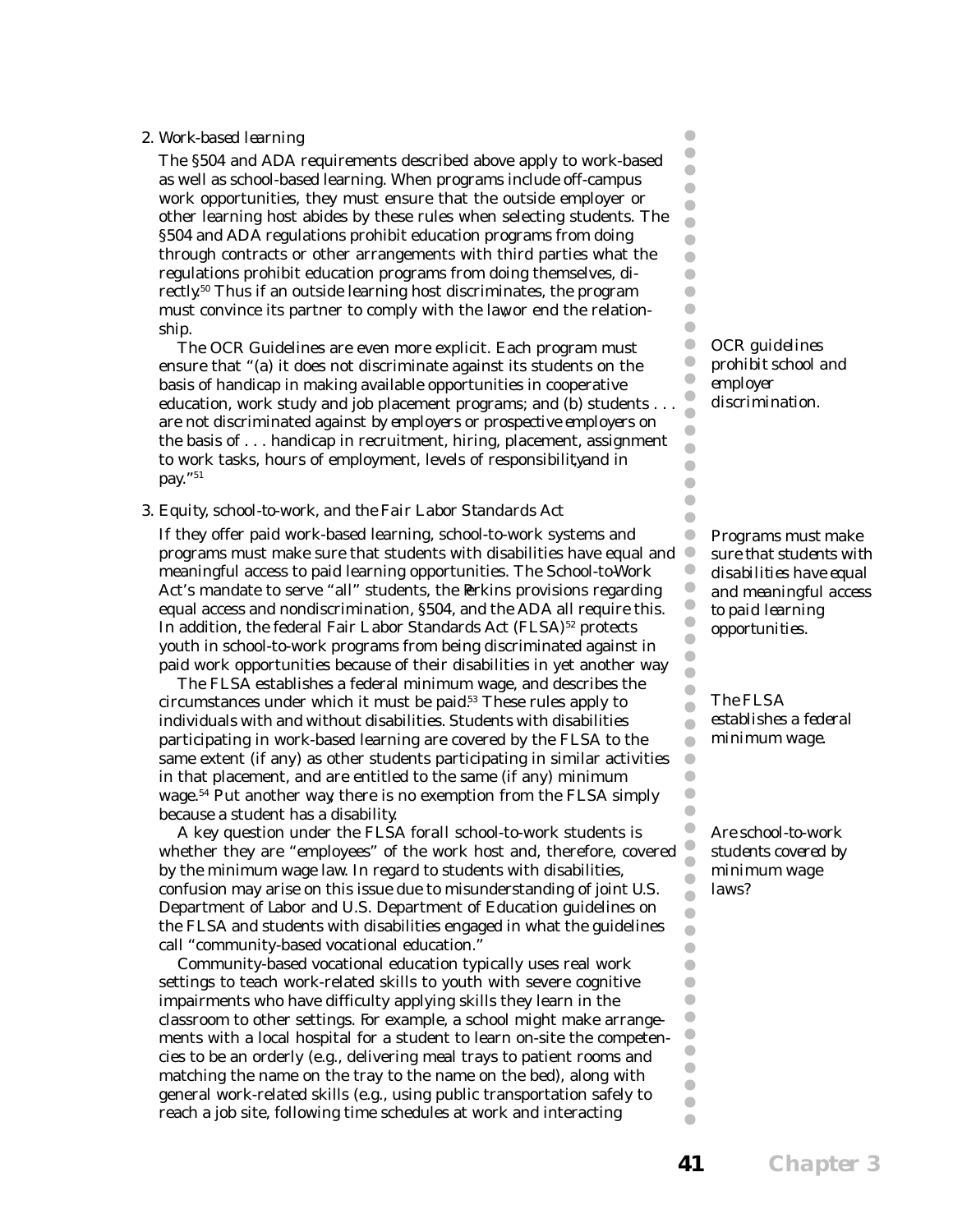*The Departments of Labor and Education guidelines for determining whether students are employees must be applied with care.*

aaaaaa

 $\bullet$  $\bullet$  $\bullet$  $\bullet$ ó  $\blacksquare$  $\overline{\phantom{a}}$  $\bullet$  $\qquad \qquad \bullet$  $\bullet$  $\bullet$  $\bullet$  $\bullet$  $\blacksquare$  $\bullet$  $\blacksquare$  $\bullet$  $\bullet$  $\bullet$  $\overline{\phantom{0}}$  $\overline{\phantom{a}}$  $\triangle$  $\bullet$  $\bullet$  $\bullet$  $\bullet$  $\bullet$  $\bullet$  $\bullet$  $\bullet$  $\begin{array}{c} \hline \end{array}$  $\blacksquare$  $\bullet$  $\bullet$  $\bullet$  $\bullet$  $\bullet$  $\bullet$  $\overline{\phantom{a}}$  $\bullet$  $\bullet$  $\bullet$  $\blacksquare$ 

*Entrance criteria may need to be modified on a caseby-case basis for individual students.*

*Changes must be made unless they alter the fundamental nature of the program.*

> *The School-to-Work and Perkins Acts, §504, and the ADA work with IDEA.*

> > $\bullet$

appropriately with supervisors and coworkers). Community-based vocational education also uses real workplaces as sites for vocational exploration and assessment.

With the growth of communitybased vocational education, questions arose about whether students should be considered employees of the sites where they are being trained or are participating in vocational exploration or assessment, and, therefore, whether the FLSA applies. In response, the Department of Labor and Department of Education jointly issued guidelines for determining whether these students are employees.\*\* The guidelines are not aimed at work-based learning in the context of the School-toWork Act. While it is possible that the guidelines might become relevant in unique, individual situations, administrators must take care that they are not inappropriately applied to deny paid employment to students with disabilities.

## *B. Applying General Entrance Criteria to Particular Students*

The duty to maintain equitable, nondiscriminatory entrance criteria for school- and work-based learning does not end once the general criteria for program admission are set—even if the general criteria meet the §504 and ADA standards set above. Criteria may need to be modified for individual students on a case-by-case basis, in light of the student's particular needs and interests and the nature of the program in which he or she seeks to enroll.

Under the ADA, school-to-work systems must make reasonable changes in their policies, practices, and procedures when necessary to avoid disability discrimination, unless the changes would "fundamentally alter" the nature of the program in question<sup>55</sup> This includes admission policies, practices, and procedures. As discussed above, programs also have independent obligations under §504 and the ADA to provide the specialized instruction, support services, auxiliary aids, modifications, and reasonable accommodations necessary to assist youth with disabilities in meeting the essential requirements for admission and participation.

# *Guiding Principle 3: Linkage With IDEA for Quality and Equity*

aaaaaaaaaaaaaaaaaaaaaaaaaaaaaaaaaaaaaaaaaaaaaaaaaaaaa  $\bullet$ The School-to-Work and Perkins Acts, §504, and the ADA entitle youth with  $\bullet$ disabilities to enroll in the high quality programs designed for all youth and to  $\bullet$ receive the supports, modifications, and accommodations they need for full  $\bullet$ participation. IDEA provides practical tools for fulfilling the responsibilities  $\bullet$ and making real the rights that these four laws create. Converselyschool-to- $\bullet$ work systems and their component programs may be used to meet, in part, the  $\bullet$ transition planning and services requirements of IDEA.  $\bullet$ 

 $\bullet$ \*\*For an in-depth discussion of community-based vocational education and the Fair Labor  $\bullet$ 

Standards Act, see Marlene Simon, Brian Cobb, William D. Halloran, Michael Norman, and

 $\bullet$ Patricia Bourexis, *Meeting the Needs of Youth with Disabilities: Handbook for Implementing*

 $\bullet$ *Community-based Vocational Education Programs According to the Fair Labor Standards Act*,

 $\bullet$ (1994), available from the National Transition Network. According to the guidelines, students

are employees unless seven criteria are met. The guidelines, including the seven criteria, are  $\bullet$ 

reprinted in appendix B of the above publication.  $\bullet$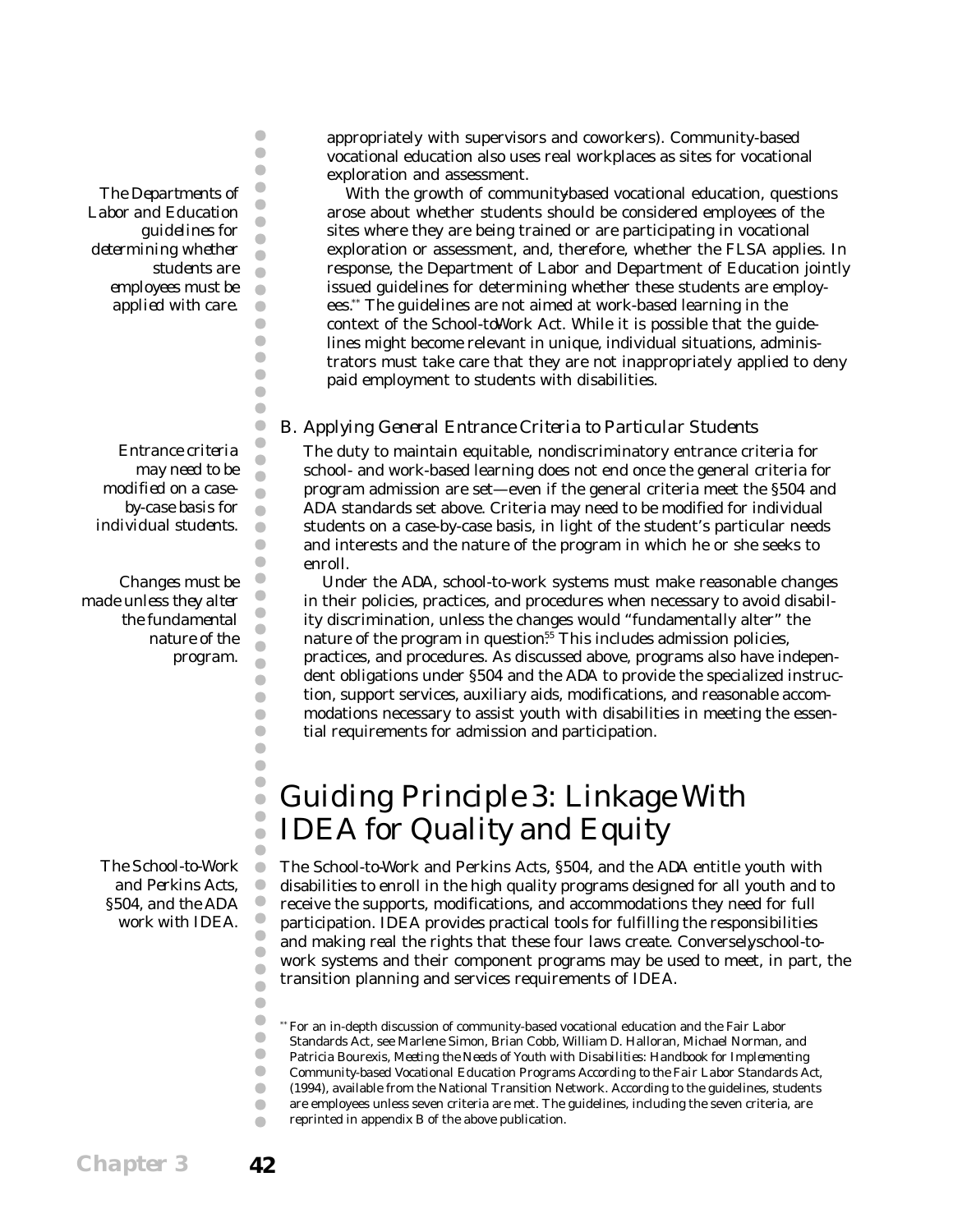Each of the five federal laws—the School-to-Work and Perkins Acts, §504, the ADA, and IDEA—creates separate and independent rights for students, and are an independent source of matching responsibilities for policymakers, administrators, and educators.

# *Independent Rights and Responsibilities*

The Perkins Act, for example, mandates participation with needed supports for students with disabilities in high quality "regular" vocational education programs, quite apart from any rights or responsibilities under IDEA. The School-to-Work Act, §504, and the ADA similarly create rights to enroll in the programs developed for all students and responsibilities in schools to provide the modifications, accommodations, and support services needed for full participation, equal benefit, and successful learning—again, independent of IDEA requirements.

On the other hand, IDEA—quite apart from the provisions of the other four laws—requires schools to offer and students to receive, "transition services," including career development education. Much as the School-toWork and Perkins Acts link occupational learning to high quality academics, IDEA transition services must be provided in the context of a free appropriate public education. The latter includes full participation in the regular curriculum, with the specialized instruction and related services needed to learn to the standards set for all students. Like all services under IDEA, these must be provided in the "regular" education environment to the maximum extent consistent with the student's needs.

# *Complementary Rights and Responsibilities*

At the same time, these laws complement one another. While they give rise to independent rights and responsibilities, the programs and processes under each can be, and should be, used to help meet requirements under the others. IDEA processes and services are tools for implementing students' rights under School-to-Work, Perkins, §504, and the ADA to meaningful and effective participation in vocational education and school-to-work programs. School-towork programs, in turn, can be used to fulfill, in part, IDEA transition-service requirements.

What follows is an introduction to these possibilities. Specific suggestions for linking school-to-work components with IDEA's evaluation, IEP and transition-planning provisions are discussed in detail in chapter 7.

# *IDEA as a Tool for Ensuring Quality and Equity in School-to-Work Systems*

Using IDEA to facilitate students' rights under the School-to-Work Act and Perkins Acts, §504, and the ADA to quality and equity in the programs created for all students is practically sound and legally required. As a practical matter, IDEA has already created an individualized planning and monitoring *process* well-suited to identifying, designing, and refining the accommodations, modifications, and/or support services that the School-to-Work and Perkins Acts, §504, and the ADA may require for a particular student.

*These five laws*

- $\blacksquare$ *create separate,*  $\bullet$
- aaaaaaaaaaaaaaaaaaaaaaaaaaa *independent*  $\overline{\phantom{0}}$

 $\bullet$ 

 $\bullet$  $\bullet$  $\bullet$  $\bullet$  $\bullet$  $\bullet$ ă  $\bullet$  $\bullet$  $\bullet$  $\overline{\phantom{a}}$  $\bullet$  $\bullet$  $\bullet$  $\overline{\phantom{0}}$  $\bullet$ 

> $\bullet$  $\bullet$  $\overline{\phantom{a}}$  $\blacksquare$  $\bullet$  $\bullet$  $\bullet$  $\overline{\phantom{a}}$  $\triangle$  $\blacksquare$

- *rights and*  $\bullet$ 
	- *responsibilities.*
	- *Students with disabilities have rights to participate and receive services.*

*The programs and processes under each should be used to help meet requirements under the others.*

aaaaaaaaaaaaaaaaaaaaaaaaaaaaaaa

 $\sqrt{2}$  $\bullet$  $\bullet$  $\bullet$  $\overline{\phantom{a}}$  $\overline{\phantom{0}}$  $\mathbf{C}$  $\overline{\phantom{a}}$  $\blacksquare$  $\overline{\phantom{0}}$  $\overline{\phantom{a}}$  $\bullet$ ă  $\bullet$  $\bullet$  $\blacksquare$  $\bullet$  $\bullet$  $\bullet$  $\overline{\phantom{a}}$  $\bullet$  $\overline{\phantom{a}}$  $\bullet$  $\bullet$  $\bullet$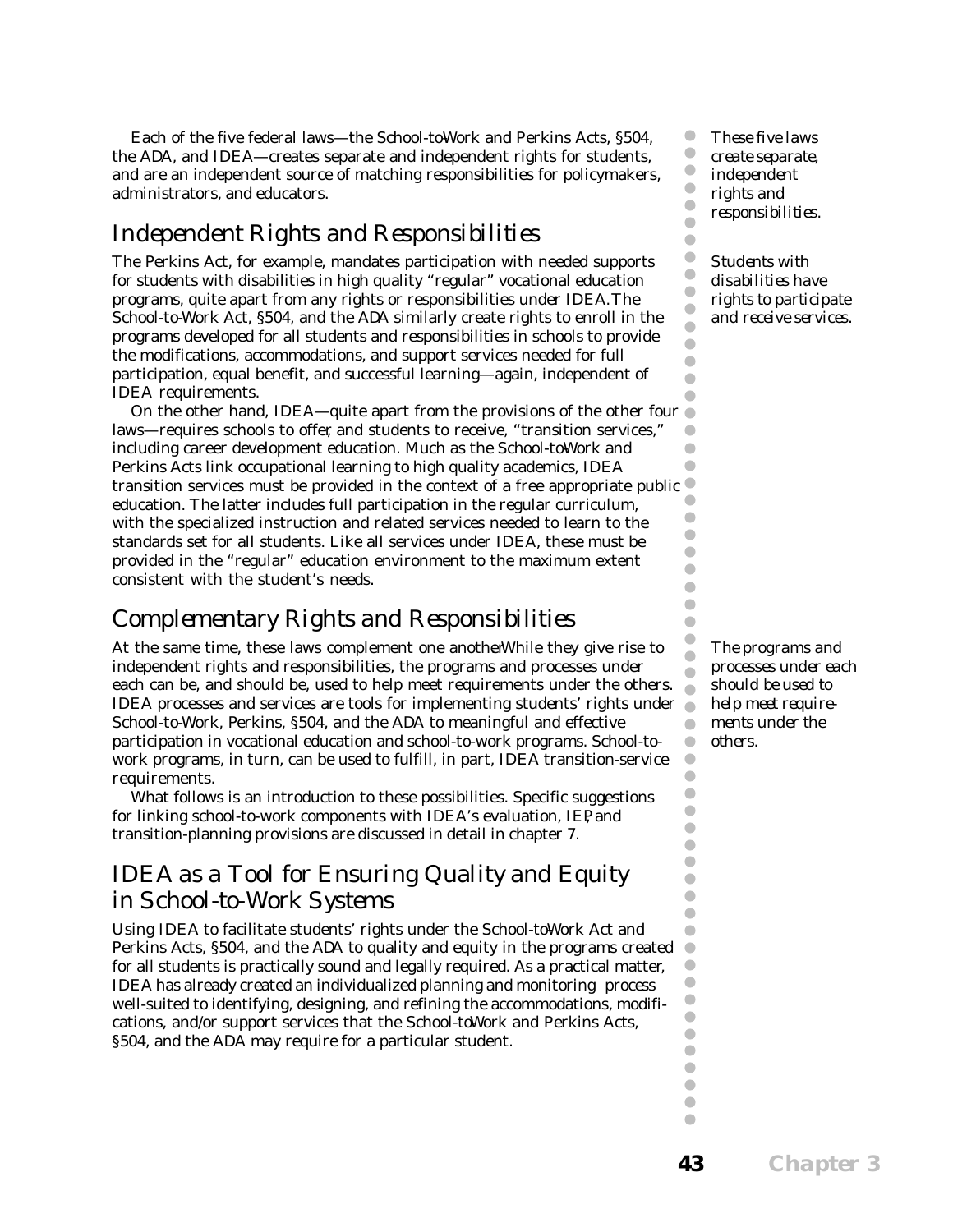*Regular and special educators, students, and parents meet to prepare IEPs.*

aaaaaa

 $\bullet$ 

 $\bigcirc$ 

O  $\bullet$  $\bullet$  $\bullet$  $\bullet$  $\bullet$  $\bullet$ ò  $\bullet$ 

*IDEA requires schools to offer services that can facilitate compliance with School-to-Work, Perkins, §504, and the ADA.*

*The assistive role of schools has been strengthened.*

This process begins with a comprehensive evaluation of the student's educational needs, and continues with annual—and more frequent if necessary—planning meetings at which regular and special educators, along with the student and his or her parent, prepare an individualized educational program—the IEP—for meeting the student's needs over the coming year.56 This includes identifying and designing any supplementary aids and services the student will need to participate in "regular" education school-towork courses.<sup>57</sup> The plan must be revisited and revised by this planning group as necessary during the year to address any difficulties the student may  $\bullet$ experience.<sup>58</sup>

 $\blacksquare$ Since its inception, IDEA has required that schools have in place, in addi- $\bullet$ tion to a *process*, many of the *services* independently required for compliance  $\bullet$ with the equity and quality mandates of the School-toWork and Perkins Acts,  $\bullet$ §504, and the ADA. For example, IDEA requires states, school systems, and  $\overline{\phantom{a}}$ schools to have available a "continuum of alternative placements" for meeting  $\bullet$ student needs, including "regular" vocational education with appropriate ÷ supports.<sup>59</sup> IDEA also requires that the educational delivery system already ò include such critical services as itinerant instruction in "regular" classes by  $\blacksquare$ special educators, changes in the way curriculum is ordinarily delivered,  $\blacksquare$  $\bullet$ evaluation of a student's need for assistive technology and provision of assis- $\blacksquare$ tive technology devices.<sup>60</sup>

 $\blacksquare$ As a legal matter, both the School-toWork and Perkins Acts require the  $\bullet$ programs and systems they fund to be coordinated with IDEA.<sup>61</sup> This should  $\overline{\phantom{a}}$ include drawing upon IDEA rights, processes, personnel, and services as tools  $\overline{\phantom{0}}$ for fulfilling state and local responsibilities, and making real student rights, in  $\blacksquare$ school-to-work systems. Further the Perkins Act expressly states that Prkins  $\bullet$ funds may be used to pay for vocational and technical education services  $\bullet$ included in an IDEA student's Individualized Education Plan. <sup>62</sup>  $\bullet$ 

#### *School-to-Work Systems as Resources for Transition*  $\blacksquare$ *Planning and Services Under IDEA*  $\bullet$

aaaaaaaaaaaaaaaaaaaaaaaaaaaaaaaaaaaaaaaaaaaaaaaaaaaaa  $\blacksquare$ The 1997 amendments to IDEA strengthened the role schools must play in  $\bullet$ assisting youth in making the transition from school to postsecondary life. As  $\bullet$ discussed above in chapter 1, by age 16 each student's IEP must include  $\bullet$ needed "transition services."63 Under the amended IDEA, the focus on *instruc-* $\bullet$ *tion* relevant to postschool activities must begin even earlier. Beginning when a  $\bullet$ student is 14 years old, IEPs must plan for and address the child's "course of  $\bullet$ study" as it relates to the transition to adult life by for example, providing for  $\blacksquare$ a vocational education program and/or participation in advanced placement  $\bullet$  $\bullet$ courses.64 In making this change, Congress explained that the purpose of this  $\bullet$ new requirement is to focus attention on how the student's educational  $\bullet$ program can be planned to help the student make a successful transition to his  $\bullet$ or her goals for life after secondary school.<sup>65</sup>  $\bullet$ 

It is easy to see how school-to-work programs can help meet these IDEA  $\bigcap$ transition requirements. When consistent with student goals and interests,  $\overline{\phantom{a}}$ they can comprise instruction, or a "course of study" designed to lead to  $\blacksquare$ successful transition. The integration of academic and occupational learning,  $\blacksquare$ emphasis on all aspects of the industry, and linkage to postsecondary education  $\bullet$ that school-to-work programs feature can help ensure that this "course of  $\bullet$ study" is academically rich, and that students with disabilities are not being  $\bullet$  $\bullet$ tracked into low quality programs that limit their future options (e.g., higher O education).  $\blacksquare$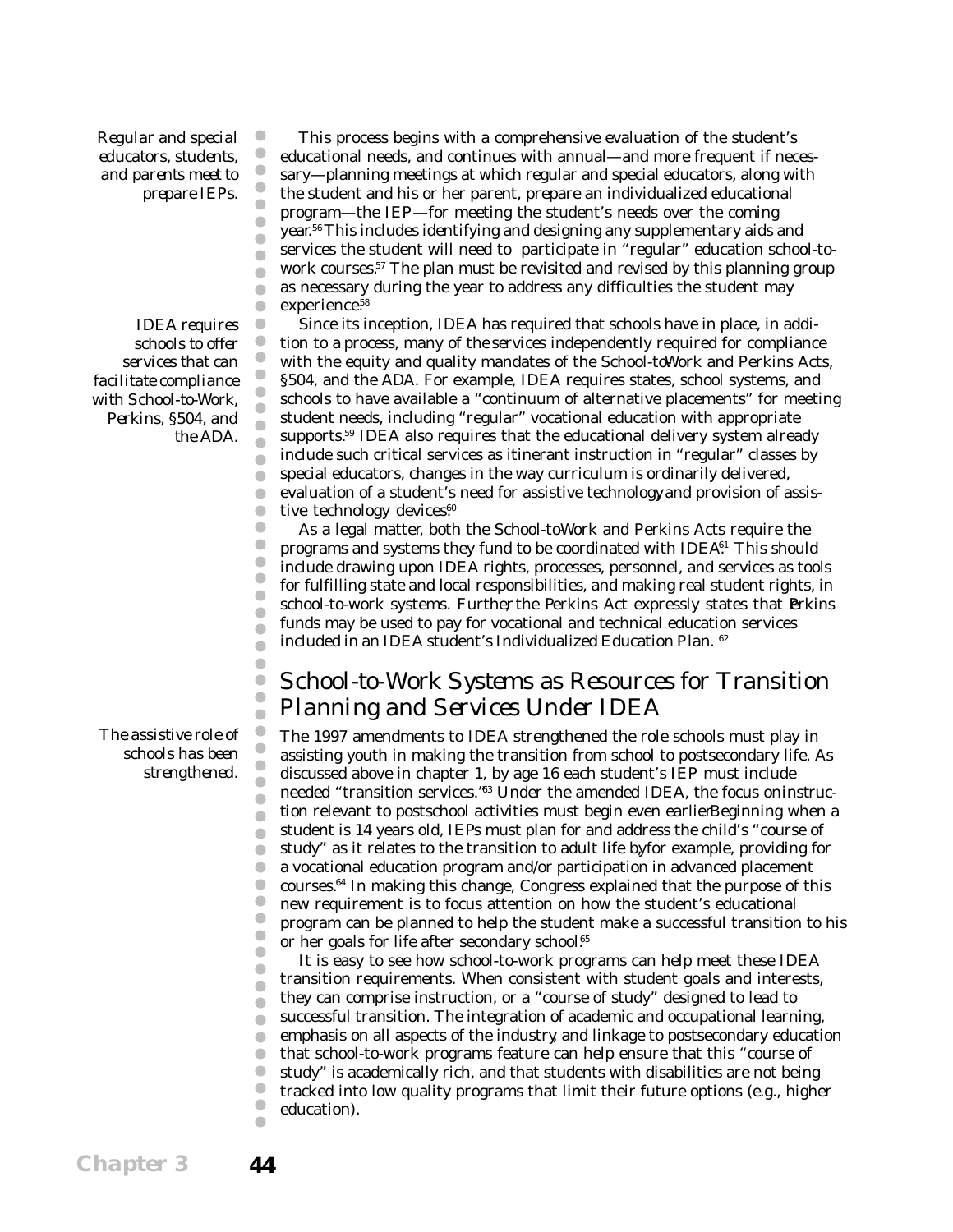$\overline{\phantom{a}}$ Work-based components and School-to-Work Act "connecting activities,"  $\bullet$ discussed above in chapter 2, are resources for a variety of the other IDEAă required transition services discussed in chapter 1, including, for example, work and community experiences, the development of employment objectives, and preparation for postsecondary education and training. In addition, an  $\overline{\phantom{a}}$ overall program requirement under the School-toWork Act is that students  $\overline{\phantom{a}}$ have opportunities to complete career majors which, among other things and ò consistent with IDEA transition requirements, prepare students for employ- $\overline{\phantom{a}}$ ment in broad occupational clusters or industry sectors; prepare students for a  $\mathcal{L}$ first job; and may lead to postsecondary education or training.<sup>66</sup>  $\overline{\phantom{a}}$ 

# *Implications for Policymakers and Administrators*

# *Walls Between Special Education and School-to-Work*

aaaaaaaaaaaaaaaaaaaaaaaaaaa For these three guiding principles to become practice, the wall that often exists between what is conceived of as "special education," on the one hand, and school-to-work or vocational education, on the othermust come down. Unitary  $\overline{\phantom{a}}$ systems in which all educators coordinate their work to support equitable  $\bullet$ participation and quality outcomes for all students—and have the resources  $\overline{\phantom{a}}$ and supports they need in order to do so—must be created. If students with  $\blacksquare$ disabilities are to learn effectively in programs that integrate high-level  $\bullet$ academic and vocational instruction and teach all aspects of the industry,  $\triangle$ special educators and related services personnel must be able to bring to bear  $\blacksquare$ expertise for teaching this content to the diverse body of youth with disabili- $\overline{\phantom{a}}$ ties. School- and work-based instructors must receive the resources and  $\overline{\phantom{a}}$ supports they need to teach effectively and to accommodate, students with  $\blacksquare$  $\bullet$ diverse learning needs and styles. Schools must organize themselves in a way  $\overline{\phantom{a}}$ that maximizes such coordination and collaboration.  $\triangle$ 

#### *Personnel Coordination and Professional Development*

The School-to-Work and Perkins Acts and IDEA all speak to the need for  $\overline{\phantom{a}}$ personnel coordination and professional development towards these ends<sup>67</sup>  $\triangle$ IDEA requires each state to implement a "comprehensive system of personnel development" which must, among other things, address the need for pre- $\overline{\phantom{a}}$ service and in-service preparation to ensure thatall of those who work with  $\blacksquare$  $\bullet$ students with disabilities—special, regular, and vocational educators in- $\overline{\phantom{a}}$ cluded—have the skills and knowledge necessary to meet the needs of youth  $\overline{\phantom{0}}$ with disabilities.<sup>68</sup> This plan must be integrated to the maximum extent ă possible with other professional development plans and activities, such as  $\mathbf{C}$ those undertaken under the School-toWork and Perkins Acts.<sup>69</sup>  $\overline{\phantom{a}}$ 

#### *Collaboration Between Stakeholders*

aaaaaaaaaaaaaaaaaaaaaaaaaaaaaaa Further, the federal investment for school-to-work is intended to support the  $\overline{\phantom{a}}$ development and early implementation of state and locally designed systems  $\bullet$ that integrate local, state, and other federal funds, rather than to create a new  $\bullet$ program dependent on a separate funding stream. This means that collabora- $\bullet$  $\overline{\phantom{a}}$ tion between different stakeholders is necessary. Accordingly, policymakers  $\bullet$ and administrators designing a school-to-work system must work together  $\bullet$ from the outset to determine the best ways to utilize funds from various  $\overline{\phantom{a}}$ sources that are targeted for students with disabilities.

 $\triangle$  $\overline{\phantom{0}}$  $\bullet$  $\mathbf \Omega$  $\overline{\phantom{a}}$  $\blacksquare$  $\bullet$  $\blacksquare$ 

 $\mathbf{r}$  $\overline{\phantom{a}}$ 

 $\blacksquare$  $\blacksquare$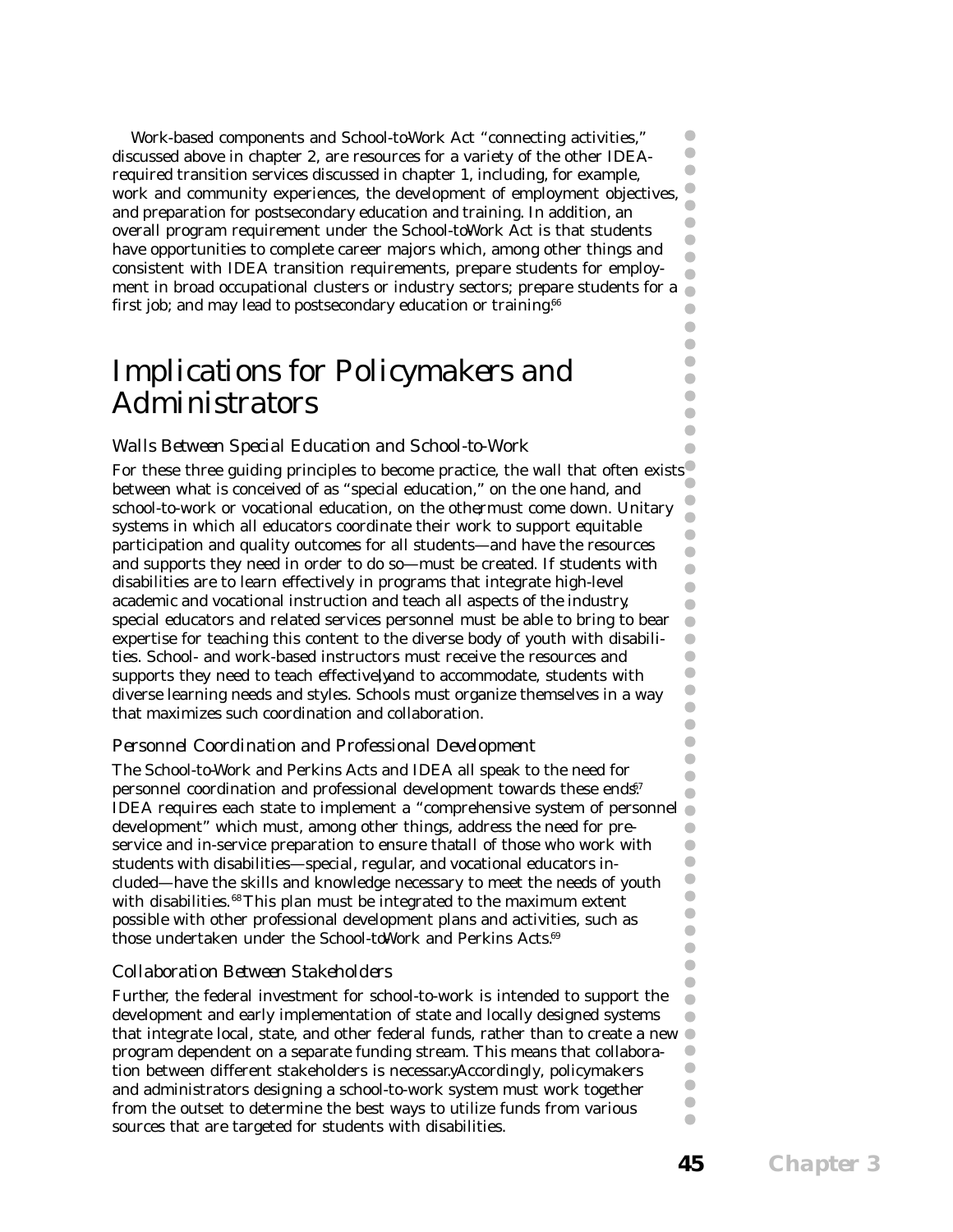$\bullet$ *Supplementary Services to Meet Individual Needs*

aaaaaa  $\bullet$ Finally, school-to-work systems and the programs that comprise them must  $\bullet$ 

provide the support services that students with disabilities need to succeed in  $\bullet$ 

those programs, based on assessment of their individual needs.<sup>70</sup> These may  $\bullet$ 

include, among other things, modifications in the method by which the cur- $\bullet$ 

- $\bullet$ riculum is delivered, supportive personnel, instructional aids and devices,
- aaaaaaaaaaaaaaaaaaaaaaaaaaaaaaaaaaaaaaaaaaaaaaaaaaaaa  $\bullet$ modification of curriculum content, equipment modification, classroom modifi-
- $\begin{array}{c} \begin{array}{c} \begin{array}{c} \begin{array}{c} \end{array} \end{array} \end{array} \end{array}$ cation, and other appropriate accommodations. Policymakers, administrators,  $\bullet$
- and educators must bear in mind that once access to programs has been  $\bullet$
- assured, supplementary services and supports must be provided to enable all  $\bullet$
- students to succeed in the programs. $\bullet$
- $\bullet$  $\bullet$  $\qquad \qquad \bullet$

 $\bullet$  $\bullet$  $\bullet$  $\bullet$  $\bullet$  $\bullet$  $\bullet$  $\begin{array}{c} \hline \end{array}$  $\blacksquare$  $\qquad \qquad \bullet$  $\bullet$  $\bullet$  $\bullet$  $\bullet$  $\bullet$  $\bullet$  $\bullet$  $\bullet$  $\bullet$  $\bullet$  $\bullet$  $\bullet$  $\bullet$  $\bullet$  $\bullet$  $\bullet$  $\bullet$  $\bullet$  $\bullet$  $\blacksquare$  $\bullet$  $\bullet$  $\bullet$  $\bullet$  $\bullet$  $\bullet$  $\bullet$  $\bullet$  $\bullet$  $\bullet$  $\bullet$  $\bullet$  $\bullet$ 

*Chapter 3* **46**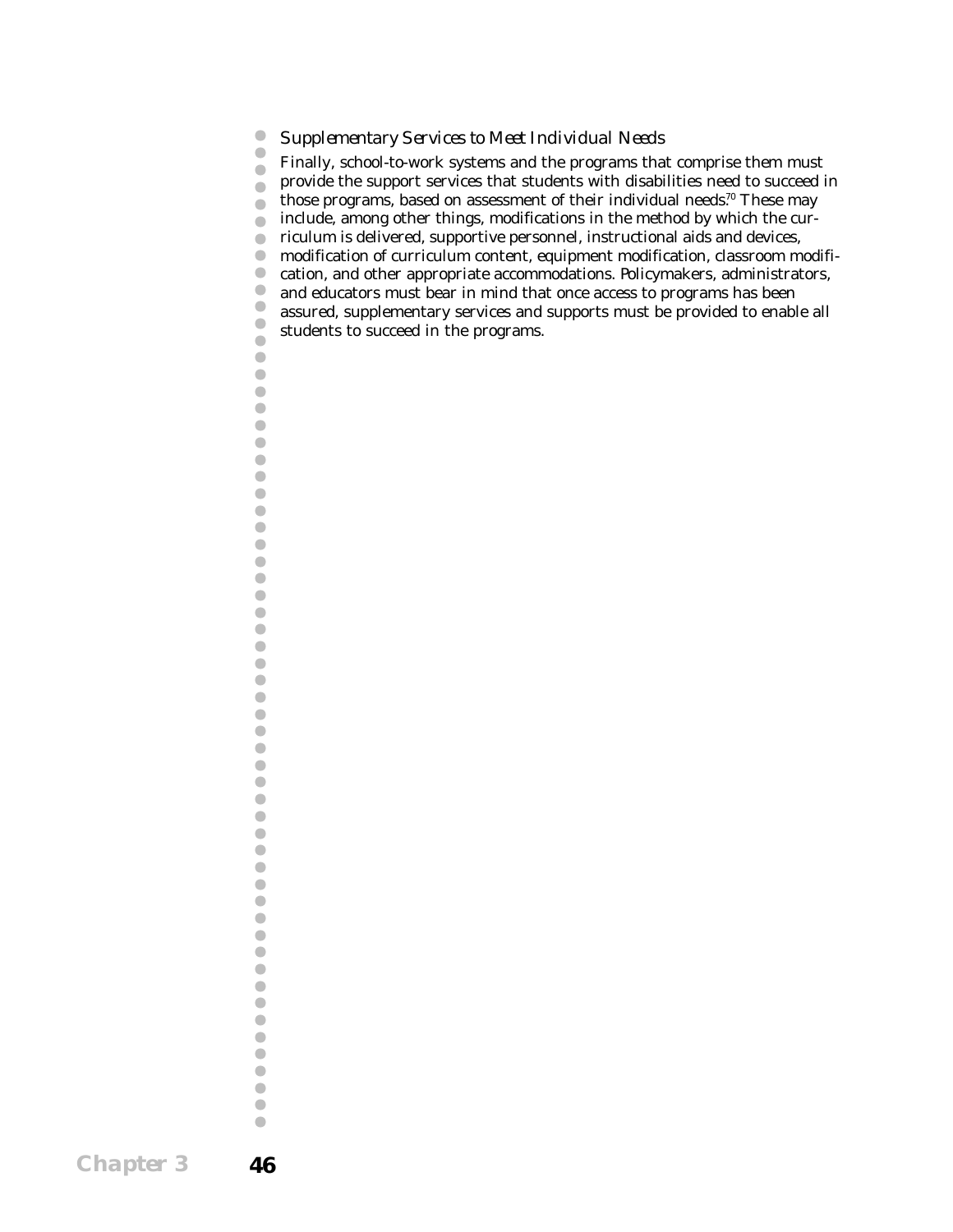| <i>Notes to Chapter 3</i> |                                                                                                                                                                                                                                                                                                                                                                                                                                                                 |  |  |  |
|---------------------------|-----------------------------------------------------------------------------------------------------------------------------------------------------------------------------------------------------------------------------------------------------------------------------------------------------------------------------------------------------------------------------------------------------------------------------------------------------------------|--|--|--|
|                           | 1. A career major is a coherent sequence of courses or field of study that,<br>among other things, prepares a student for a first job, prepares the student<br>for employment in broad occupational career clusters or industry sectors,<br>typically includes at least two years of secondary and one or two years of<br>postsecondary education, and results in a high school diploma or an<br>alternative for students with disabilities, where appropriate. |  |  |  |
|                           | 2. 20 U.S.C. §6111.                                                                                                                                                                                                                                                                                                                                                                                                                                             |  |  |  |
|                           | 3. 20 U.S.C. §6123(b)(6).                                                                                                                                                                                                                                                                                                                                                                                                                                       |  |  |  |
|                           | 4. 20 U.S.C. §6143(d)(6)(H) and (K).                                                                                                                                                                                                                                                                                                                                                                                                                            |  |  |  |
|                           | 5. 20 U.S.C. $\S6143(d)(7)$ .                                                                                                                                                                                                                                                                                                                                                                                                                                   |  |  |  |
|                           | 6. 20 U.S.C. $\S6143(d)(15)$ .                                                                                                                                                                                                                                                                                                                                                                                                                                  |  |  |  |
|                           | 7. 20 U.S.C. $\S6143(d)(21)$ .                                                                                                                                                                                                                                                                                                                                                                                                                                  |  |  |  |
|                           | 8. 20 U.S.C. $\S$ §6145(b)(2)(A), 6173(c)(1).                                                                                                                                                                                                                                                                                                                                                                                                                   |  |  |  |
|                           | 9. 20 U.S.C. $\S6173(c)(3)$ .<br>●                                                                                                                                                                                                                                                                                                                                                                                                                              |  |  |  |
|                           | 10. See Carl D. Perkins Vocational and Applied Technology Education Amend-<br>ments of 1998, Pub. L. No. 105-332, 112 Stat. 3076 (October 31, 1998)<br>(hereinafter "Pub. L. 105-332), sec. 1, §3(11), 112 Stat. at 3079 (to be<br>codified at 20 U.S.C. § 2302(11)) (defining "eligible recipient").                                                                                                                                                           |  |  |  |
|                           | 11. Pub. L. 105-332, sec. 1, §134(b)(7)(A), 112 Stat. at 3115 (to be codified at<br>20 U.S.C. §2354(b)(7)(A)).                                                                                                                                                                                                                                                                                                                                                  |  |  |  |
|                           | 12. Id. at §134(b)(7)(B), 112 Stat. at 3115 (to be codified at 20 LS.C. §2354<br>$\bullet$<br>(b)(7)(B)).                                                                                                                                                                                                                                                                                                                                                       |  |  |  |
|                           | $\bullet$<br>13. Id. at §134(b)(8), 112 Stat. at 3115 (to be codified at 20 LS.C. §2354(b)(8)).                                                                                                                                                                                                                                                                                                                                                                 |  |  |  |
|                           | 14. Id. at §134(b)(6), 112 Stat. 3115 (to be codified at 20 US.C. §2354(b)(6)).                                                                                                                                                                                                                                                                                                                                                                                 |  |  |  |
|                           | 15. Id. at §134(b)(4), 112 Stat. 3114 (to be codified at 20 US.C. §2354(b)(4)).                                                                                                                                                                                                                                                                                                                                                                                 |  |  |  |
|                           | $\bullet$<br>16. Id. at §135 (b)(5), 112 Stat. 3116 (to be codified at 20 LS.C. §2355(b)(5)).<br>$\bullet$                                                                                                                                                                                                                                                                                                                                                      |  |  |  |
|                           | 17. See id. at §122(d), 112 Stat. at 3105 (to be codified at 20 US.C. §2342(d)).<br>$\bullet$<br>Note that the 1998 Perkins legislation removed the authority to include<br>$\bullet$<br>Perkins planning in a comprehensive state plan pursuant to the Elemen-<br>$\bullet$<br>tary and Secondary Education Act. See Pub. L. 105-332, §(3)(c)(3), 112<br>Stat. at 3125-26 (amending 20 U.S.C. §8852(a)(2)).                                                    |  |  |  |
|                           | 18. See Pub. L. 105-332, sec. 1, §122(c), 112 Stat. at 3103-05 (to be codified at<br>20 U.S.C. §2342(c)).<br>$\bullet$                                                                                                                                                                                                                                                                                                                                          |  |  |  |
|                           | 19. Id. at $$122(c)(7)$ , 112 Stat. at 3104 (to be codified at 20 US.C. $$2342(c)(7)$ ).<br>0                                                                                                                                                                                                                                                                                                                                                                   |  |  |  |
|                           | 20. <i>Id.</i> at $$112(c)(8)(A)$ , 112 Stat. at 3104 (to be codified at 20 US.C.<br>\$2342(c)(8)(A)).                                                                                                                                                                                                                                                                                                                                                          |  |  |  |
|                           | 21. Id at §122(c)(8)(B), 112 Stat. at 3104 (to be codified at 20 LS.C.<br>$\S2342(c)(8)(B)$ .                                                                                                                                                                                                                                                                                                                                                                   |  |  |  |
|                           | 22. Id. at §122(c)(12), 112 Stat. at 3104 (to be codified at 20 LS.C.<br>$\S 2342(c)(12)$ .                                                                                                                                                                                                                                                                                                                                                                     |  |  |  |
|                           | 23. Id. at §122(c)(8)(C), 112 Stat. at 3104 (to be codified at 20 LS.C.<br>$\S2342(c)(8)(C)$ .                                                                                                                                                                                                                                                                                                                                                                  |  |  |  |
| 24. Id.                   |                                                                                                                                                                                                                                                                                                                                                                                                                                                                 |  |  |  |
|                           | 25. Id. at §122(c)(6), 112 Stat. at 3104 (to be codified at 20 US.C. §2342(c)(6)).                                                                                                                                                                                                                                                                                                                                                                              |  |  |  |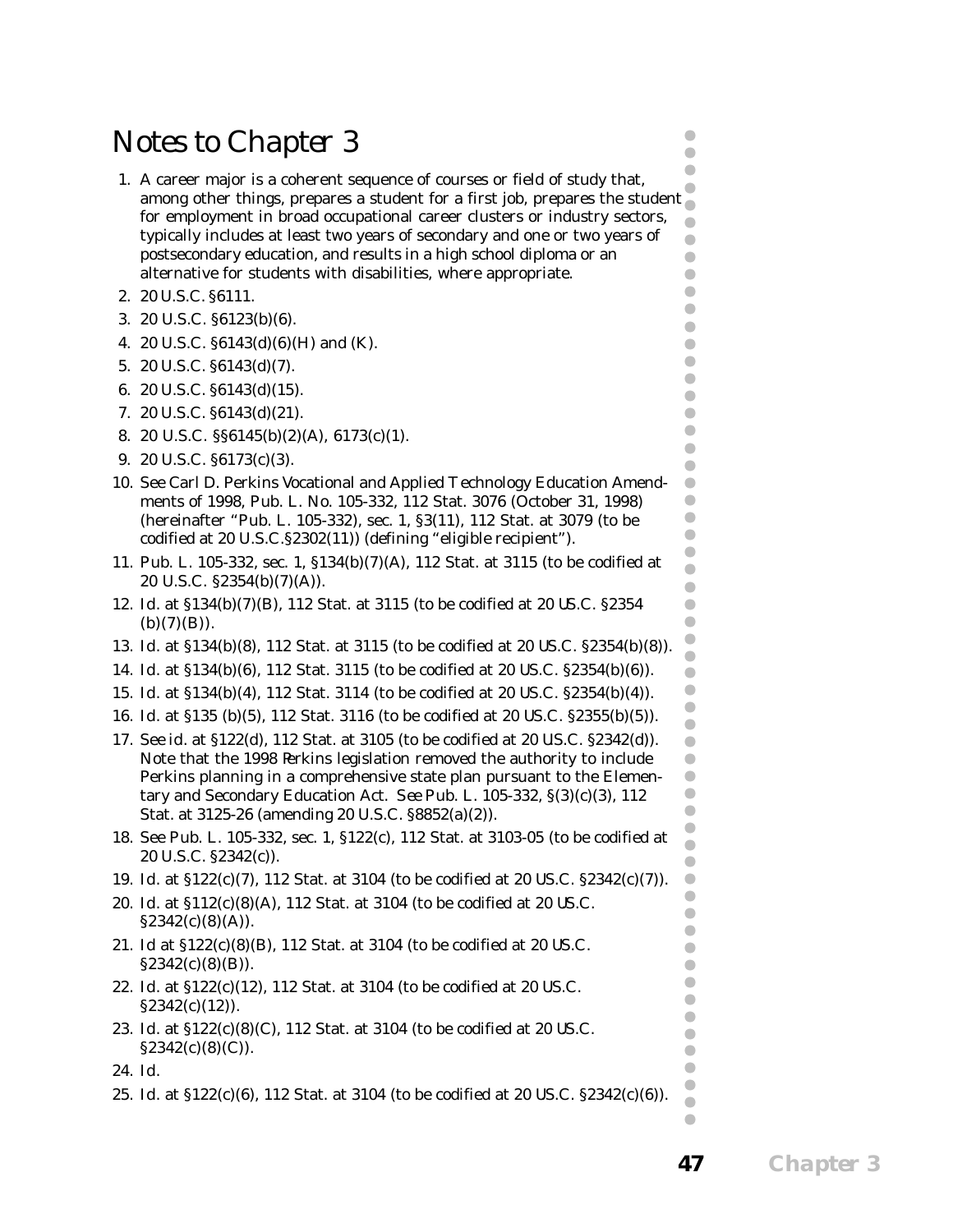- $\bullet$ aaaaaa 26. *Id.* at §122(c)(16), 112 Stat. at 3105 to be codified at 20 US.C.
- $\qquad \qquad \blacksquare$  $$2342(c)(16)$ .  $\blacksquare$
- 27. *Id.* at §122(c)(3), 112 Stat. at 3103 (to be codified at 20 US.C. §2342(c)(3)).  $\bullet$
- 28. See *id.* at §113, 112 Stat. at 3087 (to be codified at 20 US.C. §2323).  $\bullet$
- $\bullet$ 29. See *id.* at §123, 112 Stat. at 3106 (to be codified at 20 US.C. §2343).  $\blacksquare$
- 30. *Id.* at §123(a)(1), 112 Stat. at 3102 (to be codified at 20 US.C. §2343(a)(1)).  $\bullet$
- $\blacksquare$ 31. See Program Memorandum OVAE/DVTE FY 99-2, "Guidance for FY 1999  $\qquad \qquad \bullet$ State Plan Requirements" (November 1998).  $\bullet$
- 32. 34 C.F.R. §104.3(k)(2).  $\bullet$
- 33. 34 C.F.R. §104.33(b).  $\bullet$
- $\bullet$ 34. 42 U.S.C. §12131(2).  $\bullet$
- 35. 34 C.F.R. part 100, App. B, ¶IV-N.  $\blacksquare$
- $\qquad \qquad \bullet$ 36. 34 C.F.R. part 100, App. B, ¶III-B.
- $\bullet$ 37. 34 C.F.R. §104.4(b)(1)(ii), (iii); 29 C.F.R. §32.4(b)(1)(ii), (iii); 28 C.F.R.  $\bullet$ §35.130(b)(1)(ii), (iii).  $\bullet$
- 38. 34 C.F.R. §104.4(b)(2); 29 C.F.R. §32.4(b)(2); 28 C.F.R. §35.130(b)(1)(iii).  $\qquad \qquad \blacksquare$
- $\bullet$ 39. 34 C.F.R. §104.4(b)(1)(iv); 29 C.F.R. §32.4(b)(1)(iv); 28 C.F.R.  $\begin{array}{c} \begin{array}{c} \begin{array}{c} \begin{array}{c} \end{array} \end{array} \end{array} \end{array} \end{array}$
- $\S 35.130(b)(1)(iv).$  $\blacksquare$
- 40. 34 C.F.R. §104.4(b)(3); 29 C.F.R. §32.4(b)(3); 28 C.F.R. §35.130(b)(2).  $\blacksquare$
- aaaaaaaaaaaaaaaaaaaaaaaaaaaaaaaaaaaaaaaaaaaaaaaaaaaaa 41. 34 C.F.R. part 100, App. B. ¶VI-A. *See also* 34 C.F.R. §104.34(a) (students  $\bullet$  $\bullet$ with disabilities must be placed "in the regular educational  $\bullet$ environment . . . unless it is demonstrated . . . that the education of the  $\bullet$ person in the regular environment with the use of supplementary aids and  $\qquad \qquad \bullet$ services cannot be achieved satisfactorily"); 28 CF.R. §35.130(d) (public  $\bullet$ entity must administer its programs and services in the most integrated  $\bullet$ setting appropriate to the needs of qualified individuals with disabilities);  $\bullet$
- 29 C.F.R. §32.4(d) (same re: recipients of funds from Department of labor).  $\bullet$
- $\bullet$ 42. 34 C.F.R. §104.4(b)(4); 29 C.F.R. §32.4(b)(4); 28 C.F.R. §35.130(b)(3).
- $\bullet$ 43. 20 U.S.C. §6111(5).  $\bullet$
- 44. See, e.g., *Lau v. Nichols*, 414 U.S. 563 (1974).  $\bullet$
- $\bullet$ 45. See Pub. L. 105-332, sec.1, §§122(c)(7), (8) and 134(b)(7), (8), 112 Stat. at  $\bullet$ 3104 and 3115-16 (to be codified at 20 U.S.C. §§2342(c)(7), (8) and  $\bullet$  $2354(b)(7)$ , (8)).  $\bullet$
- 46. Tests and other evaluation materials are considered valid when (1) there is  $\bullet$ documentation, supplied by the test developer or research groups; (2) the  $\bullet$  $\qquad \qquad \blacksquare$ tests successfully measure what they claim to measure; (3) they are used  $\blacksquare$ only for the specific purpose(s) for which they were developed; and (4) they  $\bullet$ are administered in conformance with the instructions provided by the
- $\bullet$ publisher. See U.S. Department of Education/Office for Civil Rights,  $\bullet$ 
	- Investigative Guidance on Fairness in Testing (1985).
- 47. 34 C.F.R. part 100, App. B, ¶IV-K.  $\bullet$
- $\bullet$ 48. 28 C.F.R. §35.130(b)(8) (emphasis added).
- $\bullet$ 49. 34 C.F.R. §104.4(b)(4); 29 U.S.C. §32.4(b)(4).  $\bullet$
- $\bullet$

 $\bullet$ 

- $\bullet$
- $\bullet$  $\bullet$
- 

 $\bullet$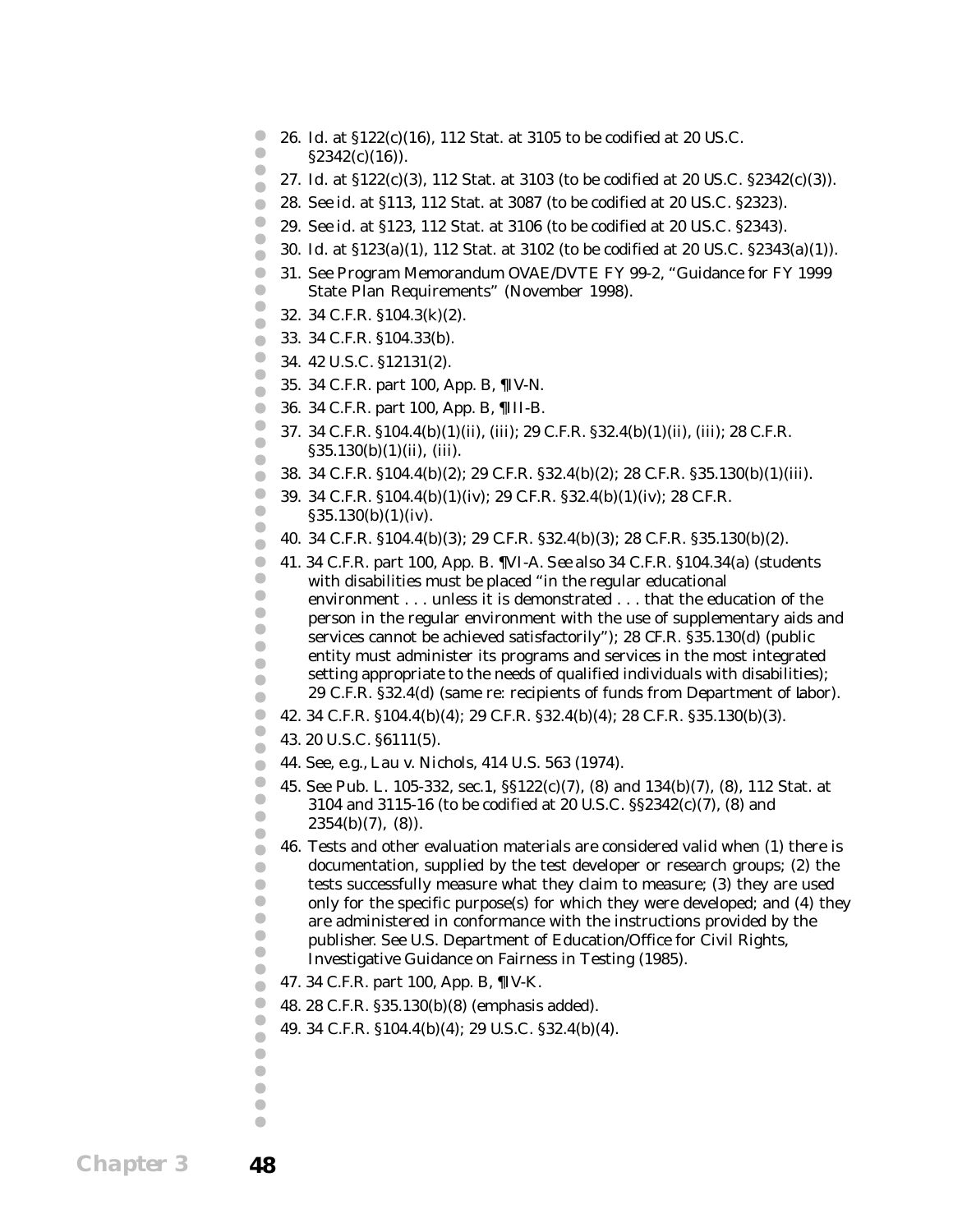| 50. See 34 C.F.R. §104.4(b)(1) and 29 C.F.R. §32.4(b)(1) (under §504 regula-<br>tions, programs may not engage in prohibited discriminatory practices<br>"directly or through contractual, licensing, or other arrangements"); 28<br>C.F.R. §35.130(b)(1) (same re: ADA); 34 C.F.R. §104.4(b)(4) and 29 C.F.R.<br>§32.4(b)(4) (under §504 regulations, programs may not, "directly or<br>through contractual or other arrangements," use criteria or methods of<br>administration that discriminate); 28 C.F.R. §35.130(b)(3) (same re: ADA). |                                                                                         |
|-----------------------------------------------------------------------------------------------------------------------------------------------------------------------------------------------------------------------------------------------------------------------------------------------------------------------------------------------------------------------------------------------------------------------------------------------------------------------------------------------------------------------------------------------|-----------------------------------------------------------------------------------------|
| 51. 34 C.F.R. part 100, App. B, [VII-A (emphasis added).                                                                                                                                                                                                                                                                                                                                                                                                                                                                                      |                                                                                         |
| 52. 29 U.S.C. §201 et seq.                                                                                                                                                                                                                                                                                                                                                                                                                                                                                                                    |                                                                                         |
| 53. The FLSA also addresses overtime, employer record-keeping requirements,<br>and child labor. Many states have also enacted their own laws addressing<br>these issues. Where this is the case, employers must comply with the FLSA<br>as well as any stricter state law provisions protecting employees. 29 LS.C.<br>\$218(a).                                                                                                                                                                                                              |                                                                                         |
| 54. In rare instances, employers may obtain special permission from the US.<br>Department of Labor to pay an employee with a disability less than the<br>minimum wage. The FLSA permits the department to issue "special<br>certificates" on a case-by-case basis where a worker's productive capacity<br>is impaired, provided a number of conditions are met. Workers subjected to<br>such reduced wages have the right to file an appeal with the department.<br>See generally 29 U.S.C. §214(a).                                          |                                                                                         |
| 55. 28 C.F.R. §35.130(b)(7).                                                                                                                                                                                                                                                                                                                                                                                                                                                                                                                  |                                                                                         |
| 56. 20 U.S.C. §§1414(b)(2), 1414(d).                                                                                                                                                                                                                                                                                                                                                                                                                                                                                                          |                                                                                         |
| 57. 20 U.S.C. §1414(d)(1)(A)(iii).                                                                                                                                                                                                                                                                                                                                                                                                                                                                                                            |                                                                                         |
| 58. 20 U.S.C. §1414(d)(4).                                                                                                                                                                                                                                                                                                                                                                                                                                                                                                                    |                                                                                         |
| 59. 34 C.F.R. §§300.551, 300.17 (1997).                                                                                                                                                                                                                                                                                                                                                                                                                                                                                                       |                                                                                         |
| 60. 34 C.F.R. §§300.5, 300.6, 300.308, 300.551(b)(2) (1997); Oberti v. Bd. of Ed.<br>of Borough of Clementon School District, 995 F.2d 1204, 1216 (3rd Cir.<br>1993); Judith E. Huemann and Thomas Hehir, U.S. Department of Educa-<br>tion/Office of Special Education Programs, Memorandum 95-5, November<br>23, 1994.                                                                                                                                                                                                                      |                                                                                         |
| 61. Pub. L. 105-332, sec. 1, §122(c)(16), 112 Stat. at 3105 (to be codified at 20<br>U.S.C. $$2342(c)(16)$ ; 20 U.S.C. $$6143(d)(6)(H)$ .                                                                                                                                                                                                                                                                                                                                                                                                     |                                                                                         |
| 62. Pub. L. 105-332, sec. 1, §325(c), 112 Stat. at 3124 (to be codified at 20<br>U.S.C. $$2415(c)$ ).                                                                                                                                                                                                                                                                                                                                                                                                                                         |                                                                                         |
| 63. 20 U.S.C. §1414(d)(1)(A)(vii)(II).                                                                                                                                                                                                                                                                                                                                                                                                                                                                                                        |                                                                                         |
| 64. 20 U.S.C. $$1414(d)(1)(A)(vii)(I)$ .                                                                                                                                                                                                                                                                                                                                                                                                                                                                                                      |                                                                                         |
| 65. See H. Rep. No. 105-95 at p. 101.                                                                                                                                                                                                                                                                                                                                                                                                                                                                                                         |                                                                                         |
| 66. 20 U.S.C. §6111(2).                                                                                                                                                                                                                                                                                                                                                                                                                                                                                                                       | $\bullet$                                                                               |
| 67. See, e.g., Pub. L. 105-332, sec. 1, $\S5122(c)(2)$ , $123(c)(1)(B)$ , $124(b)(2)(A)$ ,<br>124(b)(3), 134(b)(1), 135 (b)(4), 112 Stat. at 3103, 3106, 3107, 3115, (to be<br>codified at 20 U.S.C. §§2342(c)(2), 2343(c)(1)(B), 2344(b)(2)(A), 2344(b)(3),<br>2354(b)(10), 2355(b)(4)) (Rerkins provisions); 20 US.C. §§6125(a),<br>6143(b)(7), 6145(b)(4)(E), 6145(b)(4)(N), 6145(c)(3) (School-tWork Act<br>provisions).                                                                                                                  | $\bullet$<br>$\bullet$<br>$\bullet$<br>$\bullet$<br>$\bullet$<br>$\bullet$<br>$\bullet$ |
| 68. 20 U.S.C. §§1412(a)(14), 1453(c)(3)(D).                                                                                                                                                                                                                                                                                                                                                                                                                                                                                                   |                                                                                         |
| 69. 20 U.S.C. $$1453(c)(3)(D)(ix)$ .                                                                                                                                                                                                                                                                                                                                                                                                                                                                                                          | $\bullet$                                                                               |
| 70. As discussed above, this mandate arises from various provisions of the<br>School-to-Work Act, Perkins Act, Section 504, the ADA, and IDEA.                                                                                                                                                                                                                                                                                                                                                                                                |                                                                                         |

**49** *Chapter 3*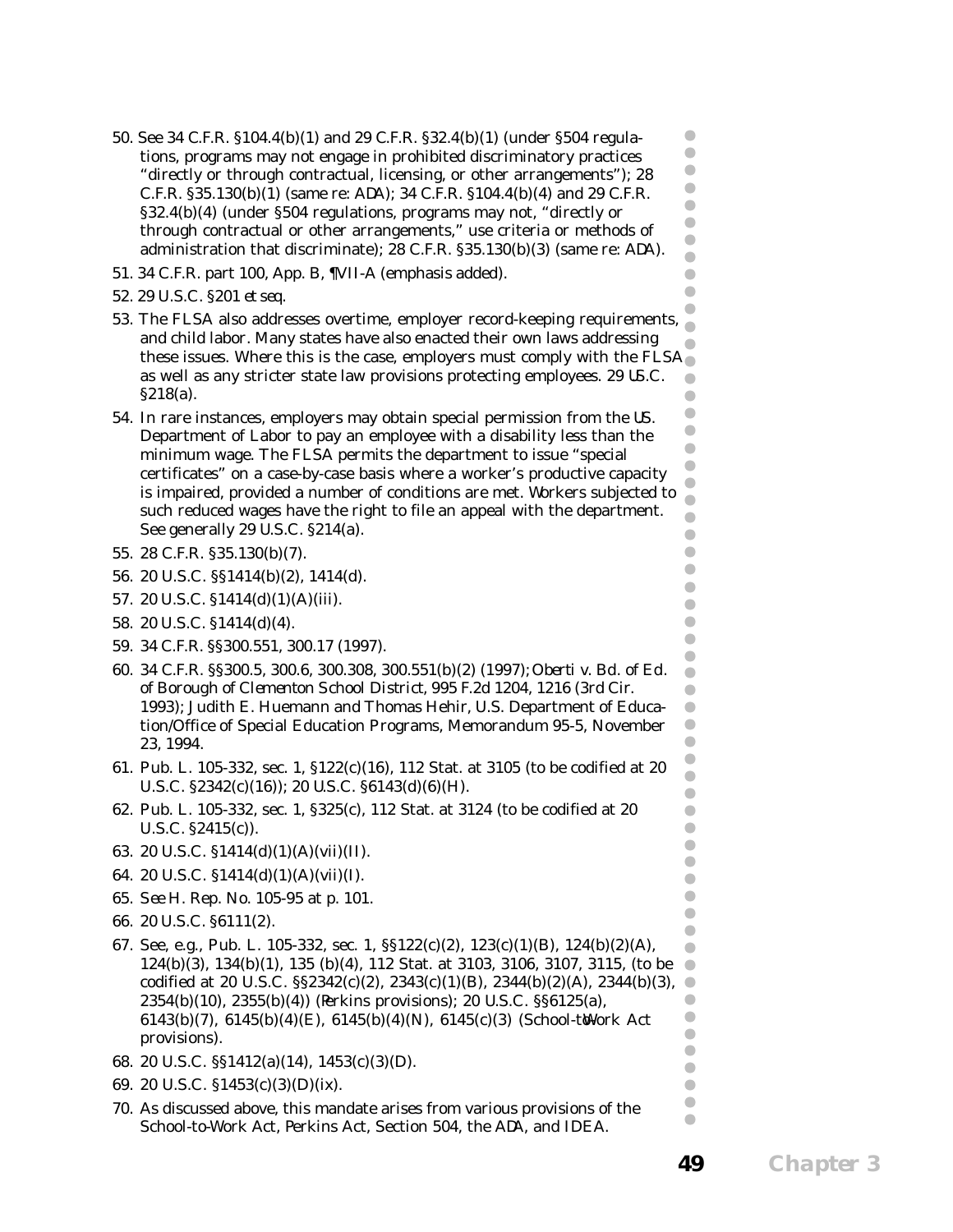aaaaaa  $\begin{array}{c} \bullet \\ \bullet \end{array}$  $\bullet$  $\begin{array}{c} \bullet \\ \bullet \end{array}$  $\bullet$  $\begin{array}{c} \bullet \\ \bullet \end{array}$ aaaaaaaaaaaaaaaaaaaaaaaaaaaaaaaaaaaaaaaaaaaaaaaaaaaaa  $\begin{array}{c} \bullet \\ \bullet \end{array}$  $\begin{array}{ccc} \bullet & \bullet & \bullet \\ \bullet & \bullet & \bullet \end{array}$  $\begin{array}{c} \bullet \\ \bullet \end{array}$  $\begin{array}{c} \bullet \\ \bullet \end{array}$  $\bullet$  $\bullet$  $\begin{array}{c} \bullet \\ \bullet \end{array}$  $\begin{array}{c} \bullet \\ \bullet \end{array}$  $\begin{array}{c} \bullet \\ \bullet \end{array}$  $\begin{array}{c} \bullet \\ \bullet \end{array}$  $\begin{array}{c} \bullet \\ \bullet \end{array}$  $\bullet$  $\bullet$  $\bullet$  $\bullet$  $\begin{array}{c} \bullet \\ \bullet \end{array}$  $\begin{array}{c} \bullet \\ \bullet \end{array}$  $\begin{array}{c} \bullet \\ \bullet \end{array}$  $\begin{array}{c} \bullet \\ \bullet \end{array}$  $\bullet$  $\begin{array}{ccc} \bullet & \bullet & \bullet \\ \bullet & \bullet & \bullet \end{array}$  $\begin{array}{ccc} \bullet & \bullet & \bullet \\ \bullet & \bullet & \bullet \end{array}$  $\begin{array}{ccc} \bullet & \bullet & \bullet \\ \bullet & \bullet & \bullet \end{array}$  $\begin{array}{ccc} \bullet & \bullet & \bullet \\ \bullet & \bullet & \bullet \end{array}$  $\bullet$  $\begin{array}{c} \bullet \\ \bullet \end{array}$  $\bullet$  $\bullet$  $\bullet$  $\bullet$  $\begin{array}{ccc} \bullet & \bullet & \bullet \\ \bullet & \bullet & \bullet \end{array}$  $\bullet$  $\begin{array}{c} \bullet \\ \bullet \end{array}$  $\bullet$  $\begin{array}{c} \bullet \\ \bullet \end{array}$  $\begin{array}{c} \bullet \\ \bullet \end{array}$  $\bullet$  $\begin{array}{ccc} \bullet & \bullet & \bullet \\ \bullet & \bullet & \bullet \end{array}$  $\bullet$  $\begin{array}{c} \bullet \\ \bullet \end{array}$  $\bullet$  $\bullet$  $\bullet$  $\bullet$  $\begin{array}{c} \bullet \\ \bullet \end{array}$  $\bullet$  $\begin{array}{c} \bullet \\ \bullet \end{array}$  $\bullet$  $\begin{array}{c} \bullet \\ \bullet \end{array}$  $\bullet$  $\begin{array}{ccc} \bullet & \bullet & \bullet \\ \bullet & \bullet & \bullet \end{array}$  $\begin{array}{c} \bullet \\ \bullet \end{array}$ 

*Chapter 3* **50**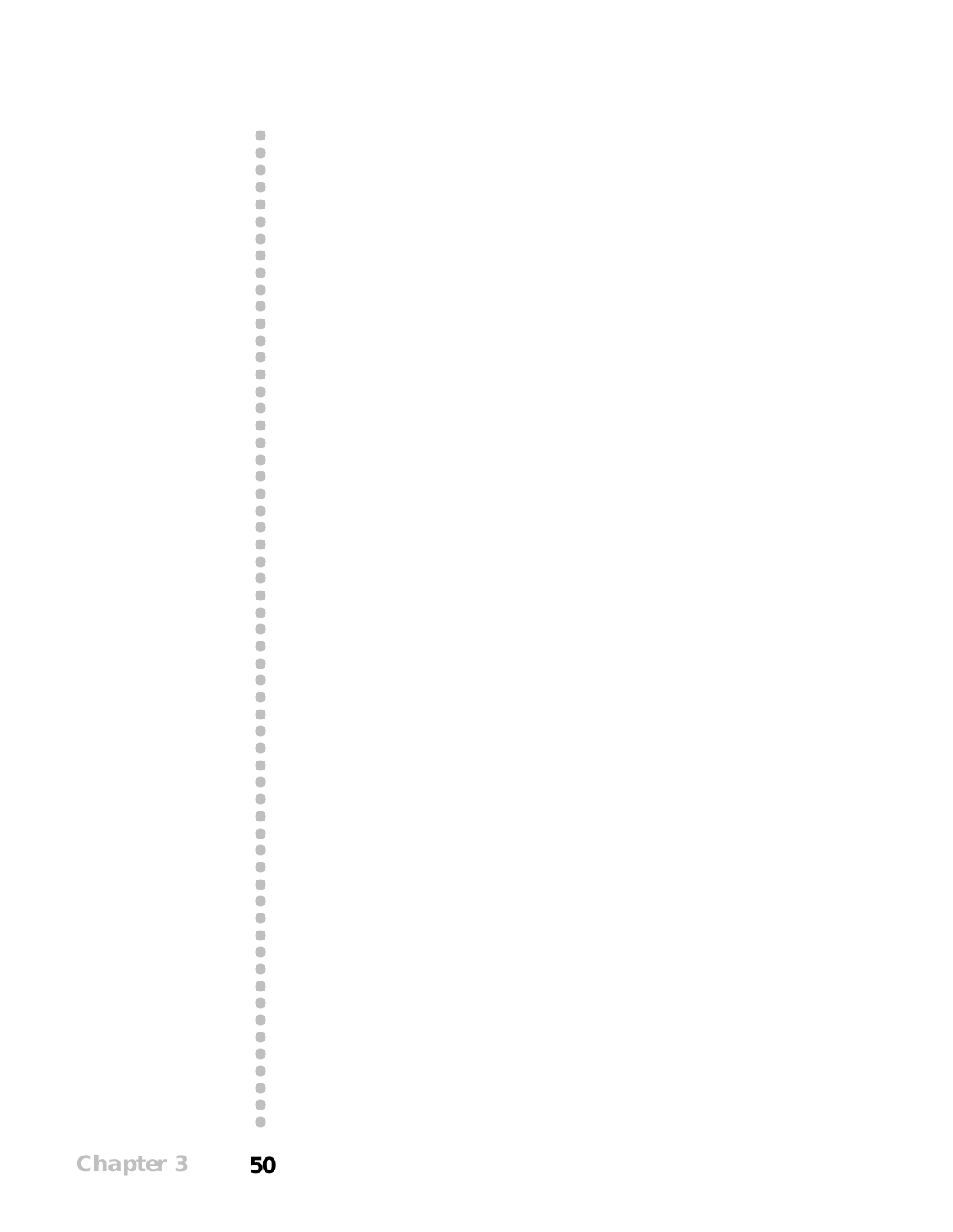*Purpose of Chapter — To illustrate some of the common problems caused by inadequate planning for equity in the design of school-to-work opportunities, along with their legal, policy, and practice implications.*

# aaaaaaaaaaaaaaaaaaaaaaaaaa aaaaaaaa **Chapter**

 $\bullet$ 

# *Equity in Program Development*

This is the first of four chapters that closely examine each of the three guiding principles for serving youth with disabilities in high quality school-to-work systems. We begin with equity in program development. States, local partnerships, and school systems must plan their school-to-work systems and component programs, from the outset, to address the needs of youth with disabilities. Youth with disabilities must be seen and treated as part of the core constituency of the systems and programs designed for all students. This case study, like those in the following chapters, is based upon actual experience.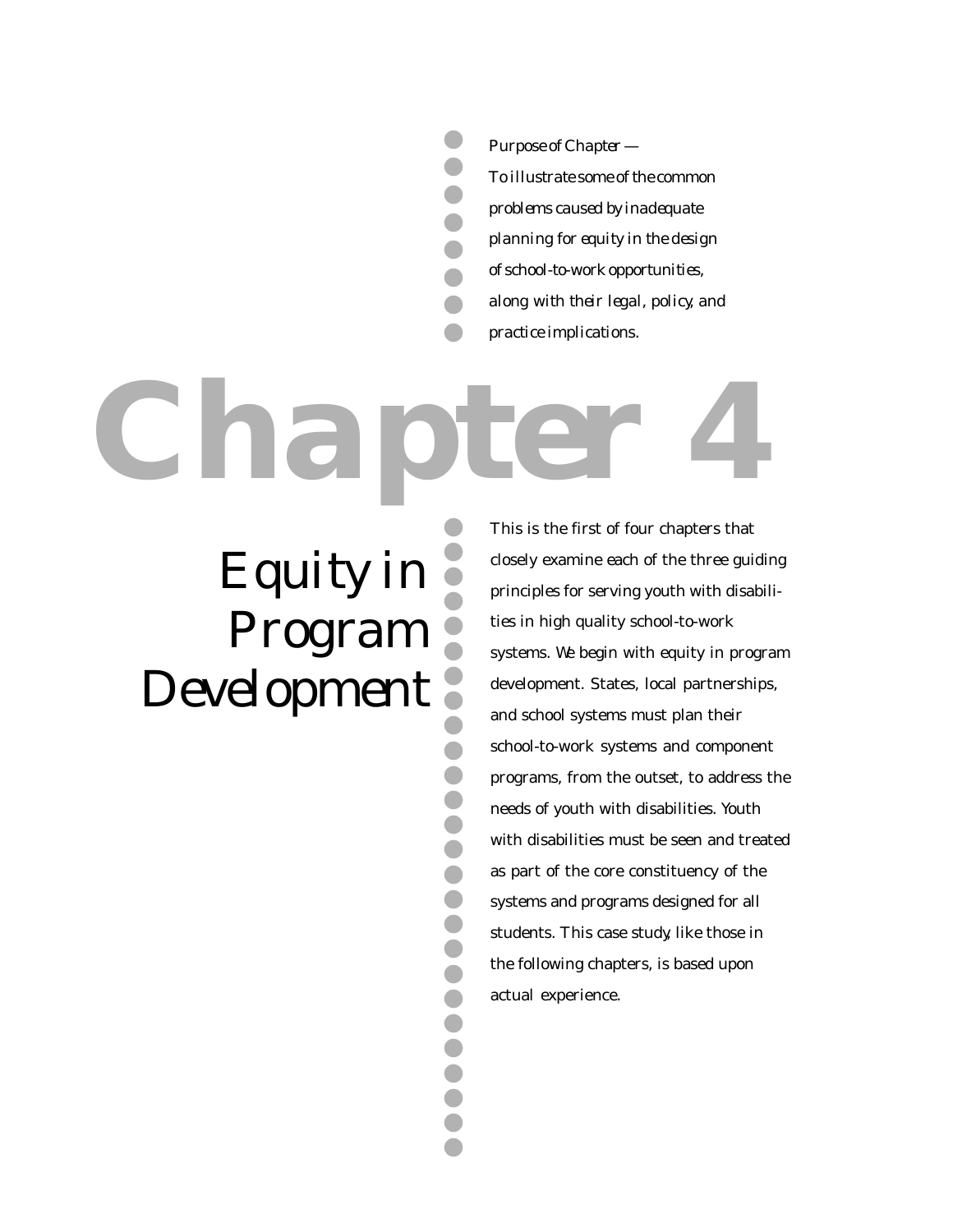#### *IEP meetings and program admission dates result in denial of services.*

*Staff involved in IEPs lack knowledge of the school-to-work program.*

 $\bullet$ 

 $\bullet$  $\bullet$  $\triangle$  $\bullet$  $\overline{\phantom{a}}$ 

 $\bullet$  $\blacksquare$  $\bullet$  $\bullet$ 

 $\bullet$  $\bullet$  $\bullet$  $\overline{\phantom{0}}$ 

 $\bullet$  $\bullet$  $\bullet$  $\bullet$  $\bullet$ 

#### *Lack of staff limit the number of students to be served.*

*The problems illustrate the consequences of failing to infuse equity into program development.*

#### *Case Study*  $\bullet$

aaaaaa A school system operates five programs as part of its school-to-work system,  $\bullet$ based in three different high schools. The school system also offers a number  $\bullet$ of other special and alternative high school programs. Students are admitted  $\bullet$ to all programs on an interest-only basis. If there are too many applicants for a  $\bullet$ aaaaaaaaaaaaaaaaaaaaaaaaaaaaaaaaaaaaaaaaaaaaaaaaaaaaa  $\bullet$ particular program, a lottery is held. In February, eighth-grade students  $\blacksquare$ submit a single application indicating their top three preferences for high  $\bullet$ school placement and are notified of their placement by June. IEP meetings  $\bullet$ for the following school year are ordinarily held in April and May. As a result,  $\bullet$ IEPs often do not reflect the student's choice of school-to-work program, and  $\overline{\phantom{a}}$ do not include the goals, specialized instruction, related and supplementary  $\overline{\phantom{a}}$ services, and accommodations the student will need to succeed. Since IEP  $\bullet$ teams do not meet during the summer many students enter school in Septem- $\overline{\phantom{a}}$ ber without the educational supports they may need to learn effectivelyt is  $\triangle$ often months into the school year before IEP teams convene to address stu- $\bullet$ dent needs.  $\bullet$ 

In addition, IEP teams at both the middle school and high school levels  $\bullet$ often do not include staff knowledgeable about the curriculum, expectations, and course methodology of the school-to-work learning options. At the high schools, IEP development is the responsibility of the separate special education department, as the school-to-work programs do not have special educators or related services personnel. Thus, IEB often do not reflect school-to-work participants' learning needs. The special education staff also lack knowledge in  $\bullet$ the content areas taught in the school-to-work programs. For example, there is no staff member with sufficient understanding of computer programming to develop strategies for teaching this subject to students with specific learning disabilities in the communications technology program.

 $\bullet$ For the coming school year, the school system has plans to hire one full-time  $\bullet$ special educator to serve students participating in school-to-work learning opportunities in each of the three high schools. These three new staff members will coordinate IEP development and support students in the classroom and at  $\bullet$ work-based learning sites. The system has determined that each staff member  $\bullet$ can effectively serve 10 students. Therefore, enrollment of students with  $\bullet$ disabilities will be limited to a total of 30.  $\bullet$ 

# *Legal, Policy, and Practice Implications*

 $\bullet$ The problems this school district now faces illustrate the consequences of  $\overline{\phantom{0}}$ failing to infuse equity into program development. We assume that the  $\bullet$ system's five programs are the kind of high quality programs discussed in  $\bullet$  $\bullet$ chapter 2. The district here recognized from the start the need to "include"  $\bullet$ students with disabilities in these programs — allowing them at first to apply  $\bullet$ and enroll on the same basis as their nondisabled peers — but allowed the  $\bullet$ programs to evolve in a way that denies students equal opportunity once  $\overline{\phantom{0}}$ enrolled. These facts raise at least the following legal, policy, and practice  $\overline{\phantom{a}}$ issues.  $\bullet$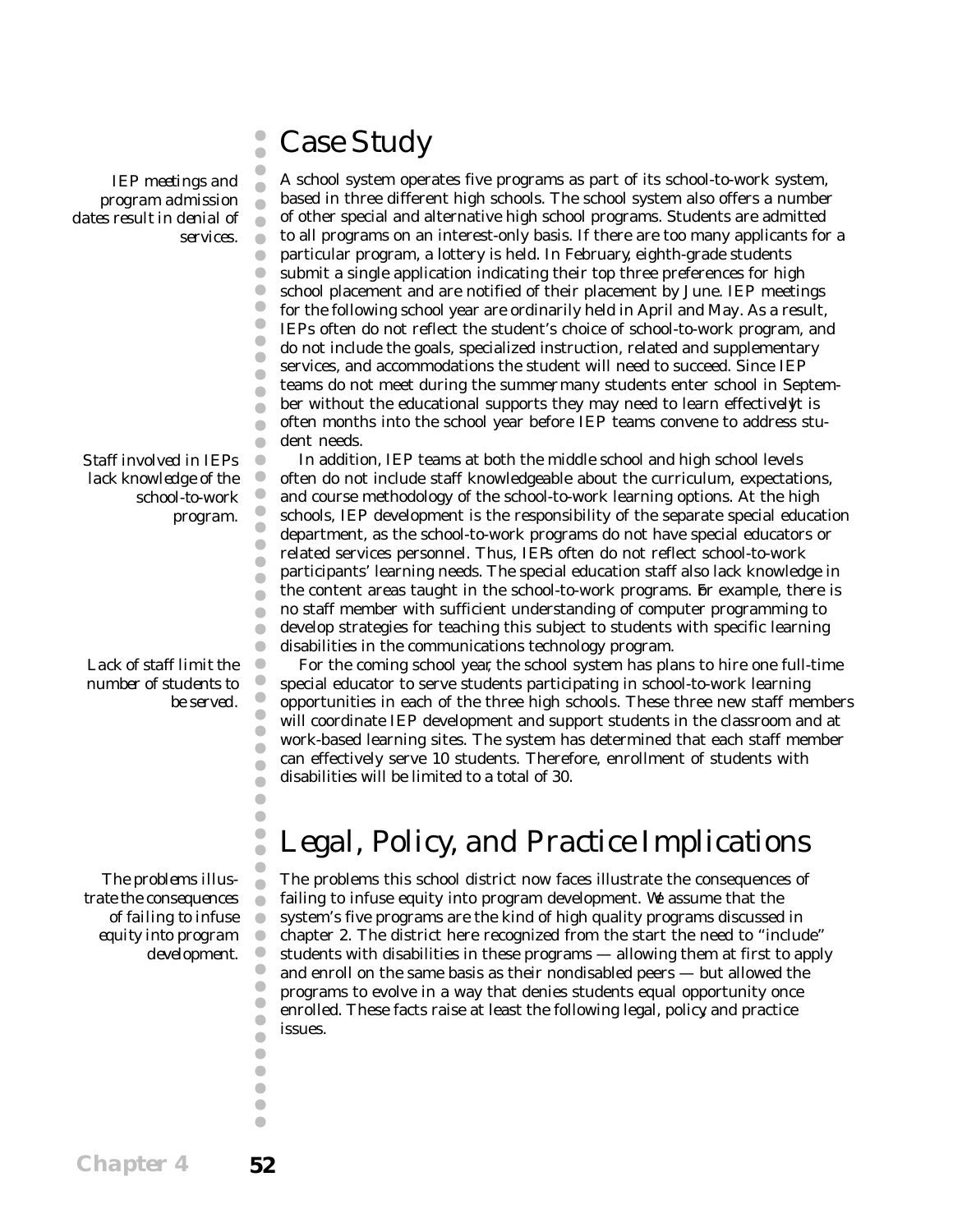# *Lack of Coordination Between Program Selection and IEP Development*

Because the schedule for determining school-to-work program placement is not coordinated with the schedule for developing IEPs, students begin the school year without IEPs that address their needs in the school-to-work program — and, therefore, without the supports and accommodations they need to succeed. The School-to-Work Act is clear that programs are intended for all students. If students with disabilities are to participate in a meaningful way, from the outset, there must be coordination between the school-to-work programming process and the IEP development process! Similarly, the Perkins Act requires joint planning and coordination with other federal programs, such as IDEA. 2

Here, the legally mandated coordination has not occurred. As a result, students spend months without IEB that address their learning needs in the program they actually attend. Lacking the services that appropriate IEB would provide, they are denied the opportunity to participate fully and learn effectively in school-to-work programs.

This lack of coordination causes violations of §504 and the ADA as well. Students with disabilities begin the school year at a disadvantage because their needs are not being met. The educational programming and services they are provided in the school-to-work programs are "not as effective in affording equal opportunity to obtain the same result, to gain the same benefit, or to reach the same level of achievement" as those provided their peers°. Students with disabilities also lack the "related aids or services that assure an appropriate education," contrary to the OCR Guidelines<sup>4</sup>.

 $\bullet$ The lack of scheduling coordination between the school-to-work assignment process and IEP development creates at least two other legal problems. First, as discussed in chapter 3, the civil rights laws prohibit school systems and local partnerships from using "methods of administration" that "substantially impair" the objectives of the program for students with disabilities<sup>s</sup>. The uncoordinated schedule here is such a method. It causes students to go for months without the supports they need to learn effectively what the school-towork programs aim to teach — thus "substantially impairing" the objectives of  $\sim$ the programs for those students. Second, students begin the school year with  $\blacksquare$ IEPs that are not geared toward the program they are enrolled in and the curriculum they are pursuing. This violates the requirement that IEB be in effect at the beginning of the school year.

The disconnect between the school-to-work program that students are actually attending and their IEPs has profound educational consequences. Annual IEP goals and intermediate benchmarks reflect the wrong educational programming, making them useless for assessing student progress in the school-to-work program. The specialized instruction, supports, and other services in the IEP, designed for a different program with a different curriculum and different methodology, will not promote learning in the school-to-work program. This lack of alignment will deny students the opportunity to learn the content of the school-to-work curriculum, including the state educational standards that are part of it, as well as a free appropriate public education.

*Coordinating programs promotes compliance.*

*Students start the year without appropriate IEPs.*

aaaaaaaaaaaaaaaaaaaaaaaaaaa

 $\overline{\phantom{a}}$  $\bullet$  $\bullet$  $\bullet$  $\overline{\phantom{a}}$  $\bullet$  $\bullet$  $\blacksquare$  $\overline{\phantom{a}}$  $\bullet$  $\blacksquare$  $\bullet$  $\bullet$  $\bullet$  $\bullet$  $\bullet$  $\bullet$ 

 $\bullet$  $\bullet$  $\bullet$  $\bullet$  $\bullet$  $\bullet$  $\bullet$  $\bullet$  $\bullet$  $\blacksquare$ 

> *§504, ADA, and OCR Guidelines are violated.*

*Failure to coordinate scheduling causes additional civil rights violations.*

aaaaaaaaaaaaaaaaaaaaaaaaaaaaaaa

 $\bullet$  $\mathbf{C}$  $\blacksquare$  $\blacksquare$  $\bullet$  $\mathbf \Omega$ ò ă  $\blacksquare$  $\overline{\phantom{a}}$  $\blacksquare$  $\bullet$  $\overline{\phantom{a}}$  $\bullet$  $\bullet$  $\bullet$  $\overline{\phantom{a}}$  $\bullet$  $\bullet$  $\bullet$ 

 $\bullet$  $\bullet$  $\bullet$  $\bullet$  $\bullet$  $\triangle$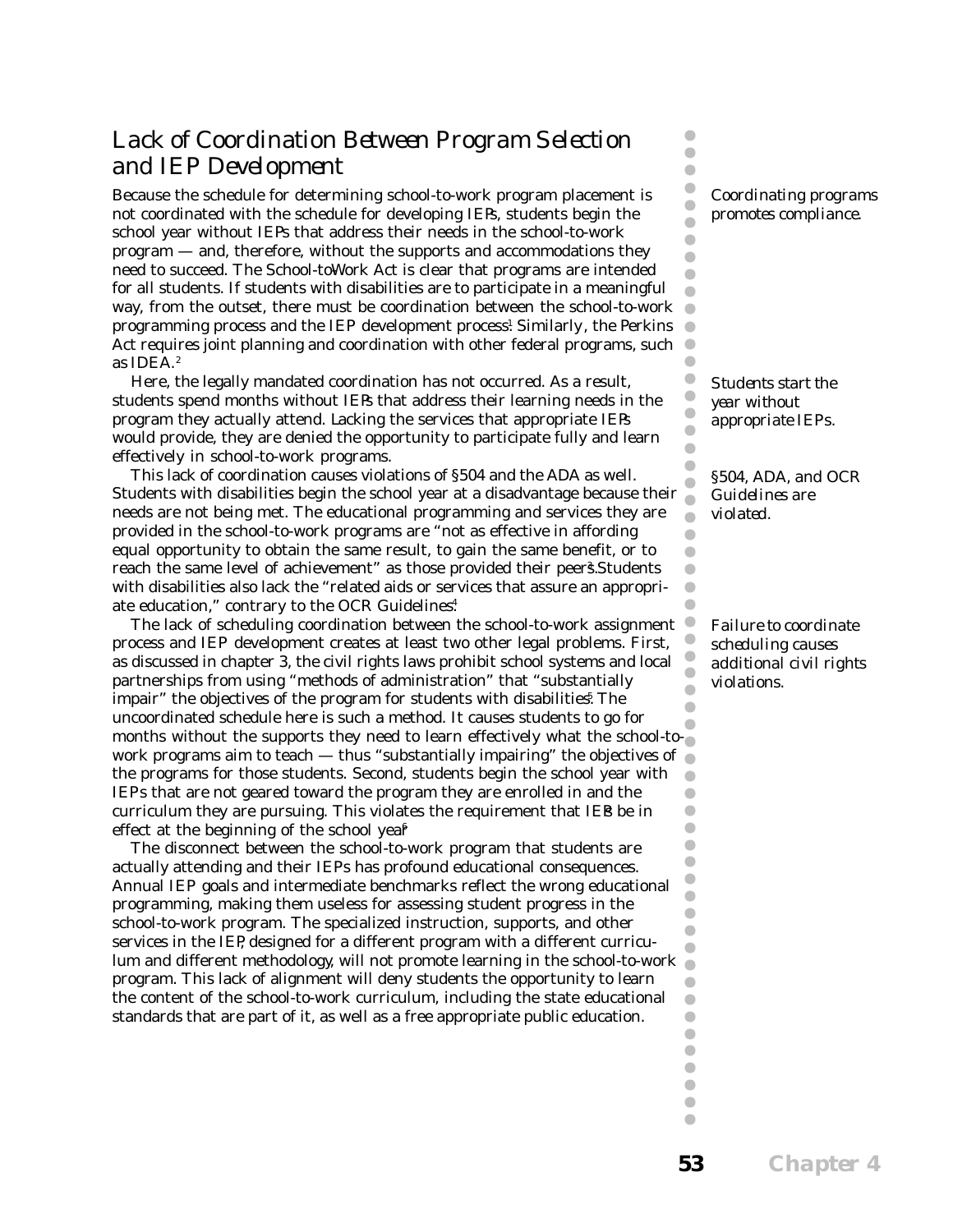#### aaaaaa *The Wall Between School-to-Work and*  $\bullet$ *"Special Education"*  $\bullet$  $\bullet$

The separation between the special education department and the school-towork programs in this case study has ongoing negative effects on students. Even when IEP teams reconvene to address the needs of students now known aaaaaaaaaaaaaaaaaaaaaaaaaaaaaaaaaaaaaaaaaaaaaaaaaaaaa to be enrolled in a school-to-work program, they lack sufficient information  $\bullet$ about school-to-work curriculum, methodology, and expectations to devise  $\bullet$  $\bullet$ appropriate supports. Special educators on teams are not knowledgeable about  $\bullet$ the content areas taught in the school-to-work programs; they cannot design  $\bullet$ instructional strategies for teaching content they do not fully comprehend. It  $\overline{\phantom{a}}$ also appears that teachers involved in the school-to-work program do not  $\bullet$ participate in IEP development, and so there is minimal opportunity for cross- $\bullet$ fertilization.  $\bullet$ 

This situation also results in an unacceptable level of coordination between school-to-work, Perkins, and IDEA programs (see above). In addition, as a matter of law and policy, the composition of the IEP teams is a problem. Missing from the IEP team is a school district representative who has both expertise in designing specialized instruction for students with disabilities and knowledge about the curriculum used in the school-to-work programs — a legal requirement.<sup>7</sup>

In addition, IEP teams must include at least one of the student's "regular" as opposed to "special," education teachers.<sup>8</sup> The cross-fertilization this fosters is essential to developing the instructional strategies, services, and supports for "regular" teachers needed for successful inclusion of students with disabilities in school-to-work programs. This does not appear to be happening here, as school-to-work faculty do not participate in IEP development, yet are responsible for implementation of these IEB.

Just as noted above in regard to schedule coordination, the rigid separation between special education and school-to-work staff means that student needs are not going to be met even when IEP meetings are reconvened. As a result, students are effectively denied meaningful participation. The educational programming and services that students with disabilities receive in the schoolto-work programs are "not as effective in affording equal opportunity to obtain the same result, to gain the same benefit, or to reach the same level of achievement" as those provided their peers. Students with disabilities thus become victims of discrimination, in violation of §504 and the ADA.<sup>9</sup> And students may still lack the "related aids or services that assure an appropriate education," contrary to the OCR Guidelines.10

 $\bullet$ The virtual wall between special educators and school-to-work staff is likely  $\bullet$ to be a source of legal claims by students with disabilities for two more rea- $\bullet$ sons. The wall is, in effect, an organizational structure that makes it impossible to develop appropriate plans for school-to-work students with disabilities. In this case study, special educators on IEP teams do not know enough about the school-to-work program or the content areas of the school-to-work curriculum to design appropriate instructional strategies and supports. School-towork staff do not take part in IEP development. No other arrangements are in place for bringing together the necessary knowledge and expertise. The rigid separation between departments and staff is another "method of administration" that "substantially impairs" the objectives of the school program for  $\bullet$ students with disabilities, contrary to the civil rights laws.<sup>11</sup>  $\bullet$ 

*The separation between the special education department and the school-towork programs has ongoing negative effects on students.*

*IEP team composition is a problem.*

 $\triangle$ ÷  $\overline{\phantom{a}}$  $\bullet$  $\triangle$  $\bullet$  $\overline{\phantom{a}}$  $\blacksquare$  $\bullet$  $\blacksquare$  $\overline{\phantom{0}}$  $\blacksquare$  $\bullet$  $\bullet$  $\blacksquare$  $\bullet$  $\bullet$  $\bullet$  $\bullet$  $\overline{\phantom{0}}$  $\bullet$  $\bullet$  $\overline{\phantom{a}}$  $\blacksquare$  $\bullet$  $\bullet$  $\blacksquare$ 

*Cross-fertilization is precluded.*

*Students' needs remain unmet, contrary to §504 and ADA.*

*The rigid separation between departments and staff leads to additional violations.*

 $\bullet$  $\bullet$  $\bullet$  $\bullet$  $\overline{\phantom{a}}$  $\bullet$  $\blacksquare$  $\bullet$  $\bullet$ 

 $\bullet$ 

 $\bullet$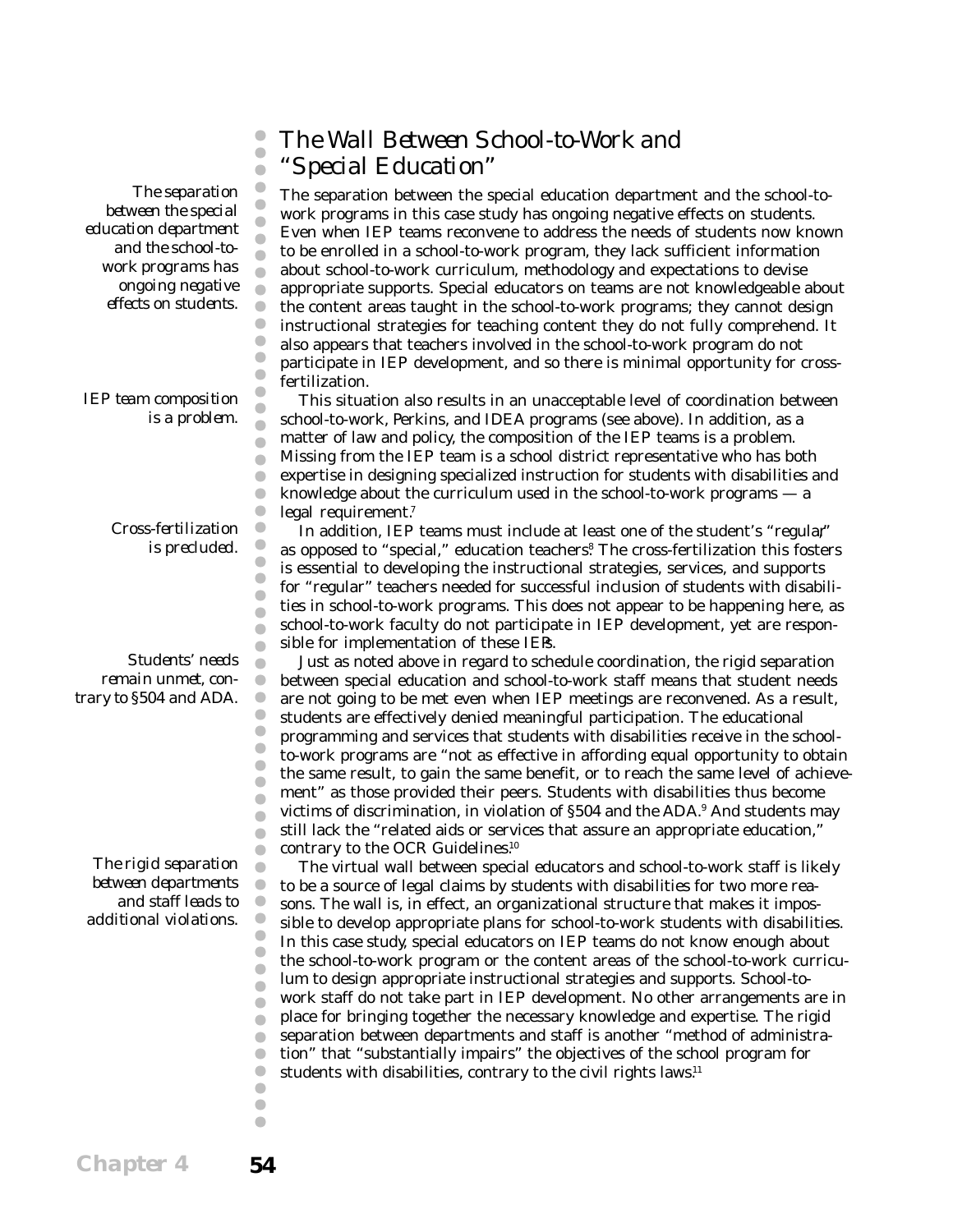# *A Structural Solution?*

The school district correctly realized that it needed to better serve school-towork students with disabilities. However the solution it chose — hiring one special educator for each of the three high schools — is inadequate to address the systemic, structural problems discussed above.

The school system apparently recognized that it was problematic that the special education staff lacked sufficient knowledge to develop IEB that would reflect the learning needs of students participating in school-to-work programs. However, the hiring of one special educator for each of the high schools still does not resolve the district's legal, policy and practice problems.

While having a staff person within the school-to-work programs to coordinate IEPs is a positive development, the lack of scheduling coordination between program assignment and IEP development remains. The new staff person will not be able to ensure that students with disabilities receive the support services needed to succeed in school-to-work programs unless IEP development occurs *after* students are notified of their placement into a schoolto-work program. Without such change, students will continue to begin the school year without appropriate IEB.

aaaaaaaaaaaaaaaaaaaaaaaaaaa The problem with IEP team expertise apparently remains. IEP teams must  $\bullet$ include individuals knowledgeable about the school-to-work curriculum and  $\bullet$ able to design instructional modifications to deliver the content of the curriculum to students with diverse disabilities and learning needs. Does the district intend that these new staff members ensure that IEP teams have the requisite expertise? That they have the authority to do so? Is such expertise available in the district? How will it be obtained? Does the wall between the special educa- $\bullet$ aaaaaaaaaaaaaaaaaaaaaaaaaaaaaaa tion department and the school-to-work programs remain?  $\blacksquare$ 

It is highly unlikely, if not impossible, that any one of the new special educators will have all of the qualifications and expertise required to effectively serve students with disabilities and afford them the meaningful opportu- $\bullet$ nities to learn that law and sound policy require.

 $\blacksquare$ To be the effective sole solution to the problems in their respective schools,  $\bullet$ each one of these individuals would need to be qualified to —  $\bullet$ 

- Comprehend the content of school- and work-based components of the school-to-work curriculum
- Understand the content of the subjects included in the state standards set for all students
- Devise appropriate instructional strategies for teaching all of this content to a wide range of students with disabilities, with a wide range of learning styles and needs
- Assist and support "regular" academic and occupational educators in teaching their students with disabilities
- Instruct students himself/herself
- Bring state-of-the-art practices to all of these tasks, and be prepared to disseminate them to other $s^2$

These are Herculean expectations.

*The plan for hiring additional staff will not be enough to solve the problems.*

 $\overline{\phantom{a}}$  $\bullet$  $\bullet$  $\bullet$  $\bullet$  $\bullet$  $\bullet$  $\bullet$  $\bullet$  $\bullet$  $\bullet$  $\bullet$  $\bullet$  $\bullet$  $\overline{\phantom{a}}$  $\overline{\phantom{a}}$  $\bullet$  $\bullet$  $\blacksquare$  $\overline{\phantom{a}}$ 

> $\overline{\phantom{a}}$  $\triangle$

 $\bullet$ 

 $\overline{\phantom{a}}$  $\bullet$  $\overline{\phantom{0}}$  $\mathbf{C}$  $\bullet$  $\blacksquare$  $\bullet$  $\overline{\phantom{a}}$  $\bullet$  $\bullet$  $\mathbf{C}$  $\overline{\phantom{a}}$  $\bullet$ ă  $\overline{\phantom{a}}$  $\bullet$  $\overline{\phantom{a}}$  $\bullet$  $\overline{\phantom{a}}$  $\bullet$  $\bullet$  $\bullet$ 

*The new staff cannot ensure that students get the support services needed unless IEPs are developed after students are notified of their placement into a schoolto-work program.*

*IEP teams remain without individuals knowledgeable about the school-to-work curriculum.*

*It is unlikely that any of the new special educators will have all the qualifications, expertise, and time required to fix these programs.*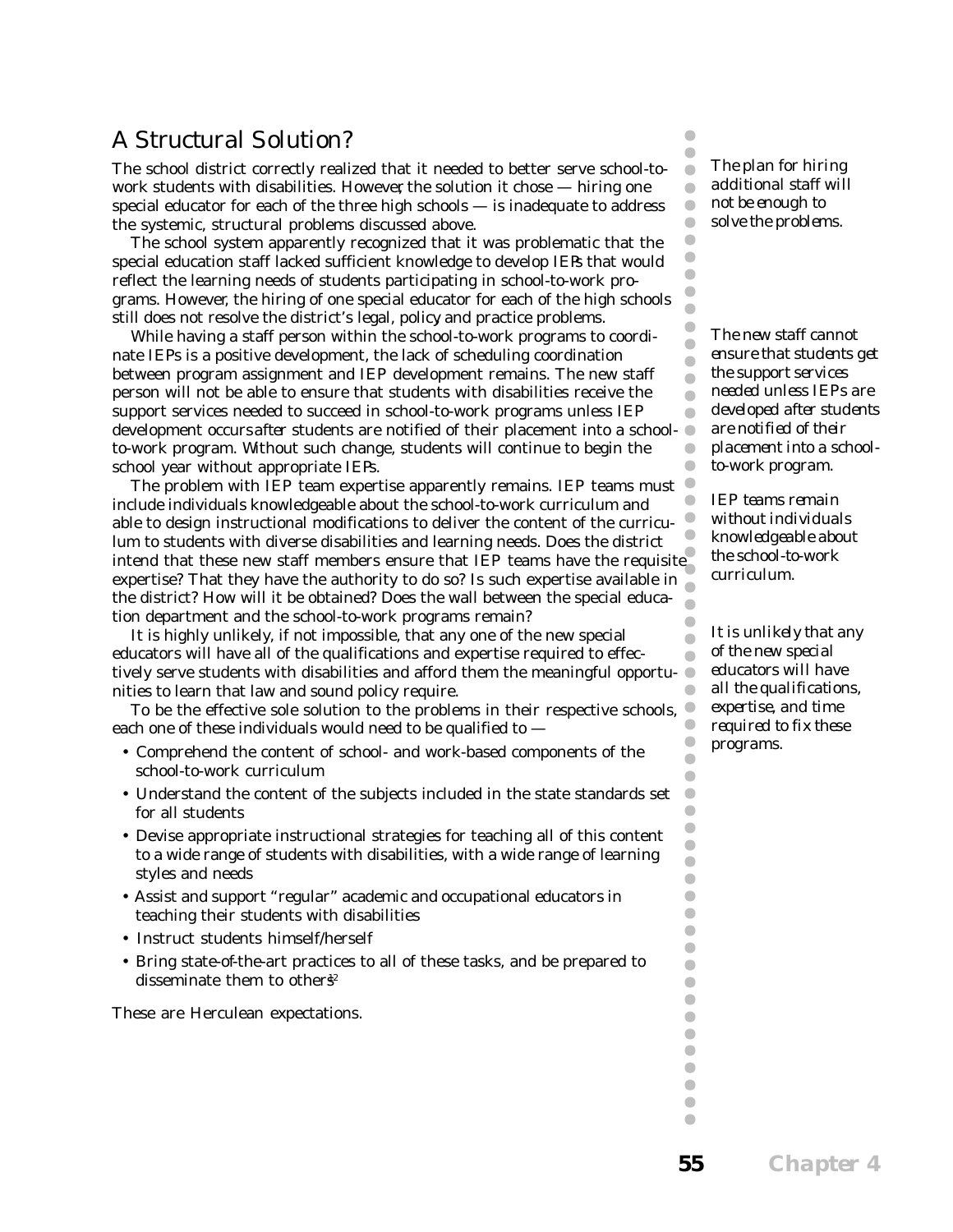*The state has an obligation to provide specialized training and support for teachers, counselors, and others.*

aaaaaa

 $\bullet$ 

 $\bullet$  $\bullet$  $\bullet$  $\bullet$  $\blacksquare$  $\bullet$  $\bullet$  $\bullet$  $\begin{array}{c} \hline \end{array}$  $\bullet$  $\bullet$  $\bullet$  $\bullet$  $\bullet$  $\bullet$  $\bullet$  $\bullet$  $\bullet$ 

 $\triangle$ 

 $\bullet$  $\bullet$  $\bullet$  $\overline{\phantom{0}}$  $\overline{\phantom{a}}$  $\triangle$  $\overline{\phantom{a}}$  $\blacksquare$ 

 $\bullet$ 

O  $\bullet$  $\bullet$  $\bullet$  $\bullet$  $\bullet$ 

*The district has not made plans to develop a pool of knowledgeable personnel equipped to work with youth with disabilities.*

*Limiting the number of students with disabilities who can participate in the school-to-work programs violates both the School-to-Work and Perkins Acts.*

> *Perkins requires the school system to identify and plan to overcome barriers.*

> > *The ceiling is discriminatory.*

Under the School-to-Work Act, the state has an obligation to provide training for teachers, counselors, and others that includes specialized training and support for counseling individuals with disabilities for high-skill, high-wage careers in nontraditional employment.<sup>13</sup> Thus, it may not be sufficient for only one staff person to have training that is relevant to the participation of students with disabilities in school-to-work programs.

 $\overline{\phantom{a}}$ aaaaaaaaaaaaaaaaaaaaaaaaaaaaaaaaaaaaaaaaaaaaaaaaaaaaa The district has not made plans to develop a pool of knowledgeable person- $\bullet$ nel equipped to work effectively with youth with disabilities in its school-to- $\bullet$ work programs. It seems that the state education agency charged with overall  $\bullet$ supervision of the school-to-work system has not done so either — at least not  $\bullet$  $\bullet$ in relation to this local district and partnership. As a *policy* matter, this means  $\overline{\phantom{a}}$ that the district will never arrive at a point where programs are integrated and  $\bullet$ coordinated, and all youth receive meaningful opportunities to learn in school- $\blacksquare$ to-work programs. As a *legal* matter, IDEA requires each state to implement a  $\overline{\phantom{a}}$ "comprehensive system of personnel development" which must, among other  $\triangle$ things, address the need for pre-service and in-service preparation to ensure ÷ that all of those who work with students with disabilities — special, regular,  $\blacksquare$ and vocational educators included — have the skills and knowledge necessary  $\bullet$ to meet the needs of youth with disabilities<sup>4</sup>.  $\blacksquare$ 

#### $\bullet$ *Limit on Number of Participating Students*  $\triangle$

The district's solution has further significant legal and policy implications. The decision to limit the number of students with disabilities who can participate in the school-to-work programs (contrary to the open choice policy for all other students) contravenes both the School-twork and Perkins Acts. Again, the school-to-work legislation makes it clear that school-to-work programs are to be designed to serve all students. Furtherboth the School-to-Work and Perkins Acts require equal access for students with disabilities. Limiting the number of students with disabilities who can participate does not comport with these mandates.

In addition, as discussed in chapters 3 and 8, the Perkins Act requires the school system to identify and adopt strategies to overcome any barriers resulting in lower rates of access to vocational education programs.15 Here, the school system has developed a system that limits the number of students with disabilities who can participate in the program, thereby lowering their rate of access to the programs. This response to the problem is not acceptable and the school system must come up with a strategy that will not have this negative impact on the participation rate of youth with disabilities.

 $\bullet$ Setting such a ceiling is also discriminatory. First, some students will be  $\bullet$ excluded from school-to-work opportunities simply because they have a disabil- $\bullet$ ity. Second, the limit sets up a discriminatory admission policy: whereas students without disabilities can enroll simply by indicating their interest and,  $\bullet$ when space is at a premium, winning the lottery students with disabilities who  $\bullet$ do the same may nonetheless be refused admission. The ceiling thus denies, on the basis of disability, the opportunity to participate, and affords students with disabilities an opportunity to participate that is not equal to the opportunity given their nondisabled peers. The civil rights laws prohibit this.16 The ceiling also violates the OCR Vocational Education Guidelines, which prohibit programs from excluding students with disabilities because of their need for related aids and services and/or modifications in the manner in which courses are offered.17  $\bullet$  $\bullet$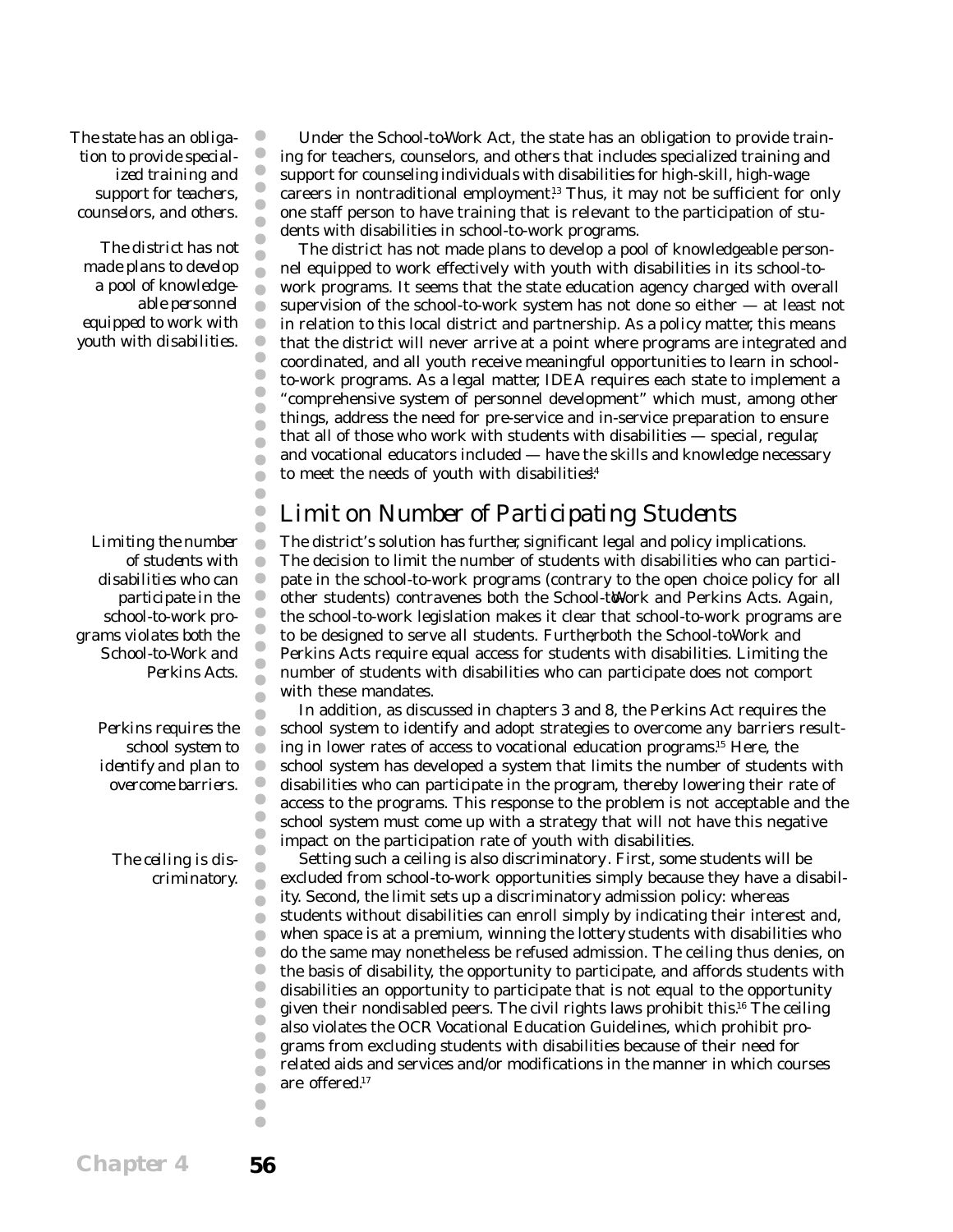Depending upon its overall resource allocation, the district's decision to make such limited funds available for supporting students with disabilities and coordinating "special education" and school-to-work may also be "a method of allocating funds that has the effect of discriminating on the basis of handicap," also prohibited by the guidelines.<sup>18</sup>

Finally, as further discussed in chapter 8, Perkins requires the state to conduct an assessment of all vocational programs carried out with Perkins funds that examines (among other things) how well the needs of specialpopulation students are being met<sup>19</sup> In conducting the assessment of this program, the state would likely determine that the school system was not meeting the needs of students with disabilities.

aaaaaaaaaaaaaaa

*Infusing equity into system planning and program development from the start can help avoid the pitfalls illustrated by this case study and ensure that all students have equitable opportunities to learn. The legal considerations discussed above call for as much, as do sound educational policy and practice.*

*Resource allocation must be examined.*

*Required state assessment is likely to find student needs unmet.*

aaaaaaaaaaaaaaaaaaaaaaaaaaa

 $\bullet$  $\bullet$  $\bullet$  $\bullet$  $\bullet$  $\bullet$  $\bullet$  $\bullet$  $\blacksquare$  $\bullet$  $\bullet$  $\bullet$  $\bullet$  $\bullet$  $\bullet$  $\bullet$  $\bullet$  $\bullet$  $\blacksquare$  $\bullet$  $\bullet$  $\bullet$  $\bullet$  $\bullet$  $\bullet$  $\bullet$  $\bullet$  $\bullet$  $\bullet$  $\bullet$  $\bullet$  $\bullet$  $\overline{\phantom{a}}$  $\bullet$  $\bullet$  $\bullet$  $\bullet$  $\bullet$  $\bullet$  $\bullet$  $\bullet$  $\bullet$  $\bullet$  $\overline{\phantom{a}}$  $\bullet$  $\bullet$  $\bullet$  $\blacksquare$  $\bullet$  $\bullet$  $\bullet$  $\bullet$  $\bullet$  $\bullet$  $\bullet$  $\bullet$  $\bullet$  $\bullet$ 

aaaaaaaaaaaaaaaaaaaaaaaaaaaaaaa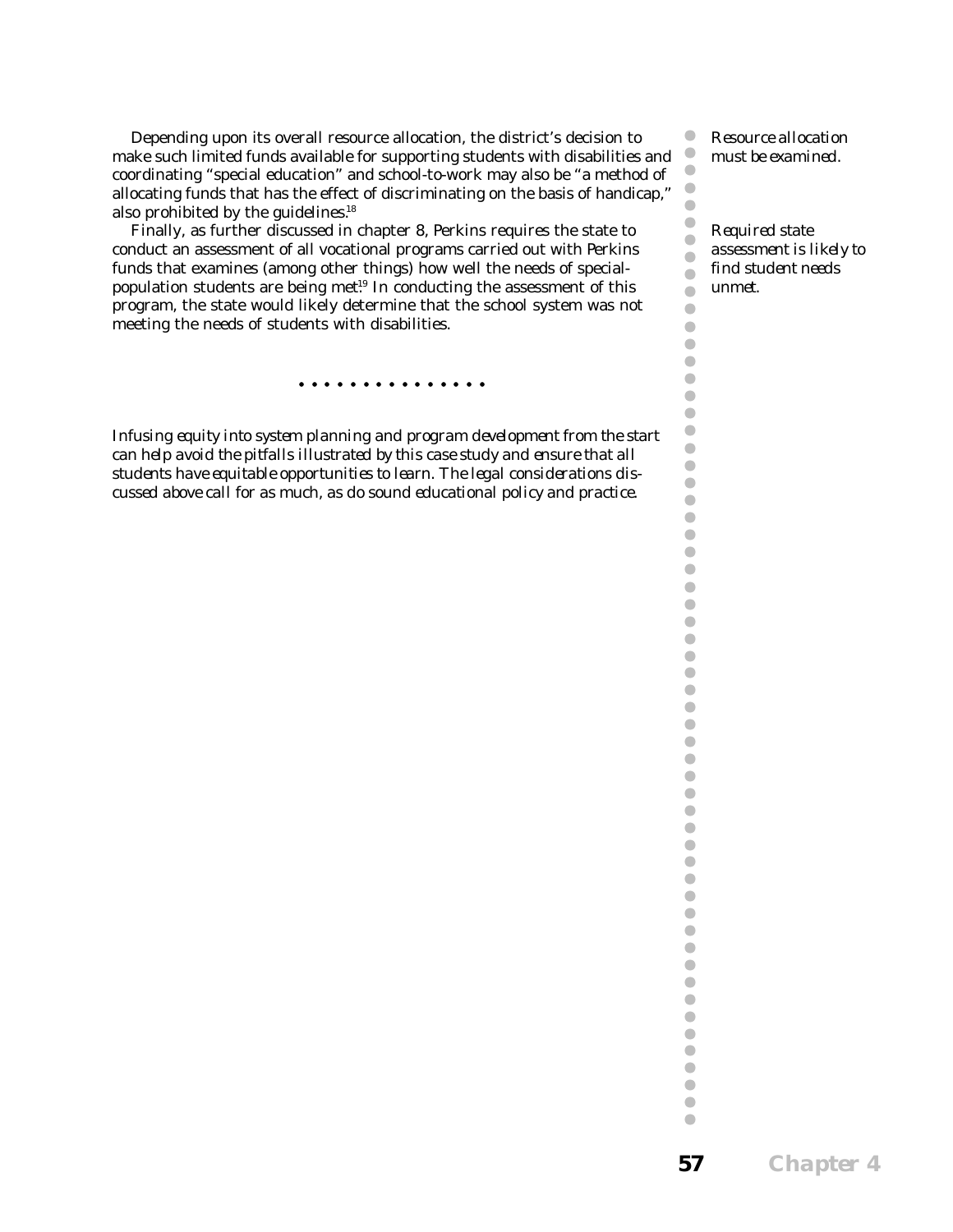# aaaaaa *Notes to Chapter 4*  $\bullet$

 $\bullet$  $\bullet$  $\bullet$  $\bullet$  $\qquad \qquad \blacksquare$  $\bullet$  $\qquad \qquad \bullet$  $\qquad \qquad \bullet$  $\bullet$  $\bullet$ 

 $\blacksquare$  $\bullet$  $\bullet$ 

 $\bullet$ 

 $\bullet$ 

 $\bullet$  $\bullet$ 

 $\bullet$ 

- 1. Under the School-to-Work Act, the school-to-work program in this school system must be coordinated with programs under the Individuals with Disabilities Education Act and the Rehabilitation Act of 1973. See20 U.S.C.  $$6143(d)(6)(H)$  and (K).
- 2. Carl D. Perkins Vocational and Applied Technology Education Amendments of 1998, Pub. L. No. 105-332, 112 Stat. 3076 (October 31, 1998) (hereinafter "Pub. L. 105-332"), sec. 1, §122(c)(16), 112 Stat. at 3105 (to be codified at 20 U.S.C. §2342(c)(16)).
- aaaaaaaaaaaaaaaaaaaaaaaaaaaaaaaaaaaaaaaaaaaaaaaaaaaaa 3. 28 C.F.R. §35.130(b)(iii); 34 C.F.R. §104.4(b)(1)(iii), (b)(2); 29 CF.R.  $\bullet$  $§32.4(b)(1)(iii), (b)(2).$  $\bullet$
- $\bullet$ 4. OCR Voc. Ed. Guidelines, 34 C.F.R. part 100, App. B, ¶IV-N. *See* also 34  $\qquad \qquad \bullet$ C.F.R. §104.33(b) (§504 regulations require public school programs to  $\bullet$ provide regular or special education and related services designed to meet  $\bullet$ the individual needs of students with disabilities and other students who  $\bullet$ qualify on the basis of disability).  $\bullet$ 
	- 5. 34 C.F.R. §104.4(b)(4); 29 C.F.R. §32.4(b)(4); 28 C.F.R. §35.130(b)(3).
	- 6. 20 U.S.C. §1414(d)(2).
- 7. 20 U.S.C. §1414(d)(B)(iv). This provision requires IEP teams to include a  $\qquad \qquad \blacksquare$ representative of the school district who is qualified to provide, or super- $\qquad \qquad \bullet$ vise the provision of specially designed instruction to meet the needs of  $\bullet$ children with disabilities and who is knowledgeable about the "general  $\bullet$ curriculum" and district resources. For students enrolled in School-to-Work Act programs, the "general" curriculum includes the curriculum  $\qquad \qquad \bullet$ adopted for all students in that program.  $\bullet$
- 8. 20 U.S.C. §1414(d)(1)(B)(ii).  $\bullet$ 
	- 9. 28 C.F.R.  $$35.130(b)(iii); 29 C.F.R. $32.4(b)(1)(iii), (b)(2); 34 C.F.R.$  $$104.4(b)(1)(iii), (b)(2).$
- $\bullet$ 10. OCR Voc. Ed. Guidelines, 34 C.F.R. part 100, App. B, ¶IV-N. See also 34  $\bullet$ C.F.R. §104.33(b) (§504 regulations require public school programs to  $\bullet$ provide regular or special education and related services designed to meet  $\bullet$  $\blacksquare$ the individual needs of students with disabilities as well as the needs of nondisabled students).  $\bullet$
- $\bullet$ 11. 34 C.F.R. §104.4(b)(4); 29 C.F.R. §32.4(b)(4); 28 C.F.R. §35.130(b)(3).  $\bullet$
- 12. IDEA requires states to acquire and disseminate significant knowledge  $\bullet$ derived from educational research and other sources to teachers, adminis- $\bullet$  $\bullet$ trators, school board members, and related services personnel, and to  $\bullet$ adopt, when appropriate, promising practices, materials, and technology.  $\bullet$ See 20 U.S.C. §1412(a)(14), incorporating by reference 20 U.S.C.  $\bullet$  $$1453(c)(3)(D)(vii)$ . Local school systems must do the same. 20 US.C.  $\bullet$ §1413(a)(3)(A) (local educational agencies must ensure that all personnel  $\bullet$ necessary to carry out this part are appropriately and adequately prepared,  $\bullet$ consistent with the requirements of section  $1453(c)(3)(D)$ ). See also  $\bullet$ *Timothy W., supra,* 875 F.2d at 975 ("[t]he law explicitly recognizes . . . that  $\bullet$ educational methodologies are not static, but are constantly evolving and  $\blacksquare$ improving. It is the school district's responsibility to avail itself of these  $\bullet$  $\bullet$ new approaches in providing an education program geared to each child's  $\bullet$ individual needs"). $\bullet$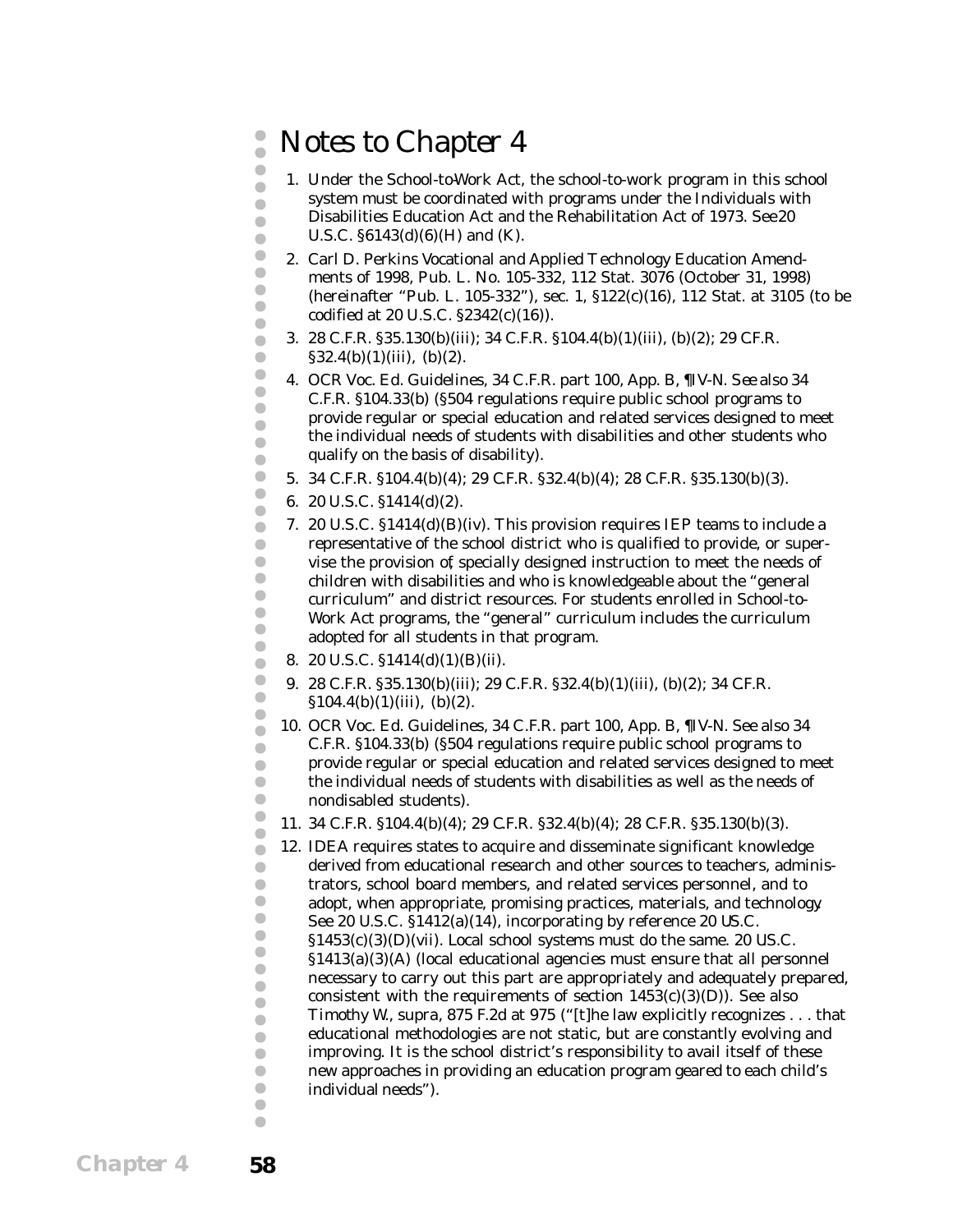| 13. 20 U.S.C. §6143(7).                                                                                             |  |
|---------------------------------------------------------------------------------------------------------------------|--|
| 14. 20 U.S.C. $\S$ \$1412(a)(14), 1453(c)(3)(D).                                                                    |  |
| 15. Pub. L. 105-332, sec. 1, §134(b)(7)(A), 112 Stat. at 3115 (to be codified at<br>20 U.S.C. $\S$ 2354 (b)(7)(A)). |  |
| 16. 34 C.F.R. §104.4(b)(i), (ii); 29 C.F.R. §32.4(b)((i), (ii); 28 C.F.R.<br>$\S35.130(b)(1)(i)$ , (ii).            |  |
| 17. OCR Voc. Ed. Guidelines, 34 C.F.R. part 100, App. B, IIV-N.                                                     |  |
| 18. OCR Voc. Ed. Guidelines, <i>IIII-B.</i>                                                                         |  |
| 19. Pub. L. 105-332, sec. 1, §124(b)(1), 112 Stat. at 3107 (to be codified at 20<br>U.S.C. $\S$ 2344(b)(1)).        |  |
|                                                                                                                     |  |
|                                                                                                                     |  |
|                                                                                                                     |  |

aaaaaaaaaaaaaaaaaaaaaaaaaaa  $\bullet$  $\bullet$  $\ddot{\bullet}$  $\ddot{\bullet}$  $\begin{array}{c} \bullet \\ \bullet \end{array}$  $\bullet$  $\bullet$  $\bullet$  $\bullet$  $\bullet$  $\bullet$  $\bullet$  $\bullet$ aaaaaaaaaaaaaaaaaaaaaaaaaaaaaaa  $\begin{array}{c} \bullet \\ \bullet \end{array}$  $\bullet$  $\bullet$  $\bullet$  $\bullet$  $\bullet$  $\begin{array}{c} \bullet \\ \bullet \end{array}$  $\bullet$  $\bullet$  $\ddot{\bullet}$  $\begin{array}{ccc} \bullet & \bullet & \bullet \\ \bullet & \bullet & \bullet \end{array}$  $\begin{array}{c} \bullet \\ \bullet \end{array}$  $\bullet$  $\begin{array}{c} \bullet \\ \bullet \end{array}$  $\bullet$  $\bullet$  $\bullet$  $\bullet$  $\bullet$  $\bullet$  $\ddot{\bullet}$  $\begin{array}{c} \bullet \\ \bullet \end{array}$  $\begin{array}{ccc} \bullet & \bullet & \bullet \\ \bullet & \bullet & \bullet \end{array}$  $\bullet$  $\begin{array}{c} \bullet \\ \bullet \end{array}$  $\begin{array}{c} \bullet \\ \bullet \end{array}$  $\bullet$  $\begin{array}{ccc} \bullet & \bullet & \bullet \\ \bullet & \bullet & \bullet \end{array}$  $\ddot{\bullet}$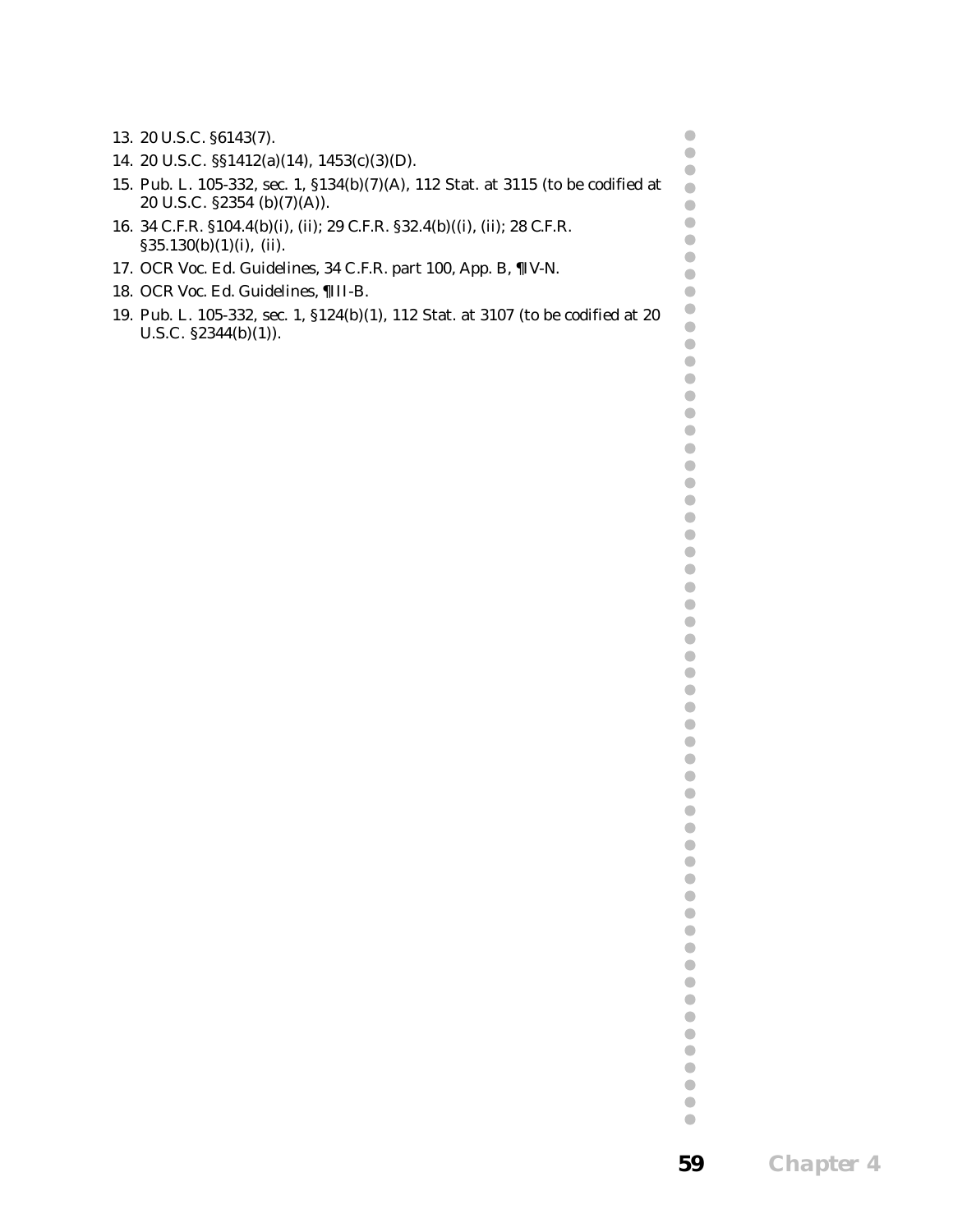aaaaaa  $\begin{array}{c} \bullet \\ \bullet \end{array}$  $\bullet$  $\begin{array}{c} \bullet \\ \bullet \end{array}$  $\bullet$  $\begin{array}{ccc} \bullet & \bullet & \bullet \\ \bullet & \bullet & \bullet \end{array}$ aaaaaaaaaaaaaaaaaaaaaaaaaaaaaaaaaaaaaaaaaaaaaaaaaaaaa  $\begin{array}{c} \bullet \\ \bullet \end{array}$  $\begin{array}{ccc} \bullet & \bullet & \bullet \\ \bullet & \bullet & \bullet \end{array}$  $\begin{array}{c} \bullet \\ \bullet \end{array}$  $\begin{array}{c} \bullet \\ \bullet \end{array}$  $\bullet$  $\begin{array}{c} \bullet \\ \bullet \end{array}$  $\begin{array}{ccc} \bullet & \bullet & \bullet \\ \bullet & \bullet & \bullet \end{array}$  $\begin{array}{ccc} \bullet & \bullet & \bullet \\ \bullet & \bullet & \bullet \end{array}$  $\begin{array}{c} \bullet \\ \bullet \end{array}$  $\begin{array}{c} \bullet \\ \bullet \end{array}$  $\bullet$  $\bullet$  $\bullet$  $\bullet$  $\bullet$  $\begin{array}{c} \bullet \\ \bullet \end{array}$  $\begin{array}{c} \bullet \\ \bullet \end{array}$  $\bullet$  $\begin{array}{c} \bullet \\ \bullet \end{array}$  $\bullet$  $\bullet$  $\bullet$  $\bullet$  $\begin{array}{ccc} \bullet & \bullet & \bullet \\ \bullet & \bullet & \bullet \end{array}$  $\bullet$  $\bullet$  $\bullet$  $\bullet$  $\bullet$  $\bullet$  $\begin{array}{ccc} \bullet & \bullet & \bullet \\ \bullet & \bullet & \bullet \end{array}$  $\bullet$  $\begin{array}{c} \bullet \\ \bullet \end{array}$  $\bullet$  $\begin{array}{c} \bullet \\ \bullet \end{array}$  $\begin{array}{c} \bullet \\ \bullet \end{array}$  $\bullet$  $\begin{array}{ccc} \bullet & \bullet & \bullet \\ \bullet & \bullet & \bullet \end{array}$  $\bullet$  $\begin{array}{c} \bullet \\ \bullet \end{array}$  $\bullet$  $\bullet$  $\bullet$  $\bullet$  $\begin{array}{c} \bullet \\ \bullet \end{array}$  $\begin{array}{c} \bullet \\ \bullet \end{array}$  $\bullet$  $\bullet$  $\ddot{\bullet}$  $\bullet$  $\begin{array}{ccc} \bullet & \bullet & \bullet \\ \bullet & \bullet & \bullet \end{array}$  $\begin{array}{c} \bullet \\ \bullet \end{array}$ 

*Chapter 4* **60**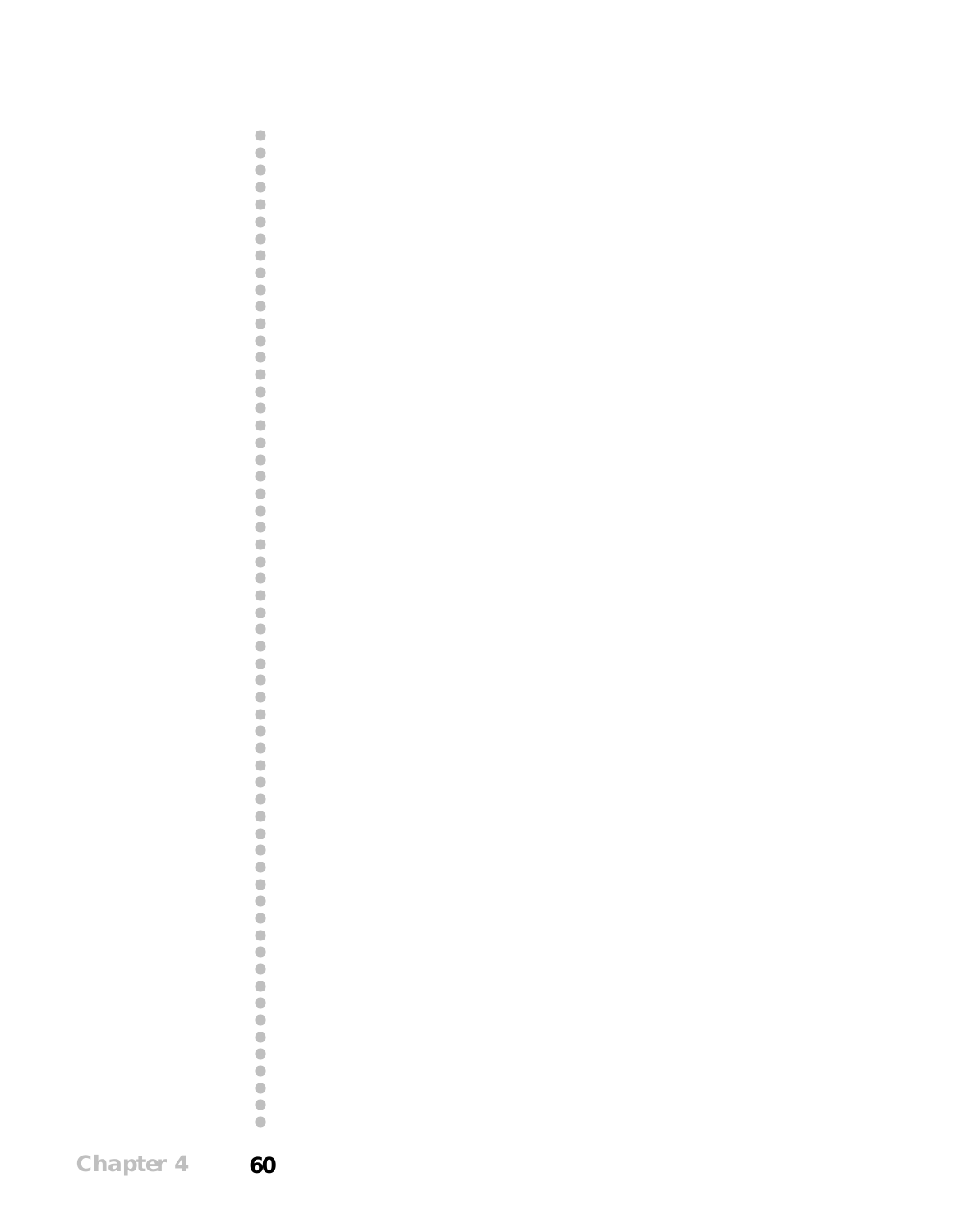*Purpose of Chapter — To illustrate through a case study the legal requirements regarding equity in entrance criteria for school-based learning, along with their policy and practice implications.*

# aaaaaaaaaaaaaaaaaaaaaaaaaa aaaaaaaa *Chapte*

 $\blacksquare$ 

 $\blacksquare$ 

*Equity in Entrance Criteria: School-Based Learning*

States and school systems must carefully scrutinize entrance criteria for school-based learning components to ensure that they are truly essential to participation in the particular program and that they do not have the effect of discriminating against students with disabilities. In addition, entrance criteria may have to be modified for individual students, based upon their needs and abilities and the nature of particular programs. These issues should be addressed systemically in system and program design and as part of regular reviews of program participation and outcomes. This case study examines one district's handling of entrance criteria.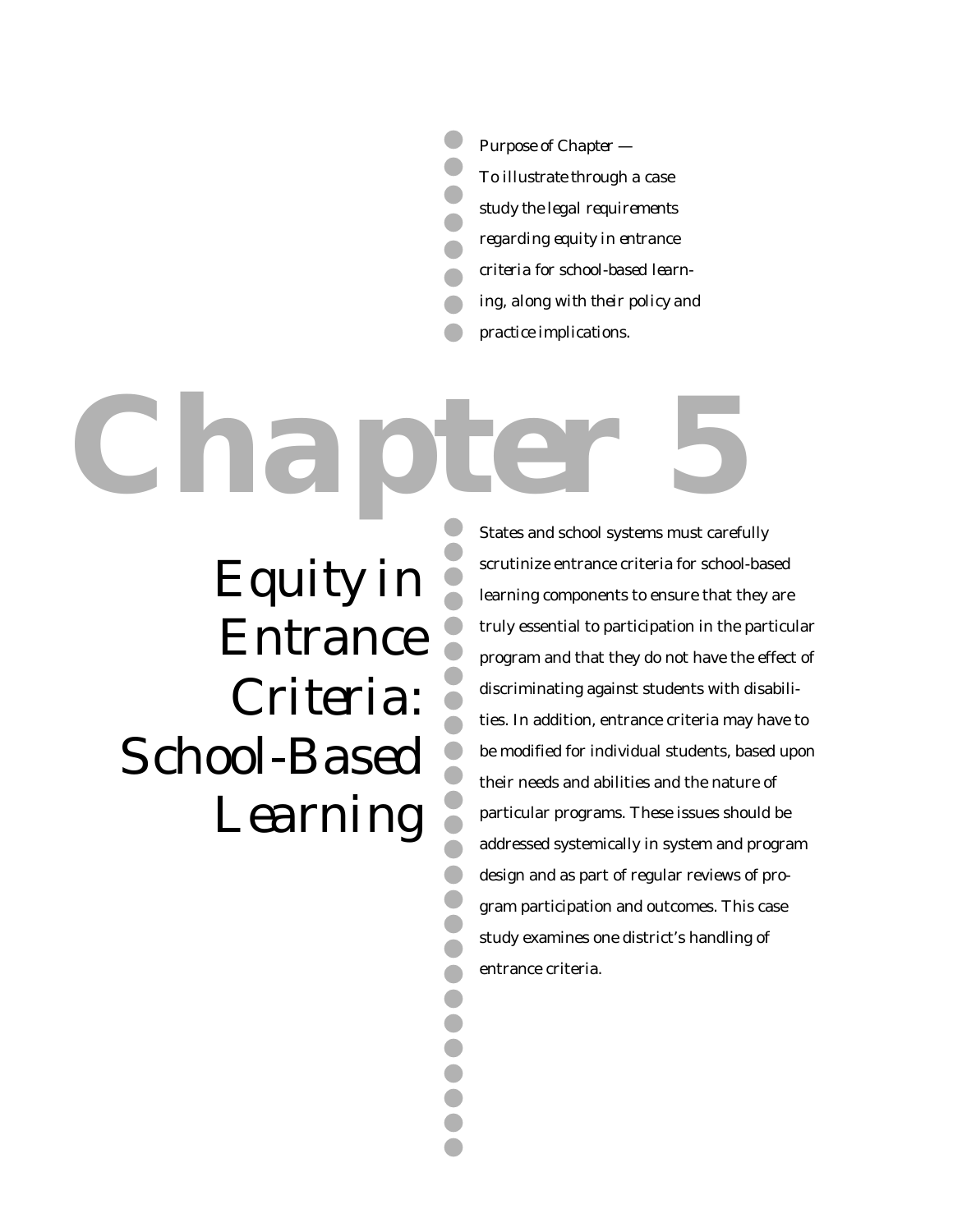*A Hotel and Restaurant Academy uses a reading test to screen applicants.*

#### *Case Study*  $\bullet$

aaaaaa  $\bullet$ A school district operates two food service programs. The Food Preparation  $\bullet$ Program teaches students how to cut vegetables, make simple recipes, and  $\bullet$ serve food. Some graduates work in cafeterias and restaurant kitchens. In the  $\bullet$  $\bullet$ other program, the Hotel and Restaurant Academy, students learn how to aaaaaaaaaaaaaaaaaaaaaaaaaaaaaaaaaaaaaaaaaaaaaaaaaaaaa  $\bullet$ manage restaurants and hotels. Students learn to keep accounts, order sup- $\blacksquare$ plies, schedule work, and cater events with sophisticated menus. The Hotel  $\overline{\phantom{a}}$ and Restaurant Academy selects students based on reading level, as measured  $\overline{\phantom{0}}$ by standardized tests. This year, applicants to the Hotel and Restaurant  $\bullet$ Academy included a number of students with disabilities, among them a  $\overline{\phantom{a}}$ student with a specific learning disability, a student who is deaf and whose  $\overline{\phantom{a}}$ primary language is American Sign Language, and a student who has a mild ă cognitive impairment. None of the applicants with disabilities had the requi- $\overline{\phantom{a}}$ site reading test score, and all were rejected by the academy on that basis. It  $\triangle$ was suggested that they enroll in the Food Preparation Program instead.  $\overline{\phantom{0}}$ 

*The reading score requirement raises serious legal, policy, and practice concerns.*

 $\bullet$  $\bullet$ 

 $\bullet$  $\bullet$ C  $\overline{\phantom{a}}$ 

 $\bullet$  $\bullet$ 

 $\bullet$  $\bullet$  $\bullet$ 

 $\bullet$  $\bullet$  $\bullet$  $\overline{\phantom{0}}$  $\overline{\phantom{a}}$  $\overline{\phantom{a}}$  $\bullet$ 

 $\bullet$  $\bullet$  $\blacksquare$ 

 *The School-to-Work and Perkins Acts both require that students with disabilities have equal access.*

#### $\overline{\phantom{a}}$ *Legal, Policy, and Practice Implications*  $\bullet$  $\overline{\phantom{a}}$

This district faces issues that, ideally, should have been anticipated, planned  $\bullet$  $\bullet$ for, and avoided during program development. The consequences of the mini- $\bullet$ mum reading score requirement and the district's response to date, raise  $\bullet$ serious legal, policy, and practice concerns. Chief among them are the low  $\bullet$ participation rate of students with disabilities in the Hotel and Restaurant  $\overline{\phantom{a}}$ Academy; the differences in quality between the academy and the Food Prepa- $\mathbf \Omega$ ration Program into which students with disabilities apparently are being  $\bullet$ steered; and the apparent discriminatory effect the reading score is having on  $\bullet$ students with disabilities and, presumably, students with and without disabili- $\bullet$ ties who are academically disadvantaged in reading.  $\bullet$ 

#### *Duty to Examine the Impact of the Reading Score Requirement on Student Access*  $\bullet$  $\bullet$

The School-to-Work Act and Perkins Act both require that the partnership examine the effect of this reading score requirement on students with disabilities. The School-to-Work Act is clear that programs must provide *all* students  $\bullet$ with equal access to the full range of program components and related activi- $\bullet$ ties. The state's application for the implementation grant will include a description of how the state will ensure opportunities to students with disabilities.1 Under Perkins, districts must provide equal access for students with  $\bullet$ disabilities. Along with equal access, districts cannot discriminate against students with disabilities on the basis of their status as members of special populations.2 The reading score requirement has denied access to all of this year's applicants, including students with at least three different kinds of disabilities. This indicates that the school-to-work program designed by the partnership is not available and accessible to all students. Accordingly, the partnership must reevaluate this admission criterion for the Hotel and Restaurant Academy to  $\bullet$ determine whether students with disabilities have equal access and opportunity to enroll in the program.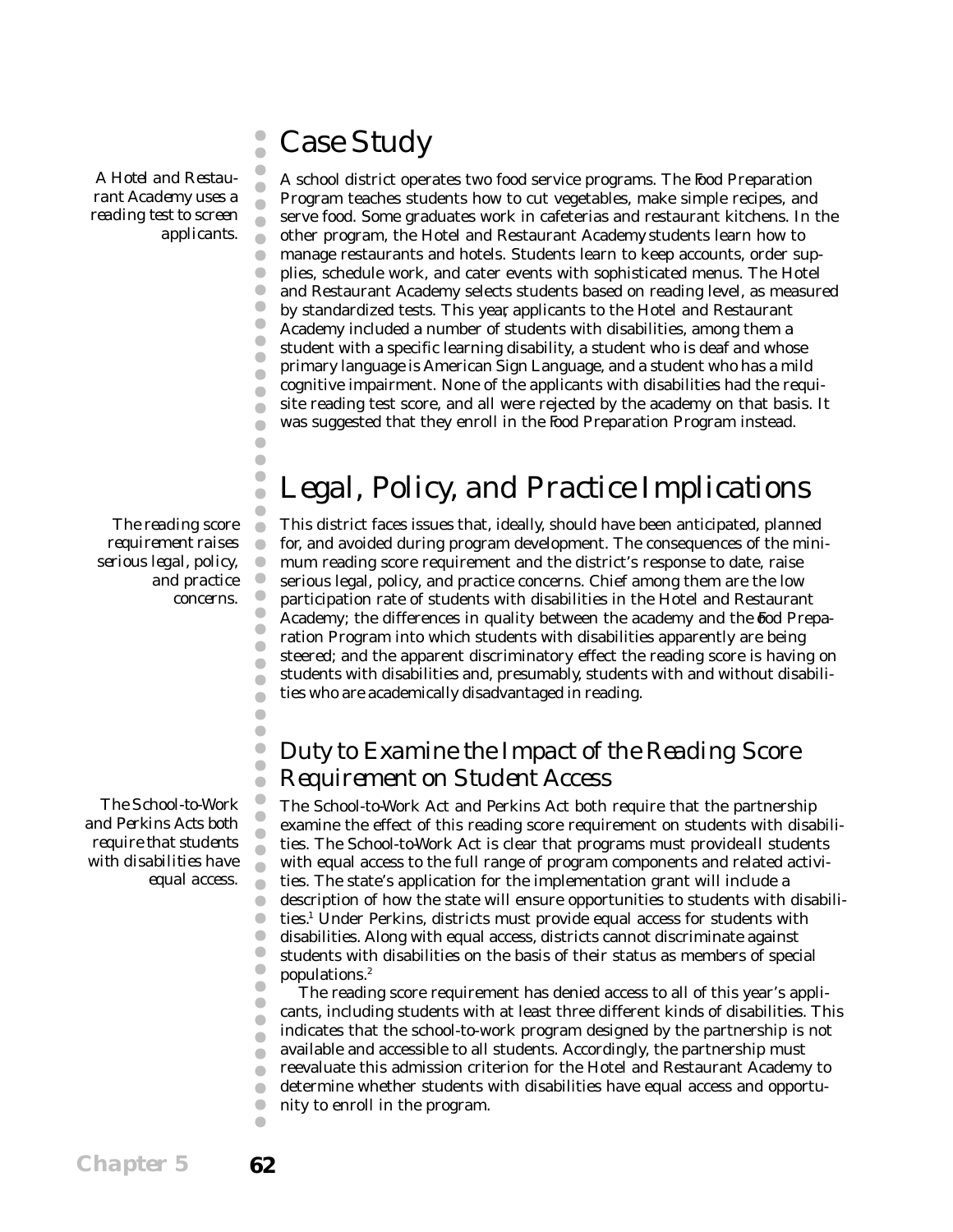Finally, the reading score requirement denies access to members of another  $\bullet$ aaaaaaaaaaaaaaaaaaaaaaaaaaa "special population" protected by Perkins: "individuals with other barriers to  $\overline{\phantom{a}}$ educational achievement,"<sup>3</sup> in this case weak skills in reading. As discussed  $\overline{\phantom{0}}$ below, the reading score requirement may be invalid on this basis alone.  $\bullet$ 

## *Differences in Quality Between Hotel and Restaurant Academy and Food Preparation Program*

The Hotel and Restaurant Academy and the Food Preparation Program differ vastly in their quality. These differences have legal and policy implications under both the career-development laws and the civil rights laws.

While the Hotel and Restaurant Academy provides students with a range of learning opportunities focused on the general management of restaurants and hotels, the Food Preparation Program merely teaches students how to cut vegetables, make simple recipes, and serve food; in short, the Food Preparation Program tracks students for low-wage, low-skill jobs, while the Hotel and Restaurant Academy prepares students for higher-wage, higher-skill employment opportunities. Further the Hotel and Restaurant Academy provides students with a background that will enable them to hold a variety of different types of jobs, while the Food Preparation Program prepares students to enter only a narrowly-defined occupation. It also appears that there may be differences in the academic content and standards of the two programs.

In addition, and as discussed in chapter 2, under the School-to-Work Act, students with disabilities are to be provided with an opportunity to complete career majors. 4 The definition of "career major" includes providing students with strong experience in and understanding of all aspects of the industry the students are planning to enter<sup>s</sup> The Perkins Act similarly calls for students to be provided with strong experience in and understanding of all aspects of the industry. The Hotel and Restaurant Academy appears to be designed to provide this experience and understanding. The Food Preparation Program is not.

For all of the above reasons, the Food Preparation Program is an unacceptable alternative to the Hotel and Restaurant AcademyStudents with disabilities are being excluded from a program (i.e., the Hotel and Restaurant Academy) that meets the quality criteria delineated in the career-development laws and being steered instead to a program that does not. This contravenes the quality and equity mandates of the School-toWork Act, as well as those of Perkins.

This situation likely gives rise to claims of illegal discrimination under the civil rights laws as well. By excluding students with disabilities from the Academy and steering them into an inferior program, the district is channeling them into a lower educational track that limits their current learning as well as their future postsecondary and employment opportunities. The God Preparation Program does not afford an equal opportunity to obtain the same results, gain the same benefits, and reach the same level of achievement as does the Hotel and Restaurant Academy. The district's practices may violate §504 and the ADA for this reason alone. 6

*The two food programs differ in quality.*

 $\overline{\phantom{a}}$  $\overline{\phantom{a}}$ ò  $\bullet$  $\blacksquare$  $\bullet$  $\bullet$  $\bullet$  $\bullet$  $\bullet$  $\bullet$  $\bullet$  $\bullet$  $\blacksquare$  $\bullet$  $\overline{\phantom{0}}$  $\bullet$  $\bullet$  $\bullet$  $\overline{\phantom{a}}$  $\bullet$  $\bullet$  $\bullet$  $\bullet$  $\bullet$  $\bullet$  $\bullet$  $\overline{\phantom{a}}$  $\blacksquare$  $\triangle$  $\bullet$  $\bullet$ 

*The food preparation program teaches low levels of skills and offers limited employment possibilities.*

*The School-to-Work and Perkins Acts require that students with disabilities have strong experience in and understanding of all aspects of an industry.*

*The Food Preparation Program violates both quality and equity criteria of School-to-Work and Perkins Acts.*

*§504 and the ADA may also be violated.*

aaaaaaaaaaaaaaaaaaaaaaaaaaaaaaa

 $\bullet$  $\bullet$  $\bullet$  $\bullet$  $\bullet$  $\bullet$  $\bullet$  $\bullet$  $\bullet$  $\bullet$  $\blacksquare$ ă  $\overline{\phantom{a}}$  $\overline{\phantom{a}}$  $\overline{\phantom{a}}$  $\bullet$  $\overline{\phantom{a}}$  $\bullet$  $\bullet$  $\bullet$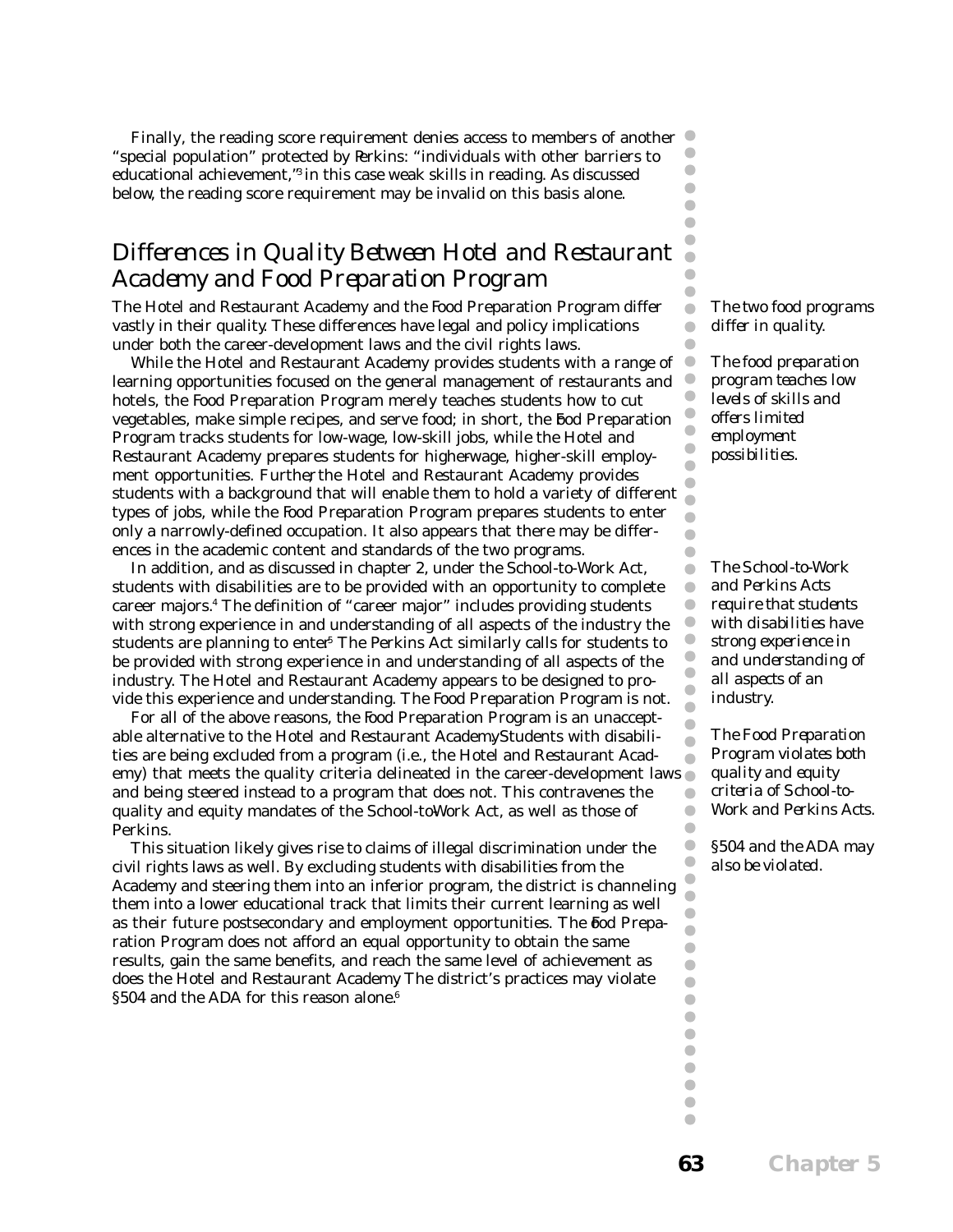## *Using the Reading Cutoff Score as a General* aaaaaa  $\bullet$ *Requirement for All Students*  $\bullet$

*Can a reading cutoff score be used?*

at all as a general admission requirement for the Hotel and Restaurant Acad- $\bullet$ emy. In addition, even if the partnership may legally use it as a general stan- $\bullet$ aaaaaaaaaaaaaaaaaaaaaaaaaaaaaaaaaaaaaaaaaaaaaaaaaaaaa dard, it may be required to waive it on a case-by-case basis for individual  $\bullet$ students with disabilities. This section explores the potential legal problems  $\blacksquare$ with using the cutoff score at all. The next section looks at individual waivers.  $\bullet$  $\bullet$ As discussed in chapters 1 and 3, the equity provisions of the Perkins Act  $\bullet$ apply to all students who are members of any of the six "special populations"  $\bullet$ identified in the act. Under these provisions, special population students must  $\bullet$ be afforded equal access, and states and school systems must plan to meet  $\blacksquare$ their needs in high quality programs. Moreover, programs may not discrimi- $\overline{\phantom{a}}$ nate on the basis of special population status.  $\bullet$ In addition to protecting as members of "special populations" individuals  $\blacksquare$ 

There are serious questions as to whether the reading cutoff score can be used

who have disabilities, are from economically disadvantaged families, are  $\bullet$ preparing for nontraditional employment, are single parents, or are displaced  $\bullet$  $\blacksquare$ homemakers, Perkins protects individuals "with other barriers to educational  $\bullet$ achievement."7 The law gives limited-English proficiency as an example of  $\blacksquare$ such an "other barrier" Poor reading skills would certainly be another barrier  $\triangle$ to educational achievement. The use of the reading cutoff score as a general  $\blacksquare$ admission requirement here likely constitutes impermissible per se discrimina- $\blacksquare$ tion against youth facing this barrier. If so, it cannot be used as an entrance  $\overline{\phantom{0}}$ requirement, regardless of whether or not the reading requirement would be  $\blacksquare$ permissible under the disability discrimination laws discussed below.  $\bullet$ 

Even if the reading requirement were permissible despite its impact on  $\bullet$ educationally disadvantaged youth, it would still be problematic under §504  $\bullet$ and the ADA. Further, §504 and ADA considerations would apply regardless of  $\bullet$ whether the program uses Perkins Act funds.  $\bullet$  $\bullet$ 

The facts here strongly suggest that the minimum reading score tends to screen out youth with disabilities. It has certainly screened out the three individual students mentioned. It may in fact also tend to screen out entire *groups* of students with disabilities: for example, those with specific learning disabilities that affect reading skills and the processing of written information.

If the test score tends to screen out students with disabilities, the civil  $\bullet$ rights laws (§504 and the ADA) prohibit its use unless it is necessary for  $\bullet$ participation in the Hotel and Restaurant Academy<sup>8</sup> If the cutoff dispropor- $\bullet$ tionately excludes youth with particular types of disabilities, the program cannot use it unless —  $\bullet$ 

• The cutoff score has been validated as essential to participation, and

• There is no other equally valid entrance criterion that does not have this discriminatory effect.<sup>9</sup>

These rules apply to all admission criteria, including (but not limited to)  $\bullet$ past academic performance, record of disciplinary problems, counselors'  $\bullet$ approval, teacher recommendations, and interest inventories, as well as  $\bullet$  $\blacksquare$ standardized tests.<sup>10</sup>

 $\bullet$  $\bullet$ 

 $\bullet$  $\blacksquare$  $\bullet$  $\bullet$  $\bullet$ 

 $\blacksquare$ 

 $\bullet$  $\blacksquare$  $\bullet$  $\bullet$  $\bullet$ 

 $\bullet$ 

 $\bullet$  $\bullet$ 

 $\bullet$ 

*§504 and the ADA may be violated since youth with disabilities are screened out.*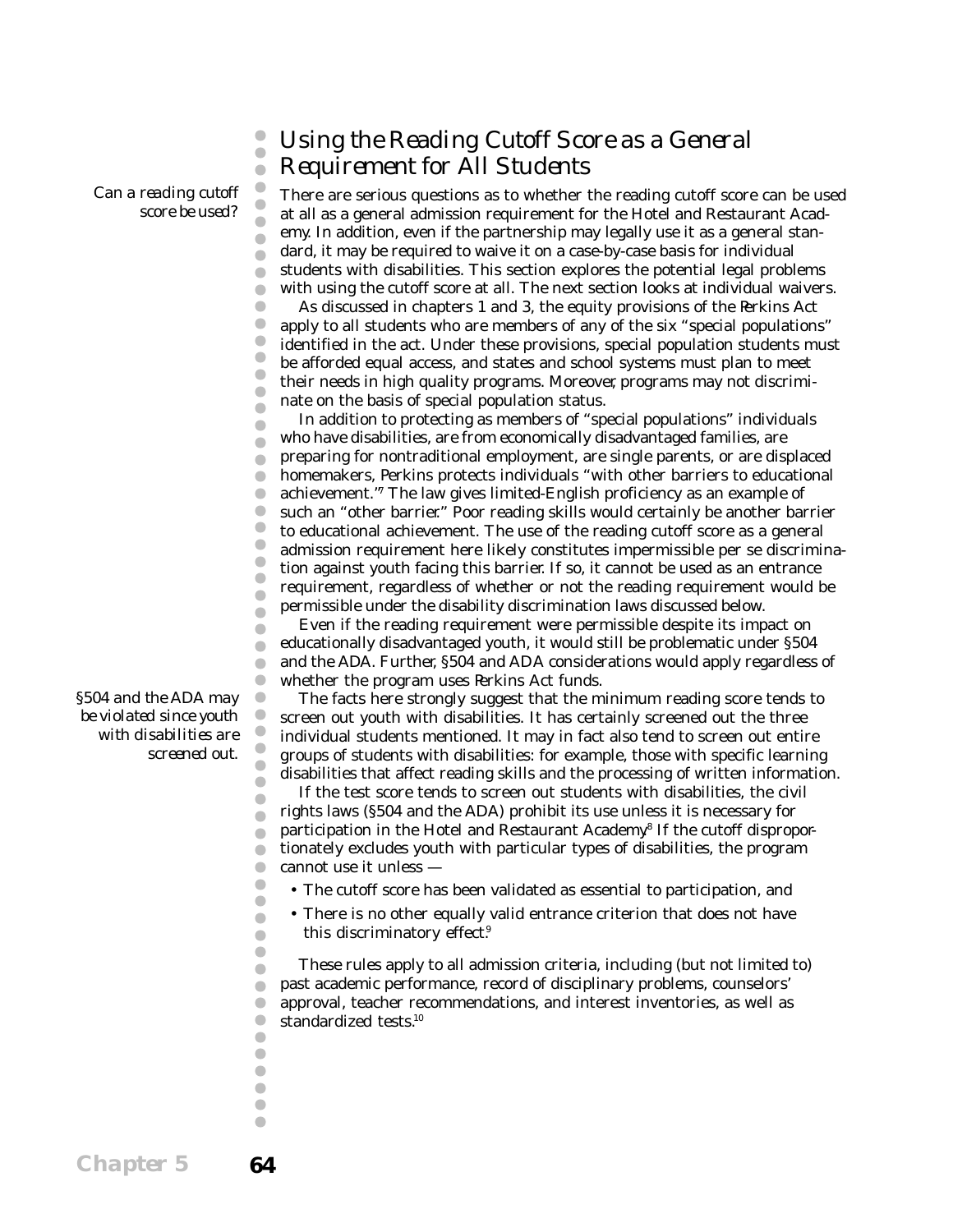Is the reading score requirement here essential to participation in the Hotel and Restaurant Academy? This question cannot be answered without first knowing the reason for the requirement — a fact not revealed in the case study. For example —

- Is the district trying to limit the academy to only higher performing students in order to demonstrate "success" in attaining high quality student outcomes?
- aaaaaaaaaaaaaaaaaaaaaaaaaaa • Is the district limiting entry to higher performing students in order to more easily attract employers who will provide work-based learning experiences?  $\overline{\phantom{a}}$
- Is it using reading scores as a convenient way to select students for a highdemand program with few openings?

None of these rationale will save the reading score requirement under the civil rights laws. While they may serve certain interests of the school, they provide no basis for concluding that the reading score is essential to students' participation in the academy or the district's ability to provide the program.

Is the tested reading score being used as a proxy for the ability to grasp the content of the Hotel and Restaurant Academy curriculum? Is this an educationally sound assumption, given the variety of teaching methods used to deliver the curriculum, including the requirements for integration of academic and vocational instruction? Further, is the reading test really valid for this purpose (see below)?

 $\bullet$ Is the purpose of the cutoff score to ensure that students will be able to  $\bullet$ understand written course materials? What reading test is being used, and what is the cutoff score? Are they aligned to the kind of materials actually used aaaaaaaaaaaaaaaaaaaaaaaaaaaaaaa in the academy? If not, the cutoff score is not an educationally sound prerequisite for any student — with or without a disability.  $\overline{\phantom{a}}$ 

If so, how do materials for academy courses compare with materials for other classes or programs in which there is no minimum test score requirement? Do the academy materials really require a higher measured reading level than the others? If not, what is the justification for applying this different  $\bullet$ standard to academy applicants? If so, given the details of the curriculum and the various instructional practices used in academy classes, is the ability to read class texts without difficulty truly necessary to be successful in the program? Are there ways to compensate for reading problems such as providing reading skill development connected to course content and materials, modifying the way in which written materials and other kinds of classroom learning reinforce one another providing some material in an alternative way (for example, video), or providing individual assistance?<sup>11</sup>

These are some of the questions that go to the issue of whether the reading score requirement is essential for participation in the Hotel and Restaurant Academy. It is important to remember that, as discussed in chapter 3, if the cutoff score disproportionately excludes students with disabilities, it cannot be used unless it has been validated as essential. This means that it must be proved valid as essential for participation even with the full array of special education supports, related services, reasonable accommodations, modifications, supplementary aids and services, and auxiliary aids and services, to which students with disabilities may be entitled under §504, the ADA, IDEA, the School-to-Work Act, and the Perkins Act. Validation is an arduous undertaking that can only be accomplished by very carefully constructed and presented evidence.

*Why is the reading cutoff score being used?*

 $\blacksquare$  $\bullet$  $\bullet$  $\bullet$  $\bullet$  $\bullet$  $\bullet$ 

 $\bullet$  $\bullet$  $\bullet$  $\overline{\phantom{a}}$  $\bullet$  $\bullet$  $\bullet$  $\blacksquare$  $\overline{\phantom{a}}$  $\bullet$  $\bullet$  $\bullet$  $\bullet$ 

 $\bullet$  $\triangle$  $\overline{\phantom{a}}$ 

 $\bullet$  $\bullet$  $\bullet$  $\bullet$  $\bullet$  $\bullet$  $\bullet$  $\bullet$  $\bullet$  $\bullet$ ò

 $\bullet$  $\bullet$  $\blacksquare$ ă  $\bullet$ ò  $\overline{\phantom{a}}$  $\bullet$  $\overline{\phantom{a}}$  $\bullet$  $\bullet$  $\bullet$  *Is attaining the tested reading score essential to succeed in the program?*

*Do the reading test and cutoff score reflect the type and level of reading required in the program?*

*Could students with disabilities succeed in the program with alternative materials or methods of teaching, or other supports?*

*Has the reading score been validated as essential to participation in the academy?*

*Is this true even if all the legally required supports and modifications are provided?*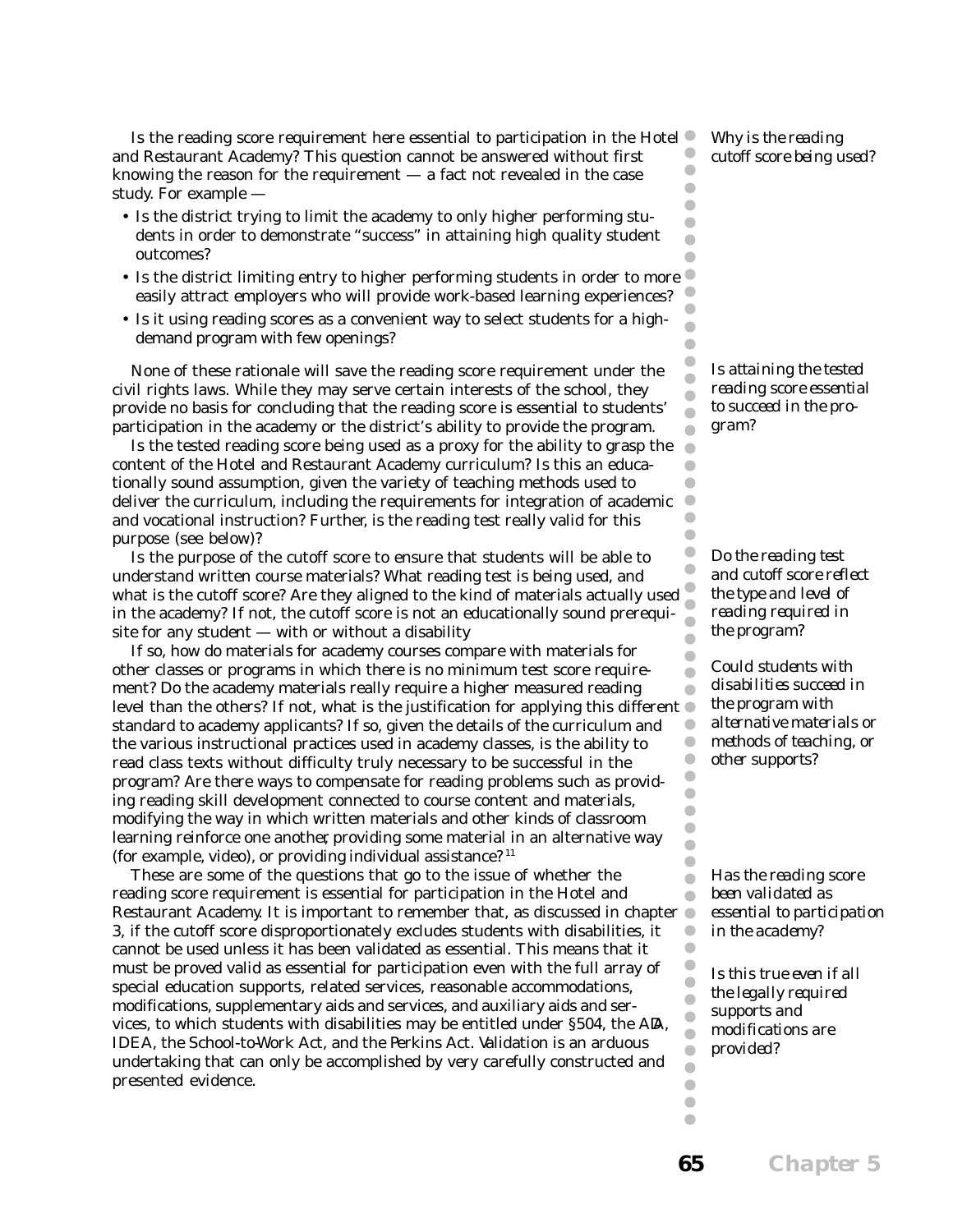$\bullet$ aaaaaa This is a very hard standard to meet. Unless the cutoff score is so low that  $\bullet$ students scoring below it cannot participate in the academy even with special  $\blacksquare$ education supports, reasonable accommodations, modifications, etc., the  $\bullet$ partnership would be well advised to stop using it.  $\bullet$ 

## $\blacksquare$ *Individual Waivers of the Minimum Reading Score*  $\bullet$  $\bullet$ *Requirement and Support Services*  $\bullet$

Even if the minimum reading score may be legally used in general, the civil rights laws require the district to modify or waive it for some students with disabilities on a case-by-case basis.<sup>12</sup> In some cases, this may mean simply waiving it (or any other admission requirement). In others, it may mean waiving it and providing services and supports to allow the student to succeed

*Civil rights laws may require waiving the reading score.*

 $\bullet$ 

 $\bullet$  $\bullet$  $\bullet$  $\bullet$  $\blacksquare$  $\overline{\phantom{a}}$  $\bullet$  $\bullet$  $\bullet$  $\overline{\phantom{0}}$  $\bullet$  $\overline{\phantom{a}}$  $\overline{\phantom{a}}$  $\triangle$  $\bullet$ 

 $\triangle$  $\bullet$  $\bigcirc$  $\blacksquare$  $\bullet$ 

 $\bullet$  $\blacksquare$ 

 $\bullet$  $\bullet$  $\bullet$  $\bullet$  $\bullet$  $\bullet$  $\bullet$ 

*Factors to consider in deciding whether to waive an entrance requirement.*

> *Will the entrance requirement, if applied, actually serve its purpose?*

*Does the entrance requirement take into account how the student will fare in the program if legallyrequired supports and modifications are provided?* • The purpose of the requirement

in the academy despite a low reading score.<sup>13</sup>

entrance requirement require careful consideration of —

• The individual student facing exclusion because of the requirement

Decisions about when and how to waive (or modify) an otherwise proper

• Alternative strategies for fulfilling the purpose of the requirement in regard to that student

A key question in deciding whether it would be fair under the civil rights  $\bullet$  $\bullet$ laws to apply an admission requirement to a particular student is whether the  $\bullet$ requirement, if applied, will in fact serve its purpose. If the purpose of the  $\bullet$ cutoff score here is to ensure that students can work successfully with written course materials, is it actually serving this purpose for each of the three students described in the case study? Or rather, is it simply reflecting back their disabilities?14 For example, it may be that the deaf student whose primary language is American Sign Language simply reads slowly because English is her second language. This may have resulted in a lowered score on a standard- $\bullet$ ized test. Speed will not pose the same problems when class work and homework require reading. By excluding her anyway, the cutoff score is not serving  $\bullet$ its own purpose. It should be waived.

Or, it may be that her low score reflects difficulties that will impede her ability to use written course materials, learn effectively and attain outcomes desired for all students in the Hotel and Restaurant Academy If this is the case, the cutoff score still is not serving its own purpose, as it does not provide information about how she will do if provided the special education services and other supports and modifications §504, the ADA, IDEA, the School-to-Work Act, and the Perkins Act require the school district to provide.

aaaaaaaaaaaaaaaaaaaaaaaaaaaaaaaaaaaaaaaaaaaaaaaaaaaaa  $\bullet$ The same may also be true for the two other students excluded from the  $\bullet$ academy. For the student with a specific learning disability, the reading test  $\bullet$ score simply reflects back his disability: problems in the psychological pro- $\bullet$ cesses used in reading, resulting in a disparity between his intellectual ability  $\bullet$  $\bullet$ and actual achievement in reading skills and comprehension.15 It says nothing  $\bullet$ about how he will fare in the Hotel and Restaurant Academy if provided with  $\overline{\phantom{a}}$ mandated educational services and supports. Similarly, the test score reflects  $\bullet$ back the third student's cognitive impairment. It provides no information  $\bullet$ about her ability to learn in the academy if provided appropriate individualized  $\bullet$ services, including modifications in methods of instruction and curriculum  $\bullet$ delivery.  $\bullet$  $\bullet$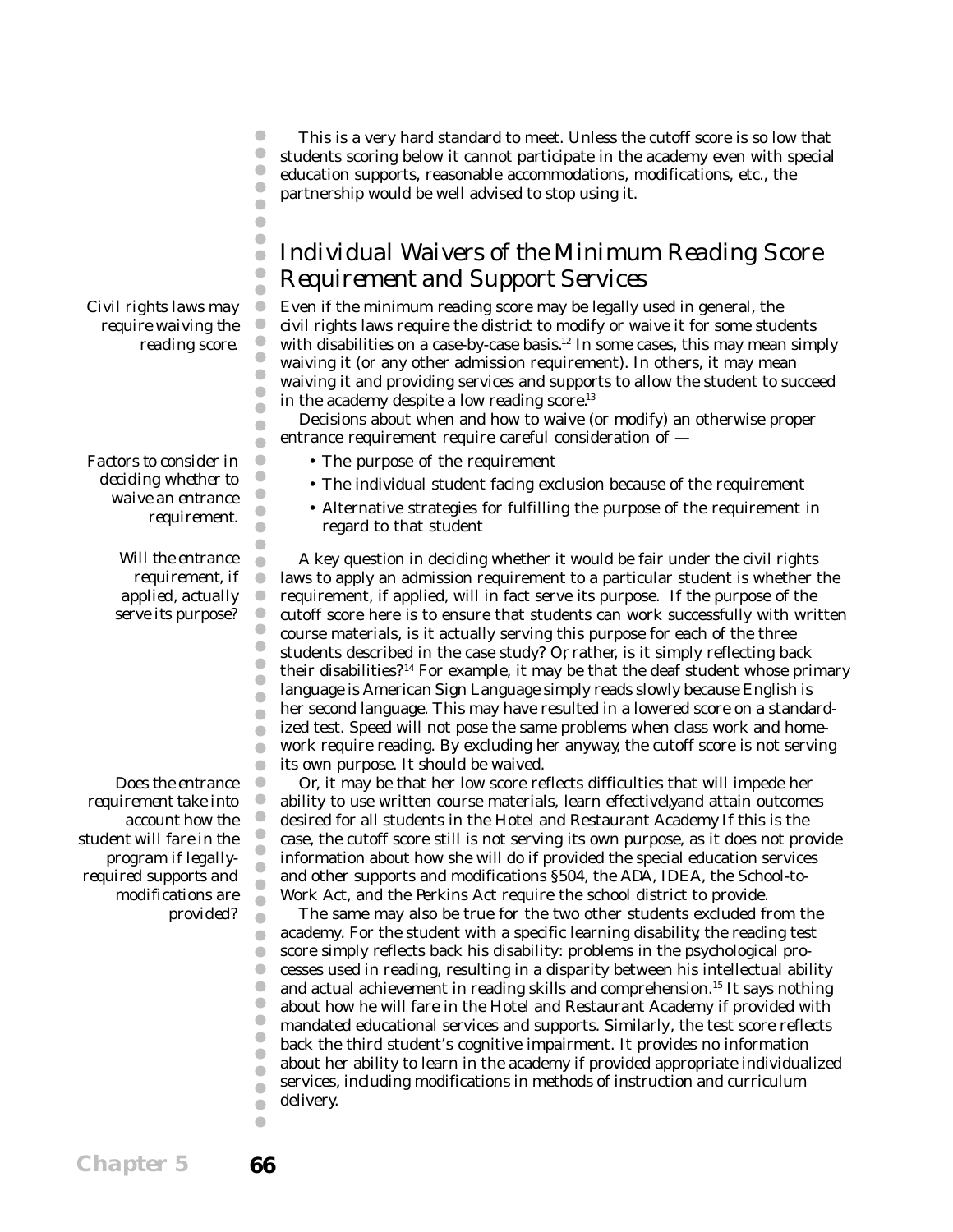If the cutoff score is not serving its own purpose for these students, it should not be applied to them. The matter does not end there, however fthe students' scores do in fact reflect difficulties that will impair learning and mastery of the Hotel and Restaurant Academy curriculum.

As noted above, for such students modifying a school-to-work admission standard includes providing services geared to the purpose behind the requirement. Here, the purpose of the reading score is to ensure that students can learn effectively in light of the written course materials ordinarily used. Each of the three students here should be provided the services and supports they need to do so.

In devising alternative strategies for addressing the true purpose of the reading score requirement, school staff should draw on the full range of services and supports required to be offered under IDEA, §504, the AD and the Perkins Act, including specialized instruction, related aids and services, modifications to methods of instruction and curriculum delivery, assistive technology, and auxiliary aids and services.

The specifics of any strategy will, of course, depend upon the individual student's needs. The individualized planning process that schools use under IDEA is ideal for making real this aspect of equity in school-to-work programs. Suggestions for using IDEA as a tool for equity in admission to school-to-work programs, and in other school-to-work components, are discussed in chapter 7.

*The district must analyze the true purpose of the reading test and provide the services that students with disabilities need to succeed in the program.*

aaaaaaaaaaaaaaaaaaaaaaaaaaa

 $\overline{\phantom{a}}$  $\bullet$  $\bullet$  $\blacksquare$  $\bullet$  $\blacksquare$ ò  $\bullet$  $\bullet$  $\bullet$  $\overline{\phantom{a}}$  $\blacksquare$  $\bullet$  $\bullet$  $\bullet$  $\bullet$  $\bullet$  $\bullet$  $\blacksquare$  $\overline{\phantom{a}}$  $\bullet$  $\bullet$  $\bullet$  $\bullet$  $\bullet$  $\bullet$  $\bullet$  $\triangle$  $\blacksquare$  $\overline{\phantom{a}}$  $\overline{\phantom{a}}$  $\bullet$  $\overline{\phantom{a}}$  $\bullet$  $\bullet$  $\blacksquare$  $\overline{\phantom{a}}$  $\overline{\phantom{a}}$ ă  $\mathbf{C}$  $\bullet$  $\blacksquare$  $\bullet$  $\overline{\phantom{a}}$  $\bullet$  $\bullet$  $\bullet$  $\overline{\phantom{a}}$  $\blacksquare$ ă  $\overline{\phantom{a}}$  $\bullet$  $\overline{\phantom{a}}$  $\bullet$  $\bullet$  $\bullet$  $\bullet$  $\bullet$ 

aaaaaaaaaaaaaaaaaaaaaaaaaaaaaaa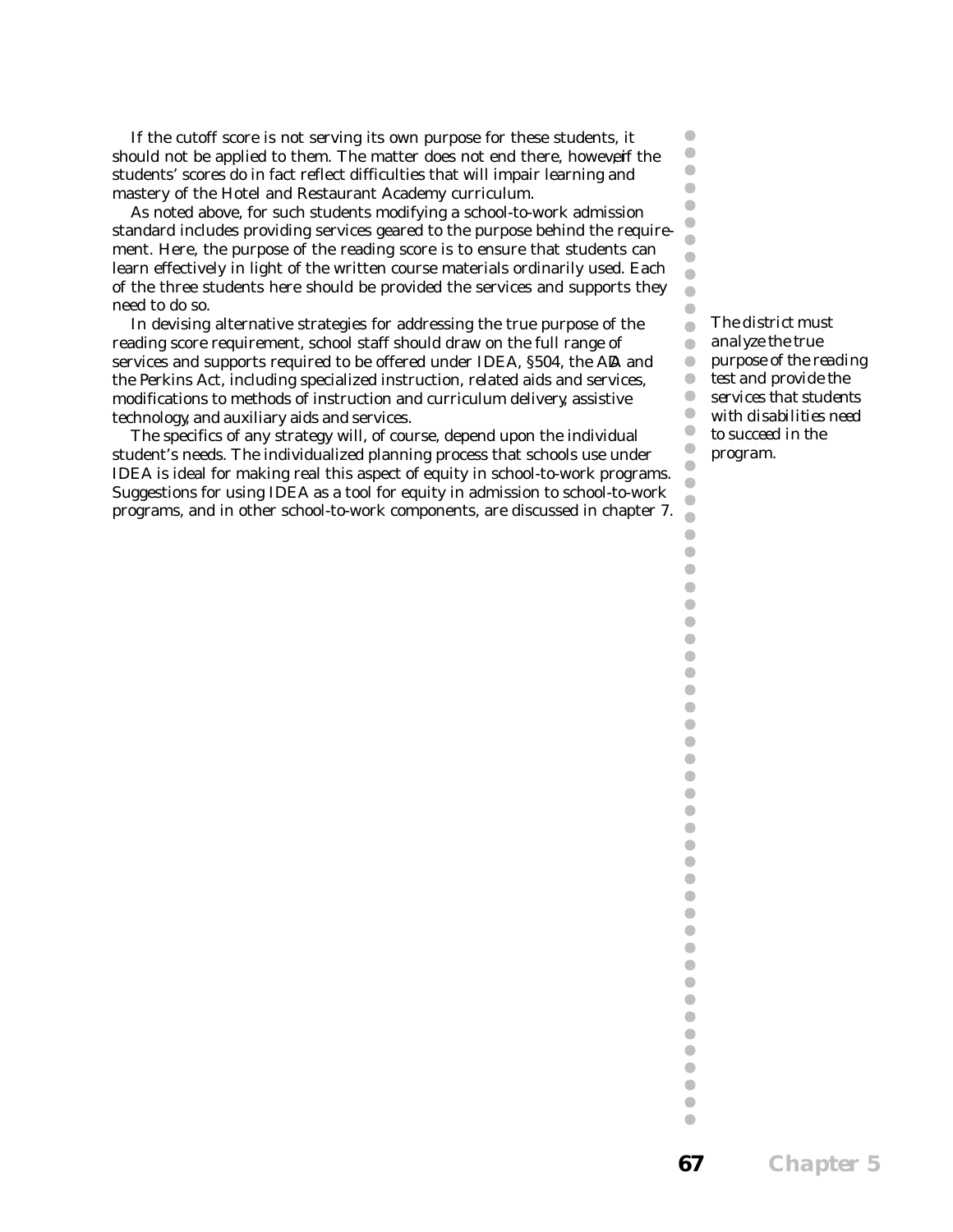## aaaaaa *Notes to Chapter 5*  $\bullet$

- $\bullet$ 1. 20 U.S.C. §6143(d)(15).  $\bullet$
- 2. See discussion in chapter 1, *supra*.  $\bullet$
- $\bullet$ 3. Carl D. Perkins Vocational and Applied Technology Education Amend- $\bullet$ ments of 1998, Pub. L. No. 105-332, 112 Stat. 3076 (October 31, 1998)  $\bullet$ (hereinafter "Pub. L. 105-332"), sec. 1, §3(23)(F), 112 Stat. at 3080-81 (to  $\qquad \qquad \bullet$ be codified at 20 U.S.C. §2302(23)(F)).  $\qquad \qquad \bullet$
- 4. 20 U.S.C. §6111(2).  $\bullet$

 $\blacksquare$ 

- $\bullet$ 5. 20 U.S.C. §6103(5)(D).  $\bullet$ 
	- 6. 28 C.F.R.  $\S 35.130(b)(iii)$ ; 34 C.F.R.  $\S 104.4(b)(1)(iii)$ ,  $(b)(2)$ .
- $\bullet$ 7. Pub. L. 105-332, sec. 1, §3(23), 112 Stat. at 3080-81 (to be codified at 20  $\bullet$ U.S.C. §2302(23)).
- $\bullet$ 8. 28 C.F.R. §35.130(b)(8).  $\bullet$
- 9. OCR Voc. Ed. Guidelines, 34 C.F.R. part 100, App. B, ¶IV-K. See also 34  $\bullet$  $\bullet$ C.F.R. §100.4(b)(4) and 29 C.F.R. §32.4(b)(4) (Departments of Education  $\bullet$ and Labor §504 regulation prohibiting "criteria and methods of adminis- $\bullet$ tration" that have the effect of discriminating on the basis of disability);  $\blacksquare$ 28 C.F.R. §35.130(b)(3)(i) (ADA regulation doing same).  $\blacksquare$
- 10. OCR Voc. Ed. Guidelines, 34 C.F.R. part 100, App. b, ¶IV-K; 28 C.F.R.  $\blacksquare$ §35.130(b)(8).  $\bullet$
- $\bullet$ 11. Note that the School-toWork Act requires school-based learning compo- $\bullet$ nents to include problem solving with students to identify their academic  $\bullet$ strengths, weaknesses, and progress, and the need for additional learning  $\qquad \qquad \bullet$ opportunities to master core academic skills. 20 US.C. §6112(5).  $\bullet$
- 12. 28 C.F.R. §35.130(b)(7) (requiring reasonable modifications in policies,  $\bullet$ practices, or procedures when necessary to avoid discrimination, unless  $\bullet$  $\bullet$ change would "fundamentally alter the nature" of the program); OCR Voc.  $\bullet$ Ed. Guidelines, 34 C.F.R. part 100, App. B, ¶IV-N (while academic require- $\bullet$ ments that are truly "essential" are not discriminatory they must be  $\bullet$ adjusted where possible to the needs of individual students with disabili- $\bullet$ ties).  $\bullet$
- aaaaaaaaaaaaaaaaaaaaaaaaaaaaaaaaaaaaaaaaaaaaaaaaaaaaa 13. Under the ADA, a youth with a disability is "qualified" to participate in a  $\bullet$ particular program if he or she meets the "essential requirements" for  $\bullet$  $\bullet$ participation *with or without* reasonable modifications to rules, policies, or  $\bullet$ practices; the removal of architectural, communication, or transportation  $\bullet$ barriers; or the provision of auxiliary aids and services. 28 C.F.R. §35.104.  $\bullet$ The §504 regulations and OCR Guidelines require secondary school  $\blacksquare$ programs to provide students with disabilities the regular or specialized  $\bullet$ instruction and related aids and services they need in order to learn in  $\bullet$ "regular" vocational education programs to the maximum extent feasible.  $\bullet$ 34 C.F.R. §§104.33(b), 104.34(a); OCR Voc. Ed. Guidelines, 34 C.F.R. part  $\bullet$ 100, App. B, ¶VI-A. The OCR Guidelines stress that students may not be  $\bullet$ denied access to vocational education courses because of the need for  $\bullet$  $\bullet$ related aids and services or auxiliary aids — and that if necessary, pro- $\bullet$ grams must, among other things, modify or adapt the manner in which the  $\bullet$ courses are offered. OCR Voc. Ed. Guidelines, 34 C.F.R. Part 100, App. B,  $\bullet$ ¶ IV-N.
- $\bullet$ 14. *Cf.* 34 C.F.R. §104.35(b)(3).  $\bullet$
- 15. 20 U.S.C. §1401(26); 34 C.F.R. §300.541(a)(2) (1997). $\bullet$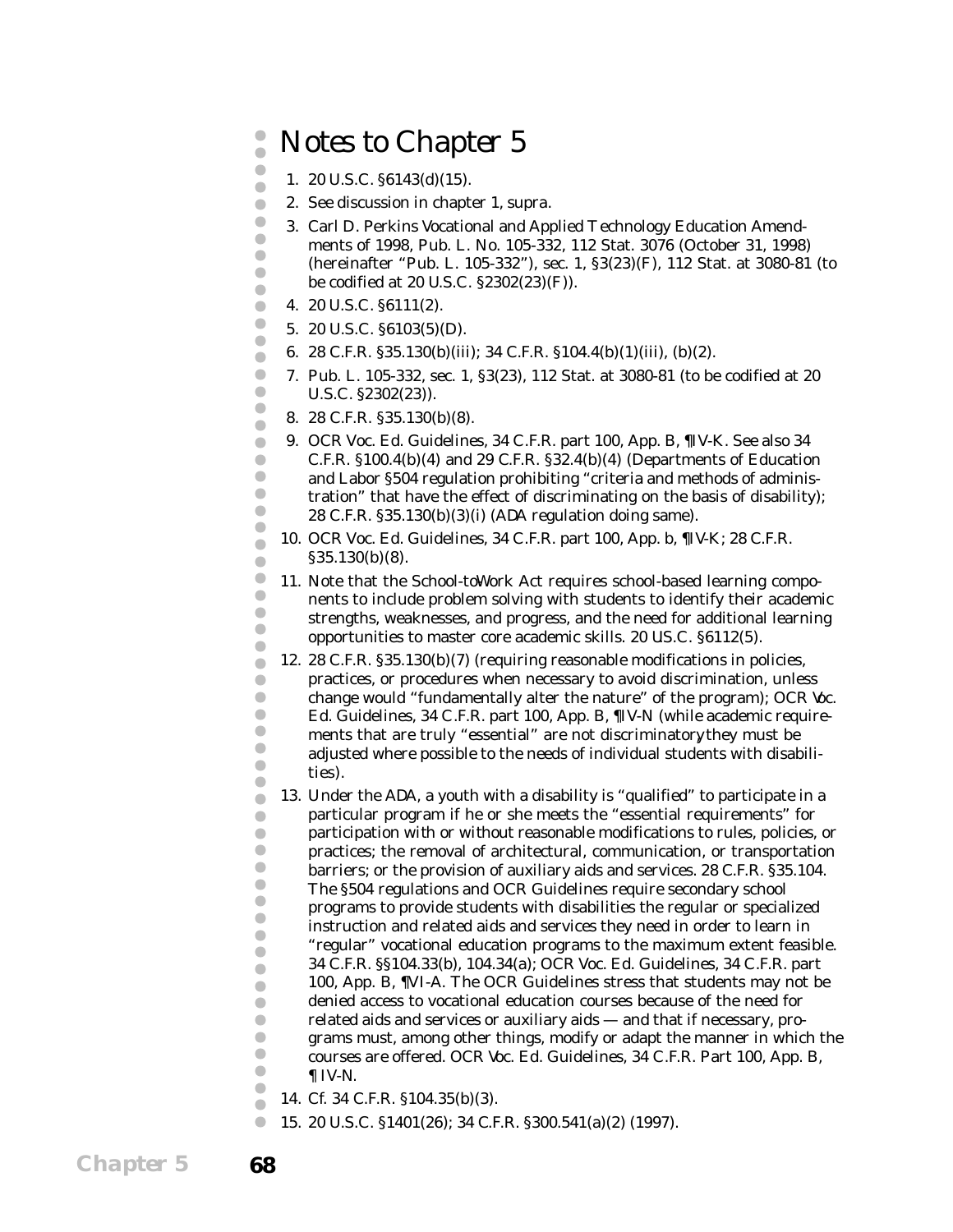aaaaaaaaaaaaaaaaaaaaaaaaaaa  $\begin{array}{c} \bullet \\ \bullet \end{array}$  $\begin{array}{c} \bullet \\ \bullet \end{array}$  $\bullet$  $\begin{array}{c} \bullet \\ \bullet \end{array}$  $\bullet$  $\bullet$  $\ddot{\bullet}$  $\begin{array}{c} \bullet \\ \bullet \end{array}$  $\begin{array}{c} \bullet \\ \bullet \end{array}$  $\bullet$  $\bullet$  $\begin{array}{c} \bullet \\ \bullet \end{array}$  $\begin{array}{c} \bullet \\ \bullet \end{array}$  $\begin{array}{c} \bullet \\ \bullet \end{array}$  $\ddot{\bullet}$  $\begin{array}{c} \bullet \\ \bullet \end{array}$  $\begin{array}{c} \bullet \\ \bullet \end{array}$  $\begin{array}{c} \bullet \\ \bullet \end{array}$  $\ddot{\bullet}$  $\begin{array}{ccc} \bullet & \bullet & \bullet \\ \bullet & \bullet & \bullet \end{array}$  $\bullet$  $\bullet$  $\ddot{\bullet}$  $\begin{array}{ccc} \bullet & \bullet & \bullet \\ \bullet & \bullet & \bullet \end{array}$ aaaaaaaaaaaaaaaaaaaaaaaaaaaaaaa  $\bullet$  $\bullet$  $\begin{array}{c} \bullet \\ \bullet \end{array}$  $\bullet$  $\begin{array}{c} \bullet \\ \bullet \end{array}$  $\begin{array}{ccc} \bullet & \bullet & \bullet \\ \bullet & \bullet & \bullet \end{array}$  $\begin{array}{c} \bullet \\ \bullet \end{array}$  $\begin{array}{c} \bullet \\ \bullet \end{array}$  $\begin{array}{c} \bullet \\ \bullet \end{array}$  $\begin{array}{ccc} \bullet & \bullet & \bullet \\ \bullet & \bullet & \bullet \end{array}$  $\begin{array}{c} \bullet \\ \bullet \end{array}$  $\bullet$  $\ddot{\bullet}$  $\begin{array}{ccc} \bullet & \bullet & \bullet \\ \bullet & \bullet & \bullet \end{array}$  $\bullet$  $\begin{array}{c} \bullet \\ \bullet \end{array}$  $\bullet$  $\ddot{\bullet}$  $\begin{array}{ccc} \bullet & \bullet & \bullet \\ \bullet & \bullet & \bullet \end{array}$  $\begin{array}{c} \bullet \\ \bullet \end{array}$  $\begin{array}{c} \bullet \\ \bullet \end{array}$  $\begin{array}{c} \bullet \\ \bullet \end{array}$  $\bullet$  $\ddot{\bullet}$  $\begin{array}{ccc} \bullet & \bullet & \bullet \\ \bullet & \bullet & \bullet \end{array}$  $\ddot{\bullet}$ 

**69** *Chapter 5*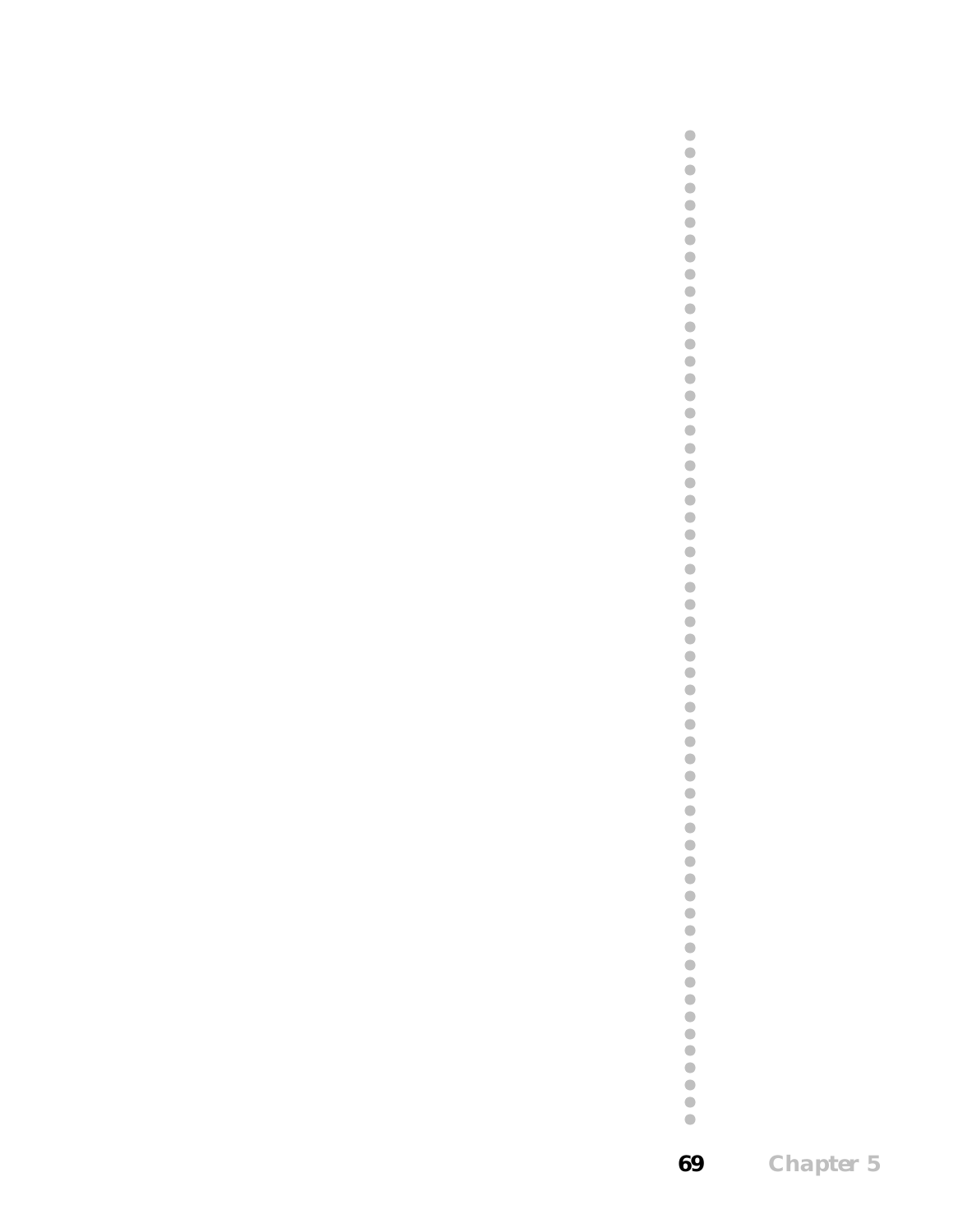aaaaaa  $\begin{array}{c} \bullet \\ \bullet \end{array}$  $\bullet$  $\begin{array}{c} \bullet \\ \bullet \end{array}$  $\bullet$  $\begin{array}{ccc} \bullet & \bullet & \bullet \\ \bullet & \bullet & \bullet \end{array}$ aaaaaaaaaaaaaaaaaaaaaaaaaaaaaaaaaaaaaaaaaaaaaaaaaaaaa  $\begin{array}{c} \bullet \\ \bullet \end{array}$  $\begin{array}{ccc} \bullet & \bullet & \bullet \\ \bullet & \bullet & \bullet \end{array}$  $\begin{array}{c} \bullet \\ \bullet \end{array}$  $\begin{array}{c} \bullet \\ \bullet \end{array}$  $\bullet$  $\begin{array}{c} \bullet \\ \bullet \end{array}$  $\begin{array}{ccc} \bullet & \bullet & \bullet \\ \bullet & \bullet & \bullet \end{array}$  $\begin{array}{ccc} \bullet & \bullet & \bullet \\ \bullet & \bullet & \bullet \end{array}$  $\begin{array}{c} \bullet \\ \bullet \end{array}$  $\begin{array}{c} \bullet \\ \bullet \end{array}$  $\begin{array}{c} \bullet \\ \bullet \end{array}$  $\bullet$  $\bullet$  $\bullet$  $\bullet$  $\begin{array}{c} \bullet \\ \bullet \end{array}$  $\begin{array}{c} \bullet \\ \bullet \end{array}$  $\bullet$  $\begin{array}{c} \bullet \\ \bullet \end{array}$  $\bullet$  $\bullet$  $\bullet$  $\bullet$  $\begin{array}{c} \bullet \\ \bullet \end{array}$  $\bullet$  $\bullet$  $\bullet$  $\bullet$  $\bullet$  $\begin{array}{c} \bullet \\ \bullet \end{array}$  $\begin{array}{ccc} \bullet & \bullet & \bullet \\ \bullet & \bullet & \bullet \end{array}$  $\bullet$  $\begin{array}{c} \bullet \\ \bullet \end{array}$  $\bullet$  $\begin{array}{c} \bullet \\ \bullet \end{array}$  $\begin{array}{c} \bullet \\ \bullet \end{array}$  $\bullet$  $\begin{array}{c} \bullet \\ \bullet \end{array}$  $\bullet$  $\begin{array}{c} \bullet \\ \bullet \end{array}$  $\bullet$  $\bullet$  $\bullet$  $\bullet$  $\begin{array}{c} \bullet \\ \bullet \end{array}$  $\bullet$  $\begin{array}{c} \bullet \\ \bullet \end{array}$  $\bullet$  $\ddot{\bullet}$  $\bullet$  $\begin{array}{ccc} \bullet & \bullet & \bullet \\ \bullet & \bullet & \bullet \end{array}$  $\begin{array}{c} \bullet \\ \bullet \end{array}$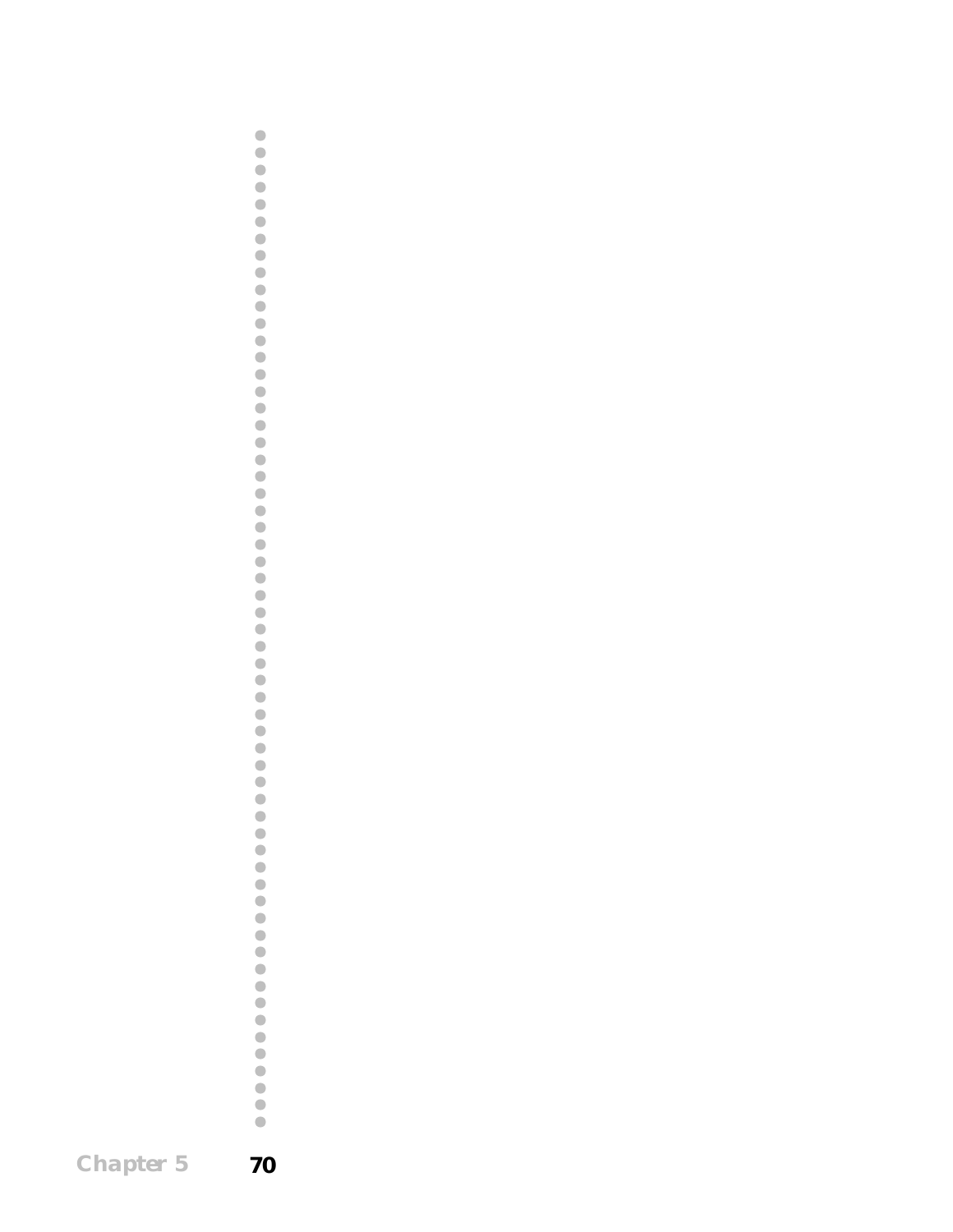aaaaaaaaaaaaaaaaaaaaaaaaaa aaaaaaaa *Purpose of Chapter — To illustrate through a case study the legal requirements regarding equity in entrance criteria for work-based learning, along with their policy and practice implications.*

## *Chapter*

 $\blacksquare$  $\bullet$ 

 $\blacksquare$  $\blacksquare$  $\bullet$ 

*Equity in Entrance Criteria: Work-Based Learning*

States and school systems must carefully scrutinize entrance criteria for work-based learning opportunities to ensure that they are truly essential to participation in the particular program, and that they do not have the effect of discriminating against students with disabilities. States and school systems must also ensure that employers and other work-based learning hosts (such as community organizations) do not discriminate. In addition, entrance criteria may have to be modified for individual students, based upon their needs and abilities and the nature of particular programs. These issues should be addressed systemically in system and program design, and as part of regular reviews of program participation and outcomes.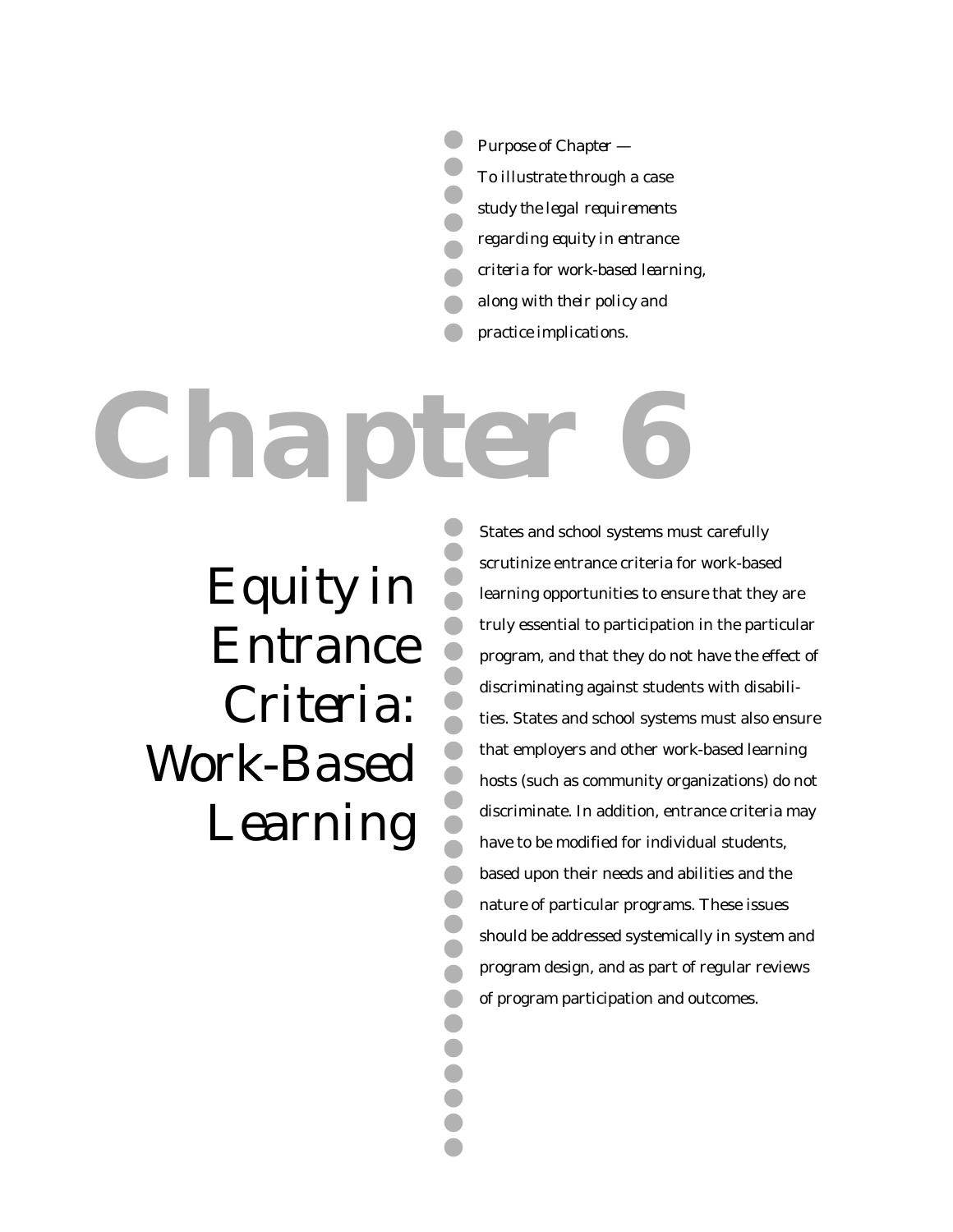## aaaaaa *Case Study*  $\bullet$

 $\blacksquare$  $\bullet$ 

 $\bullet$  $\bullet$  $\triangle$  $\blacksquare$  $\overline{\phantom{a}}$  $\bullet$  $\bullet$ 

 $\bullet$  $\bullet$  $\bullet$  $\bullet$  $\bullet$  $\bullet$  $\bullet$  $\bullet$  $\bullet$  $\bullet$ 

 $\bullet$  $\bullet$  $\overline{\phantom{a}}$  $\overline{\phantom{0}}$  $\overline{\phantom{a}}$  $\bullet$  $\bullet$  $\bullet$  $\bullet$  $\bullet$  $\bullet$ 

This case study looks at equity issues in access to opportunities for work-based learning, in light of the School-to-Work Act, Perkins Act, Section 504, Title II

 $\bullet$ of the ADA, and IDEA. A host of other laws may also apply when students

- $\bullet$
- engage in work-based learning.<sup>1</sup> Some of these explicitly address equity issues.  $\bullet$  $\bullet$ For example, participating employers may be covered by and students may
- $\blacksquare$ have rights under, Title I of the ADA, which, as discussed in chapter 1, prohib-
- $\bullet$ its employment discrimination, and Title VII of the Civil Rights Act, which
- $\overline{\phantom{0}}$ prohibits race, national origin, and gender discrimination in employment.
- $\bullet$ Other laws, although not explicitly civil rights laws, may raise equity concerns  $\overline{\phantom{a}}$
- nonetheless, such as when questions arise about whether the Fir Labor  $\overline{\phantom{a}}$
- Standards Act applies to a particular youth with a disability.<sup>2</sup> In designing and ă
- implementing school-to-work systems and programs, policymakers, adminis- $\overline{\phantom{a}}$
- aaaaaaaaaaaaaaaaaaaaaaaaaaaaaaaaaaaaaaaaaaaaaaaaaaaaa trators, and educators need to be aware that any number of laws may apply to  $\triangle$ their efforts and seek legal assistance to learn about and plan for their require- $\bullet$ ments.  $\bullet$

*When choosing interns, employers do not select students with disabilities.*

*Work-based learning programs have two obligations.*

*A program must —*

*1. Ensure that it does not discriminate — intentionally or unintentionally*

 *2. Ensure that workbased learning hosts do not discriminate against its students*  $\bullet$ In an effort to encourage employer participation and to make the work- $\bullet$ based learning experience as "real-world" as possible, this school-to-work program lets employers select high school students who will intern with them. Students develop resumés in class, and then present resumés and interview with employers. Looking at data from the first two years of the program, it is clear that most employers are not selecting students with disabilities. In response, the local partnership has set up a separate program specifically for students with disabilities to intern with a local university or public agency.

## $\bullet$ *Legal and Policy Implications*  $\bullet$  $\bullet$

In developing school-to-work systems, state-level decision makers must ensure that youths with disabilities will have equal and meaningful access to the full range of high quality work-based learning opportunities to be created for all youth. Applications from local partnerships should not be approved unless they demonstrate that the partnership has planned for this. And meaningful access for all should be a focus of the state's ongoing oversight of the statewide system and the local programs that comprise it. In fact, the state plan for the school-to-work system must describe the manner in which the state will ensure effective and meaningful opportunities for *all* students to participate in school-to-work programs.3

 $\bullet$ Work-based learning programs have two broad equity obligations. First, a  $\bullet$ program must ensure that it does not discriminate — intentionally or uninten- $\overline{\phantom{a}}$ tionally. Second, and equally important, the program must also ensure that  $\bullet$ work-based learning hosts do not discriminate against its students. This case  $\bullet$  $\bullet$ study implicates both obligations.  $\bullet$ 

*Chapter 6* **72**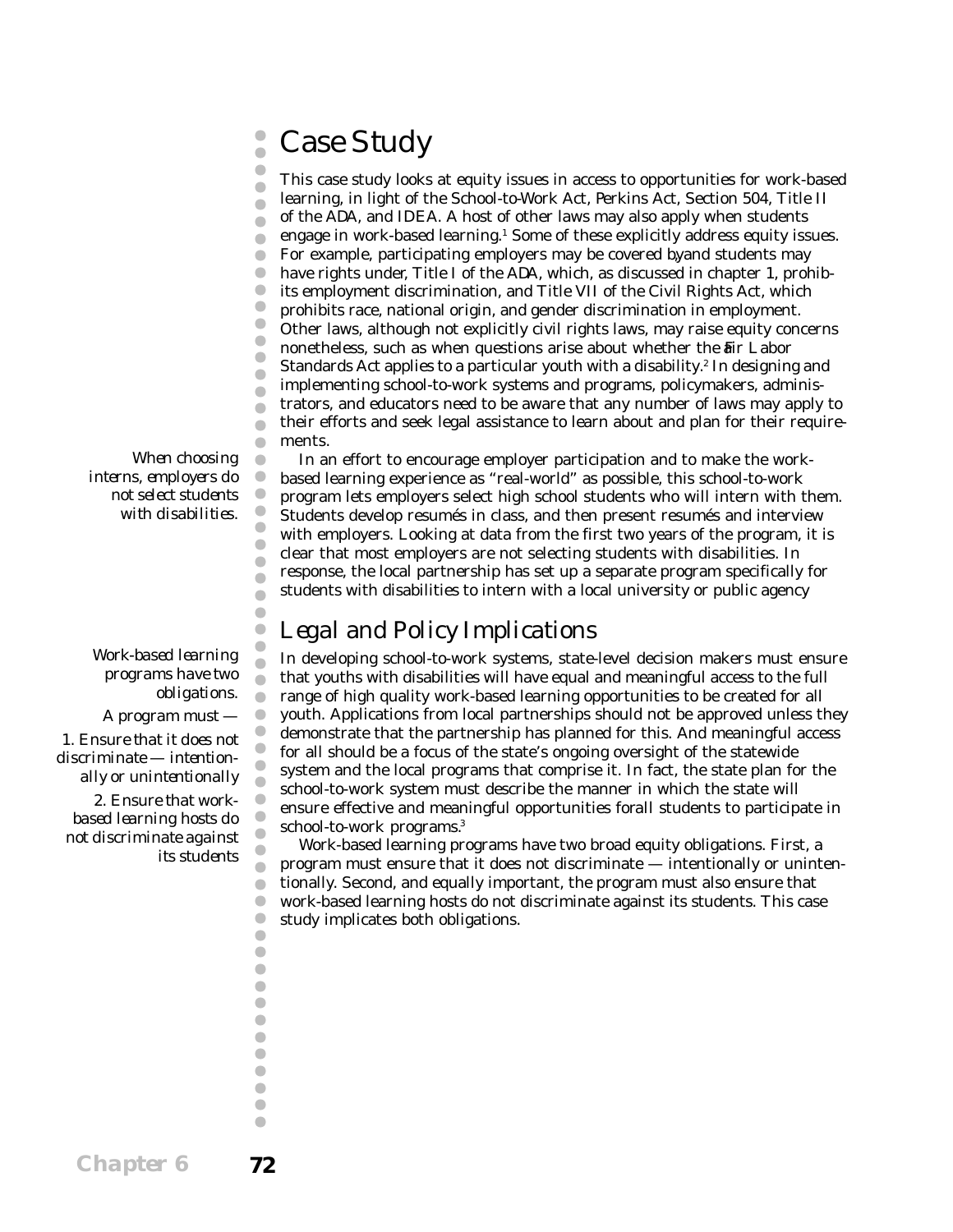## *Nonselection by Employers Denies Students Equal Access and Comparable Benefits*

While work-based learning can take many different forms, in this case study students' work-based learning experience occurs with outside employers who select them based on their resumés and an interview. Regardless of the type of work-based learning experience offered, the School-toWork Act requires that programs provide *all* students with equal access to the full range of program components, including work-based learning. 4 The fact that the employers are choosing the students for the work-based placement does not relieve the school-to-work program of its responsibility to provide equal access to students  $\bullet$ with disabilities. 5

The same is true under the Perkins Act, which mandates equal access and nondiscrimination for members of special populations. Here, the process that has been designed to match students with internships excludes students with disabilities from participation in many work-based learning opportunities. This exclusion clearly does not meet the Perkins requirement of equitable participation.

The failure of these employers to select students with disabilities has further legal and policy ramifications. As a result of these employer choices, the school-to-work system is unable to offer students with disabilities the same range of internship opportunities available to their peers. Students with disabilities lack private sector opportunities, and also have a narrower range of careers and work settings with which to experiment. It is possible that they are being excluded from internship opportunities linked to their career majors, weakening the link between their school- and work-based learning. As alegal matter, all of this means that students with disabilities are not receiving comparable benefits under the school-to-work program — a violation of §504 and the ADA.<sup>6</sup> As a *policy* matter, it means that key purposes of the School-to-Work Act are being defeated for students with disabilities, and that their education and postsecondary options will suffer as a result.

## *Problems With the Partnership's Solution*

The establishment of a separate program for students with disabilities offering internships at a university and public agencies is not a solution to the legal and policy issues raised here. First, this solution appears to limit students with  $\blacksquare$ disabilities to a particular type of employer and to a particular set of workbased experiences. Second, it is unclear that the work-based learning experiences that students with disabilities are being channeled into are of the same high quality as the other work-based learning experiences. The School-toWork Act and Perkins Act access and quality problems remain.  $\bullet$ 

Also, the partnership has chosen a solution that perpetuates the discrimination it is supposed to end. In addition to the School-to-Work and Perkins Acts problems, the denial of comparable benefits and services continues, and so, too, the civil rights violations. Students with disabilities still have a lesser range of viable internship options than do their peers. It is also unclear whether the separate program offers the same "real world" experience of presenting resumés and interviewing with employers — yet another potential violation of the right to comparable benefits and services.

The chosen solution also fails to address the possibility that youth with or without disabilities may be suffering illegal discrimination based upon other barriers to educational achievement that they may face. As discussed in

*In this case study, the partnership running the school-to-work program must still provide equal access to students with disabilities even if employers are choosing the students for the workbased placement.*

*Perkins also requires equitable participation.*

aaaaaaaaaaaaaaaaaaaaaaaaaaa

 $\bullet$  $\overline{\phantom{a}}$  $\mathbf{r}$ 

 $\blacksquare$ 

 $\bullet$  $\bullet$  $\bullet$  $\blacksquare$  $\bullet$  $\bullet$ ó  $\bullet$  $\bullet$  $\bullet$  $\bullet$ 

 $\bullet$  $\bullet$  $\bullet$  $\bullet$ 

 $\bullet$  $\bullet$  $\bullet$  $\bullet$  $\bullet$  $\bullet$  $\blacksquare$  $\bullet$  $\bullet$  $\bullet$ 

aaaaaaaaaaaaaaaaaaaaaaaaaaaaaaa

 $\bullet$ 

ă  $\bullet$  $\overline{\phantom{a}}$  $\bullet$  $\bullet$  $\bullet$  $\bullet$  $\bullet$  $\bullet$ 

 $\bullet$  $\bullet$  $\bullet$  $\overline{\phantom{a}}$  $\blacksquare$ 

*Students with disabilities are not receiving comparable benefits under the school-to-work program in violation of §504 and the ADA.*

*Establishing a separate program for students with disabilities offering internships at a university and public agencies violates the Perkins and School-to-Work Acts.*

*Separate programs are not equal and violate civil rights laws.*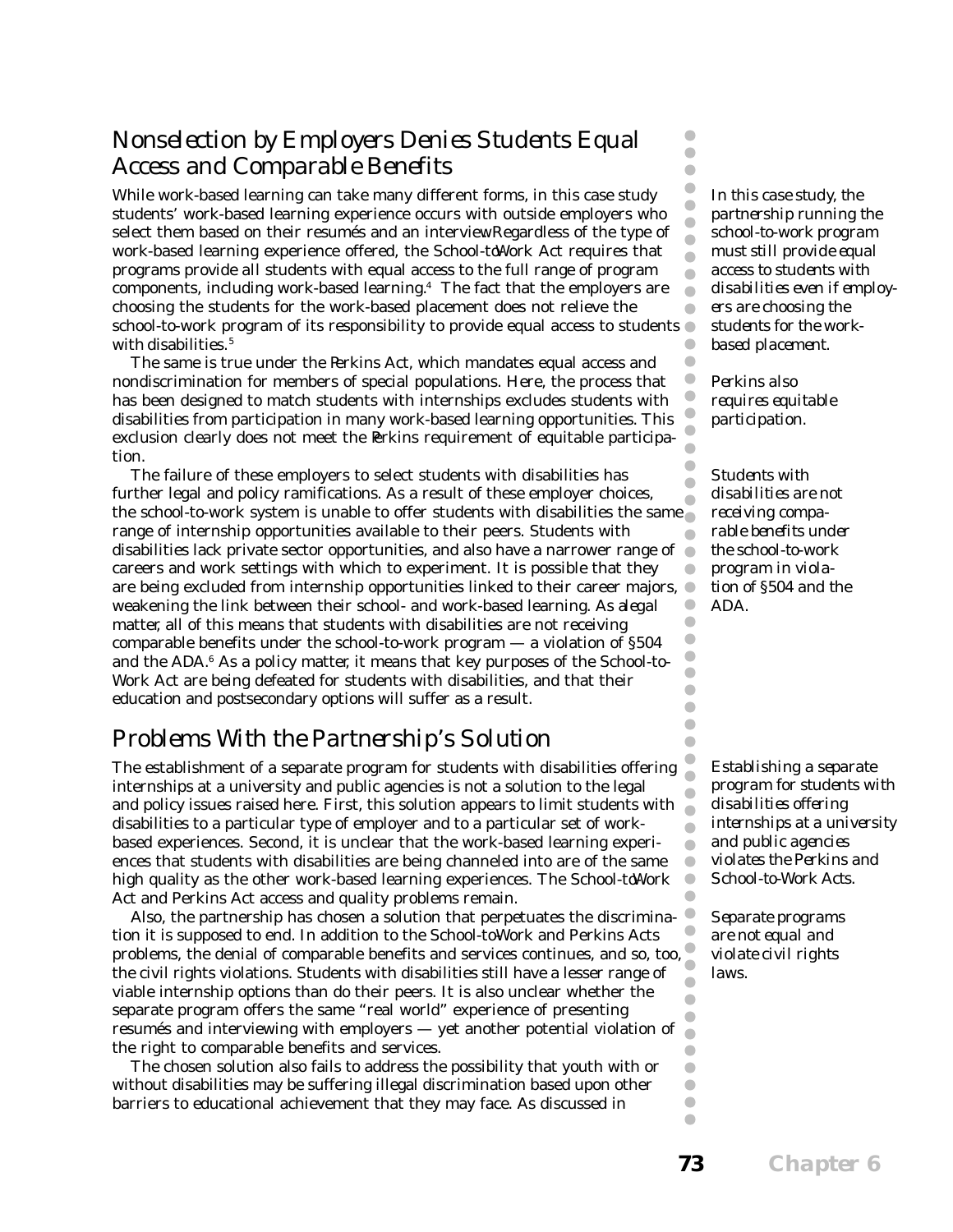|                                                                                                        | chapter 5, the special populations the Perkins Act protects include individuals<br>with disabilities, those from economically disadvantaged families, those<br>preparing for nontraditional employment, single parents, displaced homemak-<br>ers, and individuals with "other barriers to educational achievement." Here, it<br>may be that student resumés reflect low academic achievement resulting from<br>such barriers, or that such information is emerging during interviews, or that<br>low academic achievement related to the barriers is influencing employer<br>choices in some other way that results in a denial of internship opportunities.<br>Consistent with its obligations under Perkins, the program must identify and<br>eliminate any such discrimination that may be occurring.<br>This "solution" also may be creating new kinds of discrimination. Rather<br>than addressing directly the problems in the "regular" internship program, the<br>partnership is channeling, or tracking, the victims of these problems into a<br>separate program. This raises a host of new problems under §504 and the<br>ADA. Under these laws -                                    |
|--------------------------------------------------------------------------------------------------------|--------------------------------------------------------------------------------------------------------------------------------------------------------------------------------------------------------------------------------------------------------------------------------------------------------------------------------------------------------------------------------------------------------------------------------------------------------------------------------------------------------------------------------------------------------------------------------------------------------------------------------------------------------------------------------------------------------------------------------------------------------------------------------------------------------------------------------------------------------------------------------------------------------------------------------------------------------------------------------------------------------------------------------------------------------------------------------------------------------------------------------------------------------------------------------------------------|
| Potential civil rights<br>problems caused by the<br>"solution."                                        | • The partnership cannot exclude from the "regular" internship program<br>those students who are able (with or without support services) to partici-<br>pate. <sup>7</sup> This includes steering them into the separate program for even<br>benign, or well-intentioned, reasons.                                                                                                                                                                                                                                                                                                                                                                                                                                                                                                                                                                                                                                                                                                                                                                                                                                                                                                               |
|                                                                                                        | • The partnership cannot operate a separate program for youth with disabili-<br>ties unless it is necessary to provide them with benefits and services that<br>are as effective as those other students receive.                                                                                                                                                                                                                                                                                                                                                                                                                                                                                                                                                                                                                                                                                                                                                                                                                                                                                                                                                                                 |
|                                                                                                        | • Even if a separate program is permissible under these laws for some<br>students, other youth able to participate still have a right to participate in<br>the "regular" internship program. <sup>9</sup>                                                                                                                                                                                                                                                                                                                                                                                                                                                                                                                                                                                                                                                                                                                                                                                                                                                                                                                                                                                        |
|                                                                                                        | • Students must be placed in the "regular" secondary level internship<br>program unless student needs cannot be met there, even with supplemen-<br>tary aids and services. <sup>10</sup>                                                                                                                                                                                                                                                                                                                                                                                                                                                                                                                                                                                                                                                                                                                                                                                                                                                                                                                                                                                                         |
| Employers cannot be<br>allowed to continue<br>to discriminate in<br>violation of civil<br>rights laws. | Finally, the program's response here allows possible discrimination by<br>employers to continue. Rather than finding out why most employers are not<br>choosing students with disabilities, the program has sidestepped the issue,<br>simply removing these students from the process. It has not addressed the<br>possibility that employers may be discriminating against its students, uninten-<br>tionally or intentionally. The program has a legal obligation to do so. It must<br>determine whether any participating employers are discriminating, and if<br>necessary divorce itself from the discriminating employer <sup>11</sup> This is true<br>whether employers discriminate on the basis of disability as may be happening<br>here, or on the basis of race, national origin, or gender <sup>12</sup><br>These obligations arise under the civil rights laws prohibiting disability,<br>race, national origin, and gender discrimination. As noted above, the Perkins<br>Act additionally requires the program to address and eliminate discrimination<br>against students who are special population members by virtue of the barriers<br>to educational achievement they face. |
|                                                                                                        |                                                                                                                                                                                                                                                                                                                                                                                                                                                                                                                                                                                                                                                                                                                                                                                                                                                                                                                                                                                                                                                                                                                                                                                                  |

*Chapter 6* **74**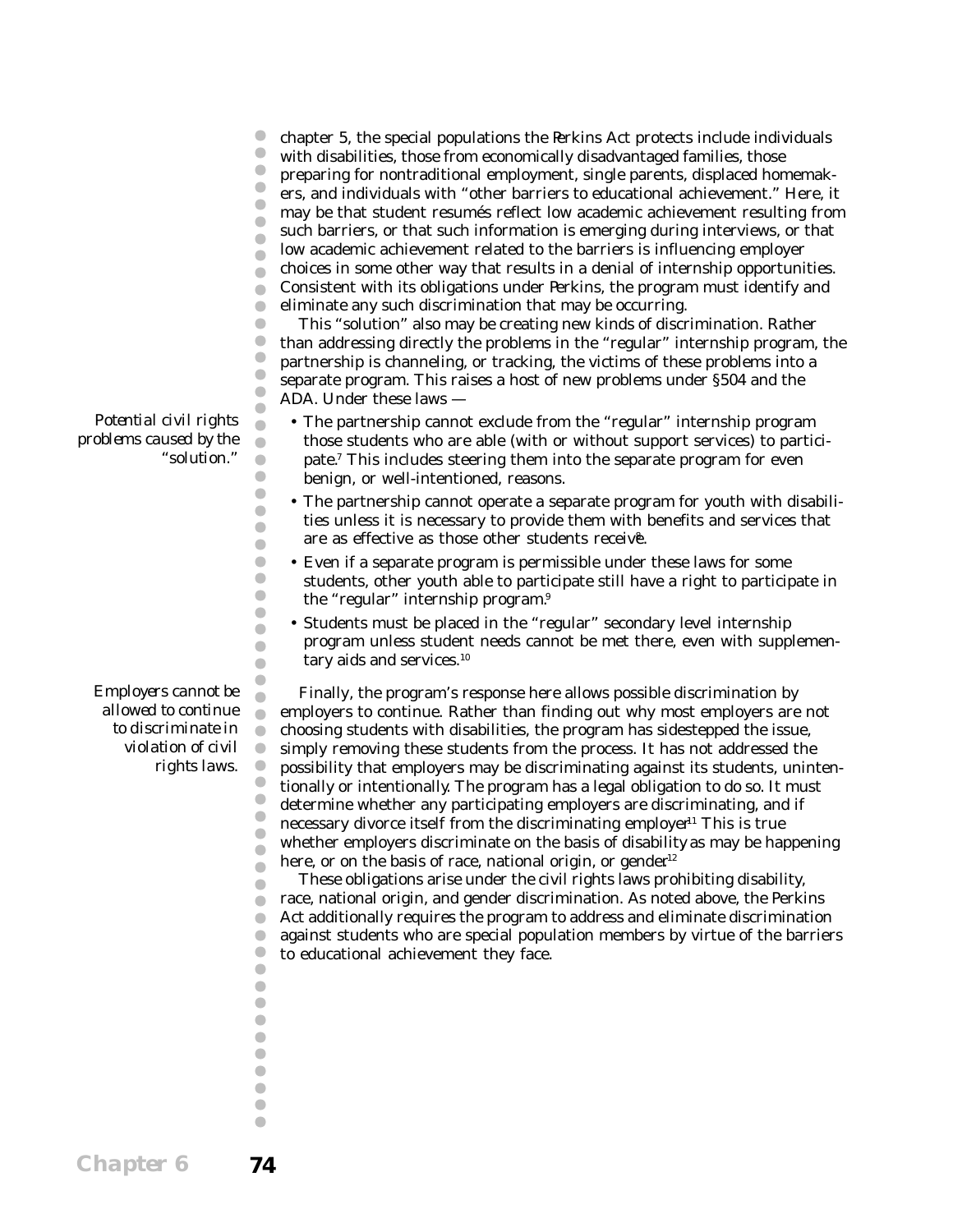## *Why Are Students With Disabilities at a Disadvantage in the Intern Selection Process?*

The internship program needs to be reformed to eliminate all of the above problems. The fact that the program itself offers youth with disabilities fewer, and qualitatively lesser, options must be addressed, as must the possibility that participating employers are discriminating. This is the legal responsibility of both the state and the local partnership (including the local education agency and the high school), under the career development laws as well as the civil rights laws. <sup>13</sup>

The problem needs to be understood before it can be solved. The program did well to collect and review data on the experience of students with disabilities. But, further investigation needs to be done to understand why these students are at such a disadvantage in the intern selection process. Questions the program might explore include the following —

## *Questions to be Explored*

- Where is the process breaking down for students with disabilities? Are they being selected for interviews after presenting resumés and then facing rejection, or are they being passed over from the start?
- If passed over from the start, what is it on their resumés that is causing problems? Do resumés reflect grades and other accomplishments in the school-based learning component? Are students with disabilities achieving less than their peers in their course work?
- Are they receiving the specialized instruction, related services, and supports they need to master the competencies and successfully complete the challenging projects expected of all students?
- aaaaaaaaaaaaaaaaaaaaaaaaaaaaaaa • Are grades appropriate information to be revealing for any student, with or  $\bullet$ without a disability? Are students being screened out because of the barri- $\overline{\phantom{a}}$ ers to educational achievement that they face?  $\overline{\phantom{a}}$
- How do potential employers become aware that a student has a disability? Do the resumes of students not getting interviews indicate that they have a disability? Are interviewers reacting to visible disabilities? Are students receiving guidance and counseling on how to deal with employer perceptions and attitudes about disability during interviews?
- Are participating employers aware that the program will provide the specialized instruction and supports students may need to learn well and function effectively during work-based learning, as required by the careerdevelopment laws and civil rights laws, including IDEA? Do they have any reason to believe that this may not be the case? Is there a process in place for consulting with employers to identify and develop the supports that students may need? Are employers aware of it?
- Are workplace mentors prepared to work successfully with students with disabilities? Under the School-to-Work Act, each student is to have such a mentor who, among other things, instructs the student, critiques student performance, challenges the student to do well, and works in consultation with classroom teachers and the employer<sup>14</sup> Are workplace mentors providing the consultation and support that students may need from qualified personnel, if they themselves are not knowledgeable about strategies for instructing and supporting students with disabilities?

*State and local partners must investigate possible discrimination.*

*An investigation is necessary before the problem can be solved.*

aaaaaaaaaaaaaaaaaaaaaaaaaaa

 $\bullet$  $\bullet$  $\bullet$  $\bullet$  $\bullet$  $\blacksquare$  $\bullet$  $\blacksquare$  $\triangle$  $\mathbf{r}$  $\overline{\phantom{a}}$ 

 $\triangle$ 

 $\overline{\phantom{a}}$  $\overline{\phantom{a}}$  $\bullet$  $\mathbf{C}$  $\bullet$  $\blacksquare$  $\bullet$  $\overline{\phantom{a}}$ ò  $\bullet$  $\blacksquare$  $\bullet$  $\blacksquare$  $\overline{\phantom{0}}$  $\overline{\phantom{a}}$  $\overline{\phantom{a}}$  $\bullet$  $\bullet$  $\overline{\phantom{a}}$  $\bullet$  $\bullet$  $\bullet$ 

 $\overline{\phantom{a}}$  $\bullet$ ă  $\blacksquare$ 

 $\overline{\phantom{a}}$ 

 $\blacksquare$  $\bullet$  $\bullet$  $\bullet$  $\bullet$  $\bullet$  $\bullet$  $\bullet$  $\bullet$  $\bullet$  $\bullet$ 

> *Examples of issues to investigate.*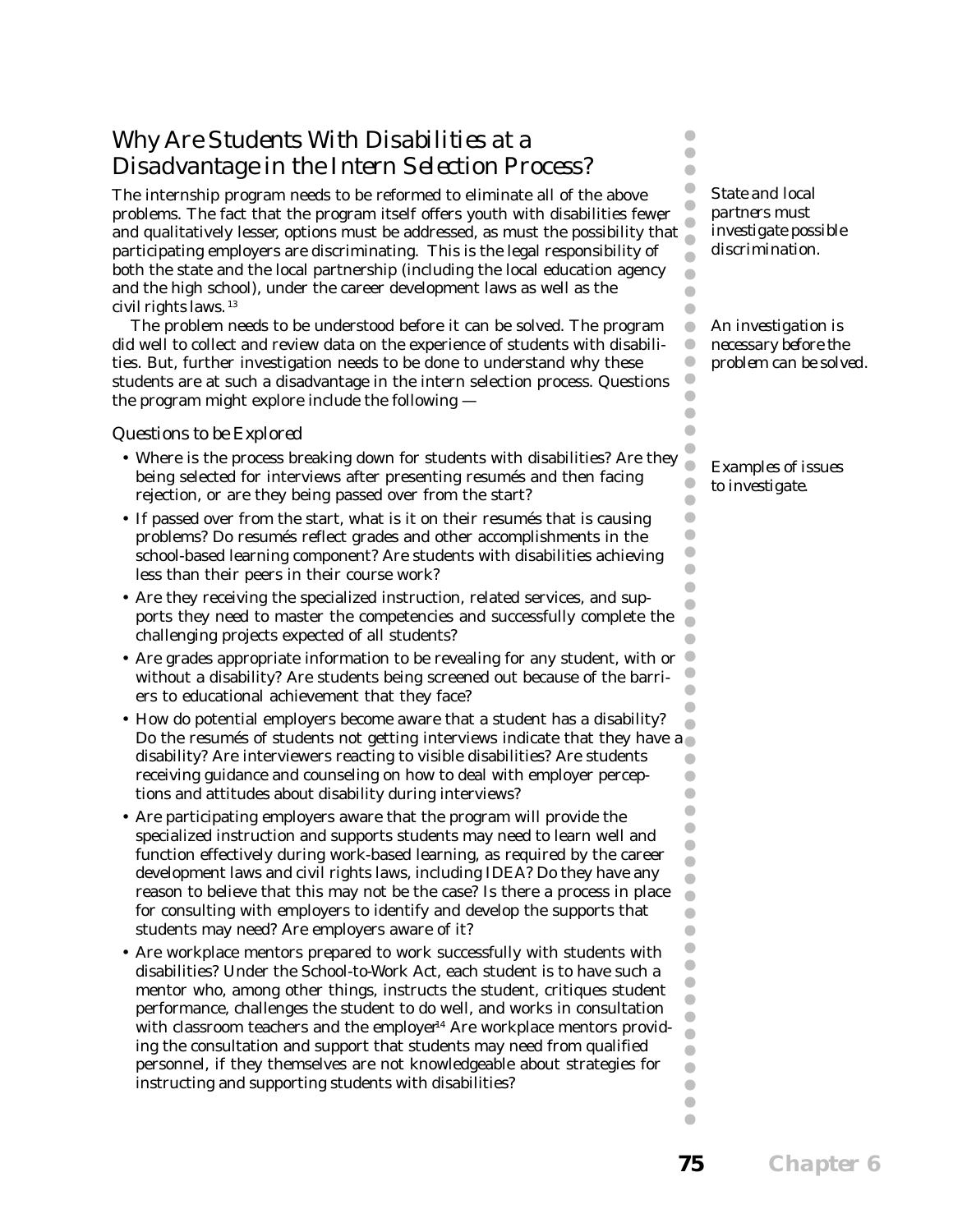- $\bullet$ aaaaaa • Does the program work affirmatively with participating employers to alert  $\bullet$ them to issues of stereotyping, equal opportunity nondiscrimination, and  $\qquad \qquad \bullet$ compliance with civil rights laws?  $\bullet$ 
	- Does the program ensure that, as a matter of course, IEP teams, bringing together the expertise of special education and school-to-work staffdevise appropriate instructional strategies and other needed supports for workbased learning? Do IEP goals and services reflect the desired outcomes of work-based learning? Do they include any specialized instruction and other services students might need to prepare them for work-based learning? For success in interviews?
	- What "qualifications" are employers looking for, given that applicants are high school students with little, if any, work experience? Are they using criteria that are irrelevant in light of the educational purposes of workbased learning under the School-to-Work Act and the role the student will be playing at the work-based learning site?
	- What role do school-site mentors play in the process? Under the School-to-Work Act, each student must be assigned a school-site mentor to act as his or her advocate.15 An important (and required) connecting activity under the act is matching students with the work-based learning opportunities of employers.<sup>16</sup> Is simply having students present resumés and interview with employers consistent with this mandate? Is the current system a sound way for ensuring that work-based learning for any student, with or without a disability, is relevant to the student's career majoris integrated with academic and occupational school-based learning, and provides broad instruction in all aspects of the industry he or she is preparing to enter?<sup>9</sup>

## *Additional Policy Implications: Meaningful Work-Based Learning for All Students*

Ensuring that students with disabilities have equitable access to the workbased experiences made available through this program is particularly crucial given that work-based activities are an essential component of school-to-work systems. A recent study indicated that developing work-based activities is the top priority of most local partnerships running school-to-work programs.<sup>18</sup> Importantly, the study determined that workplace activities offered students through school are of higher quality than those that they find on their own!

 $\bullet$ Here, the focus on simulating the "real world" hiring process appears to  $\bullet$ have taken priority over the need to ensure that all students have access to the school-to-work activity opportunities. Further investigation may reveal other problems. It may be that the students with disabilities are deprived of opportunities to participate in what may be higher quality work-based activities. Or, that students with disabilities are not given meaningful work experiences by the employer even if they are permitted to participate in the programs. This  $\bullet$ may include denial of opportunities to gain strong experience in and understanding of all aspects of the industry, and/or tracking of students with disabilities into routinized work with little such educational value.

Given the focus by school-to-work systems on the development of workbased learning opportunities, state- and local-level actors must examine the entrance criteria and quality of work-based experiences to ensure that students with disabilities are not barred from opportunities that provide intellec- $\bullet$ tual challenges and the acquisition of sophisticated skills. This includes not  $\bullet$ only being attuned to differences between employers, but to any differences in  $\bullet$ the way students are treated within particular work-based learning sites.

*Work-based experiences are crucial to school-to-work.*

*Be attuned to the quality of work experiences, even once students are accepted.*

*Be attuned to differences between employers and any differences in the way students are treated.*

aaaaaaaaaaaaaaaaaaaaaaaaaaaaaaaaaaaaaaaaaaaaaaaaaaaaa

 $\bullet$  $\bullet$  $\bullet$  $\blacksquare$  $\bullet$ 

 $\bigcap$  $\bullet$  $\overline{\phantom{0}}$  $\bullet$  $\bullet$  $\bullet$  $\bullet$ 

 $\bullet$  $\bullet$  $\bullet$  $\bullet$  $\qquad \qquad \bullet$  $\bullet$  $\bullet$  $\bullet$  $\bullet$  $\blacksquare$  $\bullet$  $\bullet$  $\bullet$  $\bullet$  $\bullet$  $\bullet$  $\blacksquare$  $\triangle$  $\bullet$  $\begin{array}{c} \hline \end{array}$  $\qquad \qquad \bullet$  $\bullet$  $\bullet$  $\bullet$  $\bullet$  $\bullet$  $\bullet$  $\bullet$  $\bullet$  $\bullet$  $\bullet$  $\bullet$  $\blacksquare$  $\bullet$  $\bullet$  $\bullet$  $\bullet$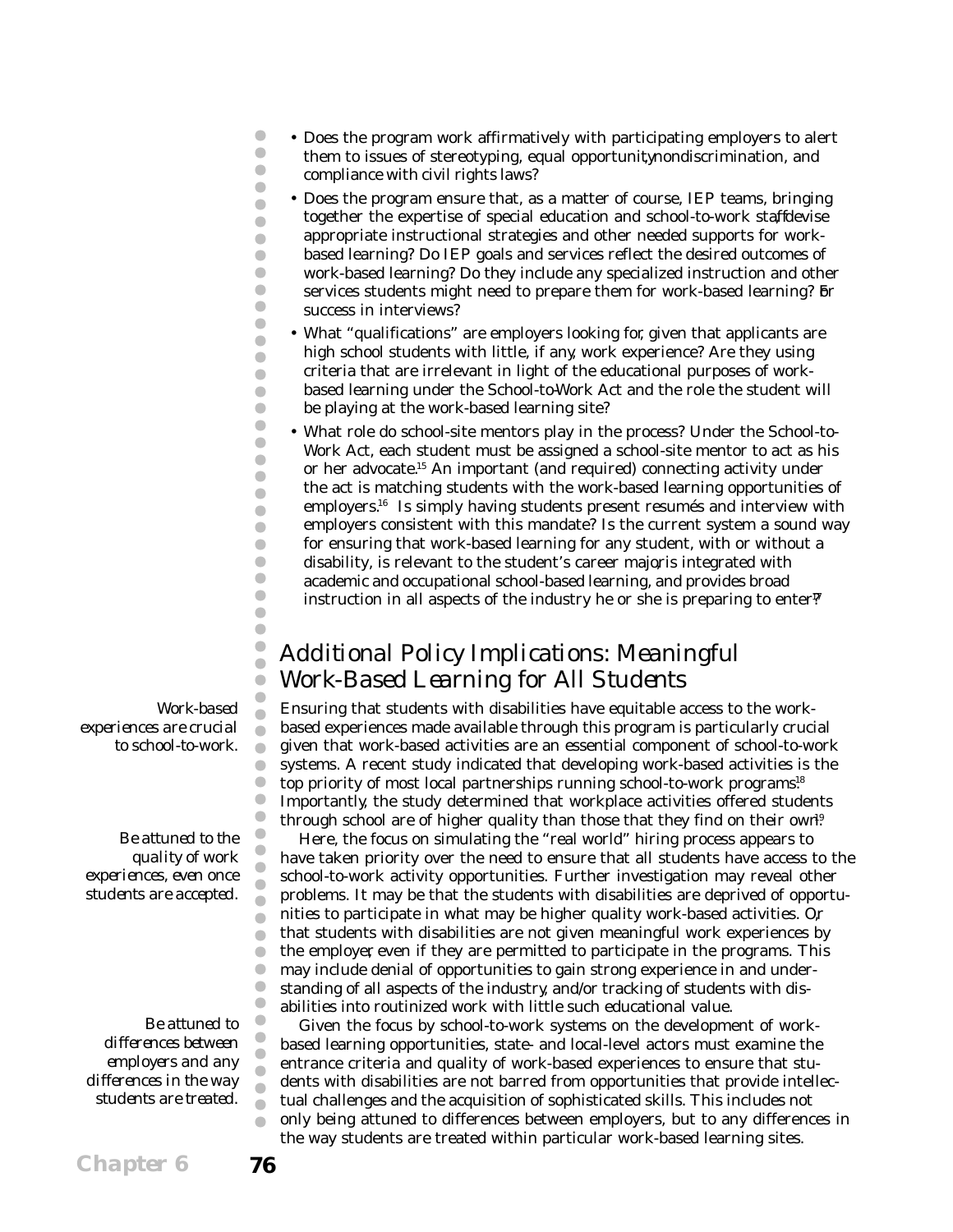| <i>Notes to Chapter 6</i>                                                                                                                                                                                                                                  |                        |
|------------------------------------------------------------------------------------------------------------------------------------------------------------------------------------------------------------------------------------------------------------|------------------------|
| 1. For example, depending upon the circumstances, federal and state laws<br>regarding occupational heath and safety, labor unions, minimum wage and<br>overtime, and employment discrimination, among others, may come into<br>play.                       |                        |
| 2. For a discussion of the Fair Labor Standards Act, see chapter 3.                                                                                                                                                                                        |                        |
| 3. 20 U.S.C. $$6143(d)(13)$ , $(15)$ .                                                                                                                                                                                                                     |                        |
| 4. 20 U.S.C. §6111(5).                                                                                                                                                                                                                                     |                        |
| 5. When a law requires equal access, that access must be meaningful. There-<br>fore, program developers will need to assess the barriers to student partici-<br>pation and design programs to eliminate those barriers and provide the<br>services needed. |                        |
| 6. 34 C.F.R. §104.4(b)(i) - (iii); 29 C.F.R. §32.4(b)(i) - (iii); 28 C.F.R.<br>§35.130(b)(1)(i), (ii), (b)(2); OCR Voc. Ed. Guidelines, 34 C.F.R. part 100,<br>$\P$ VII-A.                                                                                 |                        |
| 7. 29 U.S.C. §794; 42 U.S.C. §12131(2); 34 C.F.R. §104.4(a), (b)((1)(i); 29 C.F.R.<br>§32.4(a), (b)(1)(i); 28 CF.R. §35.130(a), (b)(1)(i).                                                                                                                 |                        |
| 8. 34 C.F.R. $$104.4(b)(1)(iv); 29 \text{ CFR}$ . $$32.4(b)(1)(iv); 28 \text{ CFR}$ . $$35.130(b)(iv)$ .                                                                                                                                                   |                        |
| 9. 34 C.F.R. §104.4(b)(3); 29 C.F.R. §32.4(b)(3); 28 C.F.R. §35.130(b)(2).                                                                                                                                                                                 |                        |
| 10. OCR Voc. Ed. Guidelines, 34 C.F.R. part 100, App. B, [VI-A. See also 34<br>C.F.R. §104.34(a); 29 C.F.R. §32.4(d); 28 C.F.R. §35.130(d).                                                                                                                |                        |
| 11. Commentary to OCR Voc. Ed. Guidelines, 156, 44 Fed. Reg. 17174 (March<br>21, 1979); 34 C.F.R. §104.4(b)(4); 29 C.F.R. §32.4(b)(4); 28 C.F.R.<br>$\S 35.130(b)(3)$ .                                                                                    |                        |
| 12. Commentary to OCR Voc. Ed. Guidelines, 156, 44 Fed. Reg. 17174 (March<br>21, 1979); 20 U.S.C. §2328(a)(2).                                                                                                                                             |                        |
| 13. See also 20 U.S.C. §1221 et seq. (General Educational Provisions Act, or<br>"GEPA"); 34 C.F.R. §§76.700, 76.701 and 76.770 (Education Department<br>General Administrative Regulations, implementing GEPA).                                            |                        |
| 14. 20 U.S.C. §§6103(25), 6113(3).                                                                                                                                                                                                                         |                        |
| 15. 20 U.S.C. §§6103(18), 4114(2).                                                                                                                                                                                                                         |                        |
| 16. 20 U.S.C. §6114(1).                                                                                                                                                                                                                                    |                        |
| 17. See 20 U.S.C. §6113.                                                                                                                                                                                                                                   |                        |
| 18. Partners in Progress: Early Steps in Creating School-to-Work Systems,<br>Executive Summary, April 1997, Mathematical Policy Research, Inc., p. 9.                                                                                                      | $\bullet$<br>$\bullet$ |
| 19. Id. at 10.                                                                                                                                                                                                                                             | $\bullet$              |
|                                                                                                                                                                                                                                                            |                        |
|                                                                                                                                                                                                                                                            |                        |
|                                                                                                                                                                                                                                                            |                        |
|                                                                                                                                                                                                                                                            |                        |
|                                                                                                                                                                                                                                                            |                        |
|                                                                                                                                                                                                                                                            |                        |
|                                                                                                                                                                                                                                                            |                        |
|                                                                                                                                                                                                                                                            |                        |
|                                                                                                                                                                                                                                                            |                        |
|                                                                                                                                                                                                                                                            |                        |
|                                                                                                                                                                                                                                                            |                        |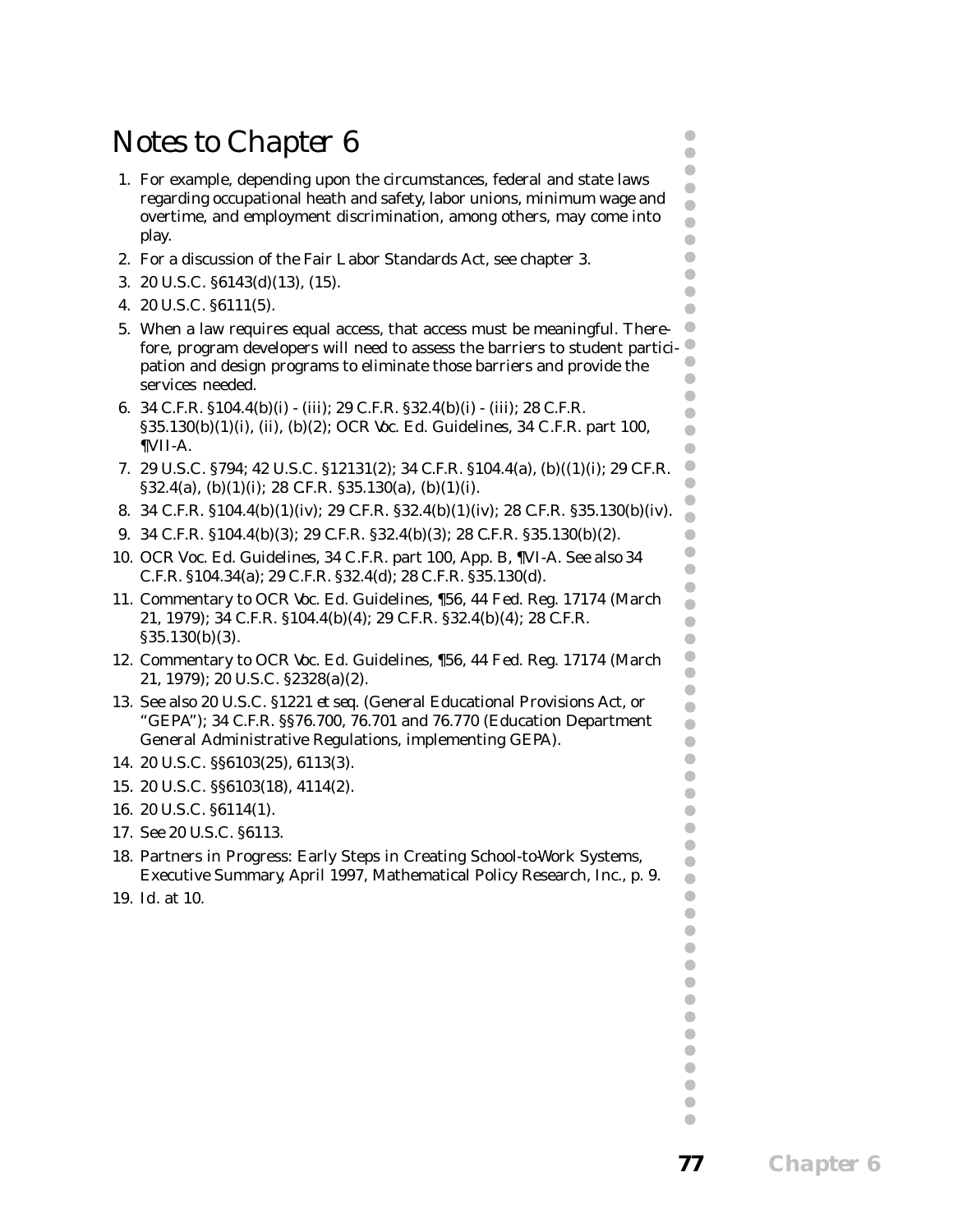aaaaaa  $\begin{array}{c} \bullet \\ \bullet \end{array}$  $\bullet$  $\begin{array}{c} \bullet \\ \bullet \end{array}$  $\bullet$  $\begin{array}{ccc} \bullet & \bullet & \bullet \\ \bullet & \bullet & \bullet \end{array}$ aaaaaaaaaaaaaaaaaaaaaaaaaaaaaaaaaaaaaaaaaaaaaaaaaaaaa  $\begin{array}{c} \bullet \\ \bullet \end{array}$  $\begin{array}{ccc} \bullet & \bullet & \bullet \\ \bullet & \bullet & \bullet \end{array}$  $\begin{array}{c} \bullet \\ \bullet \end{array}$  $\begin{array}{c} \bullet \\ \bullet \end{array}$  $\bullet$  $\begin{array}{c} \bullet \\ \bullet \end{array}$  $\begin{array}{c} \bullet \\ \bullet \end{array}$  $\begin{array}{c} \bullet \\ \bullet \end{array}$  $\begin{array}{c} \bullet \\ \bullet \end{array}$  $\begin{array}{c} \bullet \\ \bullet \end{array}$  $\begin{array}{c} \bullet \\ \bullet \end{array}$  $\bullet$  $\bullet$  $\bullet$  $\bullet$  $\begin{array}{c} \bullet \\ \bullet \end{array}$  $\begin{array}{c} \bullet \\ \bullet \end{array}$  $\bullet$  $\begin{array}{c} \bullet \\ \bullet \end{array}$  $\bullet$  $\bullet$  $\bullet$  $\bullet$  $\begin{array}{ccc} \bullet & \bullet & \bullet \\ \bullet & \bullet & \bullet \end{array}$  $\bullet$  $\bullet$  $\bullet$  $\bullet$  $\bullet$  $\bullet$  $\begin{array}{ccc} \bullet & \bullet & \bullet \\ \bullet & \bullet & \bullet \end{array}$  $\bullet$  $\begin{array}{c} \bullet \\ \bullet \end{array}$  $\bullet$  $\begin{array}{c} \bullet \\ \bullet \end{array}$  $\begin{array}{c} \bullet \\ \bullet \end{array}$  $\bullet$  $\begin{array}{ccc} \bullet & \bullet & \bullet \\ \bullet & \bullet & \bullet \end{array}$  $\bullet$  $\begin{array}{c} \bullet \\ \bullet \end{array}$  $\bullet$  $\bullet$  $\bullet$  $\bullet$  $\begin{array}{c} \bullet \\ \bullet \end{array}$  $\begin{array}{c} \bullet \\ \bullet \end{array}$  $\bullet$  $\bullet$  $\ddot{\bullet}$  $\bullet$  $\begin{array}{c} \bullet \\ \bullet \end{array}$  $\begin{array}{c} \bullet \\ \bullet \end{array}$ 

*Chapter 6* **78**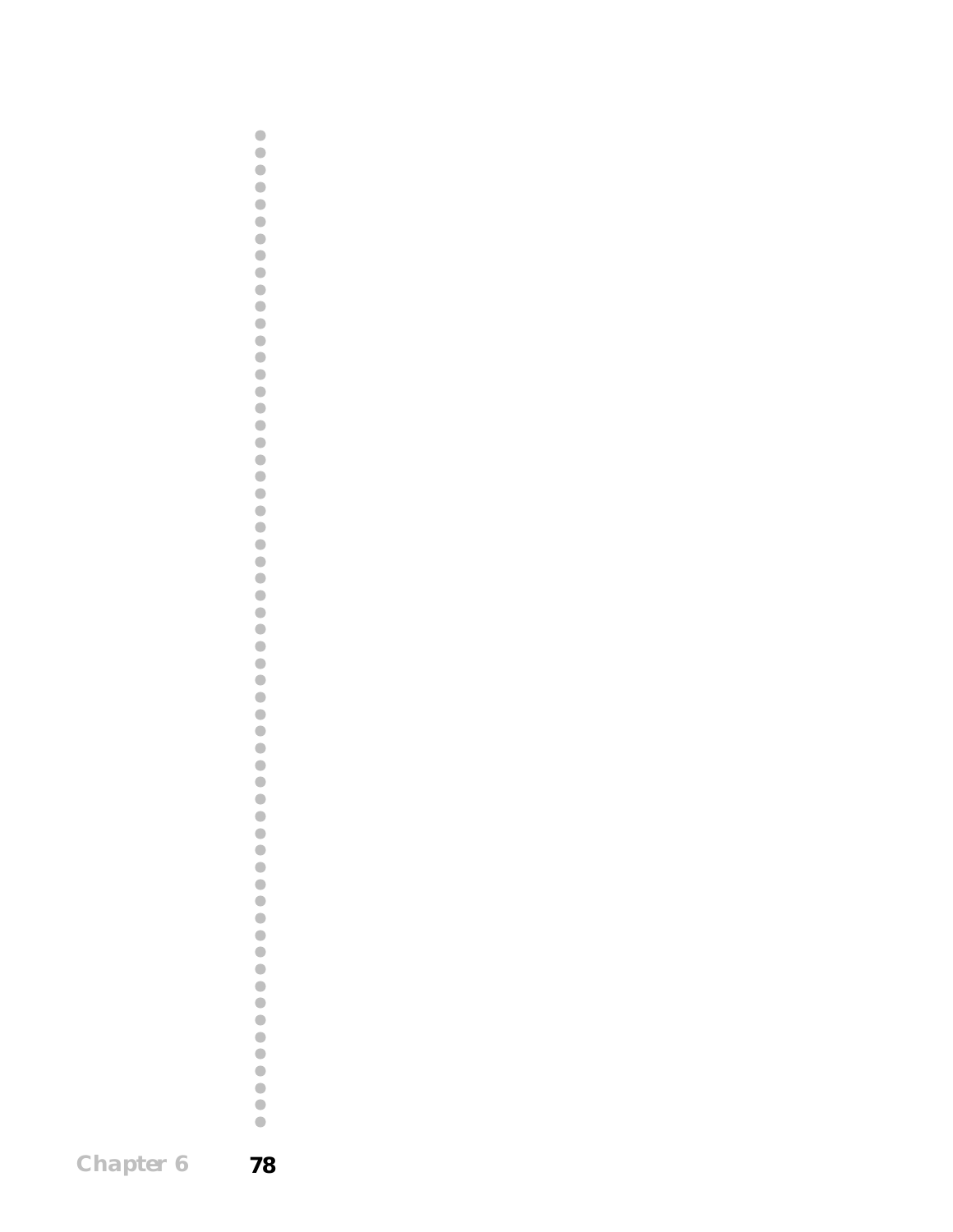*Purpose of Chapter — To explore how IDEA and school-to-work program components may be linked to ensure effective participation and high quality outcomes for youth with disabilities.*

# aaaaaaaaaaaaaaaaaaaaaaaaaa aaaaaaaa *Chapter*

*Linkage With IDEA for Quality and Equity*

The School-to-Work Act, Perkins Act, §504, and the ADA entitle youth with disabilities to enroll in the high quality programs designed for all youth, and to receive the supports, modifications, and accommodations they need for full participation. IDEA provides practical tools for fulfilling the responsibilities and making real the rights that these four laws create. Conversely, school-to-work systems and their component programs may be used to meet, in part, the transition planning and service requirements of IDEA.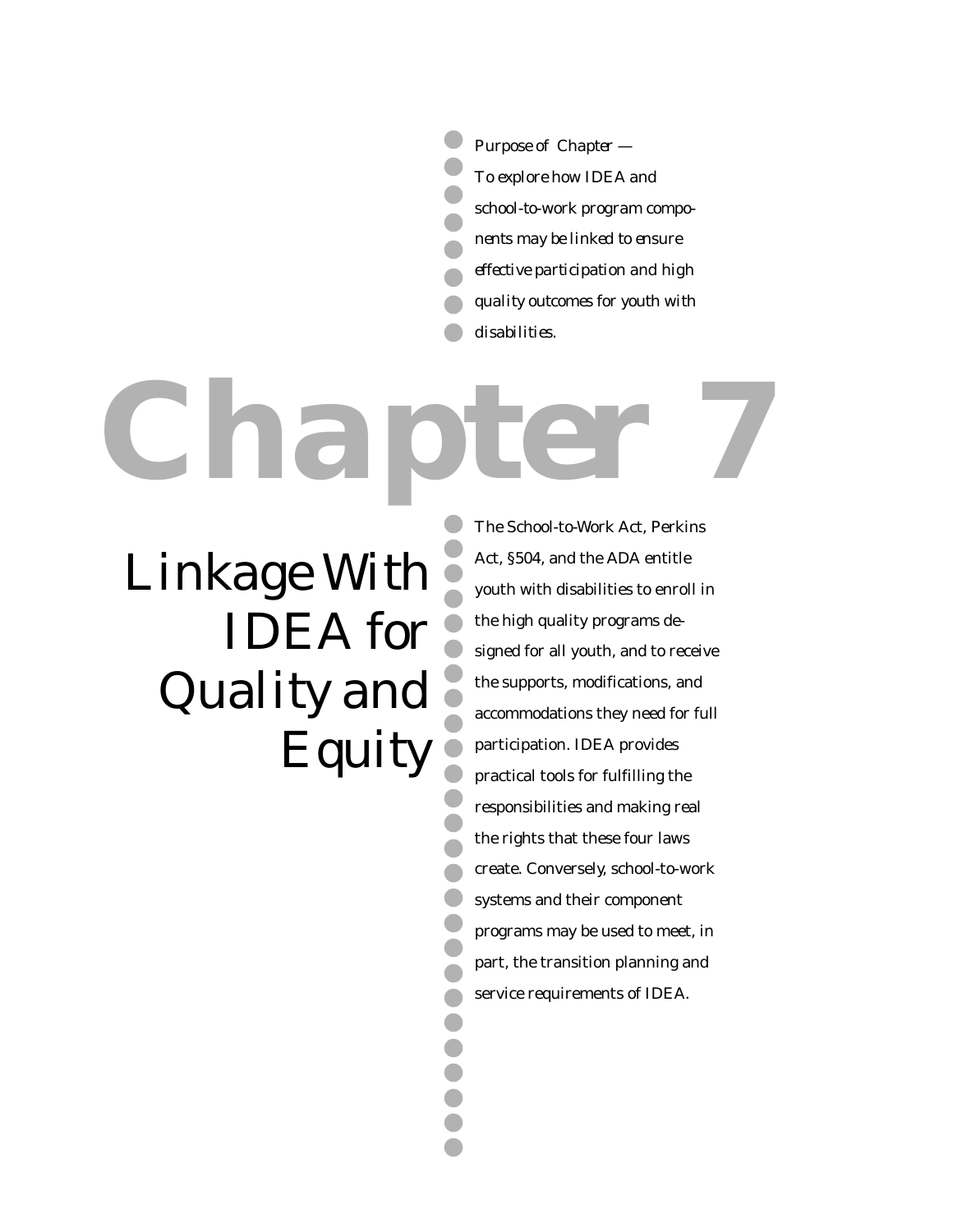*IDEA can be used to help implement other laws.*

## *Introduction*  $\begin{array}{c} \begin{array}{c} \begin{array}{c} \begin{array}{c} \end{array} \end{array} \end{array} \end{array} \end{array}$

aaaaaa As discussed in previous chapters, the School-to-Work Act, Perkins Act, §504, and ADA independently require programs to provide support services and  $\bullet$ accommodations to ensure youth with disabilities meaningful participation  $\bullet$  $\bullet$ and achievement in the high quality school-to-work programs discussed in aaaaaaaaaaaaaaaaaaaaaaaaaaaaaaaaaaaaaaaaaaaaaaaaaaaaa  $\bullet$ chapter 2. This chapter examines how IDEA may be used to help accomplish  $\blacksquare$ what these other four laws require. It begins with a brief review of the perti- $\bullet$ nent independent rights and obligations created by the School-to-Work Act,  $\bullet$ Perkins Act, §504, and the ADA, followed by an explanation of the most  $\bullet$ pertinent provisions of IDEA. It then provides examples of how these IDEA  $\overline{\phantom{a}}$ components may be linked to the various components of school-to-work  $\overline{\phantom{a}}$ systems and programs — including career exploration and counseling, career ă major selection, school-based learning, work-based learning, ongoing student  $\overline{\phantom{a}}$ evaluation and problem solving, and transition to postsecondary education and  $\triangle$ training — to ensure effective participation and high quality outcomes for  $\bullet$ students.  $\bullet$  $\bullet$ 

## $\bullet$ *Review of Independent Rights and*  $\overline{\phantom{a}}$  $\bullet$ *Obligations Under the School-to-Work*  $\bullet$  $\bullet$ *Act, Perkins Act, §504, and the ADA*  $\bullet$  $\blacksquare$

As discussed in chapters 1 and 3, both the School-to-Work and Perkins Acts  $\qquad \qquad \bullet$ require equal, and therefore meaningful, access for youth with disabilities, as  $\bullet$  $\bullet$ well as coordination and integration with programs under IDEA. Perkins also  $\bullet$ includes an explicit nondiscrimination mandate. To meet these obligations, programs must plan for the provision of the services and supports individual students will need to succeed.

The §504 and ADA regulations mandate learning opportunities designed to enable students with disabilities to attain the same level of achievement as their peers, in good quality programs. They also require the provision of specialized instruction, related aids and services, modifications, auxiliary aids and devices, and other support services necessary for participation in "regular" education school-to-work programs. The OCR Guidelines underscore this point, barring exclusion from "regular" programs because of a need for related services, and requiring placement in the "regular" program with supplementary aids and services in most cases. Section 504 and the ADA also require accommodations in the form of changes in routine practices, policies, and procedures when necessary to avoid discrimination.

*The School-to-Work and Perkins Acts require equal and meaningful access.*

 $\overline{\phantom{a}}$ 

 $\bullet$  $\bullet$  $\bullet$  $\bullet$  $\bullet$  $\bullet$  $\bullet$  $\bullet$  $\bullet$  $\bullet$  $\overline{\phantom{0}}$  $\bullet$  $\overline{\phantom{0}}$  $\triangle$  $\overline{\phantom{a}}$  $\bullet$  $\bullet$  $\bullet$  $\blacksquare$  $\blacksquare$  $\overline{\phantom{a}}$  $\bullet$  $\bullet$  $\bullet$  $\bullet$  $\bullet$  $\bullet$ 

*§504 and the ADA mandate meaningful opportunities to learn in quality mainstream programs.*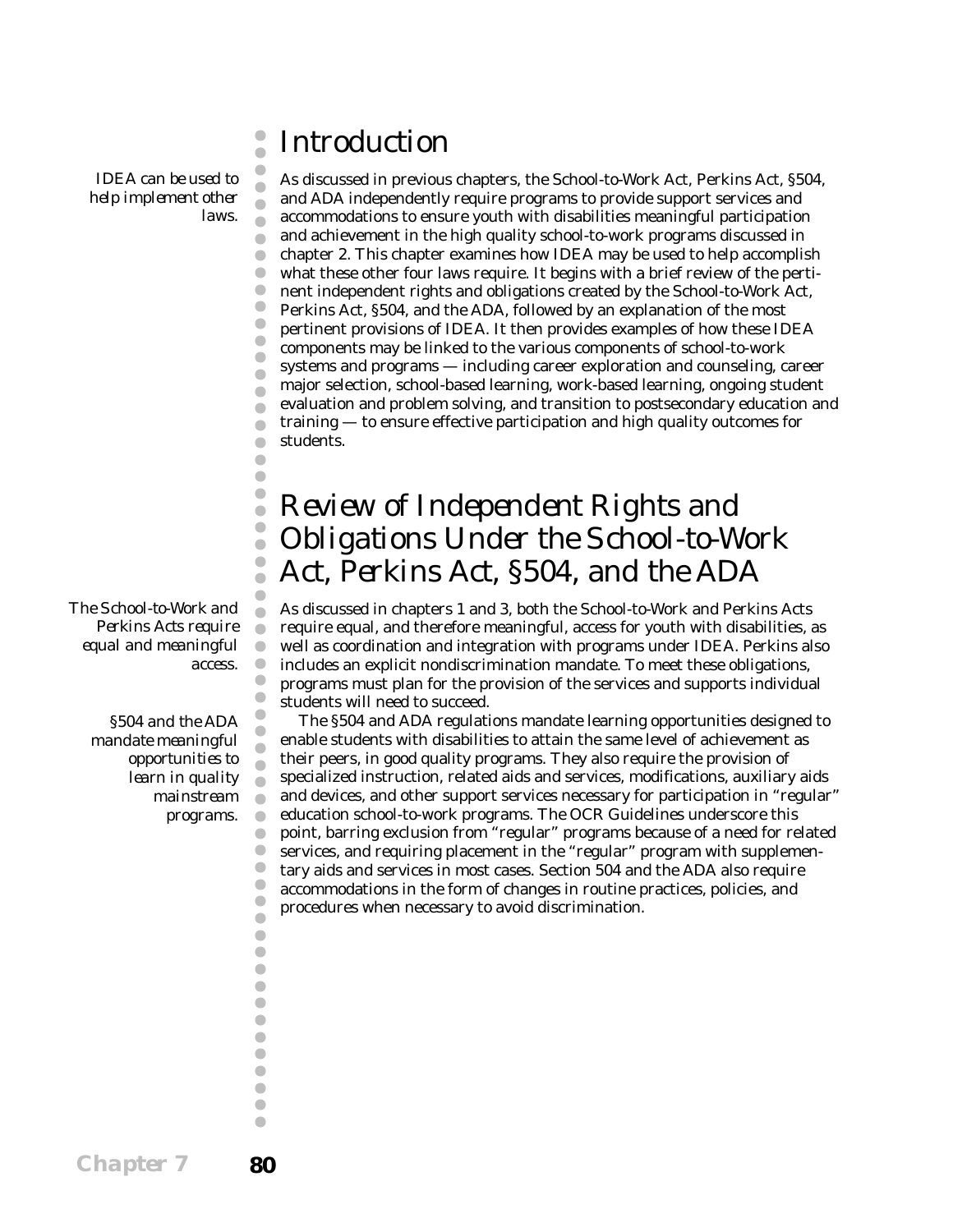## *Key IDEA Provisions*

The School-to-Work Act, Perkins, §504, and the ADA provide only sketchy guidance as to *how* to design the support services, modifications, and accommodations individual students need for meaningful participation and the high quality outcomes expected for all students. IDEA, however, already provides in detail for individualized planning and service design. IDEA provisions regarding evaluations, IEPs, and transition planning and services provide powerful tools for accomplishing what these other laws require.

## *Educational Evaluations*

As noted in chapter 1, individualized planning under IDEA begins with an individualized, comprehensive education evaluation. Each student must be evaluated before first receiving special education services, and reevaluated at least once every three years. Reevaluations must be done more often if a youth's needs so require, or if requested by a parent or teacher.<sup>1</sup> In addition, the regulations implementing §504 in elementary and secondary programs require a new evaluation before any significant change in educational placement.2 Both laws require a reevaluation if a student's academic performance or behavior suddenly changes. 3

## *A. Purpose and Scope of Evaluations*

The primary purpose of evaluations and reevaluations is to determine a student's particular educational needs and collect the information necessary to develop an IEP that will enable the student to attain the academic competencies all students are expected to master, and address other disability-related needs. 4 Schools must use a variety of assessment tools and strategies to gather relevant functional and developmental information about the student, including (among other things) the information necessary for —

- Understanding the student's current level of educational performance
- Understanding how disability affects learning in the regular education curriculum and the learning standards embodied therein (including, when relevant, "regular" school-to-work program curriculum)
- Determining the services and supports the student will need in order to meet the expectations set for all students in the regular curriculum
- Designing any specialized instruction and related services the student may need
- Making needed modifications to the content or method of delivery of the curriculum
- Determining the supplementary aids and services the student will need to learn effectively in "regular" education
- Determining what, if any, supports school personnel will require to enable the student to learn effectively in "regular" classes, and to master the regular curriculum
- *•* Designing transition plans and services
- Addressing any other disability-related educational needs<sup>5</sup>

aaaaaaaaaaaaaaaaaaaaaaaaaaa  $\bullet$ ă *IDEA provides tools for*  $\bullet$ *individualized plan-* $\bullet$ *ning and service design*  $\bullet$ *in school-to-work*  $\bullet$ *programs.*  $\bullet$  $\bullet$  $\blacksquare$  $\bullet$ ă  $\overline{\phantom{0}}$ *Evaluations and*  $\bullet$ *reevaluations are*  $\bullet$ *required.*  $\bullet$  $\bullet$  $\bullet$  $\blacksquare$  $\overline{\phantom{a}}$  $\overline{\phantom{0}}$  $\bullet$  $\bullet$  $\overline{\phantom{a}}$  $\overline{\phantom{a}}$  $\blacksquare$  $\blacksquare$  $\bullet$ aaaaaaaaaaaaaaaaaaaaaaaaaaaaaaa  $\blacksquare$  $\bullet$  $\bullet$  $\bullet$  $\bullet$ *List of purposes of IDEA*  $\bullet$ *evaluations.* $\bullet$  $\bullet$  $\bullet$  $\overline{\phantom{a}}$  $\bullet$  $\mathbf{C}$  $\bullet$  $\blacksquare$  $\bullet$ 

 $\bullet$ 

 $\overline{\phantom{a}}$  $\bullet$ ă  $\blacksquare$  $\bullet$  $\blacksquare$ ă  $\overline{\phantom{a}}$  $\overline{\phantom{a}}$  $\overline{\phantom{a}}$  $\bullet$  $\overline{\phantom{a}}$  $\bullet$  $\bullet$  $\overline{\phantom{a}}$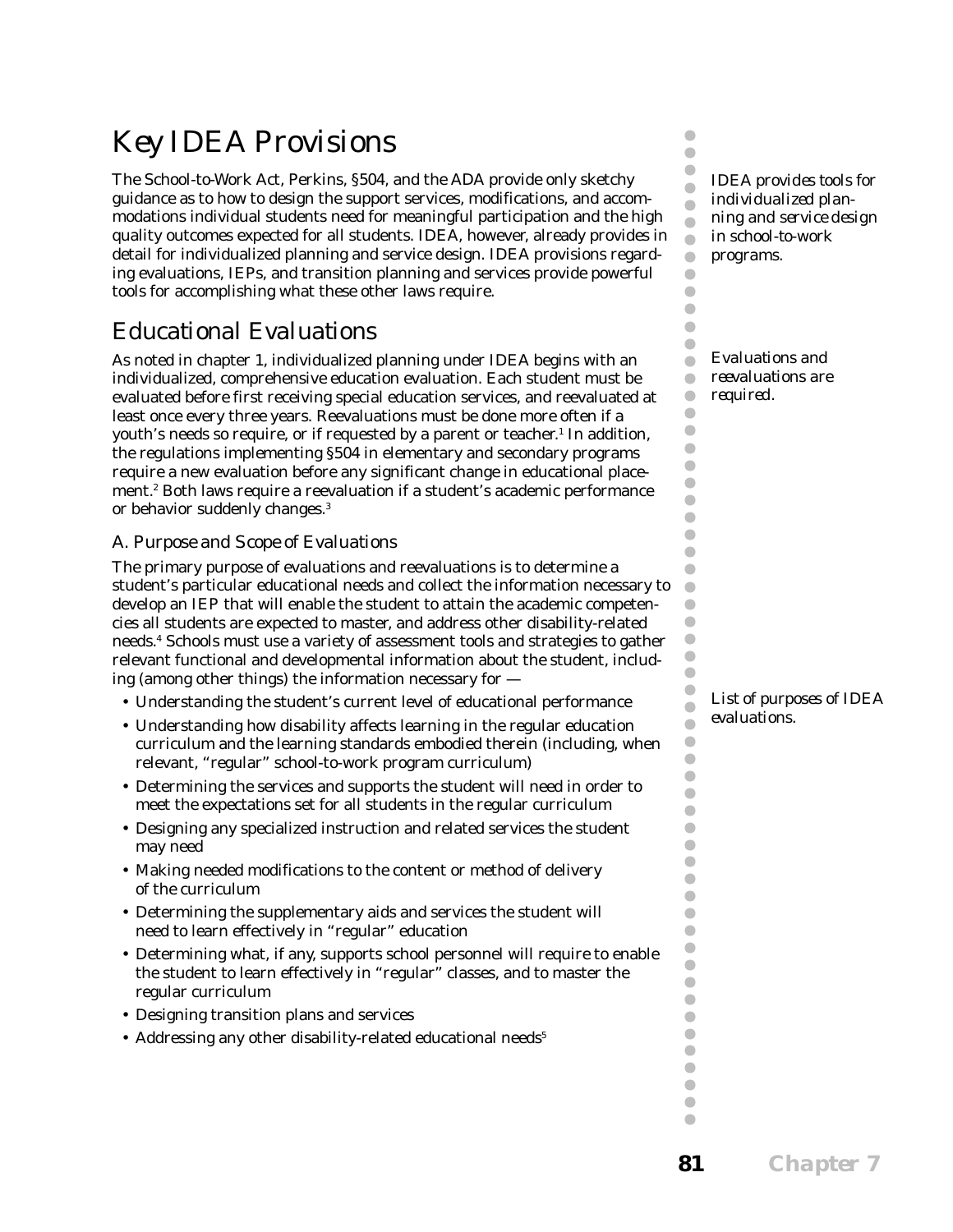## *B. Coordination is the Key*  $\blacksquare$

- When planned carefully and coordinated with a student's choice of school-to- $\blacksquare$
- work program, IDEA evaluations have the potential to gather a wealth of  $\begin{array}{c} \bullet \\ \bullet \end{array}$
- aaaaaa information key to ensuring that students have meaningful opportunities to  $\bullet$
- learn the content of the curricula in the high quality programs required by the  $\bullet$
- School-to-Work and Perkins Acts.  $\bullet$  $\bullet$

## *C. IDEA Amendments of 1997 Facilitate Coordination*  $\bullet$

The 1997 amendments to IDEA provide a perfect mechanism for just this kind of planning and coordination. Under a new provision, the first step in all reevaluations is a review of existing information about the student by the IEP team (which includes the parent and often, as discussed below, the student) and other qualified professionals.<sup>6</sup>

aaaaaaaaaaaaaaaaaaaaaaaaaaaaaaaaaaaaaaaaaaaaaaaaaaaaa  $\bullet$ Based upon its review, this group determines what kind of additional  $\qquad \qquad \bullet$ information is needed to determine (among other things) the student's current  $\bullet$  $\bullet$ educational needs, including the services and supports he or she will need to  $\bullet$ meet the high academic standards set for all in the regular curriculum.<sup>7</sup>  $\blacksquare$ Evaluations necessary to develop that information are then performed.<sup>8</sup>  $\overline{\phantom{a}}$ 

By including in the evaluation planning group individuals who are knowledgeable about school-to-work academic standards, the reevaluation can be designed to develop the information necessary to plan for the student's academic and service needs, and success, there.  $\qquad \qquad \bullet$ 

## *Individualized Educational Programs*

 $\bullet$ Drawing upon evaluation and other relevant information, school personnel  $\bullet$ working in conjunction with parents must annually develop an IEP for each  $\bullet$ student with a disability. The IEP must include all of the components dis- $\bullet$ cussed above in chapter 1.  $\bullet$ 

## *A. Aligning IEPs With the School-to-Work Curriculum*

When a youth with a disability chooses to enroll in a school-to-work program, that program's high quality, integrated curriculum becomes part of the regular education curriculum for that student.9 In addition to addressing other disability-related needs, then, the various IEP components must be aligned with the content that students in the program are expected to master and the outcomes all are expected to attain. Before and during IEP development, consideration must be given to the full range of supplementary aids and services that might be necessary to enable the youth to learn what is in the "regular" school-to-work program curriculum, in the "regular" program setting.<sup>10</sup>

## *B. State-of-the-Art Practices*

As for all students, the IEPs of school-to-work participants must incorporate the state-of-the-art practices necessary to enable attainment of IEP goals and objectives and desired program outcomes. IDEA expressly requires states to acquire and disseminate significant knowledge from educational research and other sources to teachers, administrators, school board members, and related services personnel, and to adopt, when appropriate, promising practices, materials, and technology.<sup>11</sup> Local school districts must do the same.<sup>12</sup>

*Properly planned IDEA evaluations can yield important information about the needs of school-to-work students.*

 $\bullet$  $\bullet$  $\bullet$  $\bullet$  $\bullet$ 

 $\triangle$  $\overline{\phantom{a}}$  $\triangle$ 

 $\bullet$  $\bullet$  $\blacksquare$ 

 $\bullet$  $\bullet$  $\blacksquare$  $\bullet$  $\overline{\phantom{a}}$  $\overline{\phantom{a}}$  $\bullet$  $\bullet$  $\bullet$  $\bullet$  $\bullet$  $\bullet$  $\bullet$  $\bullet$  $\bullet$ O  $\bullet$  $\bullet$  $\bullet$  $\bullet$  $\bullet$  $\bullet$  $\bullet$  $\bullet$  $\bullet$  $\bullet$ 

*Align IEPs with the student's choice of school-to-work program.*

*Best practices must be incorporated.*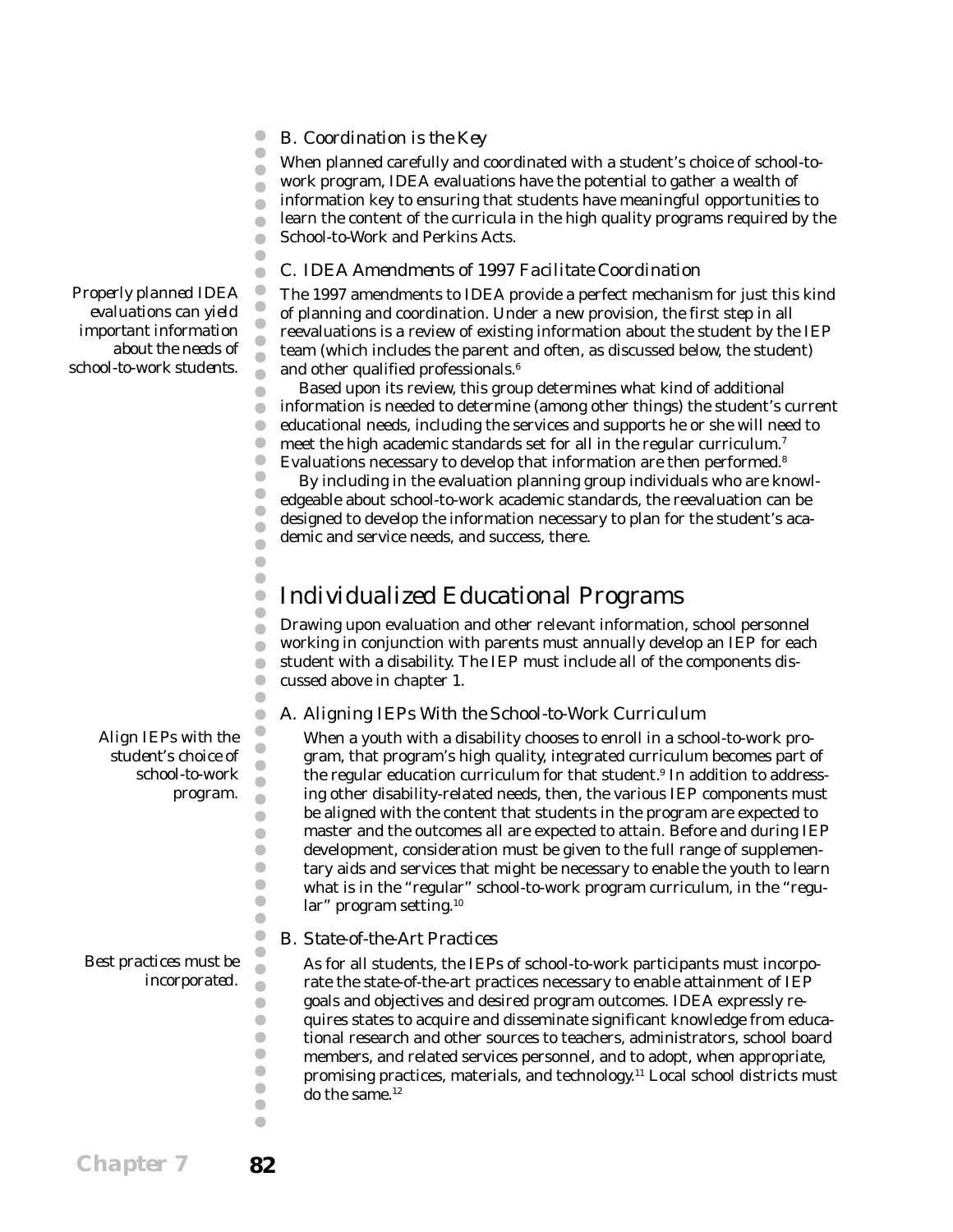| C. Periodic Review and Revisions                                                                                                                                                                                                                                                                                                                                                                                                                                                                                                                                                                                                                                                                                                                                                                                                                                  |                                                                             |
|-------------------------------------------------------------------------------------------------------------------------------------------------------------------------------------------------------------------------------------------------------------------------------------------------------------------------------------------------------------------------------------------------------------------------------------------------------------------------------------------------------------------------------------------------------------------------------------------------------------------------------------------------------------------------------------------------------------------------------------------------------------------------------------------------------------------------------------------------------------------|-----------------------------------------------------------------------------|
| IEPs must be reviewed periodically and revised in light of student needs.<br>Revisions must be made as needed to address -                                                                                                                                                                                                                                                                                                                                                                                                                                                                                                                                                                                                                                                                                                                                        |                                                                             |
| • Any lack of expected progress in the regular curriculum, including the<br>school-to-work program curriculum                                                                                                                                                                                                                                                                                                                                                                                                                                                                                                                                                                                                                                                                                                                                                     |                                                                             |
| • Any lack of expected progress towards the annual goals in the IEP                                                                                                                                                                                                                                                                                                                                                                                                                                                                                                                                                                                                                                                                                                                                                                                               |                                                                             |
| • New evaluation results, including information provided by parents                                                                                                                                                                                                                                                                                                                                                                                                                                                                                                                                                                                                                                                                                                                                                                                               |                                                                             |
| • The student's anticipated needs                                                                                                                                                                                                                                                                                                                                                                                                                                                                                                                                                                                                                                                                                                                                                                                                                                 |                                                                             |
| $\bullet$ Other matters <sup>13</sup>                                                                                                                                                                                                                                                                                                                                                                                                                                                                                                                                                                                                                                                                                                                                                                                                                             |                                                                             |
|                                                                                                                                                                                                                                                                                                                                                                                                                                                                                                                                                                                                                                                                                                                                                                                                                                                                   |                                                                             |
| <b>Transition Planning and Services</b>                                                                                                                                                                                                                                                                                                                                                                                                                                                                                                                                                                                                                                                                                                                                                                                                                           |                                                                             |
| As discussed in detail in chapter 1, IDEA includes explicit provisions regarding<br>the transition from school to work and other aspects of adult living. The<br>statute calls for both <i>planning</i> for this transition, and providing services to<br>prepare students to make it successfully. There are two sets of transition-<br>related requirements under IDEA: one that comes into play at age 14, and one<br>that is triggered by age 16. Each, respectively, dovetails with a key school-to-<br>work program requirement: the requirement that career awareness, explora-<br>tion, and counseling begin by the seventh grade; and the requirement that<br>career majors be selected by the beginning of the eleventh grade. The link<br>between these IDEA and School-to-Work Act provisions is explored in further<br>detail later in this chapter. | <b>IDEA</b> and School-to-<br>Work Act transition<br>requirements dovetail. |
| Teacher, Student, and Parent Participation                                                                                                                                                                                                                                                                                                                                                                                                                                                                                                                                                                                                                                                                                                                                                                                                                        |                                                                             |
| in Needs Identification and Planning                                                                                                                                                                                                                                                                                                                                                                                                                                                                                                                                                                                                                                                                                                                                                                                                                              |                                                                             |
| IEPs are developed at meetings by a team that includes at least the<br>following people —                                                                                                                                                                                                                                                                                                                                                                                                                                                                                                                                                                                                                                                                                                                                                                         |                                                                             |
| • The student's parents                                                                                                                                                                                                                                                                                                                                                                                                                                                                                                                                                                                                                                                                                                                                                                                                                                           | IEPs are developed                                                          |
| • The student, whenever transition services are to be discussed, and at the<br>family's discretion on all other occasions                                                                                                                                                                                                                                                                                                                                                                                                                                                                                                                                                                                                                                                                                                                                         | by a team.                                                                  |
| • At least one of the student's "regular" education teachers                                                                                                                                                                                                                                                                                                                                                                                                                                                                                                                                                                                                                                                                                                                                                                                                      |                                                                             |
| • At least one of the student's special education providers                                                                                                                                                                                                                                                                                                                                                                                                                                                                                                                                                                                                                                                                                                                                                                                                       |                                                                             |
| • An individual qualified to interpret the instructional implications of evalua-<br>tion results                                                                                                                                                                                                                                                                                                                                                                                                                                                                                                                                                                                                                                                                                                                                                                  |                                                                             |
| • A representative of the school system who is qualified to provide or super-<br>vise the provision of special education, and is knowledgeable about the<br>regular curriculum and the school system's resources                                                                                                                                                                                                                                                                                                                                                                                                                                                                                                                                                                                                                                                  |                                                                             |
| • A representative of any other agency that is likely to be responsible for<br>providing or paying for transition services                                                                                                                                                                                                                                                                                                                                                                                                                                                                                                                                                                                                                                                                                                                                        |                                                                             |
| • Other individuals with knowledge or special expertise about the student, at<br>the discretion of the school system or parent <sup>14</sup>                                                                                                                                                                                                                                                                                                                                                                                                                                                                                                                                                                                                                                                                                                                      |                                                                             |
| The IDEA Amendments of 1997 allow states, if they so choose, to transfer<br>the IDEA rights of parents to students when they reach the age of majority. <sup>15</sup><br>In states that exercise this option, students of legal age (18 in most states)<br>must be invited to all IEP meetings.                                                                                                                                                                                                                                                                                                                                                                                                                                                                                                                                                                   |                                                                             |

 $\bullet$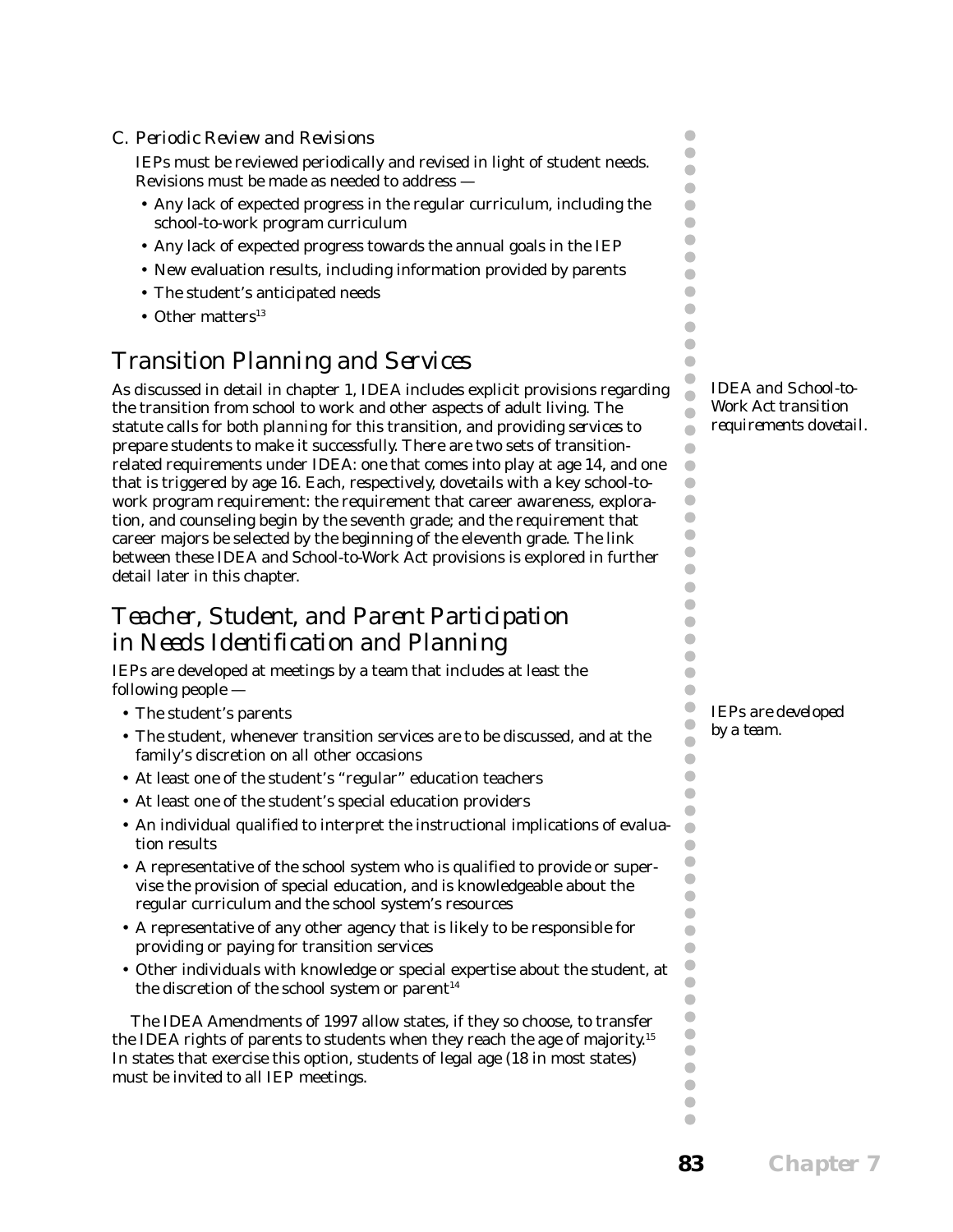$\bullet$ aaaaaa In addition to developing IEPs, these teams review and revise them, as  $\bullet$ discussed above. IEP teams, supplemented with other qualified personnel, also  $\blacksquare$ make decisions about what kind of information to gather whenever a student  $\bullet$ is to be reevaluated (see above).  $\bullet$ 

## *Linking School-to-Work Components With IDEA*

aaaaaaaaaaaaaaaaaaaaaaaaaaaaaaaaaaaaaaaaaaaaaaaaaaaaa  $\bullet$ Coordinating and integrating school-to-work with IDEA makes practical sense.  $\bullet$ It is also required by the School-to-Work Act.16 By linking school-to-work  $\bullet$ program components with IDEA services and processes, policymakers, admin- $\bullet$ istrators, school-site mentors, teachers, and other educators can ensure that  $\bullet$ the school-to-work system equitably serves students with disabilities. Local  $\blacksquare$ partnerships, including local education agencies, should incorporate this  $\bullet$ linkage into program design from the outset. State decision-makers should  $\bullet$ require them to do so as a condition for receiving School-to-Work Act funds.  $\bullet$  $\bullet$ 

The following examples illustrate some of the ways in which IDEA can be used as a tool for equity and quality in school-to-work systems, and further the School-to-Work Act's mandate to serve "all" students.

## *Linking Career Exploration, Awareness, and Counseling, and Major Selection With IDEA Transition Planning and Evaluations*

 $\bullet$ Under the School-to-Work Act, career exploration, awareness, and counseling  $\bullet$ begin at the earliest age possible, and no later than the seventh grade. The  $\bullet$ purpose of these activities is to assist students to identify their interests, goals,  $\bullet$ and career majors — in short, to begin preparing for life after high school.  $\bullet$ IDEA, too requires that schools work with students to consider these issues: by  $\bullet$ the time a student reaches age 14, the student's IEP must address his or her  $\bullet$  $\bullet$ course of study as it relates to postsecondary plans. Career awareness, explora- $\bullet$ tion, and counseling should proceed this aspect of IEP development in order to  $\bullet$ make the latter meaningful. These school-to-work and IDEA activities must be  $\bullet$ done appropriately to ensure that students are not tracked into job training or  $\bullet$ other programs that will not prepare them for postsecondary education.  $\bullet$  $\overline{\phantom{0}}$ 

Each of these parallel requirements can be used to make the other more effective. Through participation in the career exploration, awareness, and counseling programs established for all students as part of the school-to-work system, students with disabilities can identify the goals and interests on which IDEA transition planning may then be based. And IDEA's individualized planning process may be used to develop any specialized supports a student may need to participate effectively in school-to-work career exploration, awareness, and counseling. For example, the IEP team might arrange for any necessary modifications in the way a career awareness curriculum is delivered to a student with a cognitive impairment. Or address the communication needs of a hearing-impaired student in career counseling.

*Coordinate and integrate school-towork components with IDEA.*

 $\bullet$  $\bullet$ Ċ  $\bullet$  $\bullet$  $\bullet$ 

 $\bullet$  $\bullet$  $\blacksquare$  $\bullet$  $\bullet$  $\bullet$  $\bullet$  $\bullet$ 

 $\overline{\phantom{a}}$ ă  $\begin{array}{c} \bullet \\ \bullet \end{array}$  $\bullet$  $\bullet$  $\bullet$  $\bullet$  $\bullet$  $\overline{\phantom{0}}$  $\overline{\phantom{a}}$  $\bullet$  $\bullet$  $\bullet$  $\bullet$  $\bullet$  $\bullet$ 

*Examples illustrate how IDEA can be used as a tool for equity and quality.*

*Parallel requirements under the two laws can be used to make one another more effective.*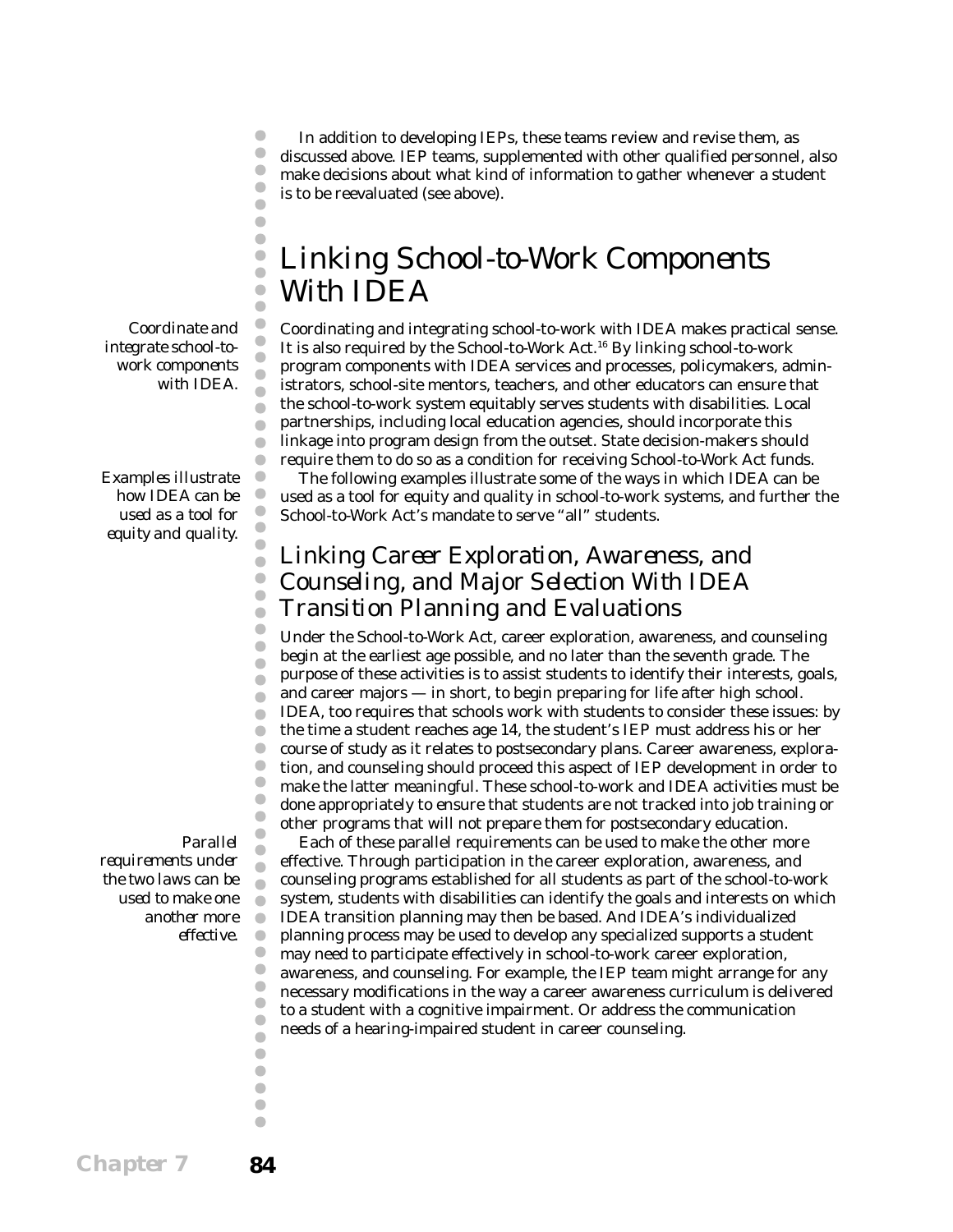Linking school-to-work and IDEA activities in this way can also pave the way for equitable participation and quality outcomes in career majors. Career awareness, exploration, and counseling culminate in selection of a career major by no later than the beginning of the eleventh grade. By monitoring and supporting a student through these earlier steps and collaborating with schoolto-work staff, IEP teams can identify and design specialized instruction to address any skills a student will need to strengthen prior to beginning a career major. In collaboration with school-to-work program personnel, the IEP team can also address whether and how any entrance criteria need to be waived or modified for a particular student, and include in the IEP strategies for enabling the student to meet other entrance requirements.

## *Aligning IEPs With School-Based Learning*

An IEP reflecting a student's choice of career major and school-to-work program must be in place before the program begins. This is critical if the problems raised by the case study in chapter 4 are to be avoided and schoolbased learning successful. It can be accomplished by aligning IDEA evaluations and IEPs to the skills and competencies that students in the program are expected to attain and the instructional methods used to teach them. The individualized planning process underlying IEP development can be a vehicle for designing the supplementary services, supports, modifications, and accommodations that may be needed to comply with the Perkins Act, §504, and the ADA, as well as for meeting IDEA requirements. In this way, equitable participation rights under the School-to-Work Act, the Perkins Act, §504, and the ADA can be fulfilled in tandem with IDEA.

## *A. Linking Evaluations to School-to-Work Curricula and Outcomes*

Individualized educational evaluations are the foundation of IEP development. As discussed above, evaluations and reevaluations under IDEA must be designed to provide information about how a student's disability affects learning in the regular curriculum; the services and supports the student will need to meet the expectations set for all students; and the supports staff will need to assist him or her in doing so. Once a student has selected a career major, evaluations should be done to elicit this information in relation to the content and methods of the curricula in that program. School personnel can then use that information to develop an IEP linked to the course of study in the school-to-work program.

## *B. IEP Content for School-to-Work Students*

Each element of the IEP should be designed in light of the school-to-work program's content and desired outcomes. The statement of present levels of educational performance, for example, should include a discussion of present performance in relation to that content and those outcomes. IEP goals and objectives should be keyed to mastering and attaining them. The specific educational services to be provided should include all those necessary to meet the goals and objectives and attain the high standards set for all students in the regular and school-to-work curriculum.

*Linking these school-towork and IDEA activities promotes success in career majors.*

aaaaaaaaaaaaaaaaaaaaaaaaaaa

 $\bullet$  $\bullet$  $\bullet$  $\overline{\phantom{0}}$  $\overline{\phantom{0}}$  $\bullet$  $\overline{\phantom{a}}$  $\bullet$  $\bullet$  $\blacksquare$  $\overline{\phantom{a}}$  $\overline{\phantom{0}}$  $\overline{\phantom{0}}$  $\bullet$  $\bullet$  $\bullet$  $\overline{\phantom{a}}$  $\bullet$  $\blacksquare$  $\blacksquare$  $\blacksquare$  $\bullet$  $\bullet$  $\bullet$  $\blacksquare$  $\blacksquare$  $\bullet$  $\bullet$  $\blacksquare$  $\bullet$  $\bullet$  $\bullet$  $\bullet$  $\bullet$  $\bullet$  $\bullet$  $\overline{\phantom{a}}$  $\overline{\phantom{a}}$  $\bullet$  $\mathbf{C}$  $\bullet$  $\bullet$  $\bullet$  $\bullet$  $\bullet$  $\bullet$  $\bullet$  $\bullet$  $\bullet$  $\bullet$  $\overline{\phantom{a}}$  $\overline{\phantom{a}}$  $\overline{\phantom{a}}$  $\bullet$  $\overline{\phantom{a}}$  $\bullet$  $\bullet$  $\bullet$ 

*IDEA evaluations should elicit information relevant to participation in the school-towork program.*

*IEP components should reflect schoolto-work content and desired outcomes.*

aaaaaaaaaaaaaaaaaaaaaaaaaaaaaaa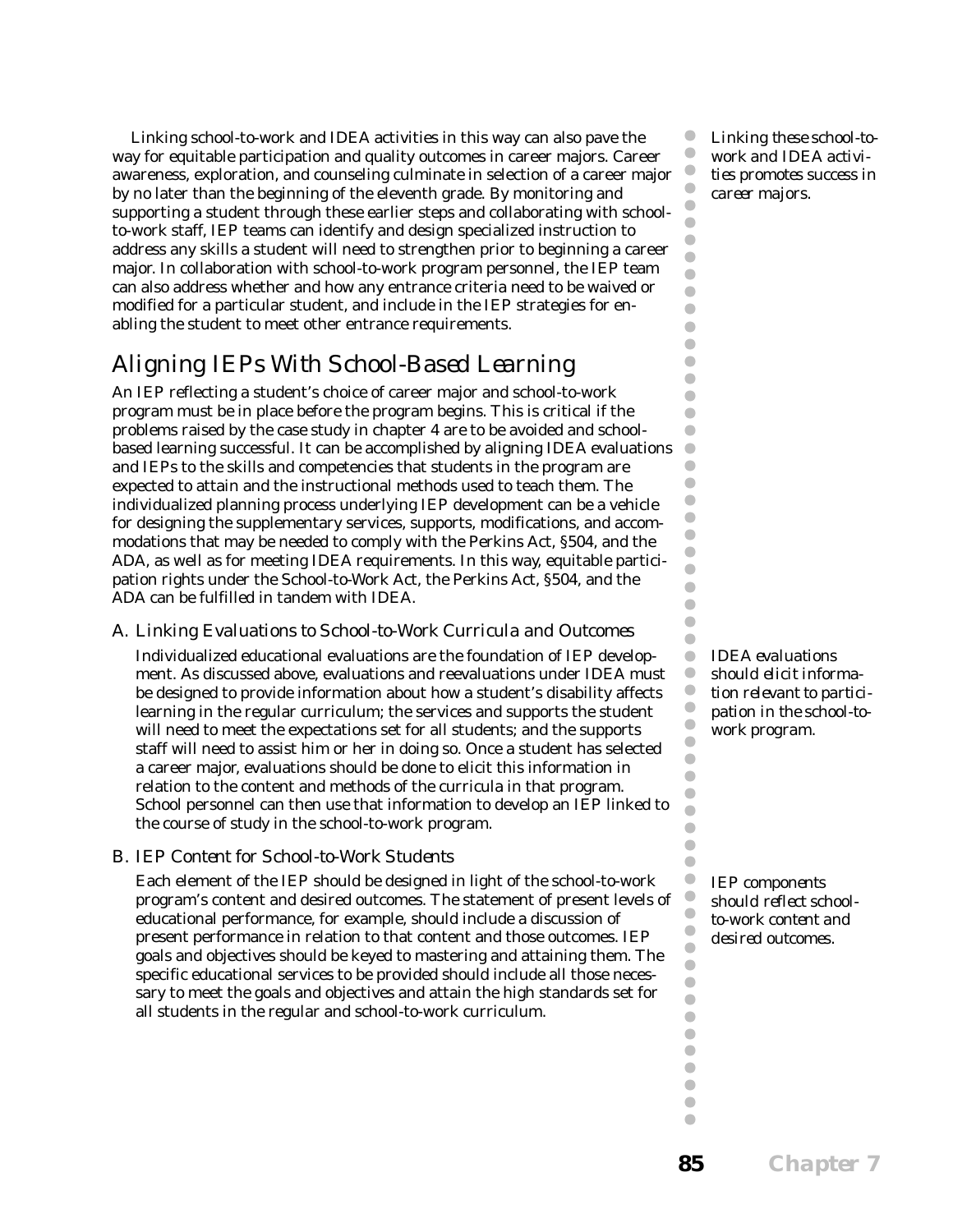Through IEP meetings, school personnel, parents, and students can consider and provide for the full range of supports that may be called for, such as specialized instruction in school-to-work program content, modification of the content of the curriculum or the manner in which it is delivered, supports for regular academic and occupational educators, equipment modification, or the provision of assistive technology. For example, special educators and academic teachers in the school-to-work program might collaborate to modify delivery of the mathematics component of the curriculum for a student with a specific learning disability that affects mathematical reasoning.

## *Aligning IEPs With Work-Based Learning*

*IEPs should anticipate the content and methods of work-based learning.*

aaaaaa

 $\bullet$  $\bullet$  $\blacksquare$  $\blacksquare$  $\bullet$  $\bullet$  $\bullet$  $\bullet$  $\qquad \qquad \bullet$  $\blacksquare$  $\bullet$  $\bullet$  $\bullet$  $\overline{\phantom{a}}$  $\blacksquare$ 

IDEA evaluations and IEP development can function as tools for equity in  $\bigcap$ work-based learning, just as they do in school-based learning. Well-planned evaluations can yield the information needed to align IEPs to the content and methods of work-based learning components and pave the way for mastery of the competencies desired for all students. IEP teams, working with school-site mentors and other school-to-work staff, can plan for any supports or accommo- $\triangle$ dations a student will need at the workplace (e.g., equipment modification,  $\blacksquare$ provision of written materials in alternate formats, specialized instructional  $\blacksquare$ strategies, or the assistance of an aide). Drawing upon the individualized  $\blacksquare$ strategies developed through the IEP process, appropriate school personnel —  $\bullet$  $\bullet$ whether special educators, regular educators, related services personnel, or  $\bullet$ school-site mentors — can collaborate and consult with workplace mentors and  $\bullet$ employers.  $\bullet$ 

## $\bullet$ *Linking Ongoing Evaluation and Problem Solving Under the School-to-Work Act and IEP Review and*  $\bullet$  $\bullet$ *Revision Under IDEA*  $\bullet$

The School-to-Work Act requires school-based learning components to include regularly scheduled student evaluations that involve ongoing consultation and problem solving with students to identify their academic strengths, weaknesses, and progress; workplace knowledge; goals; and the need for additional learning opportunities to master core academic and vocational skills.<sup>17</sup> IDEA similarly provides for ongoing, individualized problem solving through requirements for reevaluations and IEP review and revision when students do not make expected progress. These parallel school-to-work and IDEA requirements can be used to complement one another to promote student success.

aaaaaaaaaaaaaaaaaaaaaaaaaaaaaaaaaaaaaaaaaaaaaaaaaaaaa  $\bullet$ Where the student evaluation called for by the School-to-Work Act reveals  $\bullet$ problems with academic progress, for example, the IEP team should convene to discuss the difficulties and make any adjustments to the student's specialized instruction and support services necessary to address them. Where appropriate, special educators and school-to-work educators might collaborate  $\bullet$ to develop appropriate additional learning opportunities to master core aca- $\bullet$ demic and vocational skills. Apprized of student difficulties, the IEP team  $\blacksquare$ might arrange for an IDEA reevaluation of the student to obtain new data to  $\bullet$  $\bullet$ address issues that surfaced through the school-to-work process.  $\bullet$  $\bullet$ 

*Linking problem solving under the School-to-Work Act with IDEA reevaluations and IEP reviews can promote student success.*

 $\bullet$  $\bullet$ 

ă  $\bullet$  $\bullet$  $\bullet$  $\bullet$  $\bullet$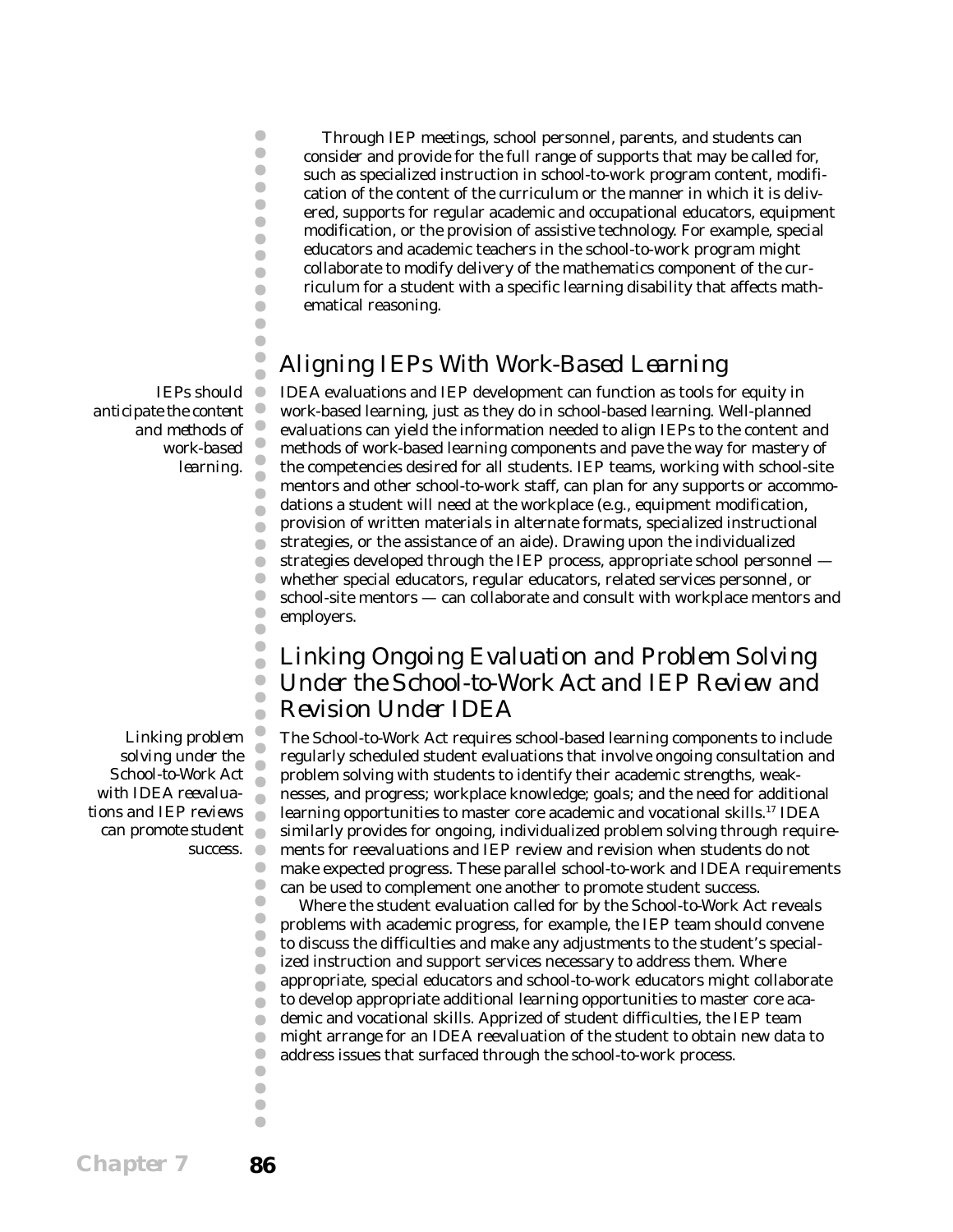| The above are just some of the ways in which IDEA may be used as a tool for<br>quality and equity in school-to-work systems. The details of how these and<br>other linkages can best be accomplished will, of course, depend upon the details<br>of the particular school-to-work programs in question. Planning for these<br>details from the start in school-to-work system and program design is central to<br>realizing the promise of effective participation and high quality outcomes for all<br>youth. | $\bullet$<br>$\bullet$<br>$\bullet$ |
|----------------------------------------------------------------------------------------------------------------------------------------------------------------------------------------------------------------------------------------------------------------------------------------------------------------------------------------------------------------------------------------------------------------------------------------------------------------------------------------------------------------|-------------------------------------|
|                                                                                                                                                                                                                                                                                                                                                                                                                                                                                                                |                                     |
|                                                                                                                                                                                                                                                                                                                                                                                                                                                                                                                |                                     |
|                                                                                                                                                                                                                                                                                                                                                                                                                                                                                                                |                                     |
|                                                                                                                                                                                                                                                                                                                                                                                                                                                                                                                |                                     |
|                                                                                                                                                                                                                                                                                                                                                                                                                                                                                                                |                                     |
|                                                                                                                                                                                                                                                                                                                                                                                                                                                                                                                |                                     |
|                                                                                                                                                                                                                                                                                                                                                                                                                                                                                                                |                                     |
|                                                                                                                                                                                                                                                                                                                                                                                                                                                                                                                |                                     |
|                                                                                                                                                                                                                                                                                                                                                                                                                                                                                                                |                                     |
|                                                                                                                                                                                                                                                                                                                                                                                                                                                                                                                |                                     |
|                                                                                                                                                                                                                                                                                                                                                                                                                                                                                                                |                                     |
|                                                                                                                                                                                                                                                                                                                                                                                                                                                                                                                |                                     |
|                                                                                                                                                                                                                                                                                                                                                                                                                                                                                                                |                                     |
|                                                                                                                                                                                                                                                                                                                                                                                                                                                                                                                |                                     |
|                                                                                                                                                                                                                                                                                                                                                                                                                                                                                                                |                                     |
|                                                                                                                                                                                                                                                                                                                                                                                                                                                                                                                |                                     |
|                                                                                                                                                                                                                                                                                                                                                                                                                                                                                                                |                                     |
|                                                                                                                                                                                                                                                                                                                                                                                                                                                                                                                | $\bullet$                           |
|                                                                                                                                                                                                                                                                                                                                                                                                                                                                                                                | $\bullet$<br>$\bullet$              |
|                                                                                                                                                                                                                                                                                                                                                                                                                                                                                                                | $\bullet$                           |
|                                                                                                                                                                                                                                                                                                                                                                                                                                                                                                                | $\bullet$<br>$\bullet$              |
|                                                                                                                                                                                                                                                                                                                                                                                                                                                                                                                | $\bullet$<br>$\bullet$              |
|                                                                                                                                                                                                                                                                                                                                                                                                                                                                                                                | $\bullet$<br>$\bullet$              |
|                                                                                                                                                                                                                                                                                                                                                                                                                                                                                                                | 0<br>O                              |
|                                                                                                                                                                                                                                                                                                                                                                                                                                                                                                                | $\bullet$<br>$\bullet$              |
|                                                                                                                                                                                                                                                                                                                                                                                                                                                                                                                | $\bullet$                           |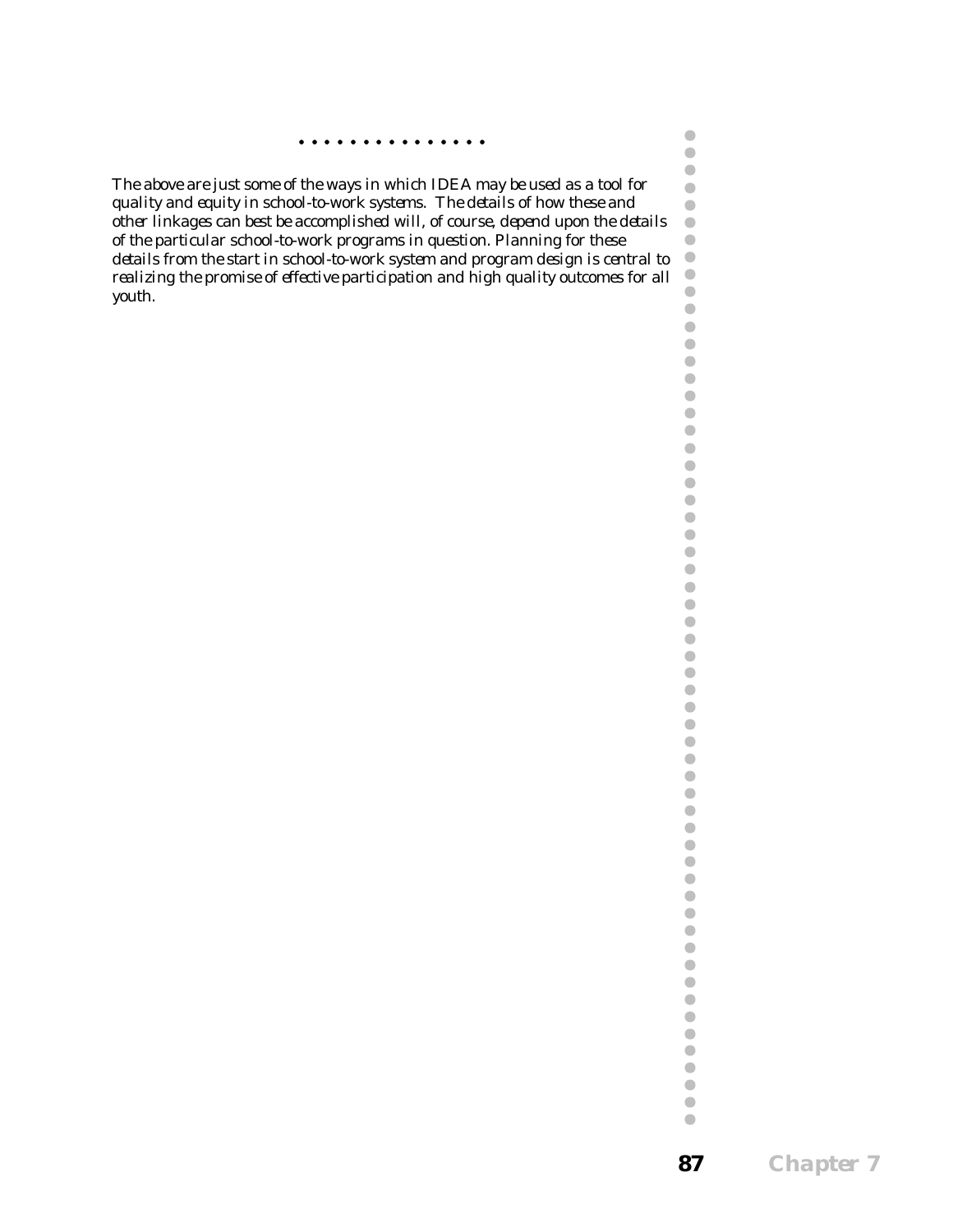## aaaaaa *Notes to Chapter 7*  $\bullet$

- $\bullet$ 1. 20 U.S.C. §1414(a)(1)(A), (2)(A).  $\bullet$
- 2. 34 C.F.R.§104.35(a).  $\bullet$
- $\bullet$ 3. 34 C.F.R. §300.534(b) (1996); 34 C.F.R. §104.35(a) as interpreted by OCR in  $\bullet$ *School Administrative Unit 19 (NH)*, 16 EHLR [Education of the Handi- $\bullet$ capped Law Report] 86 (OCR 1/4/89) (poor academic performance should  $\begin{array}{c} \bullet \\ \bullet \end{array}$ trigger evaluation); *Mineral County (NV) School District*, 16 EHLR 668  $\bullet$ (OCR 3/16/90) (inappropriate and/or disruptive behavior should trigger  $\bullet$ evaluation).  $\bullet$ 
	- 4. 20 U.S.C. §§1414(a)(1)(B)(ii), (b)(2)(A).
- $\blacksquare$ 5. 20 U.S.C. §§1414(b)(2), (3)(D), 1414(c)(1)(B)(ii), (iv), 1414(d)(1)(A). As  $\bullet$ explained in chapter 1, above, IDEA uses the term "general curriculum" to  $\qquad \qquad \bullet$ refer to what in other contexts is more typically called the "regular"  $\bullet$ curriculum.  $\bullet$
- $\bullet$ 6. 20 U.S.C. §1414(c).  $\bullet$ 
	- 7. *Id.*

 $\bullet$ 

 $\bullet$  $\bullet$ 

 $\bullet$  $\bullet$  $\bullet$  $\bullet$  $\bullet$  $\bullet$  $\bullet$  $\bullet$  $\bullet$  $\bullet$  $\bullet$  $\qquad \qquad \blacksquare$ 

- 8. *Id.*
- $\bullet$ 9. As discussed in chapter 2, the curriculum in school-to-work programs must  $\qquad \qquad \blacksquare$ prepare students to meet the same academic standards set by the state for  $\qquad \qquad \bullet$ all students, and embodied in the "general curriculum" as that term is  $\qquad \qquad \blacksquare$ used in IDEA.  $\bullet$
- aaaaaaaaaaaaaaaaaaaaaaaaaaaaaaaaaaaaaaaaaaaaaaaaaaaaa 10. 20 U.S.C. §1412(a)(5); 34 C.F.R. §104.34(a); *Greer v. Rome City School*  $\bullet$  $\bullet$ *District*, 950 F.2d 688 (11th Cir. 1991), *opinion withdrawn on other grounds*,  $\qquad \qquad \bullet$ 956 F.2d 1025 (11th Cir. 1992), *opinion reinstated*, 967 F.2d 470 (11th Cir.  $\qquad \qquad \blacksquare$ 1992); *Oberti v. Bd. Of Ed. Of Borough of Clementon*, 995 F.2d 1204 (3rd  $\bullet$ Cir. 1993).  $\bullet$
- 11. 20 U.S.C. §1412(a)(14), incorporating by reference 20 U.S.C.  $\bullet$ 
	- §1453(c)(3)(D)(vii). Prior to enactment of the IDEA Amendments of 1997, this requirement appeared at 20 U.S.C. §1413(a)(3)(B). See also 34 C.F.R. §300.382(b), (c) (1996); *Timothy W. v. Rochester School District*, 875 F.2d 954, 966-67 (1st Cir. 1989), cert. denied, 110 S.Ct. 519 (noting the "thesis present in the original Act, that it is the state's responsibility to experiment, refine, and improve upon the educational services it provides," and observing that "Congress clearly saw education for the handicapped as a dynamic process, in which new methodologies would be continually perfected, tried, and either adopted or discarded, so that the state's educational response to each handicapped child's particular needs could be better met").
- $\bullet$ 12. 20 U.S.C. §1413(a)(3)(A) (local educational agencies must ensure that all  $\bullet$ personnel necessary to carry out this part are appropriately and ad- $\bullet$ equately prepared, consistent with the requirements of section  $\bullet$ 1453(c)(3)(D)). See also *Timothy W.*, *supra*, 875 F.2d at 975 ("[t]he law  $\bullet$ explicitly recognizes . . . that educational methodologies are not static, but  $\bullet$ are constantly evolving and improving. It is the school district's responsi- $\bullet$ bility to avail itself of these new approaches in providing an education  $\blacksquare$ program geared to each child's individual needs."). $\bullet$
- $\bullet$
- $\bullet$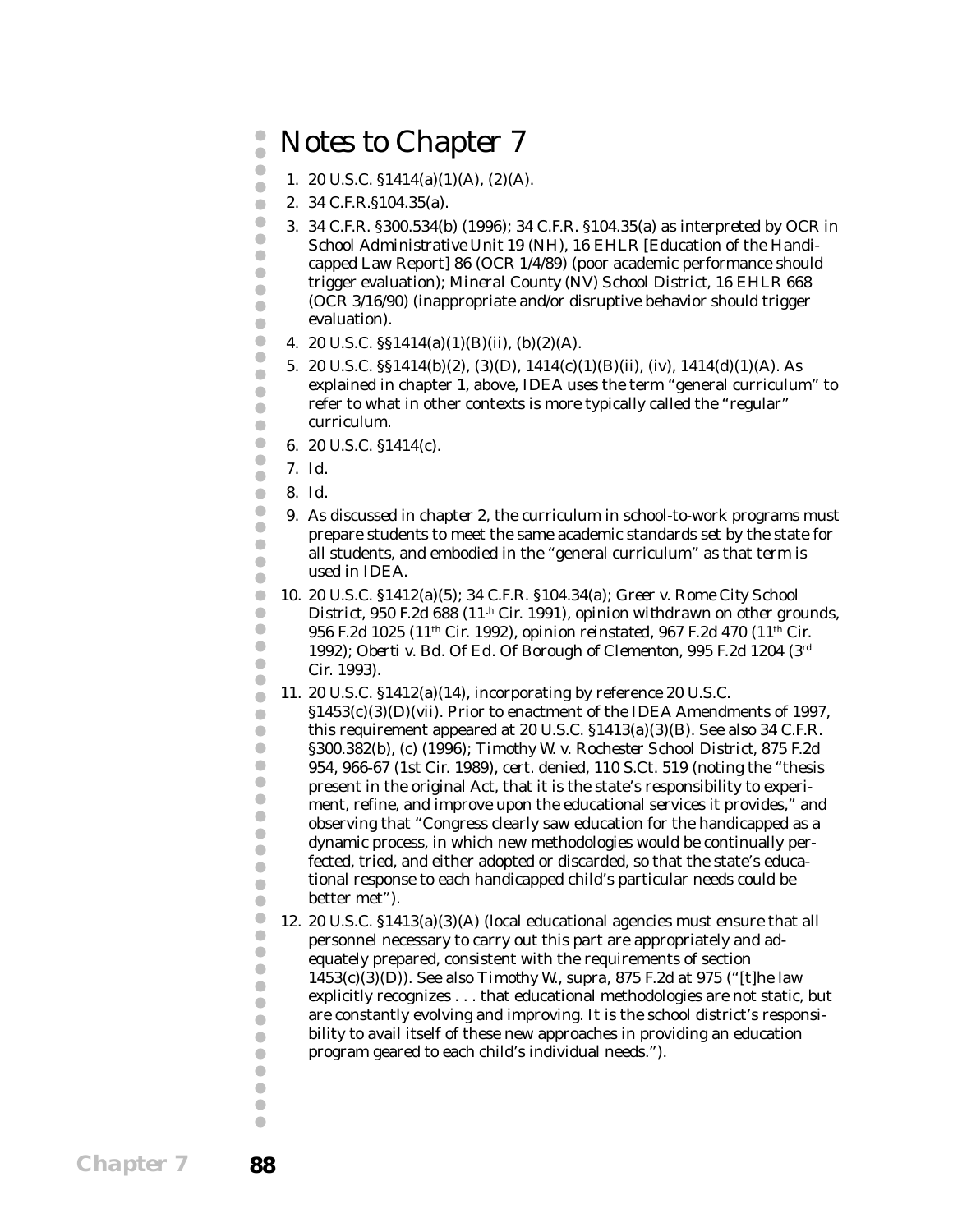| 13. 20 U.S.C. §1414(d)(4)(A).                                |                        |
|--------------------------------------------------------------|------------------------|
| 14. 20 U.S.C. §§1414(d)(1)(B); 34 C.F.R. §300.344(c) (1997). |                        |
| 15. 20 U.S.C. §1415(m).                                      |                        |
|                                                              |                        |
| 16. 20 U.S.C. § 6143(d)(6)(H).                               |                        |
| 17. 20 U.S.C. §6112(5).                                      |                        |
|                                                              |                        |
|                                                              |                        |
|                                                              |                        |
|                                                              |                        |
|                                                              |                        |
|                                                              |                        |
|                                                              |                        |
|                                                              |                        |
|                                                              |                        |
|                                                              |                        |
|                                                              |                        |
|                                                              |                        |
|                                                              |                        |
|                                                              |                        |
|                                                              |                        |
|                                                              |                        |
|                                                              |                        |
|                                                              |                        |
|                                                              |                        |
|                                                              |                        |
|                                                              |                        |
|                                                              |                        |
|                                                              |                        |
|                                                              |                        |
|                                                              |                        |
|                                                              |                        |
|                                                              |                        |
|                                                              |                        |
|                                                              |                        |
|                                                              |                        |
|                                                              |                        |
|                                                              | 0                      |
|                                                              | $\bullet$<br>$\bullet$ |
|                                                              | $\bullet$              |
|                                                              | $\bullet$              |
|                                                              | $\bullet$              |
|                                                              | $\bullet$              |
|                                                              | $\bullet$              |
|                                                              | $\bullet$              |
|                                                              | $\bullet$              |
|                                                              | $\bullet$              |
|                                                              | $\bullet$              |
|                                                              | $\bullet$<br>$\bullet$ |
|                                                              | $\bullet$              |
|                                                              | $\bullet$              |
|                                                              | $\bullet$              |
|                                                              | $\bullet$              |

## $\bullet$  $\ddot{\bullet}$  $\bullet$  $\ddot{\bullet}$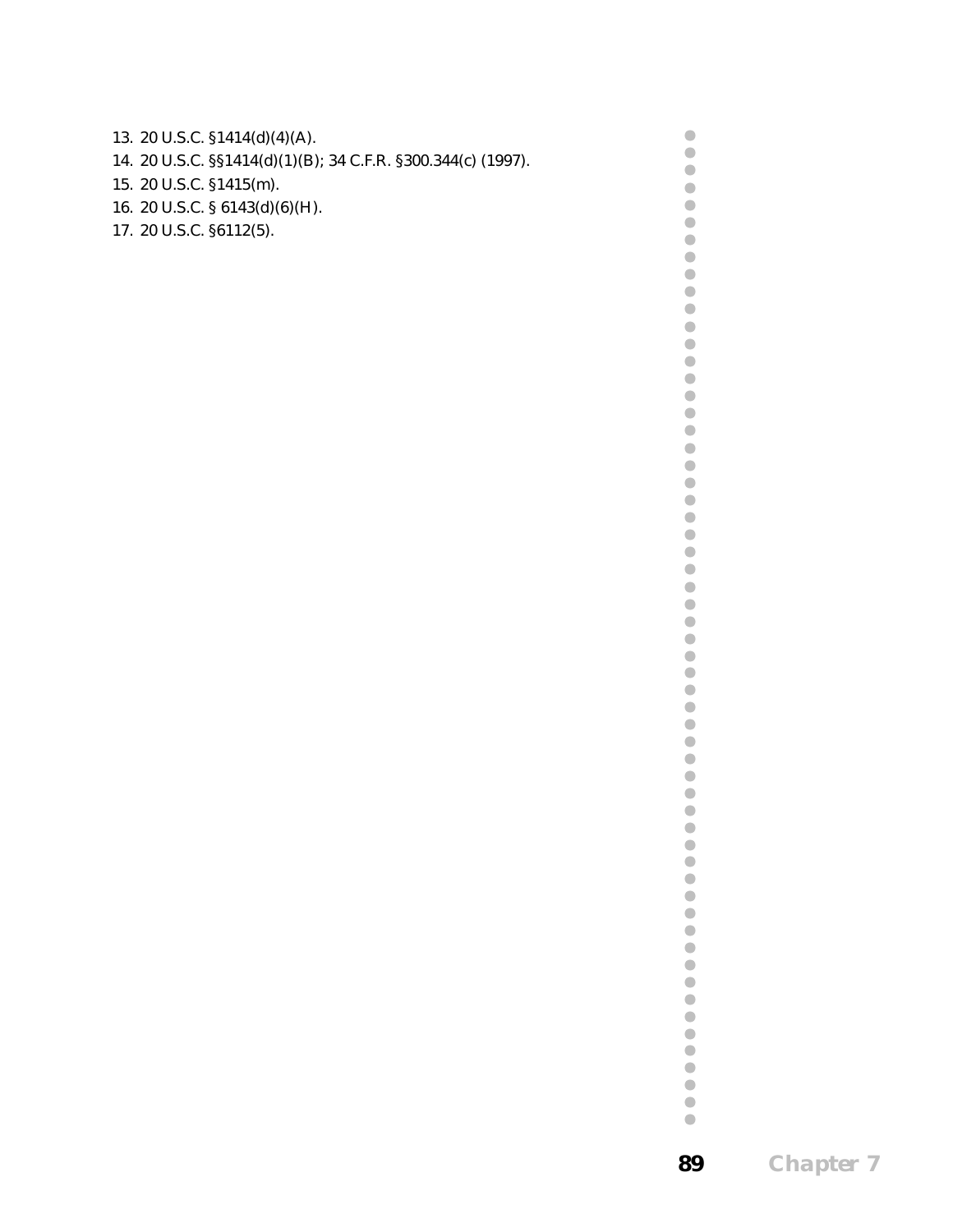aaaaaa  $\begin{array}{ccc} \bullet & \bullet & \bullet \\ \bullet & \bullet & \bullet \end{array}$  $\bullet$  $\begin{array}{c} \bullet \\ \bullet \end{array}$  $\bullet$  $\begin{array}{ccc} \bullet & \bullet & \bullet \\ \bullet & \bullet & \bullet \end{array}$ aaaaaaaaaaaaaaaaaaaaaaaaaaaaaaaaaaaaaaaaaaaaaaaaaaaaa  $\begin{array}{c} \bullet \\ \bullet \end{array}$  $\begin{array}{ccc} \bullet & \bullet & \bullet \\ \bullet & \bullet & \bullet \end{array}$  $\begin{array}{c} \bullet \\ \bullet \end{array}$  $\begin{array}{c} \bullet \\ \bullet \end{array}$  $\bullet$  $\begin{array}{c} \bullet \\ \bullet \end{array}$  $\begin{array}{c} \bullet \\ \bullet \end{array}$  $\begin{array}{ccc} \bullet & \bullet & \bullet \\ \bullet & \bullet & \bullet \end{array}$  $\begin{array}{c} \bullet \\ \bullet \end{array}$  $\begin{array}{c} \bullet \\ \bullet \end{array}$  $\begin{array}{c} \bullet \\ \bullet \end{array}$  $\bullet$  $\bullet$  $\bullet$  $\bullet$  $\begin{array}{c} \bullet \\ \bullet \end{array}$  $\begin{array}{c} \bullet \\ \bullet \end{array}$  $\bullet$  $\begin{array}{c} \bullet \\ \bullet \end{array}$  $\bullet$  $\begin{array}{ccc} \bullet & \bullet & \bullet \\ \bullet & \bullet & \bullet \end{array}$  $\bullet$  $\bullet$  $\begin{array}{c} \bullet \\ \bullet \end{array}$  $\bullet$  $\bullet$  $\bullet$  $\bullet$  $\bullet$  $\bullet$  $\begin{array}{ccc} \bullet & \bullet & \bullet \\ \bullet & \bullet & \bullet \end{array}$  $\bullet$  $\begin{array}{c} \bullet \\ \bullet \end{array}$  $\bullet$  $\begin{array}{c} \bullet \\ \bullet \end{array}$  $\begin{array}{c} \bullet \\ \bullet \end{array}$  $\bullet$  $\begin{array}{c} \bullet \\ \bullet \end{array}$  $\bullet$  $\begin{array}{c} \bullet \\ \bullet \end{array}$  $\bullet$  $\bullet$  $\bullet$  $\bullet$  $\begin{array}{c} \bullet \\ \bullet \end{array}$  $\bullet$  $\bullet$  $\bullet$  $\begin{array}{c} \bullet \\ \bullet \end{array}$  $\bullet$  $\begin{array}{ccc} \bullet & \bullet & \bullet \\ \bullet & \bullet & \bullet \end{array}$  $\begin{array}{c} \bullet \\ \bullet \end{array}$ 

*Chapter 7* **90**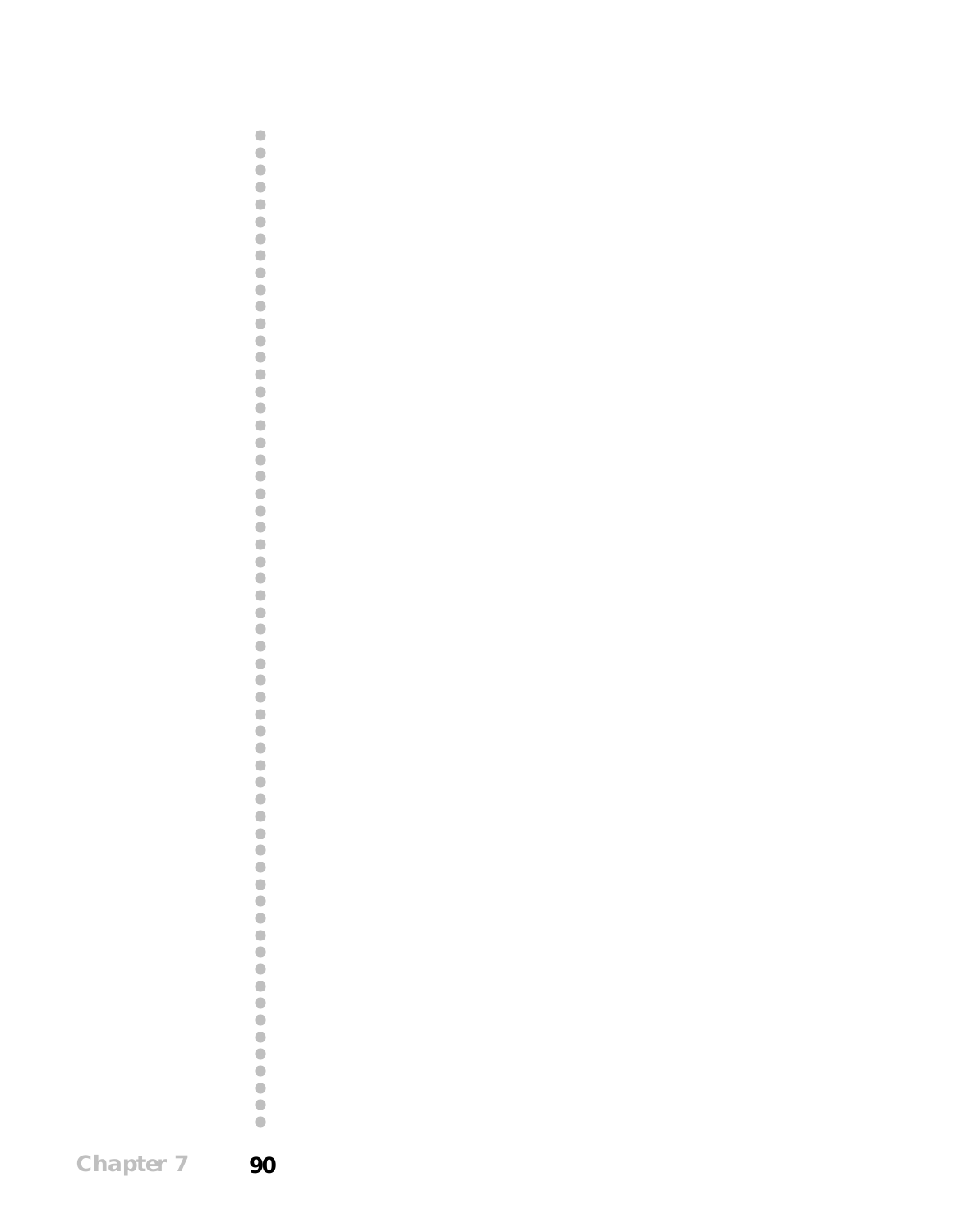*Purpose of Chapter — To provide an overview of the data collection, monitoring, and evaluation activities called for by the career preparation laws, IDEA, and the General Education Provisions Act (GEPA), and their role in securing equity and quality for students with disabilities in school-to-work systems.*

# aaaaaaaaaaaaaaaaaaaaaaaaaa aaaaaaaa *Chapter 8*

 $\overline{a}$  $\overline{ }$  $\blacksquare$ 

 $\overline{\phantom{a}}$ 

## *Quality Evaluation*

*Data Collection, Monitoring, and Evaluation*

This chapter will address the ongoing, systemic activities necessary to ensure that students with disabilities are successfully participating in high quality school-to-work systems. Legal requirements regarding the establishment and operation of data collection systems to monitor program performance, and to identify and overcome barriers to access, participation, and success by youth with disabilities will be discussed.

There are a variety of performance and evaluation requirements under the School-to-Work Act, Perkins, IDEA, and the General Education Provisions Act. The data collection and analysis they entail will yield a wealth of information relevant to the experience of students with disabilities in school-to-work systems, in terms of both quality and equity. Regardless of the particular legal source of the various required data collection, monitoring, and evaluation activities, the data they yield must be examined as a whole and a determination made as to whether students with disabilities are receiving lower quality educational opportunities.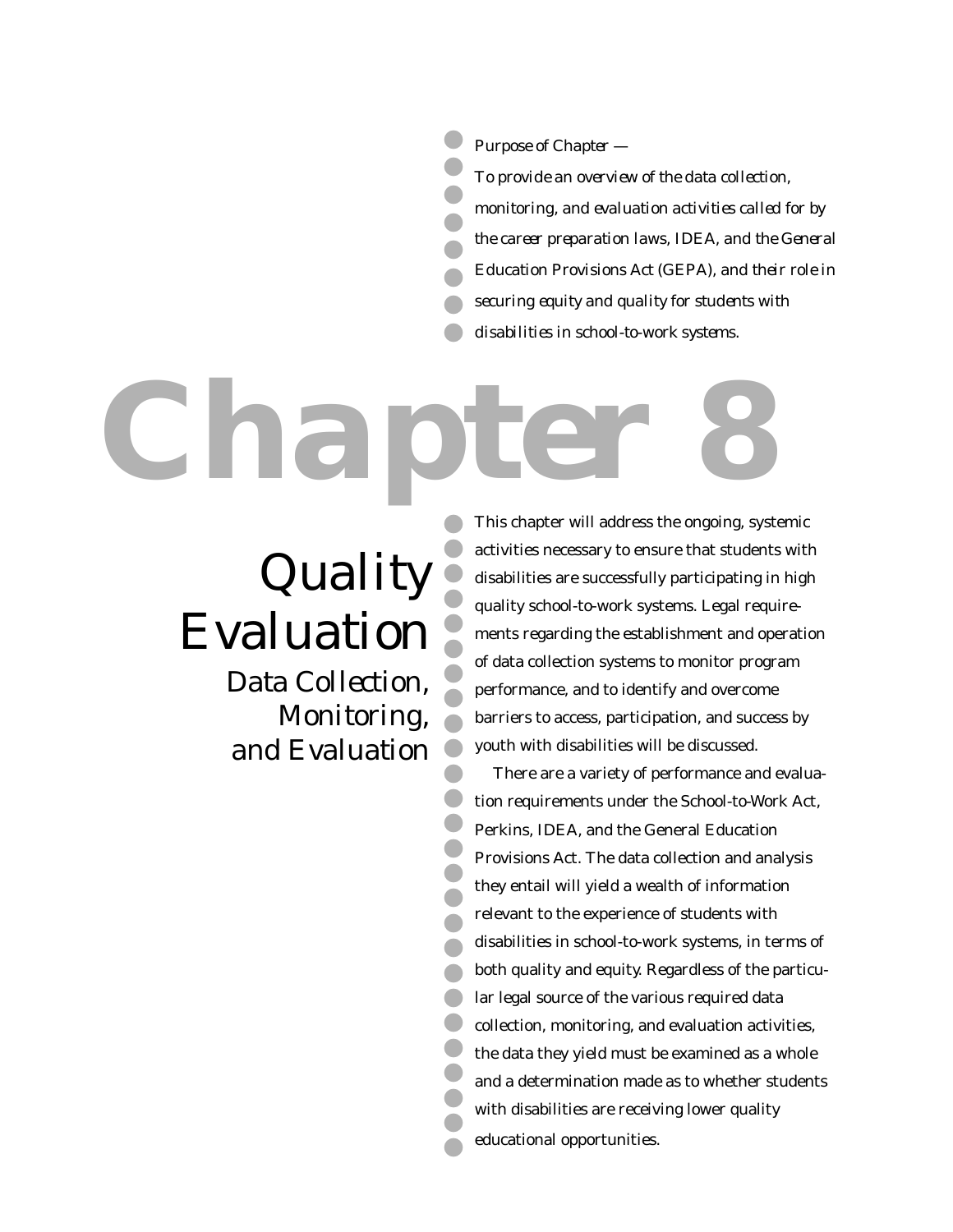## *School-to-Work Act* aaaaaa  $\begin{array}{c} \begin{array}{c} \begin{array}{c} \begin{array}{c} \end{array} \end{array} \end{array} \end{array} \end{array}$

## $\bullet$ *Performance Outcomes and Evaluation*  $\bullet$

 $\bullet$ The School-to-Work Act requires the Secretaries of the U.S. Departments of  $\blacksquare$ Labor and Education, in collaboration with states, to establish a system of  $\bullet$ aaaaaaaaaaaaaaaaaaaaaaaaaaaaaaaaaaaaaaaaaaaaaaaaaaaaa performance measures for assessing state and local school-to-work programs.<sup>1</sup>  $\blacksquare$ This system of performance measures must determine —  $\mathbf{r}$ 

*The system of performance measures must address these areas.*

 $\bullet$  $\bullet$  $\bullet$  $\bullet$  $\blacksquare$  $\bullet$  $\qquad \qquad \bullet$  $\bullet$  $\bullet$  $\bullet$  $\bullet$  $\blacksquare$  $\bullet$  $\bullet$  $\begin{array}{c} \hline \end{array}$  $\qquad \qquad \bullet$  $\bullet$  $\bullet$  $\bullet$  $\bullet$  $\qquad \qquad \bullet$  $\bullet$  $\qquad \qquad \bullet$  $\bullet$  $\bullet$  $\bullet$  $\bullet$  $\bullet$  $\bullet$  $\begin{array}{c} \bullet \\ \bullet \end{array}$  $\bullet$  $\bullet$  $\bullet$  $\bullet$  $\bullet$  $\bullet$ 

- Progress in the development and implementation of state plans. State plans must include the basic program components under Title I of the act, such as —
	- Providing students with strong understanding and experience in all aspects of an industry
- Integrating academic and vocational education
- Designing the programs to meet the high academic standards established by the state for all students, and providing equal access to all program components
- Participation by employers, schools, students, and school dropouts, including information on gender, race, ethnicity, socioeconomic background, limited-English proficiency, and disability of all participants, as well as whether participants are academically talented
- Progress in addressing the needs of students and school dropouts
- Progress in meeting the goals of the state to ensure opportunities for young women to participate in programs, including in nontraditional employment through such programs
- Student outcomes by gender, race, ethnicity, socioeconomic background, limited-English proficiency, and disability, and whether the participants are academically talented students, including information on —
	- Academic learning gains
	- Strong experience in and understanding of all aspects of the industry
	- Staying in school and attaining (a) a high school diploma, GED, or alternative diploma for those students with disabilities for whom such is appropriate, (b) a skill certificate, and (c) a postsecondary degree
	- Placement and retention in further education, particularly in the career
	- major of the student; job placement, retention, and earnings, particularly in the career major of the student
	- The extent to which the program has met the needs of employers<sup>2</sup>

*Each state must submit reports using the performance measures.*

> $\bullet$  $\bullet$  $\bullet$  $\bullet$

 $\bullet$ Each state is responsible for preparing and submitting to the secretaries  $\bullet$ periodic reports using these measures.<sup>3</sup> The secretaries are responsible for  $\begin{array}{c} \bullet \\ \bullet \end{array}$ completing a national evaluation of funded programs by September 30, 1998,  $\bullet$ that tracks and assesses the progress of implementation of state and local  $\bullet$  $\bullet$ school-to-work systems and their effectiveness.<sup>4</sup> The areas required to be  $\bullet$ assessed demonstrate Congress's clear concern for quality and equity, judged  $\blacksquare$ both by implementation of key parts of the School-to-Work Act and by out- $\bullet$ comes.  $\bullet$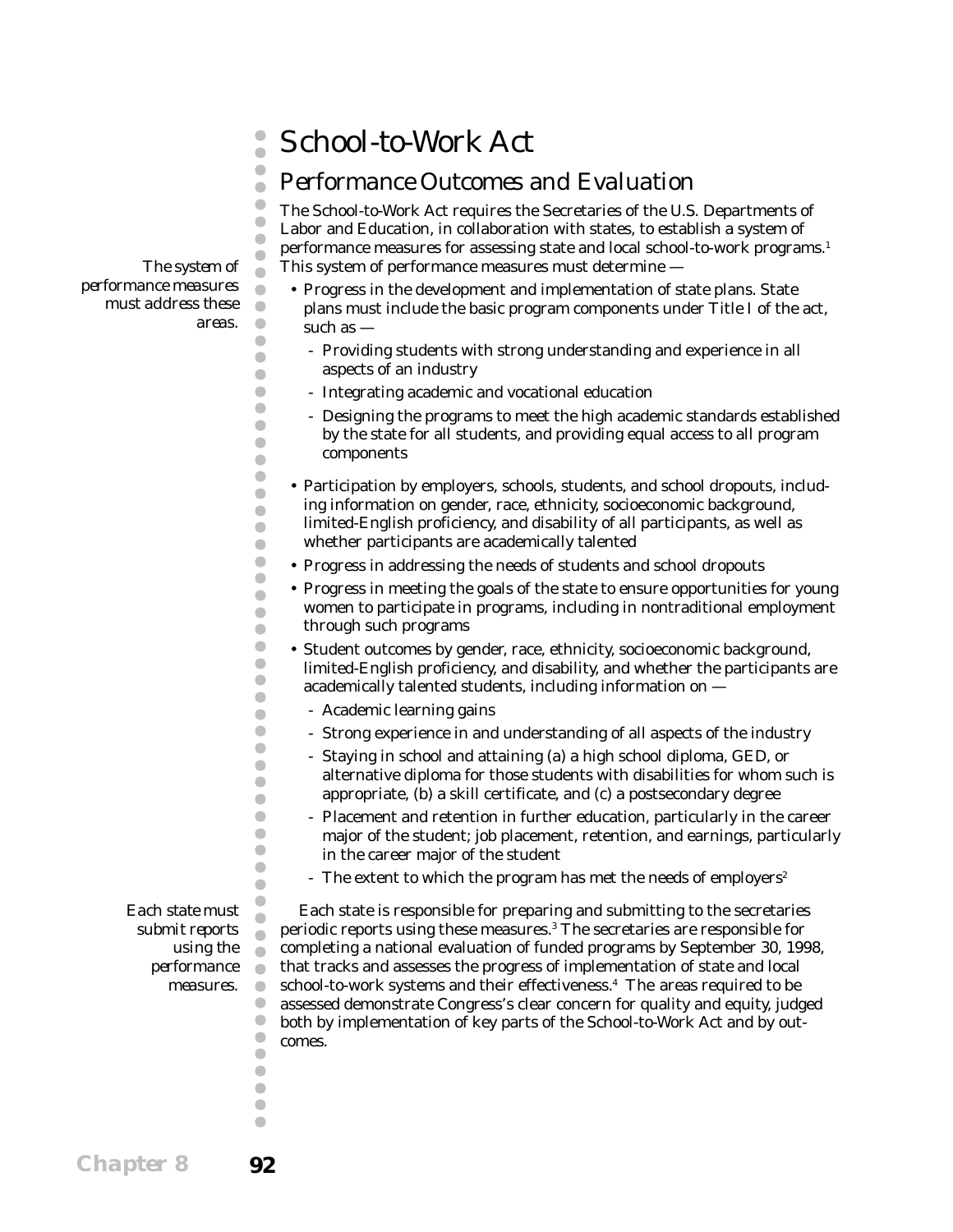## *Efforts to Design a Performance-Measures System*

The National School-to-Work Office has collaborated with states in designing a performance-measures system, called Progress Measures. Despite the clear language of the act in requiring information on the number of students with disabilities participating in school-to-work programs, few local partnerships thus far have provided this information. In June 1996, only 46% of the local partnerships had reported on the participation of students with disabilities. Further, only 34% of the local partnerships provided information regarding the participation of students with disabilities in at least one work-based learning activity. 5

Congress was clear that a system was to be developed to measure outcomes of all students, including students with disabilities. The Senate Committee stated —

. . . all students, including students with disabilities, must be part of the system of performance measures, and the national evaluation, and data from students with disabilities must be included in any performance outcome evaluation system and reports. 6

This concern was made concrete in the School-to-Work Act, which requires assessment of progress in serving students with disabilities. Therefore, local partnerships which do not currently have systems for collecting the required information are out of compliance with the law and must develop such systems.7

It is important that specific information regarding students with disabilities be collected for the purpose of determining the level of meaningful participation and access to school-to-work activities. All students must have access to fully participate in school-to-work activities. Any evaluation of the implementation of school-to-work systems must include a review of the diversity of student participation and the progress in making activities available to all students.

## *Early Evaluation of School-to-Work Systems*

Under a contract with the U.S. Department of Education, Mathematica Policy Research, Inc. evaluated the implementation of school-to-work in eight states: Florida, Kentucky, Maryland, Massachusetts, Michigan, Ohio, Oregon, and Wisconsin. 8 The findings of the study of school-to-work systems in these states include the following —

- Early state efforts build on programs originating in vocational education
- Changes in school curriculum, such as career majors and integrating academic and vocational instruction, are a lower priority than career development or workplace activities
- Few students participate in a full range of school-to-work activities
- Many local partnerships are concentrating early efforts on promoting workplace activity<sup>9</sup>

These early findings regarding the development of school-to-work systems indicate that there is yet much to be done in building the state systems. Effective implementation, improvement, and oversight of school-to-work programs require measures that will ensure high quality programs, as discussed in chapter 2.

 $\bullet$ aaaaaaaaaaaaaaaaaaaaaaaaaaa  $\bullet$  $\bullet$ *Few local*  $\bullet$ *partnerships have*  $\bullet$ *provided information*  $\bullet$ *about students with*  $\bullet$ *disabilities.*  $\bullet$  $\bullet$  $\blacksquare$  $\bullet$  $\bullet$  $\overline{\phantom{0}}$  $\bullet$  $\bullet$  $\bullet$  $\bullet$  $\bullet$  $\blacksquare$  $\bullet$  $\bullet$ *Students with*  $\bullet$ *disabilities must be*  $\bullet$ *included in the*  $\bullet$ *performance-* $\bullet$ *measures system,*  $\bullet$ *including data*  $\bullet$ *collection.*  $\triangle$ aaaaaaaaaaaaaaaaaaaaaaaaaaaaaaa  $\bullet$  $\bullet$  $\overline{\phantom{a}}$  $\bullet$  $\overline{\phantom{a}}$  $\bullet$  $\bullet$  $\bullet$  $\bullet$ *Early evaluation of*  $\bullet$ *school-to-work*  $\bullet$ *systems has revealed*  $\mathbf{C}$ *problems.* $\overline{\phantom{a}}$  $\bullet$  $\bullet$  $\overline{\phantom{a}}$  $\bullet$ ă  $\blacksquare$  $\bullet$  $\blacksquare$  $\bullet$ 

 $\overline{\phantom{a}}$  $\overline{\phantom{a}}$  $\overline{\phantom{a}}$  $\bullet$  $\overline{\phantom{a}}$  $\bullet$  $\bullet$  $\bullet$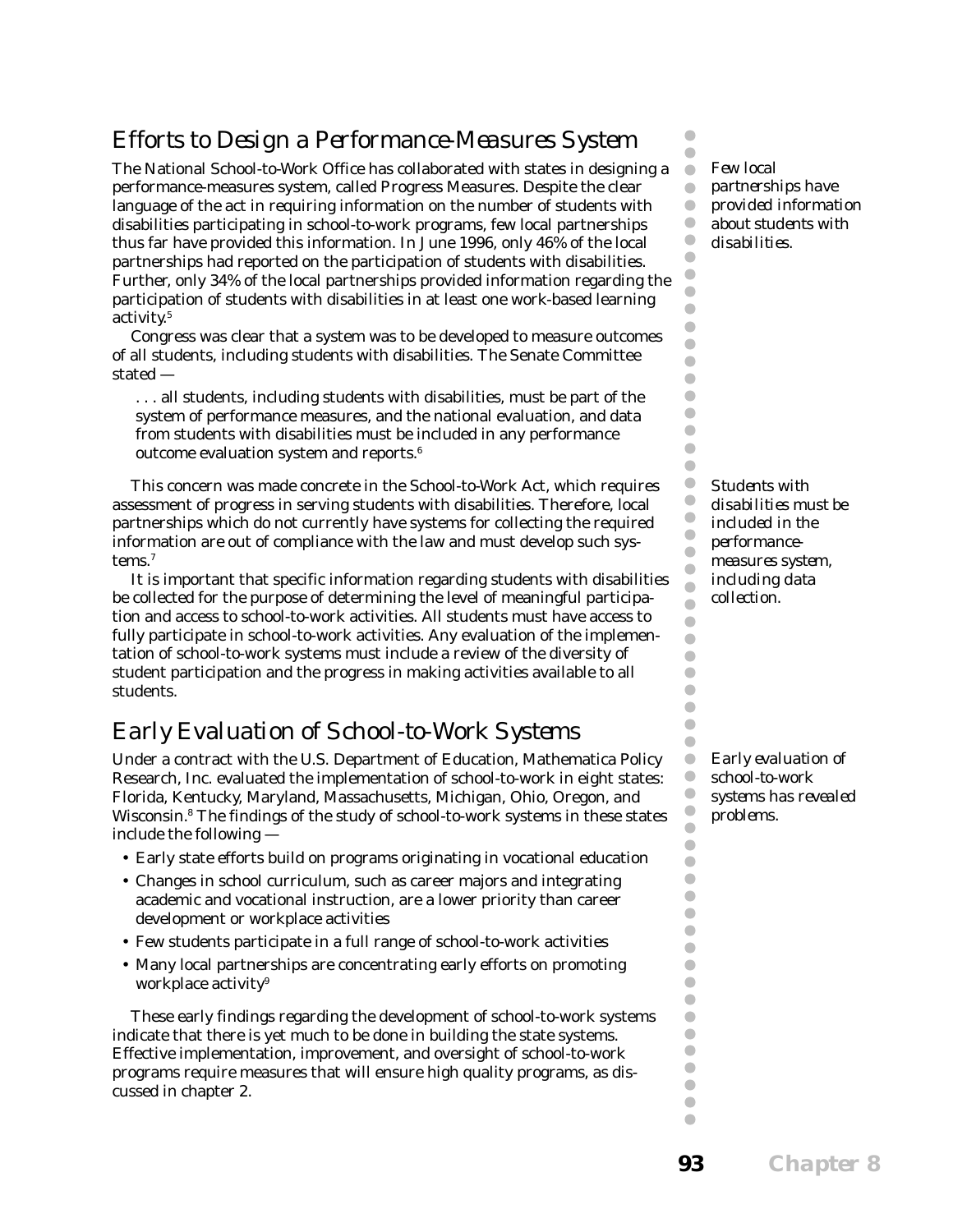No information has thus far been provided by the National School-to-Work

 $\bullet$ Office through its evaluation contractor, Mathematica Policy Research, Inc.  $\blacksquare$ 

- regarding the specific experiences and status of youth with disabilities in state
- aaaaaa  $\bullet$ and local school-to-work systems. Without such information, this nation will  $\blacksquare$ 
	- have little to go by to understand what benefits or difficulties youth with
- disabilities have and continue to experience in terms of accessing and success- $\overline{\phantom{a}}$
- fully participating in school-to-work systems. This information must be made  $\bullet$ available and used in improving public policies, state and local administrative
- $\bullet$ practices, and learning opportunities for youth with disabilities. ò

## *The Carl D. Perkins Vocational and Technical Education Act*

## $\bullet$ *National Program Performance Information*  $\bullet$

The 1990 Perkins Act authorized the establishment of a vocational education data system for the collection and analysis of data by the Secretary of Education. The 1998 act likewise calls for the collection, on a national basis, of  $\bullet$ information about the condition of vocational and technical education, and the  $\bullet$  $\bullet$ effectiveness of state and local programs. The Secretary of Education must  $\bullet$ annually gather and analyze this performance information and report to Congress. The report must include an analysis of data regarding students with disabilities and other special populations. <sup>10</sup>  $\bullet$ 

## *Program Monitoring, Evaluation, and Improvement: Local Responsibilities*

 $\bullet$ As discussed in chapter 3, local recipients of Perkins funds must review their  $\bullet$ vocational education programs, and identify and adopt strategies to overcome  $\bullet$ barriers that result in lowering rates of access to or lowering success in the  $\bullet$ programs for students with disabilities, and other special populations.<sup>11</sup> Local  $\overline{\phantom{a}}$ recipients also must implement a process to independently evaluate and  $\bullet$ continuously improve their programs.12 Program evaluations must include an  $\bullet$ assessment of how the needs of students with disabilities (and other special  $\blacksquare$ populations) are being met.13  $\bullet$ 

aaaaaaaaaaaaaaaaaaaaaaaaaaaaaaaaaaaaaaaaaaaaaaaaaaaaa The purpose of these evaluations and reviews is to see whether students, in  $\bullet$ fact, are provided programs that meet the core quality and equity require- $\bullet$ ments of Perkins, and to inform necessary change if they are not. To accom- $\bullet$  $\bullet$ plish this, local program evaluations and reviews will need to include informa- $\bullet$ tion regarding the extent to which all students are being provided with strong  $\bullet$ experience in and understanding of all aspects of the industry, and student progress in the achievement of basic and more advanced academic skills. The collection of this data should indicate any need to refocus local and/or state  $\bullet$ activities, assuming progress has been made or new information about the  $\bullet$ nature of problems has emerged. Local and state plans should then be revised  $\blacksquare$ based on the progress made in the implementation of the Perkins Act and  $\blacksquare$ information collected in the local program evaluations.<sup>14</sup>  $\bullet$  $\bullet$ In addition to these program evaluations and reviews, as discussed in the

 $\bullet$ next section, local recipients must also participate in the statewide account-

 $\bullet$ ability system now required by Perkins.  $\blacksquare$ 

*The Secretary of Education is designated coordinator of annual data collection and analysis.*

 $\bullet$ 

 $\bullet$  $\bullet$  $\bullet$  $\bullet$  $\bullet$  $\bullet$  $\bullet$ 

 $\triangle$ 

 $\overline{\phantom{0}}$  $\blacksquare$ 

 $\bullet$  $\bullet$  $\bullet$  $\blacksquare$ 

*Local Perkins recipients must review programs and work to overcome barriers.*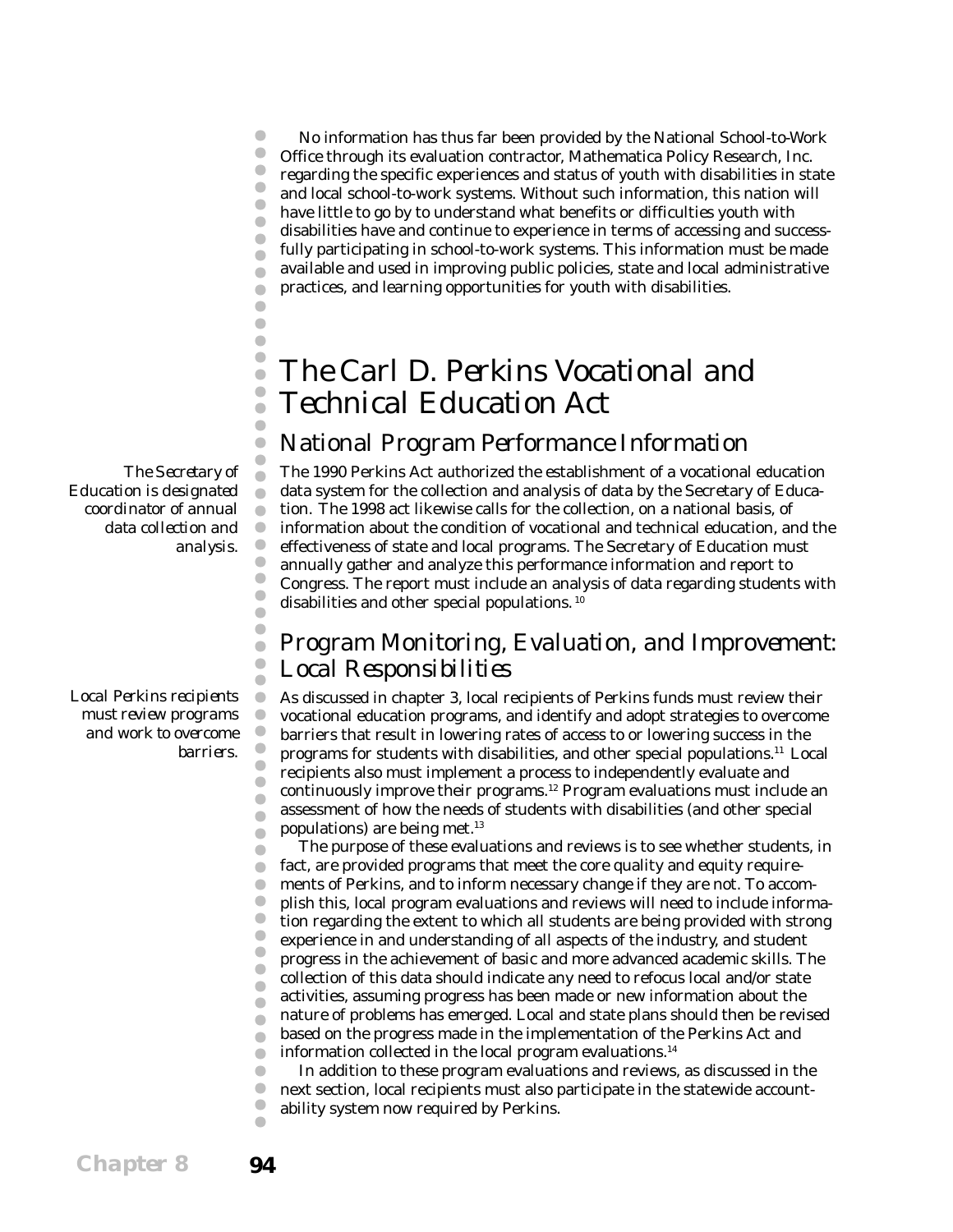## *Program Monitoring, Evaluation, and Improvement:* aaaaaaaaaaaaaaaaaaaaaaaaaaa *State Responsibilities*  $\bullet$  $\bullet$

The state has multiple responsibilities in the area of program monitoring, evaluation, and improvement. These include evaluating and assessing local programs, as well as operating a statewide accountability and program improvement system.

As an initial matter, the state must annually evaluate the effectiveness of vocational education programs, and actively involve parents, teachers, local businesses, and labor organizations in the process.15 Another provision of the 1998 legislation requires an assessment of local programs that includes an assessment of how the needs of students with disabilities (and other special populations) are being met. The latter must include examination of how programs are designed to enable special-population students to meet the performance levels set for all students (see discussion below), and prepare them for further learning or for high-skill, high-wage careers.<sup>16</sup>

The purpose of these evaluations and assessments is to enable the state to determine how well local programs are carrying out Perkins' core quality and equity mandates. To fulfill this purpose, the required evaluations and assessments will need to scrutinize in depth the capability of vocational education programs to integrate academic and vocational instruction; provide *all* students with strong experience in and understanding of all aspects of the industry they are studying; develop their problem-solving, basic, and advanced academic skills; and enable them to attain the same high academic standards set for all students.

Independently of the above-described evaluation and assessment requirements, the state must develop and implement a statewide accountability system for vocational education programs. The accountability system begins with the setting by the state of "core indicators of performance." These core indicators must include measures of at least four aspects of program effectiveness —

- Student attainment of challenging state academic, vocational and technical, and skill proficiencies
- Student attainment of a high school diploma or recognized equivalent, a proficiency credential in conjunction with a high school diploma, or a postsecondary degree or credential
- Placement and retention in, and completion of, postsecondary education or advanced training, placement in military service, or placement and retention in employment
- Student participation in and completion of vocational education and technical education programs that lead to nontraditional training and employment

States may establish additional indicators as they wish. All indicators must be described in the state plan required by the 1998 Perkins Act.<sup>17</sup>

Next, the state must set a "level of performance" for each core indicator of performance. Levels of performance must be quantifiable (and expressed in numbers or percentages), and require the state to continually make progress in improving the performance of vocational education students. They, too, must be included in the state plan.

*The state is charged with multiple responsibilities.*

 $\bullet$  $\bullet$  $\bullet$  $\bullet$  $\bullet$  $\blacksquare$  $\overline{\phantom{a}}$  $\overline{\phantom{a}}$  $\overline{\phantom{0}}$  $\bullet$  $\bullet$  $\bullet$  $\bullet$  $\bullet$  $\bullet$  $\bullet$  $\bullet$  $\bullet$  $\bullet$  $\bullet$  $\bullet$  $\bullet$  $\bullet$  $\bullet$  $\bullet$  $\bullet$  $\bullet$  $\bullet$  $\bullet$  $\bullet$  $\bullet$  $\overline{\phantom{0}}$  $\bullet$  $\overline{\phantom{a}}$ ă  $\mathbf{C}$  $\overline{\phantom{a}}$  $\blacksquare$  $\bullet$  $\overline{\phantom{a}}$  $\bullet$  $\bullet$  $\blacksquare$  $\bullet$  $\blacksquare$  $\bullet$  $\bullet$  $\overline{\phantom{a}}$  $\overline{\phantom{a}}$  $\bullet$  $\overline{\phantom{a}}$  $\bullet$  $\bullet$  $\bullet$ 

*The state assesses the quality and compliance of local programs.*

*The state must also create an accountability system with core indicators and levels of performance.*

aaaaaaaaaaaaaaaaaaaaaaaaaaaaaaa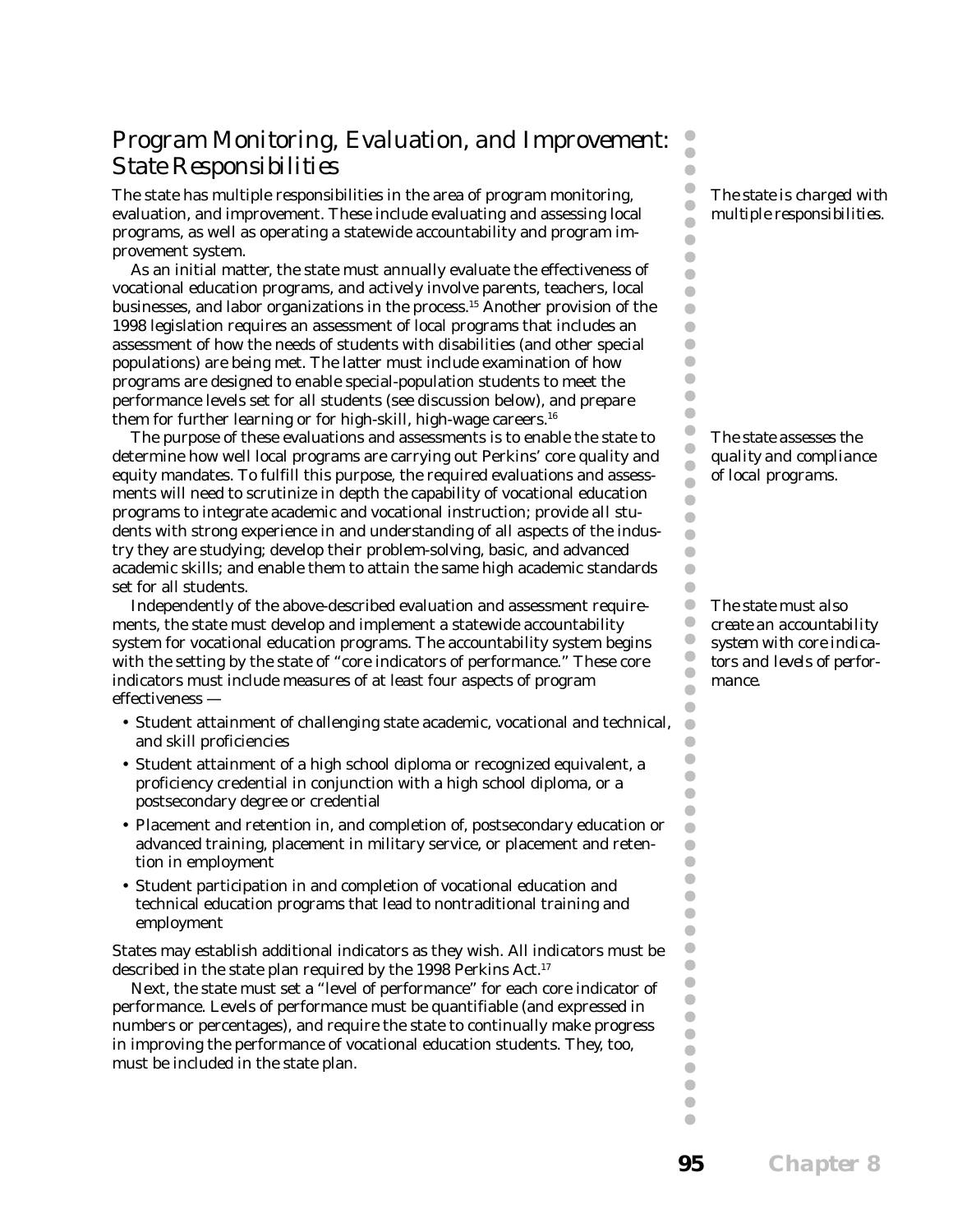$\bullet$ aaaaaa These levels of performance in effect are really *proposed* levels of perfor- $\bullet$ mance; once the state plan is filed with the U.S. Department of Education, the  $\bullet$ state and department negotiate them, and come to an agreement on what the  $\bullet$ final levels will be. The agreed-upon levels are called "adjusted levels of perfor- $\bullet$ mance," and must be renegotiated after the first two years covered by the five- $\bullet$ year state plan.<sup>18</sup>  $\bullet$ aaaaaaaaaaaaaaaaaaaaaaaaaaaaaaaaaaaaaaaaaaaaaaaaaaaaa The adjusted levels of performance (ALPs) are then used in two ways. First,  $\bullet$ the state must annually report to the U.S. Department of Education on its  $\bullet$ progress in achieving the ALPs, including the progress made by students with  $\blacksquare$ disabilities and other special populations.19 If the state fails to meet them, it  $\bullet$ must develop and implement a program improvement plan, or face sanctions.<sup>20</sup>  $\bullet$  $\blacksquare$ Second, each year the state must evaluate local Perkins recipients' progress  $\bullet$ in achieving the ALPs. If a local recipient is not making substantial progress,  $\blacksquare$ the state must conduct an assessment of the educational needs that must be  $\overline{\phantom{a}}$ addressed to overcome the local deficiencies, and develop a local improvement  $\triangle$ plan. Required components for improvement plans include instructional and  $\mathbf{r}$ other programmatic innovations of demonstrated effectiveness and strategies  $\blacksquare$ for appropriate staffing and staff development. The state must also conduct  $\bullet$ regular evaluations of the local program's progress toward reaching the ALPs.  $\blacksquare$  $\bullet$ All of these activities are to be carried out in consultation with parents,  $\blacksquare$ teachers, other school staff and other appropriate agencies, individuals, and  $\blacksquare$ organizations.<sup>21</sup>  $\bullet$ As noted above and in chapters 1 and 3, numerous provisions of Perkins  $\bullet$ require the state and schools to continuously plan for and address program  $\bullet$ access, quality, and effectiveness for students with disabilities (and other  $\blacksquare$ special population members). State evaluation, assessment, accountability, and  $\overline{\phantom{a}}$ program improvement activities are critical to meeting these obligations. To  $\bullet$ fulfill them, evaluation, assessment, and accountability/improvement activities  $\bullet$ must include collecting and analyzing separate information on students with  $\bullet$  $\bullet$ 

- disabilities regarding entrance, success and completion rates; separate infor-
- $\bullet$ mation from each type of vocational program also must be collected and
	- assessed. The analysis of data regarding entrance, success, and completion rates enables the state and schools to determine whether students' needs are
	- being adequately addressed. Assessing data regarding the enrollment and
- $\blacksquare$ completion rates of students with disabilities in each type of vocational pro- $\overline{\phantom{a}}$ gram is necessary to determine whether certain programs are undersubscribed  $\bullet$
- or oversubscribed by students with disabilities.  $\bullet$ If there is undersubscription or oversubscription in particular programs by  $\bullet$ 
	- students with disabilities, or if there are gaps in progress regarding student mastery of all aspects of the industry or academic skills, the programs must identify areas for improvement to ensure equal access and achievement. The
	- state must ensure that students with disabilities are receiving fair and equi-
	- table treatment in all vocational programs.
	- *National Assessment*

 $\bullet$ The 1998 Perkins Act also mandates a national independent evaluation and  $\blacksquare$ assessment of vocational and technical education programs, to be completed by  $\overline{\phantom{a}}$ July 1, 2002. While this national assessment may provide some useful informa- $\bullet$ tion for the purpose of Congressional review, it does not look at specific pro- $\bullet$ grams. Therefore, it is not an adequate tool for monitoring and evaluating the  $\bullet$ quality of programs and the participation of students with disabilities in high  $\bullet$ quality programs.<sup>22</sup>  $\blacksquare$  $\bullet$ 

*State evaluation and accountability activities help meet Perkins obligations.*

*National independent evaluation is mandated.*

 $\bullet$  $\blacksquare$  $\blacksquare$ 

 $\bullet$  $\bullet$  $\bullet$  $\bigcirc$  $\bullet$  $\bullet$  $\bullet$  $\bullet$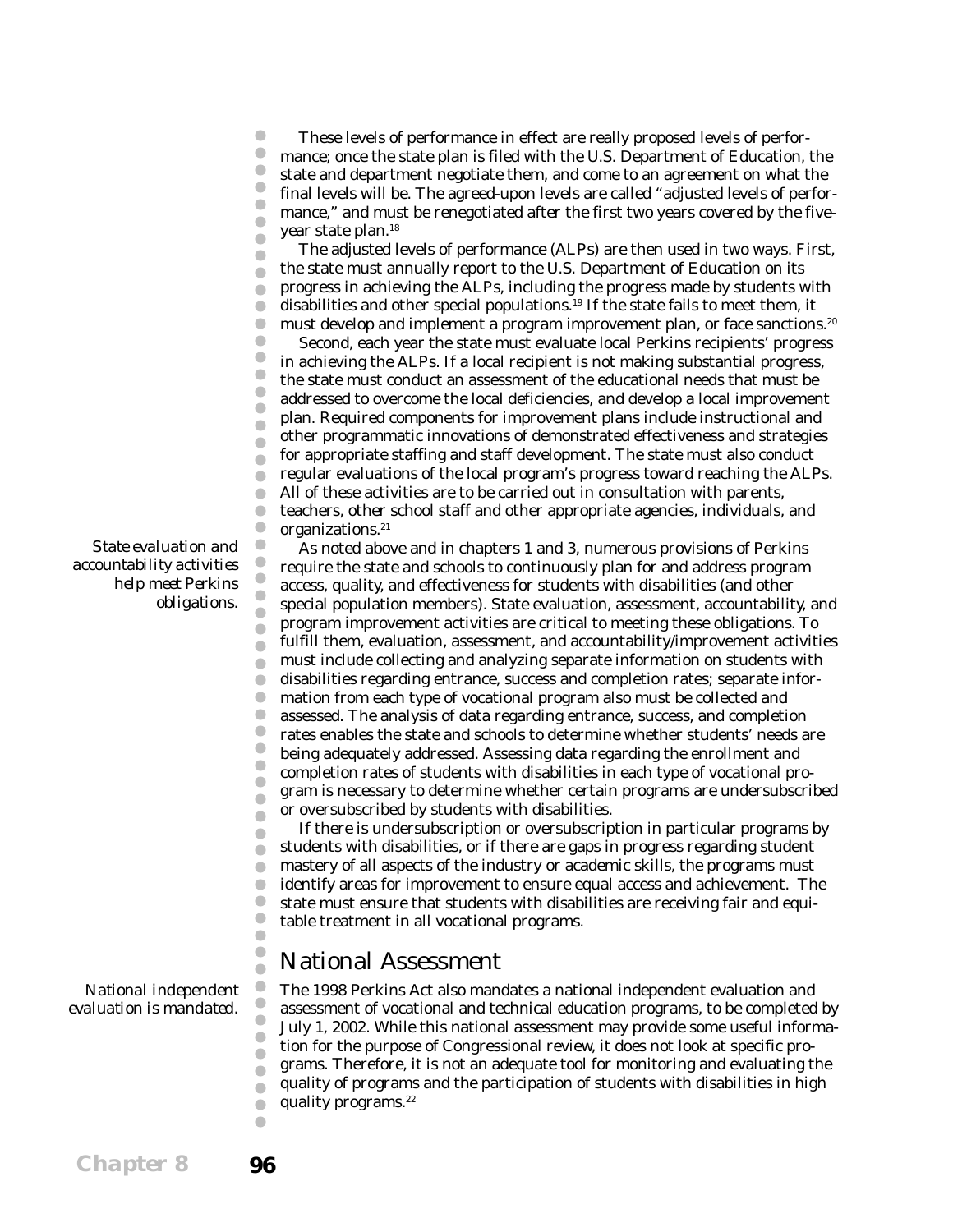## *Individuals With Disabilities Education Act*

The 1997 IDEA amendments have an explicit focus on standards-based reform and success for students with disabilities in the regular curriculum. States must —

- Establish goals for performance of children with disabilities that are consistent, to the maximum extent appropriate, with other goals and standards for children established by the state, and
- Set performance indicators for assessing progress toward those goals, including performance on assessments, dropout rates, and graduation rates<sup>23</sup>

Thus, the state cannot develop separate and watered-down standards for students with disabilities. The state must report to the public on how well it is doing in meeting these indicators every two years.<sup>24</sup> In addition, the state must disclose statistics showing how students with disabilities performed on the general assessments given to all students, including the number who are participating and the level of achievement.<sup>25</sup> It is required to do the same with respect to students who take alternate assessments.26

Additionally, in annual reports to the federal government, each state must provide data on, among other things, the number of children with disabilities by race, ethnicity, and disability category —

- Who are being served under IDEA
- Who are participating in regular education
- Who are in separate classes, separate schools or facilities, or public or private residential facilities
- Who, for each year of age from age 14 to 21, stopped receiving special education and related services because of program completion or other reasons and the reason why those children stopped receiving special education and related services<sup>27</sup>

If the data indicates significant racial disparities in identification of children with disabilities or placement in particular kinds of educational settings, the state must review, and if appropriate, revise its policies, procedures, and practices to ensure compliance with IDEA.28

Finally, the IDEA Amendments of 1997 create a new set of state improvement grants that address particular aspects of early intervention, regular education, and special education programs that need to be improved to enable students with disabilities to meet the state performance goals.

The state's improvement plan under this new grant program must be revised based on assessment of progress toward the state performance goals. It must describe how the state will change its policies and procedures to address systemic barriers to improving student's educational results, hold local education agencies and schools accountable, and provide technical assistance to local education agencies and schools to improve their students performance, including professional development to address the needs of school personnel.<sup>29</sup>

aaaaaaaaaaaaaaaaaaaaaaaaaaa  $\bullet$  $\blacksquare$  $\bullet$  $\overline{\phantom{a}}$  $\bullet$  $\bullet$ *IDEA requires*  $\bullet$  $\blacksquare$ *performance goals*  $\overline{\phantom{a}}$ *and indicators.*  $\bullet$  $\bullet$  $\bullet$  $\bullet$  $\overline{\phantom{a}}$ *States must report to the*  $\overline{\phantom{a}}$ *public on indicators and*  $\blacksquare$ *performance of students* ă *with disabilities.* ă  $\bullet$  $\bullet$  $\bullet$  $\bullet$  $\bullet$  $\bullet$  $\bullet$ *Additional data*  $\triangle$ aaaaaaaaaaaaaaaaaaaaaaaaaaaaaaa *concerning placement*  $\blacksquare$ *and outcomes must be*  $\overline{\phantom{a}}$ *reported annually to*  $\triangle$ *the federal*  $\triangle$ *government.*  $\blacksquare$  $\bullet$  $\bullet$  $\bullet$  $\bullet$ *Action must be*  $\bullet$ *taken if racial*  $\bullet$ *disparities exist.*  $\bullet$  $\bullet$  $\bullet$ *New state*  $\overline{\phantom{0}}$ *improvement grants*  $\bullet$ *address early*  $\bullet$ *intervention, regular*  $\bullet$ *education, and*  $\bullet$ *special education.* $\bullet$  $\blacksquare$ ă  $\bullet$  $\overline{\phantom{a}}$  $\bullet$ 

 $\overline{\phantom{a}}$  $\bullet$ 

 $\bullet$  $\overline{\phantom{a}}$  $\bullet$  $\bullet$  $\bullet$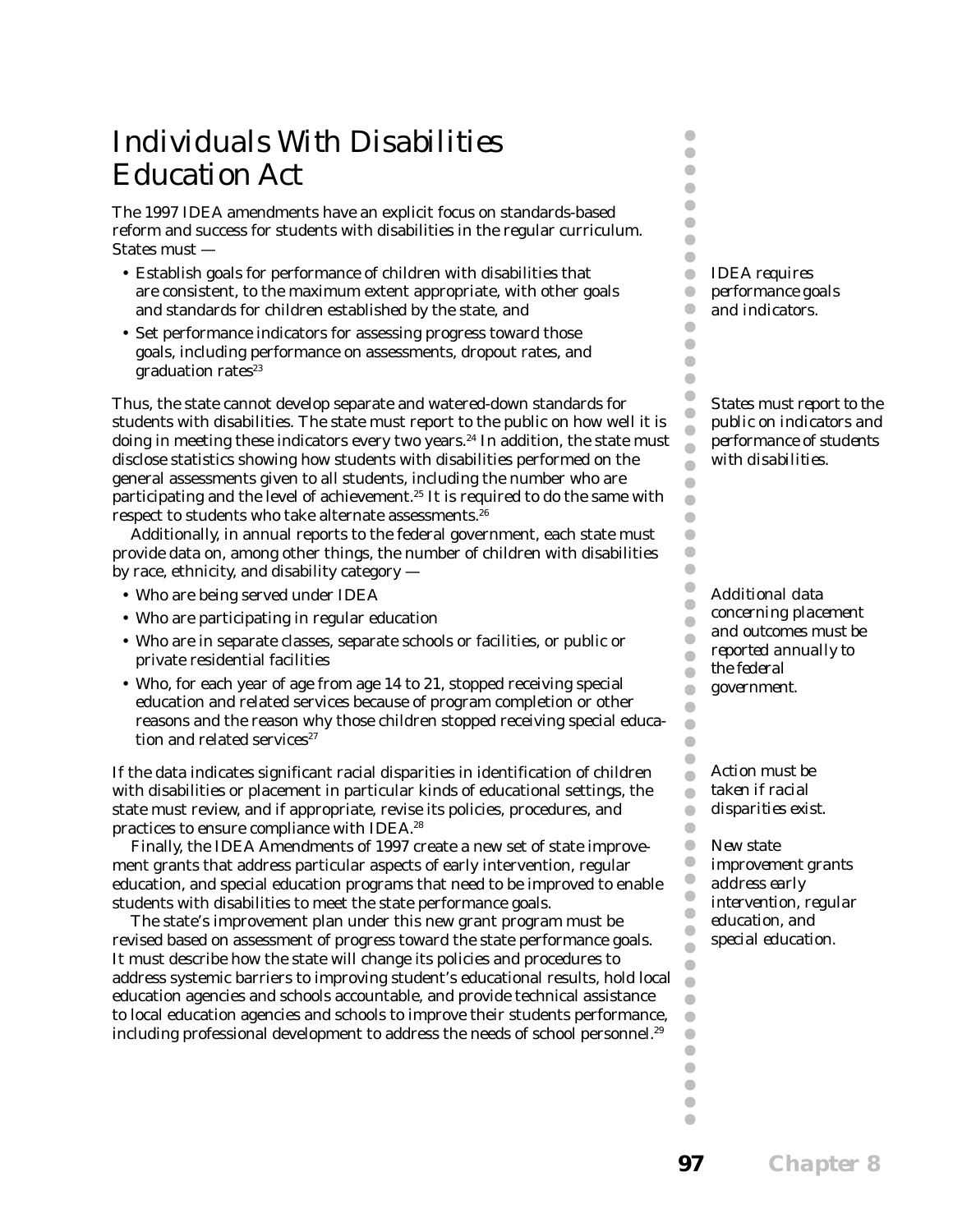## aaaaaa *General Education Provisions Act*  $\bullet$

 $\blacksquare$ The General Education Provisions Act (GEPA)<sup>30</sup> and the regulations imple- $\blacksquare$ 

menting it supplement the monitoring and compliance provisions of the  $\bullet$ 

- School-to-Work Act, Perkins Act, and IDEA. GEPA applies to programs admin- $\bullet$
- istered by the U.S. Department of Education, including the three just listed.  $\bullet$
- $\bullet$ Three interrelated aspects of GEPA are particularly relevant to ensuring
- $\blacksquare$ quality and equity in school-to-work systems and other federally-funded  $\overline{\phantom{a}}$ programs (e.g., Perkins) —

*GEPA provisions address program evaluation, quality, and equity.*

 $\bullet$  $\bullet$  $\begin{array}{c} \bullet \\ \bullet \end{array}$  $\bullet$  $\blacksquare$  $\bullet$  $\bullet$  $\bullet$  $\bullet$  $\blacksquare$  $\bullet$  $\bullet$  $\bullet$  $\bullet$  $\bullet$  $\bullet$  $\bullet$  $\bullet$  $\bullet$  $\bullet$ 

 $\bullet$  $\bullet$  $\bullet$  $\bullet$  $\bullet$  $\bullet$  $\bullet$  $\bullet$  $\bullet$  $\bullet$  $\bullet$  $\bullet$  $\bullet$  $\blacksquare$  $\bullet$  $\bullet$  $\bullet$  $\bullet$  $\bullet$  $\bullet$ 

- Under GEPA, applications for assistance under any program administered by the Department of Education must describe the steps that have been developed to ensure equitable access to, and equitable participation in, the project or activity to be funded, by addressing the special needs of students, teachers, and other program beneficiaries in order to overcome barriers to equitable participation, including barriers based on gender, race, color, national origin, disability, and age.<sup>31</sup>
- States and their subgrantees (including local partnerships under the School-to-Work Act) must comply with the provisions of their approved applications and program plans.<sup>32</sup> Thus the equity steps described in the application are binding and must be carried out.
- GEPA requires states to have procedures for evaluating the programs operated by its subgrantees, for providing technical assistance and for ensuring compliance with applicable laws.<sup>33</sup>

aaaaaaaaaaaaaaa

aaaaaaaaaaaaaaaaaaaaaaaaaaaaaaaaaaaaaaaaaaaaaaaaaaaaa  $\qquad \qquad \bullet$ *Data collection, monitoring, and evaluation are crucial to the development and*  $\bullet$  $\bullet$ *implementation of school-to-work systems that run high quality school-to-work*  $\bullet$ *programs. The School-to-Work Act, Perkins Act, and IDEA all contain require-* $\blacksquare$ *ments that guide the collection of data for the purpose of improving the quality*  $\bullet$ *of programs and ensuring that all students have access to all programs and the*  $\bullet$ *full range of activities within those programs.*  $\begin{array}{c} \bullet \\ \bullet \end{array}$ 

*Chapter 8* **98**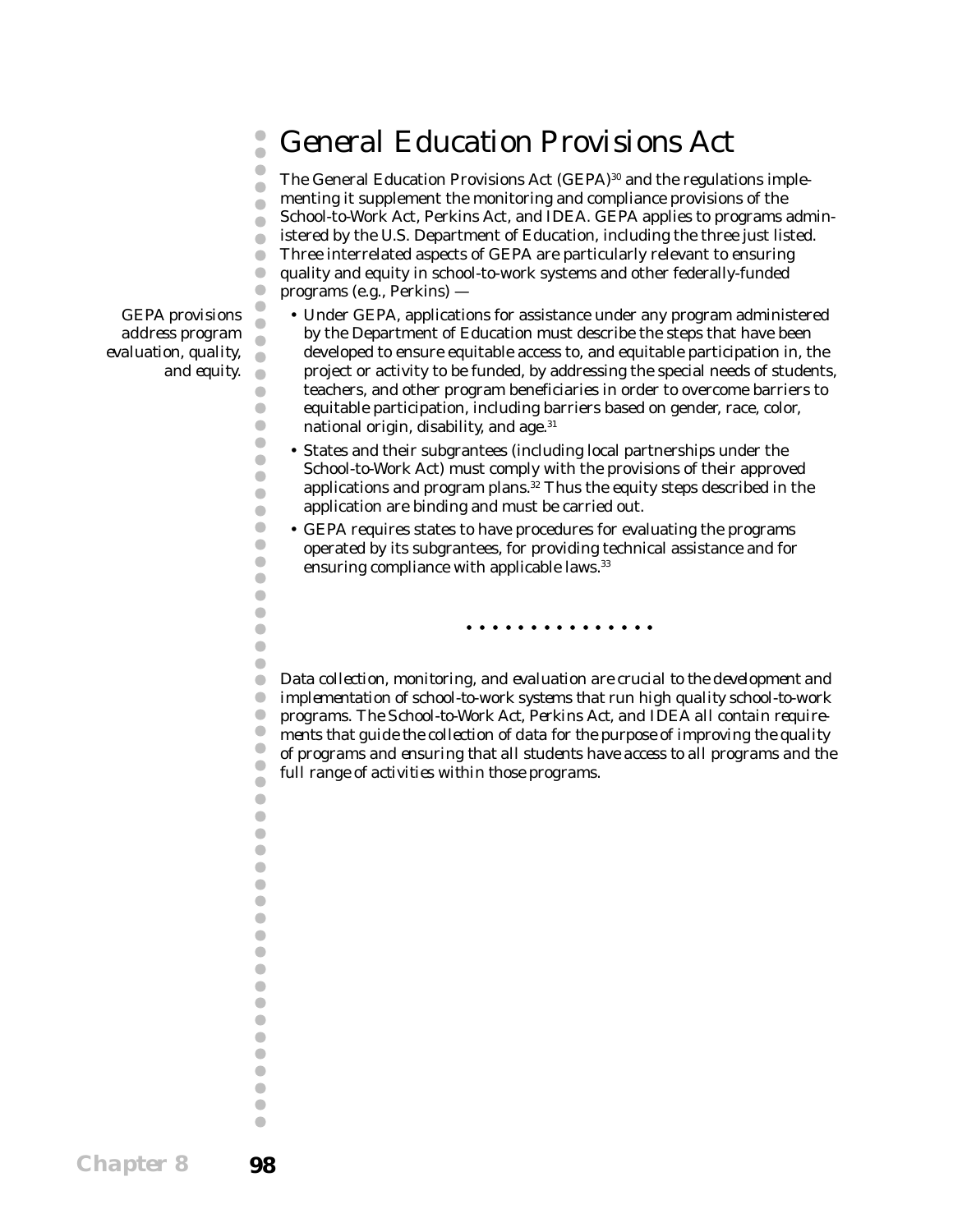| <b>Notes to Chapter 8</b>                                                                                                                                                                                                                                                    |                        |
|------------------------------------------------------------------------------------------------------------------------------------------------------------------------------------------------------------------------------------------------------------------------------|------------------------|
| 1. 20 U.S.C. §6192.                                                                                                                                                                                                                                                          |                        |
| 2. 20 U.S.C. §6192(a).                                                                                                                                                                                                                                                       |                        |
| 3. 20 U.S.C. $\S6192(c)(1)$ .                                                                                                                                                                                                                                                |                        |
| 4. 20 U.S.C. §6192(b).                                                                                                                                                                                                                                                       |                        |
| 5. See School-to-Work Progress Measures, A Report to the National<br>School-to-Work Office for the period January 1, 1996-June 30, 1997,<br>Tables 5 and 6.                                                                                                                  |                        |
| 6. Senate Report 103-179, pp. 24-25.                                                                                                                                                                                                                                         |                        |
| 7. Recently, the National School-to-Work office scheduled a series of work-<br>shops around the country designed to provide guidance to local partner-<br>ships in establishing their information collection systems and providing<br>information for the progress measures. |                        |
| 8. Partners in Progress: Early Steps in Creating School-to-Work Systems,<br>prepared under contract for the Department of Education by Mathematica<br>Policy Research, Inc., April 1997.                                                                                     |                        |
| 9. Id., Table 1.                                                                                                                                                                                                                                                             |                        |
| 10. Carl D. Perkins Vocational and Applied Technology Education Amend-<br>ments of 1998, Pub. L. No. 105-332, 112 Stat. 3076 (October 31, 1998)<br>(hereinafter "Pub. L. 105-332"), sec. 1, §114(a)(1), 112 Stat. at 3089 (to be<br>codified at 20 U.S.C. §2324(a)(1)).      |                        |
| 11. Id. at §134(b)(7)(a), 112 Stat. 3114-15 (to be codified at 20 U.S.C.<br>\$2354(b)(7)(A)).                                                                                                                                                                                |                        |
| 12. Id. at §134(b)(6), 112 Stat. at 3114-15 (to be codified at 20 U.S.C.<br>$§2354(b)(6)$ .                                                                                                                                                                                  |                        |
| 13. Id. at §135(b)(5), 112 Stat. at 3115-16 (to be codified at 20 U.S.C,<br>§2355(b)(5)).                                                                                                                                                                                    |                        |
| 14. See also id. at §122(a)(2)(B), 112 Stat. at 3102 (to be codified at 20 U.S.C.<br>$\S2342(a)(2)(B)$ ) (after the second year of a five-year state plan, a state must<br>conduct a review of Perkins-assisted activities and revise the state plan as<br>necessary).       |                        |
| 15. Id. at §122(c)(3), (6), 112 Stat. at 3103-04 (to be codified at 20 U.S.C.<br>$$2342(c)(3), (6)$ .                                                                                                                                                                        |                        |
| 16. <i>Id.</i> at §124(b), 112 Stat. at 3107 (to be codified at 20 U.S.C. §2344(b)).                                                                                                                                                                                         |                        |
| 17. Id. at §113(b)(2), 112 Stat. at 3087 (to be codified at 20 U.S.C. §2323(b)(2)).                                                                                                                                                                                          | $\bullet$              |
| 18. Id. at §113(b)(3)(A), 112 Stat. at 3087-88 (to be codified at 20 U.S.C.<br>\$2323(b)(3)(A)).                                                                                                                                                                             | $\bullet$<br>$\bullet$ |
| 19. Id. at §113(c), 112 Stat. at 3089 (to be codified at 20 U.S.C. §2323(c)).                                                                                                                                                                                                |                        |
| 20. Id. at §123(a), 112 Stat. at 3106 (to be codified at 20 U.S.C. §2343(a)).                                                                                                                                                                                                |                        |
| 21. Id. at §123(c), 112 Stat. at 3106 (to be codified at 20 U.S.C. §2343(c)).                                                                                                                                                                                                |                        |
|                                                                                                                                                                                                                                                                              |                        |
|                                                                                                                                                                                                                                                                              |                        |
|                                                                                                                                                                                                                                                                              |                        |
|                                                                                                                                                                                                                                                                              |                        |
|                                                                                                                                                                                                                                                                              |                        |
|                                                                                                                                                                                                                                                                              |                        |

 $\bullet$